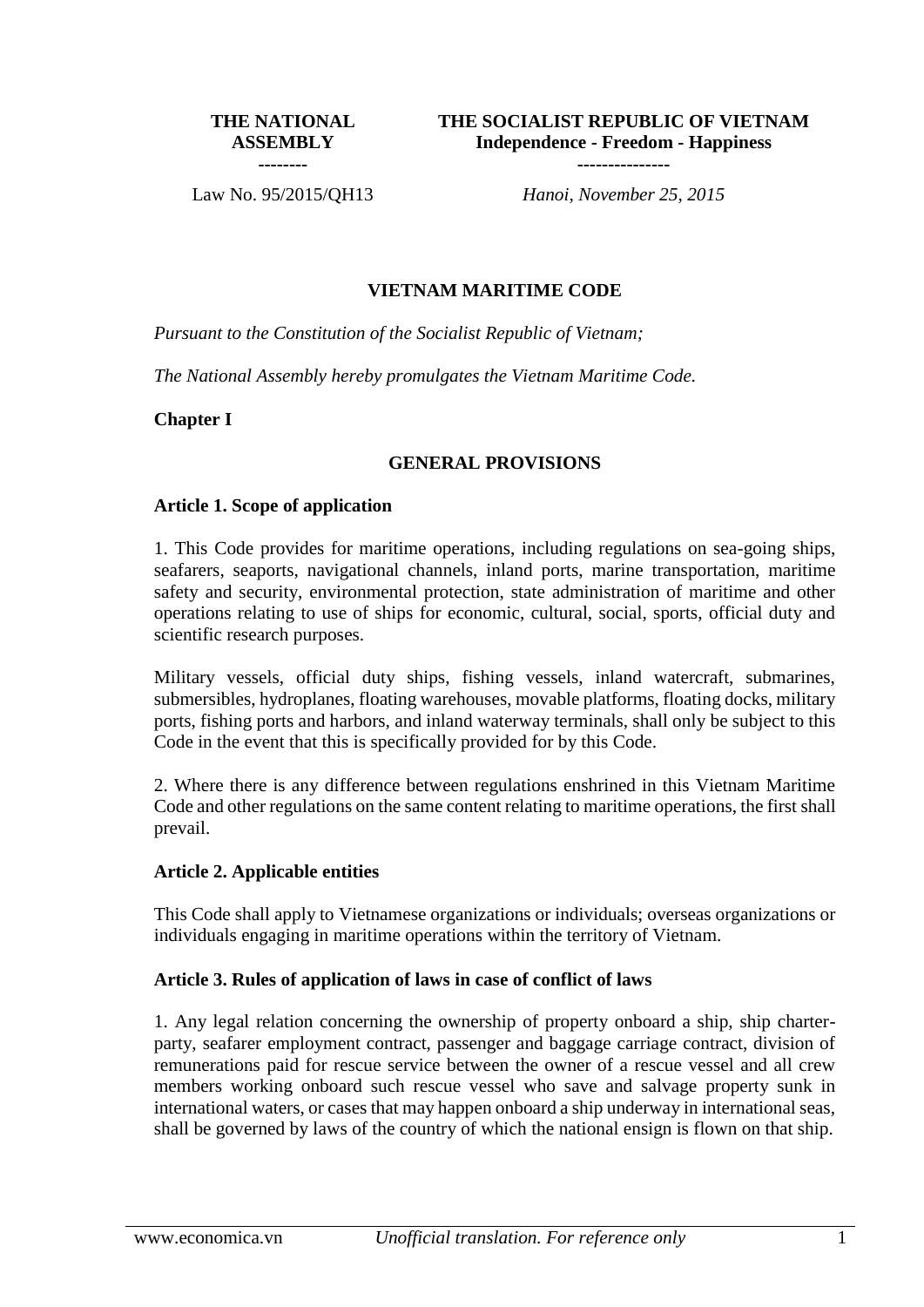2. Any legal relation concerning a common loss shall be subject to the laws effective in the location where a ship ends its journey immediately after such loss occurs.

3. Any legal relation concerning a maritime accident, collision or emergency case, remuneration paid for rescue and salvage of property sunk in internal or territorial waters of a country shall be governed by the laws of this country.

Any legal relation concerning a maritime accident, collision or emergency case, or rescue activities that take place in international waters shall be governed by the laws of the country of which the Arbitral Body or Tribunal first handles dispute settlement proceedings.

Any maritime accident or collision that occurs in international waters between ships of the same nationality shall be governed by the laws of the country whose national ensign is flown by these ships.

4. Any legal relation concerning a freight shipping contract shall be governed by the laws of the country to which freight is shipped as agreed upon in this contract.

## **Article 4. Definition**

For the purposes of this Code, terms used herein shall be construed as follows:

1. *Watercraft* refers to means operating above or under water surface, including ships, vessels and boats, and others with or without any engine.

2. *Official duty ship* refers to purpose-built watercraft used for performing state-assigned public duties without serving commercial purposes.

3. *Submarine* refers to a means capable of independently operating above and under water surface.

4. *Submersible* refers to a means capable of underwater operations assisted by another means or equipment operating above water surface or on the shore.

5. *Floating warehouse* refers to a floating structure specially designed to contain and preliminarily treat oil for the purpose of petroleum exploration, extraction and processing.

6. *Movable platform* refers to a floating structure specially designed to serve the purpose of exploration, extraction activities and marine operations.

7. *Floating dock* refers to a floating structure which is not self-propelled one and is used for lifting and commissioning watercraft to serve the purpose of ship building, repair and overhaul.

8. *Port land area* refers to an enclosed area of land used for constructing wharves, warehouses, storage yards, facilities, work offices, service establishments, traffic, communications, electricity and water supply systems, and other auxiliary facilities as well as installing necessary equipment.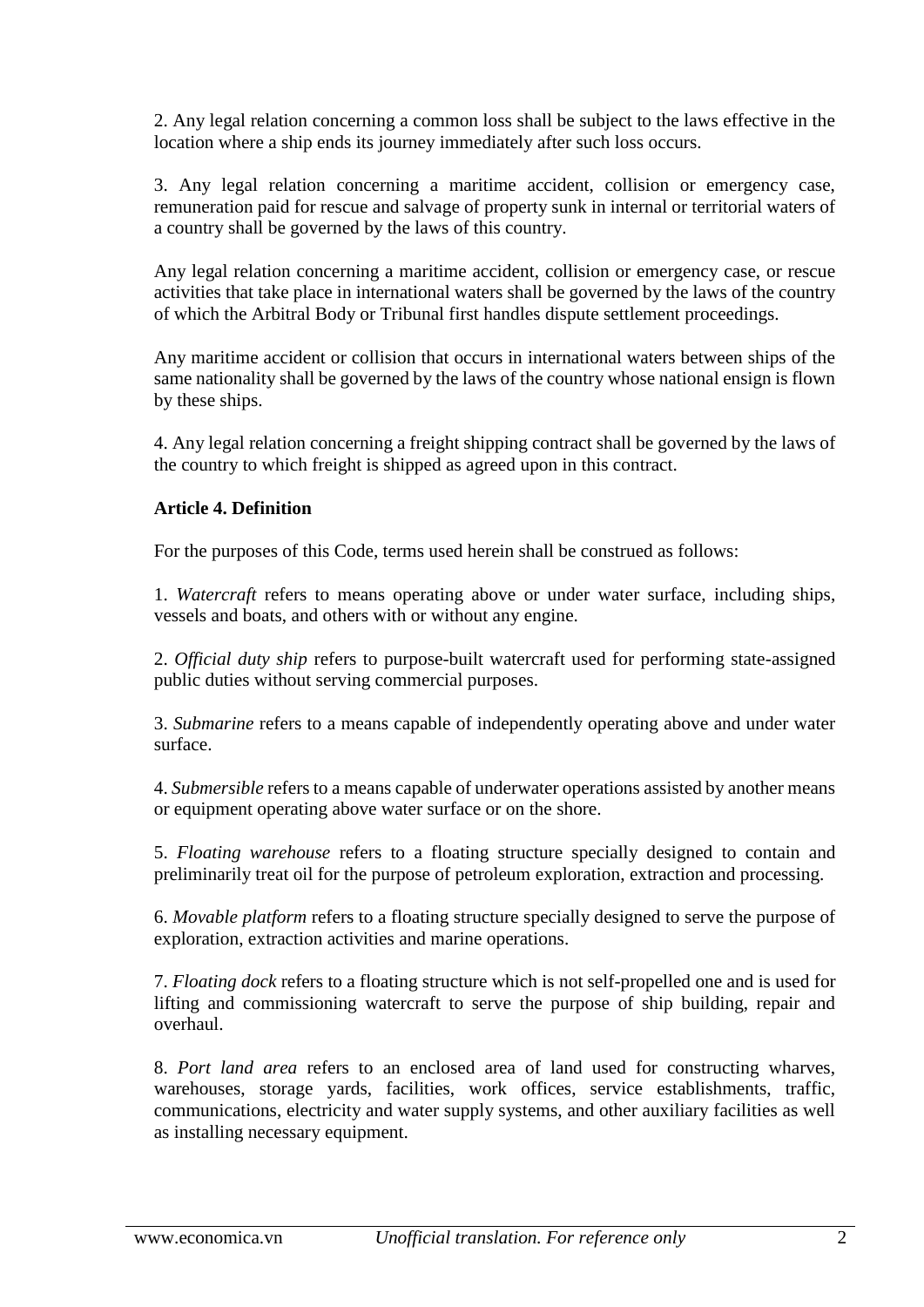9. *Port water area* refers to an enclosed area of water used for forming the sea space facing against wharves, or used as turning basin, anchorage, transhipment, storm shelter, pilot embarkation or disembarkation, phytosanitary inspection area, navigational channel, and for construction of other auxiliary facilities.

10. *Port terminal* refers to an area which is composed of an area of land and an area of water in a seaport and is used for constructing wharves, warehouses, storage yards, facilities, work offices, service establishments, traffic, communications, electricity and water supply systems, and an area of water facing against wharves, navigational channels and other auxiliary facilities. A port terminal includes one or a lot of wharves.

11. *Wharf* refers to a fixed or floating component of a port terminal which is used for anchoring vessels, handling cargoes, embark and disembark passengers as well as providing other maritime services.

12. *Dry port* refers to a component of traffic infrastructure system which plays its role as a center of transportation activities associated with operations of seaports, airports and inland ports, rail terminals, land bordergates, and concurrently functions as the port of departure or arrival of goods transported by sea.

13. *Anchorage* refers to an area of water which is formed and made known to the public in order for ships to anchor before landing at the wharf, floating warehouse, entering into the transhipment area or passing the navigable channel or rendering other services.

14. *Transhipment area* refers to an area of water which is formed and made known to the public as well as serves the purpose of cargo and passenger transhipment and rendering of other maritime services.

15. *Storm shelter* refers to an area of water which is formed and made known to the public in order for ships to be protected from storms and other natural disasters.

16. *Pilot embarkation and disembarkation area* refers to an area of water which is formed and made known to the public in order for ships to carry out pilot embarkation and disembarkation.

17. *Phytosanitary inspection area* refers to an area of water which is formed and made known to the public in order for ships to anchor to perform phytosanitary inspection activities in accordance with laws and regulations.

18. *Turning basin* refers to an area of water which is formed and made known to the public in order for ships to turn around.

19. *Navigational channel* refers to a limited section of an area of water which is determined by maritime signaling systems and other auxiliary facilities to ensure safety for operations of ships and other watercraft. A navigational channel is composed of public and dedicated navigational channels.

20. *Public navigational channel* refers to the navigational channel which is invested in, developed, managed and operated to serve the purpose of marine operations.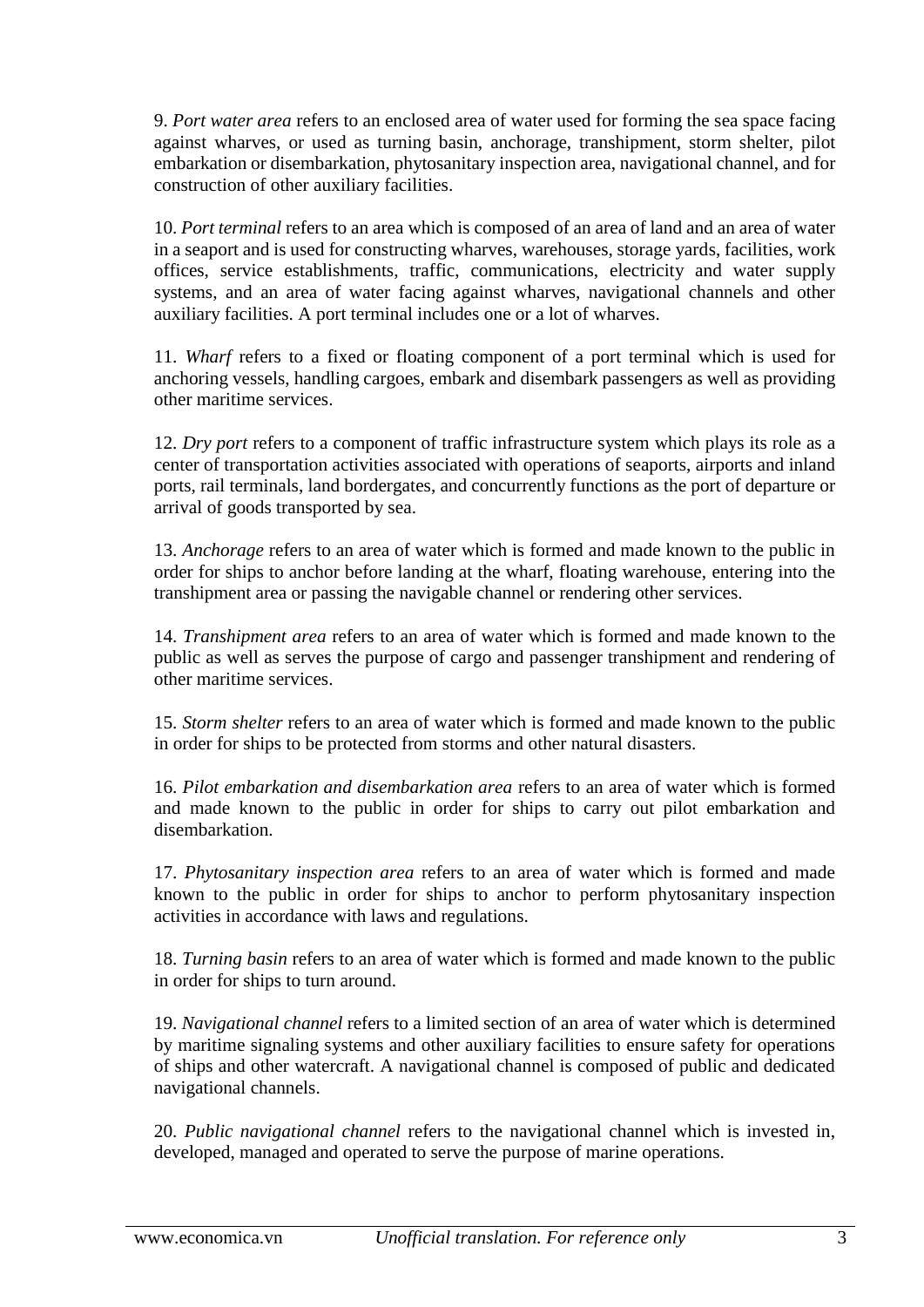21. *Dedicated navigational channel* refers to the navigational channel which is invested in, developed, managed and operated for the purpose of dedicated port activities.

22. *Marine signaling system* refers to marine instructional facilities or equipment, including warning or cautious images, lights, sounds and radio signals, which are formed and operated in order to provide safety instructions for ships.

23. *Inland sea transportation* refers to carriage of cargoes, passengers, baggage by sea between the point of departure and the point of arrival of cargoes, passengers and baggage located within the territorial waters of Vietnam.

24. *Maritime infrastructure* includes infrastructural systems of seaports, offshore oil ports, navigational channels, maritime support systems, marine signaling systems, electronic marine information systems, sea wave and sand prevention embankments, flow redirection embankments and other marine structures which have been invested in, constructed or established within seaport water areas and territorial waters of Vietnam to serve the purpose of marine operations.

25. *GT* refers to an abbreviated symbol of total tonnage of a ship determined under the 1969 International Convention on Tonnage Measurements of Ships.

## **Article 5. Negotiating rights in contracts**

1. Parties to contracts concerning marine operations have rights to enter into private negotiations, unless otherwise restricted by this Code.

2. Parties to contracts relating to marine operations under which there is at least one party that is an overseas organization or individual shall have rights to negotiate which foreign law or international maritime practice governs contractual relations, and to decide on the Arbitral Body or Tribunal in either of countries or in a third country for dispute settlement purposes.

3. If stipulated by this Code or agreed upon by parties in contracts, foreign laws may be applied in Vietnam with respect to contractual relations pertaining to marine operations provided that such laws are not inconsistent with basic rules of Vietnamese laws.

## **Article 6. Marine operation rules**

1. Marine operations must comply with regulations enshrined in this Code, other regulations of Vietnamese laws and the international agreements to which the Socialist Republic of Vietnam is a signatory.

2. Marine operations must ensure maritime safety and security; national defence and security; protection of interests, sovereignty, sovereignty right and jurisdiction of the Socialist Republic of Vietnam.

3. Marine operations must be consistent with the national socio-economic development strategy and the scheme, planning and proposal for traffic and transportation development.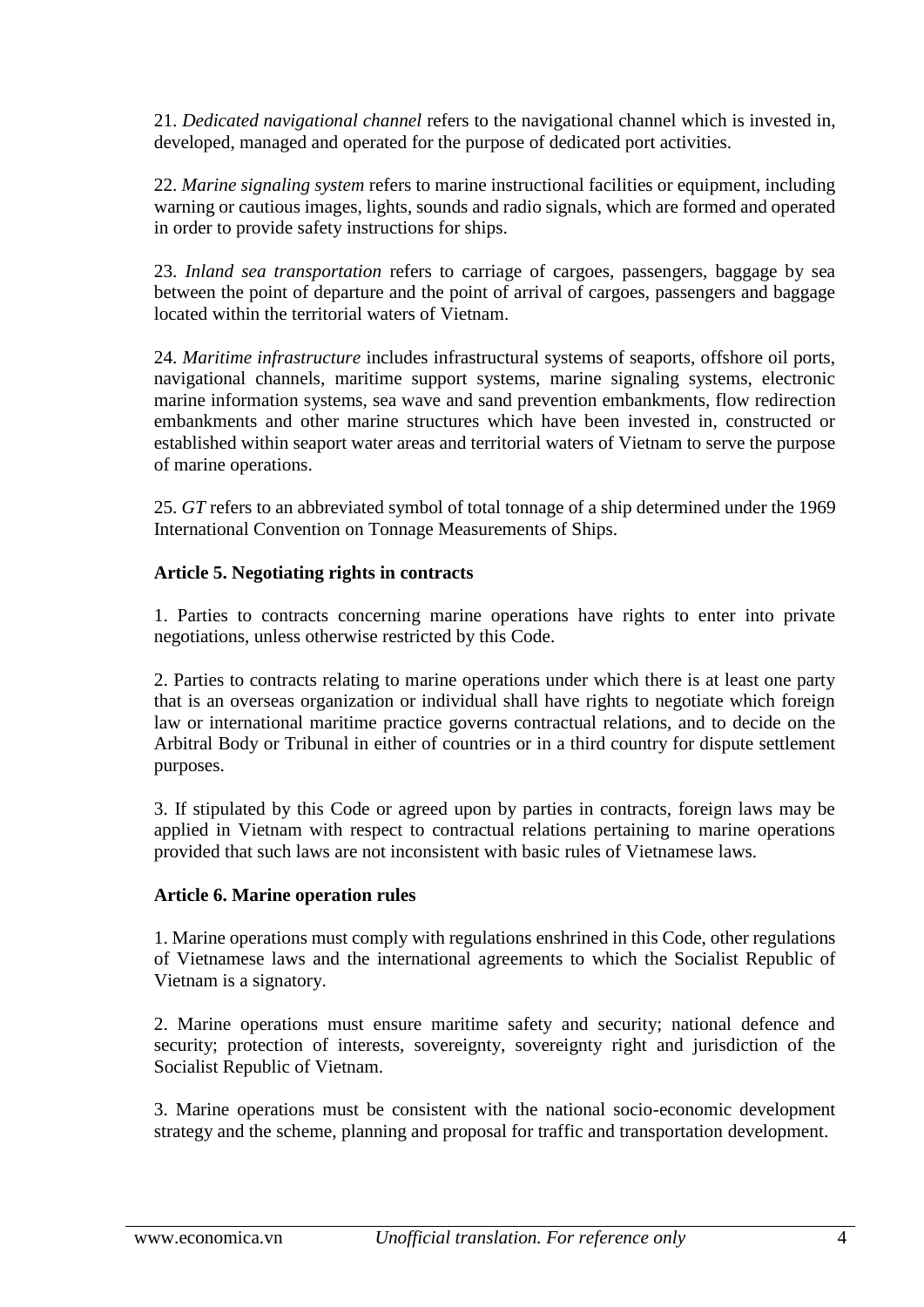4. Marine operations must ensure economic effectiveness in collaboration with protection, regeneration and sustainable development of natural environment and landscape.

# **Article 7. Regulatory policies on marine development**

1. The State shall adopt regulatory policies on marine development for marine economic development and national defence purposes.

2. Prioritize development of maritime infrastructure by adopting preferential policies applied to the seaport planning and attraction of capital invested in construction and operation of such maritime infrastructure.

3. Prioritize development of the fleet of ships for sea transportation through incentive policies on taxes and loan interest rates imposed for investment in development of such fleet and sea transportation activities.

4. Prioritize development of marine workforce; development of crew members that can meet domestic and international demands by adopting seafarer training and education policies; employment standards and benefits of seafarers.

5. Enhance international cooperation, promote participation in international maritime organizations, and sign, join and implement international maritime agreements.

6. Stimulate research into and transfer of advanced and modern scientific and technological applications in the maritime sector.

7. Encourage every organization or individual to invest in developing the fleet of ships, seaports and shipbuilding industry; involvement in provision of public services in the maritime sector and perform other marine operations in accordance with Vietnamese laws and regulations.

## **Article 8. Inland sea transportation rights**

1. Cargoes, passengers and baggage carried within inland areas by sea shall be transported by Vietnamese ships.

Organizations or individuals participating in inland sea transportation shall conform to the Government's stipulated conditions.

2. Inland transportation which is not subject to regulations laid down in paragraph 1 of this Article shall be allowed under the following circumstances:

a) Carry overmass and oversized freight or other cargoes by dedicated ships; ease cargo, passenger and baggage congestion in ports when Vietnamese ships stipulated in paragraph 1 of this Article do not have capacity for transporting them;

b) Carry passengers and baggage from cruise ships to the mainland and in the opposite direction by using feeder ships of these cruise ships.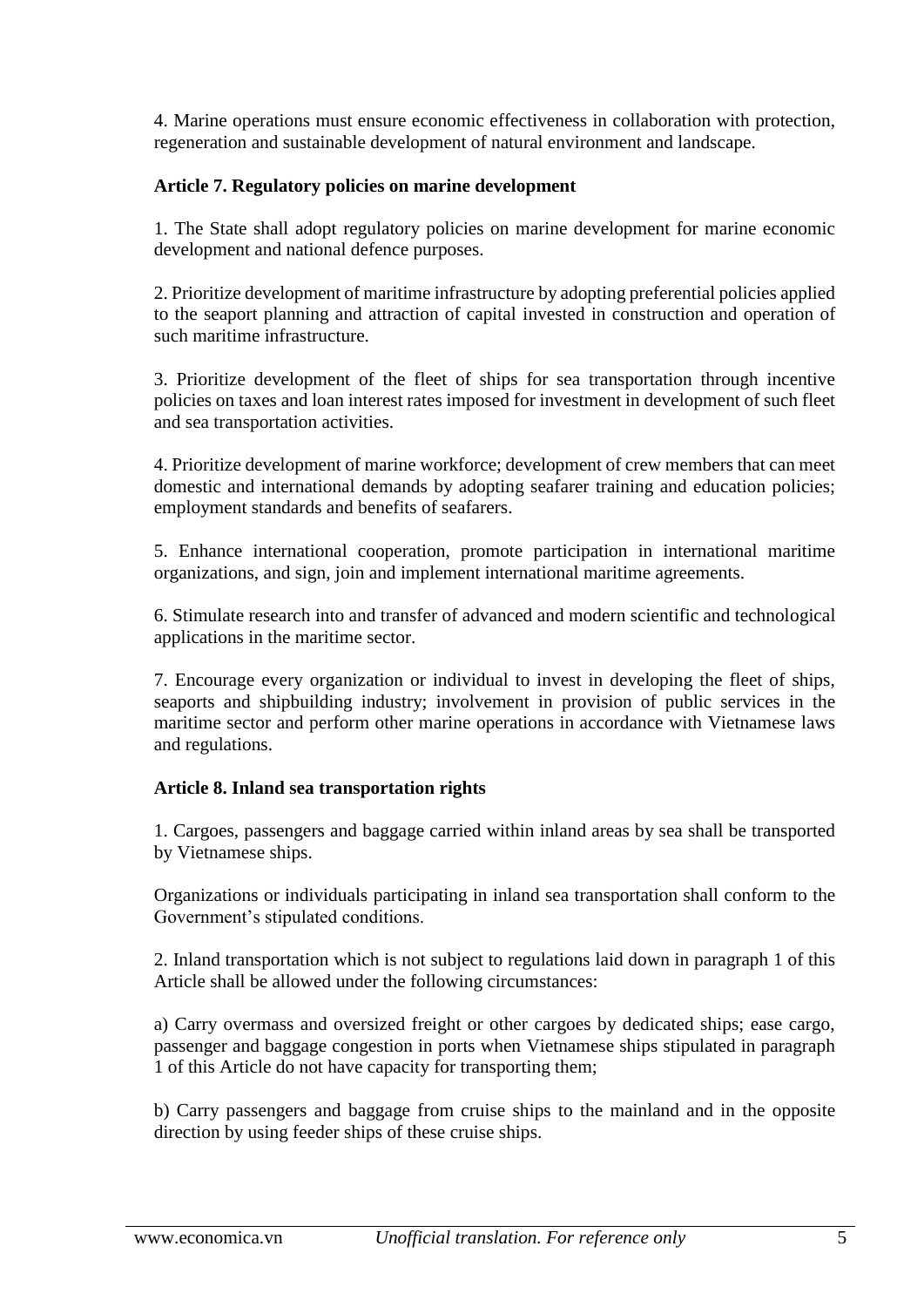c) Serve the purpose of preventing and mitigating natural disasters and epidemics, or providing urgent humanitarian aids.

3. The Minister of Transport shall set regulations on licensing authority and procedure for ship operations as referred to in paragraph 2 of this Article.

## **Article 9. Elements of state port authority**

1. Draw, approve, adopt and direct implementation of the scheme, plan, strategy and policy for marine development in accordance with laws.

2. Introduce and conduct implementation of documents on legislation, standards and national technical regulations as well as maritime economic—technical norms.

3. Manage investment, construction and conduct operation of seaports, navigational channels or routes in accordance with laws and regulations. Announce the opening and closure of seaports, port water areas and areas under the management of the Port authority; announce port terminals, wharves, water regions or areas as well as other maritime facilities are put into operation.

4. Manage sea transportation activities; examine and oversee operations of sea transport service enterprises, seaports and maritime service enterprises.

5. Conduct registration and inspection of ships and registration of rights to ships. Manage design, shipbuilding, ship repair, demolition, operation, export and import of ships and equipment or materials used for marine operations.

6. Issue, recognize and revoke professional certificates of seafarers, certificates of maritime technical safety and security, labor and environmental pollution prevention of ships, seaports and other relevant documents or materials relating to marine operations.

7. Administer the work of training and drilling for maritime workforce development.

8. Manage scientific and technological activities in the marine area; protect environment; environmental protection, natural disaster prevention and sheltering as well as response to climate change in marine operations.

9. Manage price, fee and charge in the maritime sector.

10. Conduct the work of marine rescue and life-saving activities; salvage of sunken property; investigation and handling of maritime accidents and emergencies, assurance of maritime safety and security and sea environment pollution prevention.

11. Establish maritime cooperations.

12. Inspect, examine and resolve complaints or accusations as well as handle violations in marine operation in accordance with laws and regulations.

## **Article 10. Responsibilities for state port authority**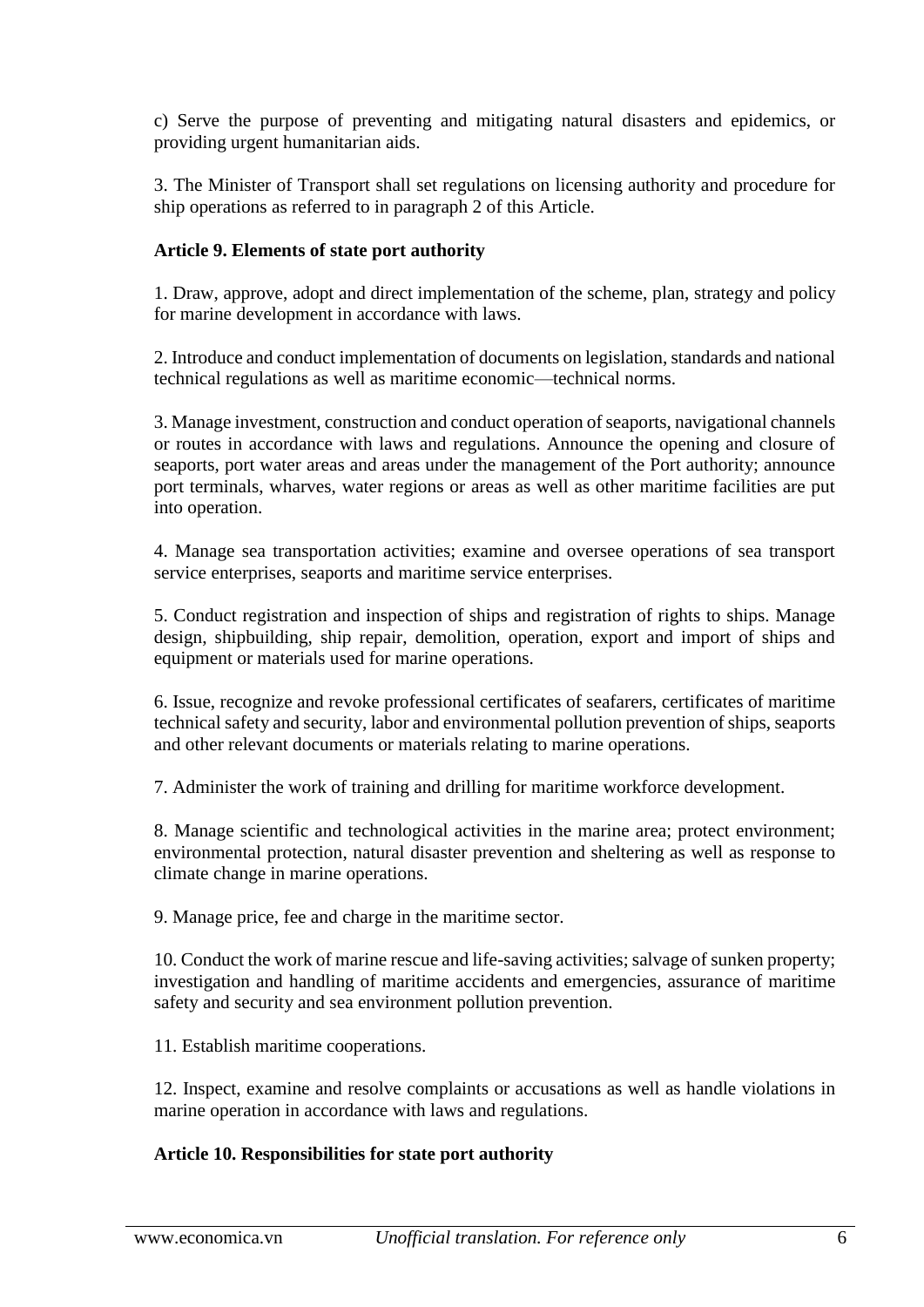1. The Government shall carry out consistent state port authority.

2. The Ministry of Transport shall take responsibility to the Government for carrying out its state port authority.

3. Competent maritime regulatory authorities directly affiliated to the Ministry of Transport shall assist the Minister of Transport in carrying out state port authority in accordance with laws and regulations.

4. Ministries, Ministry-level bodies shall, within their assigned duties and delegated powers, cooperate with the Ministry of Transport in state port authority.

5. The People's Committees at all levels shall, within their assigned duties and delegated powers, carry out state port authority duties at their localities under their management.

## **Article 11. Maritime inspectorate**

1. The maritime inspectorate directly affiliated to a competent state regulatory agency must perform its function of specialized maritime inspection.

2. Maritime inspectorate shall be assigned and vested with respectively duties and powers as follows:

a) Inspect compliance with regulations enshrined in maritime laws and related international agreements to which the Socialist Republic of Vietnam is a signatory;

b) Prevent, detect, terminate and settle violation acts that may arise in marine operations;

c) Impound ships;

d) Implement other duties and powers in accordance with laws.

3. Inspectors of the maritime inspectorate shall be issued inspector's identity card, provided with uniforms, badges, support equipment and instruments in accordance with laws.

4. The maritime inspectorate shall operate under the provisions of this Code, laws on inspection and related international agreements to which the Socialist Republic of Vietnam is a signatory.

## **Article 12. Prohibited acts in marine operations**

1. Harm or pose threatened harms to national sovereignty and security.

2. Carry people, goods, baggage, weapons, radioactive substances, hazardous discarded substances and narcotics in contravention of laws.

3. Intentionally create obstacles which can pose dangers or obstructions to marine traffic.

4. Use and operate ships which have not been registered or inspected or exceed the validity duration of registration and inspection; use counterfeit registration and inspection.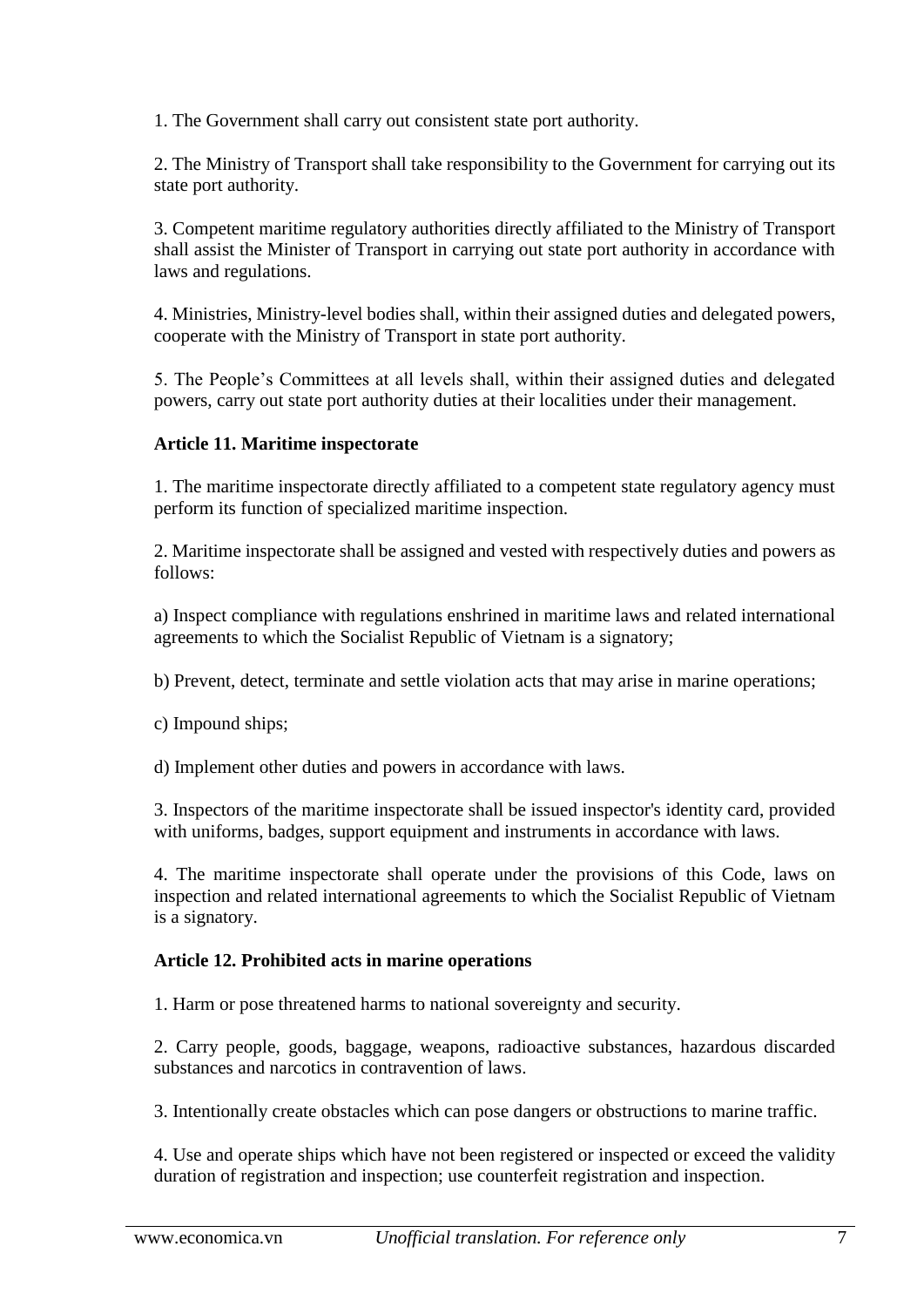5. Refuse to participate in marine search and rescue activities if practical conditions permit.

6. Cause environmental pollution.

7. Infringe upon life, health, honor and dignity of persons aboard ships; embezzle and intentionally damage or ruin property aboard ships; take flight after causing any shipwreck.

8. Cause the public disorder, impede or react against implementation of duties of law enforcers onboard ships and at seaports.

9. Destroy, damage, disassemble or steal components, parts, raw materials, building materials and equipment of marine construction works.

10. Damage, destroy and intentionally move or reduce the efficacy of marine signaling systems.

11. Explode bombs or other explosive materials within the boundaries of a seaport, port water area or navigational channel without authorization granted by competent authorities.

12. Illegally build and operate seaports and other structures within the planned boundaries of approved seaports, navigational channels and within the protective enclosure of marine structures.

13. Develop construction projects which may reduce or eliminate effects of marine structures.

14. Commit abuse of title, position and authority to contravene regulations on port authority; abet and screen persons who commit violations against maritime laws from any punitive measures.

# **Chapter II**

## **SEA-GOING SHIP (hereinafter referred to as ship)**

## **Section 1. GENERAL PROVISIONS**

## **Article 13. Sea-going ship**

Ship refers to floating movable means specially designed for operations at sea.

Ship referred to in this Code shall not include military ships, official duty ships, fishing ships, inland watercraft, submarines, submersibles, hydroplanes, floating warehouses, movable platforms and floating docks.

## **Article 14. Vietnamese ship**

1. Vietnamese ships are ships which have been registered into the national register of ships of Vietnam, or which have been licensed for temporary flying of Vietnamese national ensign aboard by Vietnam's overseas representative offices.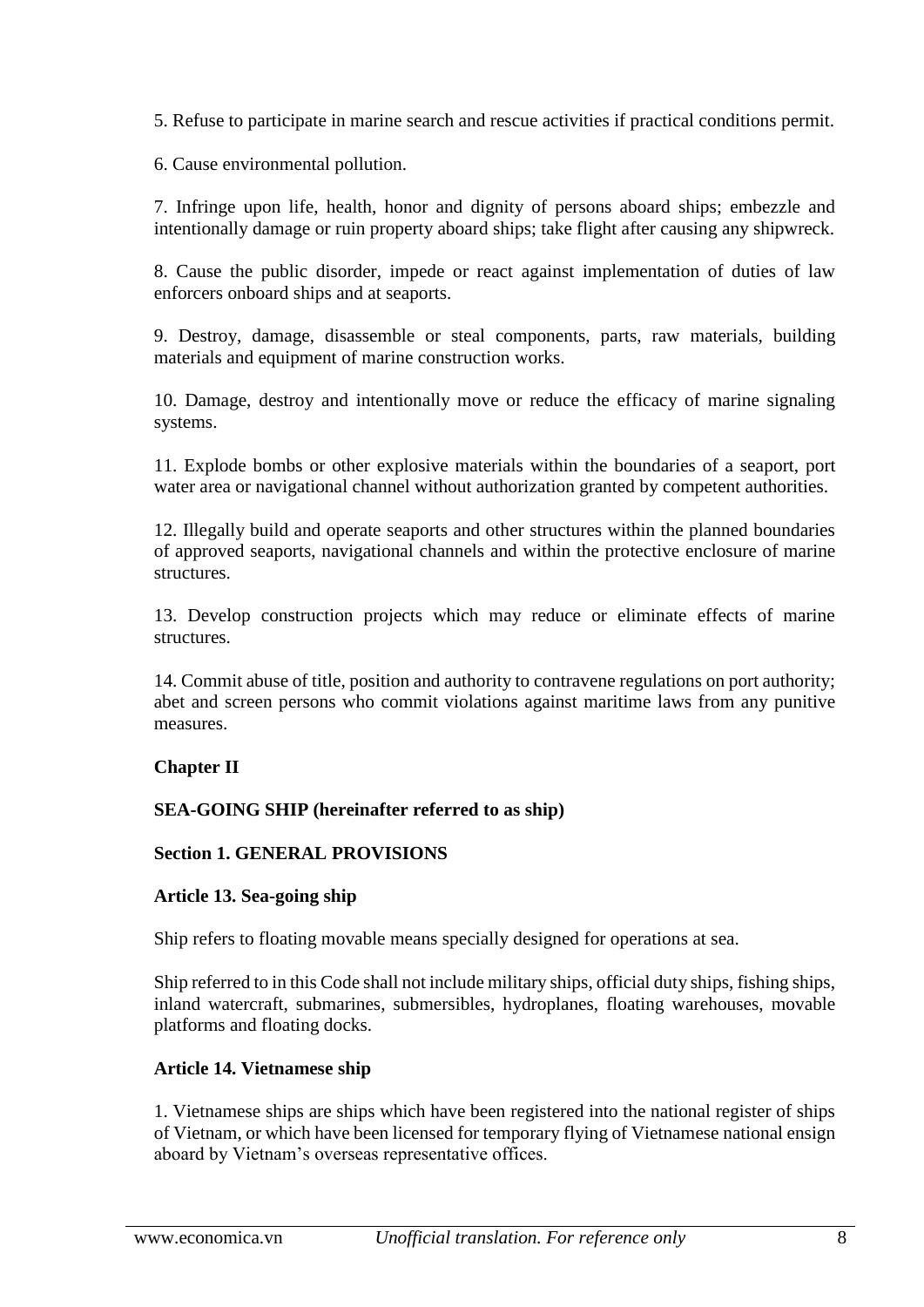2. Vietnamese ships shall have the right and obligation to fly Vietnamese national ensign.

3. Only Vietnamese ships are entitled to fly Vietnamese national ensign.

## **Article 15. Ship owner**

1. Ship owner refers to the person who owns a ship.

2. Bareboat manager, operator or charterer shall be allowed to exercise rights and fulfill obligations as a ship owner prescribed by this Code as agreed upon with a ship owner.

3. An organization authorized by the State to manage and operate ships shall be entitled to apply regulations laid down in this Code and others set forth in relevant laws, which is the same as a ship owner.

## **Article 16. Flying of ensign aboard vessels**

1. A Vietnamese ship must fly the national flag of the Socialist Republic of Vietnam as an ensign aboard it.

Other watercraft operating within the boundary of Vietnam's seaports must fly the national flag of the Socialist Republic of Vietnam as an ensign aboard it.

2. A watercraft with the national ensign of an overseas country operating within the boundary of a Vietnam's seaport must comply with applicable regulations of Vietnam when it desires to fly its national flag or blow its horn on its national celebrations.

3. The Government shall provide detailed provisions on this issue.

## **Section 2. SHIP REGISTRATION**

## **Article 17. Registration of Vietnamese ship and registration form**

1. Ship registration is the work of recording and storing information about ships in the national register of ships of Vietnam and issue of the Certificate of registration of Vietnamese ship under the provisions of this Code and other relevant laws and regulations.

- 2. Forms of registration of Vietnamese ship shall be included as follows:
- a) Indefinite registration of ship;
- b) Definite registration of ship;
- c) Registration of information change;
- d) Temporary registration of ship;
- dd) Registration of ship under construction;
- e) Registration of small-sized ship.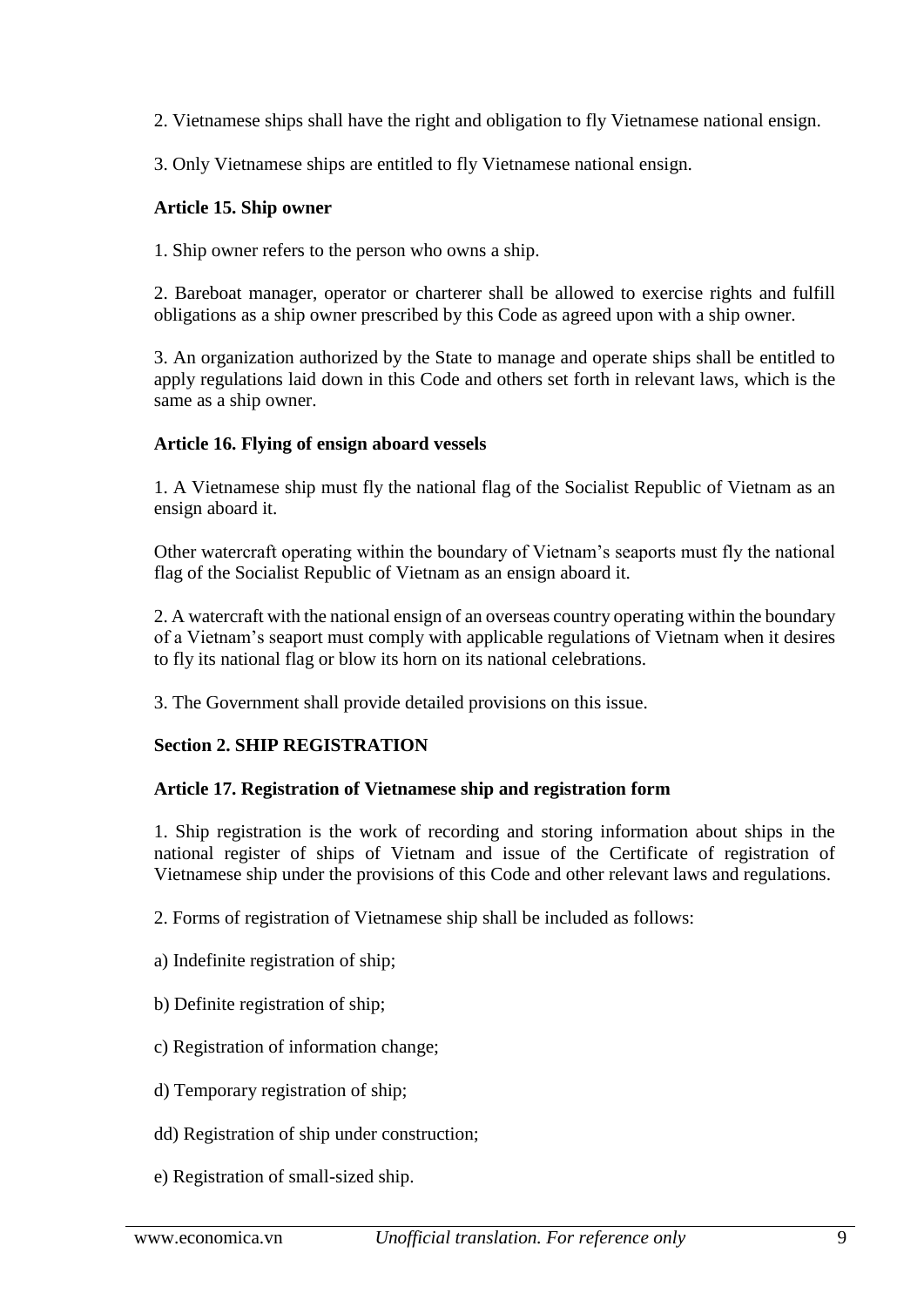## **Article 18. Rules of ship registration**

1. Registration of Vietnamese ship must be carried out according to the following rules:

a) A ship of a Vietnamese organization or individual is registered in the national register of ships of Vietnam, including registration of flying of the Vietnamese national ensign and registration of ownership of such ship. In the event that a ship is owned by more than two organizations or individuals, owners and ownership ratios of such ship should be specified in such registration.

A ship of a foreign organization or individual conforming to conditions defined in Article 20 of this Code is registered in the national register of ships of Vietnam. Registration of a Vietnamese ship owned by a foreign organization or individual includes registration of flying of the Vietnamese national ensign and registration of ownership of such vessel or registration of flying of only Vietnamese national ensign.

A foreign ship hired by a Vietnamese organization or individual under the bareboat charter and ship hire-purchase agreement can be allowed to register flying of Vietnamese national ensign;

b) A ship which has been already registered in overseas countries shall not be allowed to register flying of Vietnamese national ensign, except when the preexisting registration has been temporarily ceased or permanently erased;

c) The registry of Vietnamese ships shall publicly disclose and collect fee for registration of a Vietnamese ship; an organization or individual applying for such registration shall be entitled to request registration excerpts or copies from the national register of ships of Vietnam, and shall be liable for such fee.

2. A ship owned by a Vietnamese organization or individual may be allowed to register flying of the foreign ensign.

# **Article 19. Types of ships subject to registration**

1. Types of ships subject to registration recorded in the national register of ships of Vietnam include:

a) Engine-powered ship that has the capacity of main engine of more than 75 kilowatt (KW);

b) Ship without engine which has the total capacity of more than 50 GT, or gross tonnage of more than 100 tonnes, or has the design waterline length of more than 20 meters (m);

c) Ships which have smaller sizes than those stipulated in subparagraph a and b of this paragraph, but operate on international navigation routes.

2. Registration of types of ships which are not governed under paragraph 1 shall be stipulated by the Government.

## **Article 20. Eligibility requirements for registration of Vietnamese ships**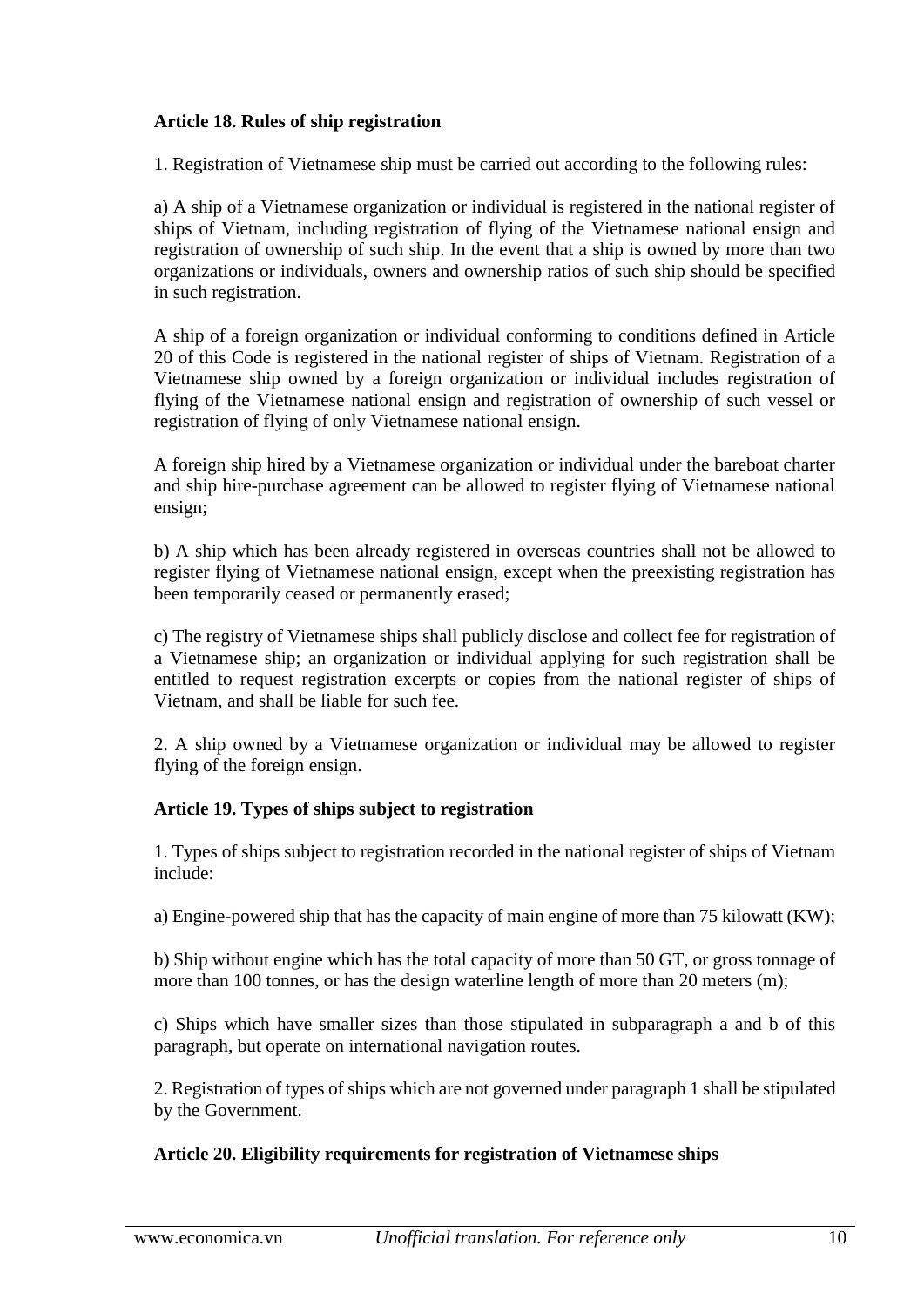1. Ships must meet the following requirements to be eligible for registration:

a) Legitimate written proof of ownership of a sea vessel;

b) Certification of capacity and certification of ship classification;

c) Ship's name;

d) Certification of temporary suspension or removal of registration, which is applicable to ships that have been registered abroad except for temporary registration;

dd) Ship owner's business office, branch or representative office located within the territory of Vietnam;

e) With respect to the initial registration or reregistration of a foreign second-hand ship in Vietnam, its age must be corresponding to the Government's stipulated age of specific ships;

g) All statutory fees or charges have been paid.

2. With respect to registration of flying of Vietnamese national ensign for a foreign ship hired by a Vietnamese organization or individual under the bareboat charter or hire-purchase agreement, in addition to conditions stipulated in subparagraph a, b, c, d, e and g paragraph 1 of this Article, this bareboat charter or hire-purchase agreement must be submitted.

# **Article 21. Naming of Vietnamese ship**

Vietnamese ship must be named and this naming process must adhere to the following rules:

1. Name of a ship must be given by its owner and is not allowed to be the same as other vessels' names which appear in the national register of ships of Vietnam;

2. Do not use name of the state agency, armed force unit, political organization or sociopolitical organization to create the whole or partial name of ship, unless approved by this agency, unit or organization;

3. Do not use words or signs in breach of historical, cultural, moral and traditional values.

# **Article 22. Ship owner's responsibilities for registration of Vietnamese ship**

1. The ship owner shall be responsible for submitting a full amount of documents, adequate and accurate information about the ship which has been registered under Article 20 and 24 hereof to apply for registration to the registry of Vietnamese ships.

2. If the ship is newly constructed, purchased, gifted or donated to, or inherited by a Vietnamese organization or individual, its owner shall take responsibility for registering the ship in accordance with applicable regulations.

3. The ship owner shall be liable for the registration fee in accordance with laws.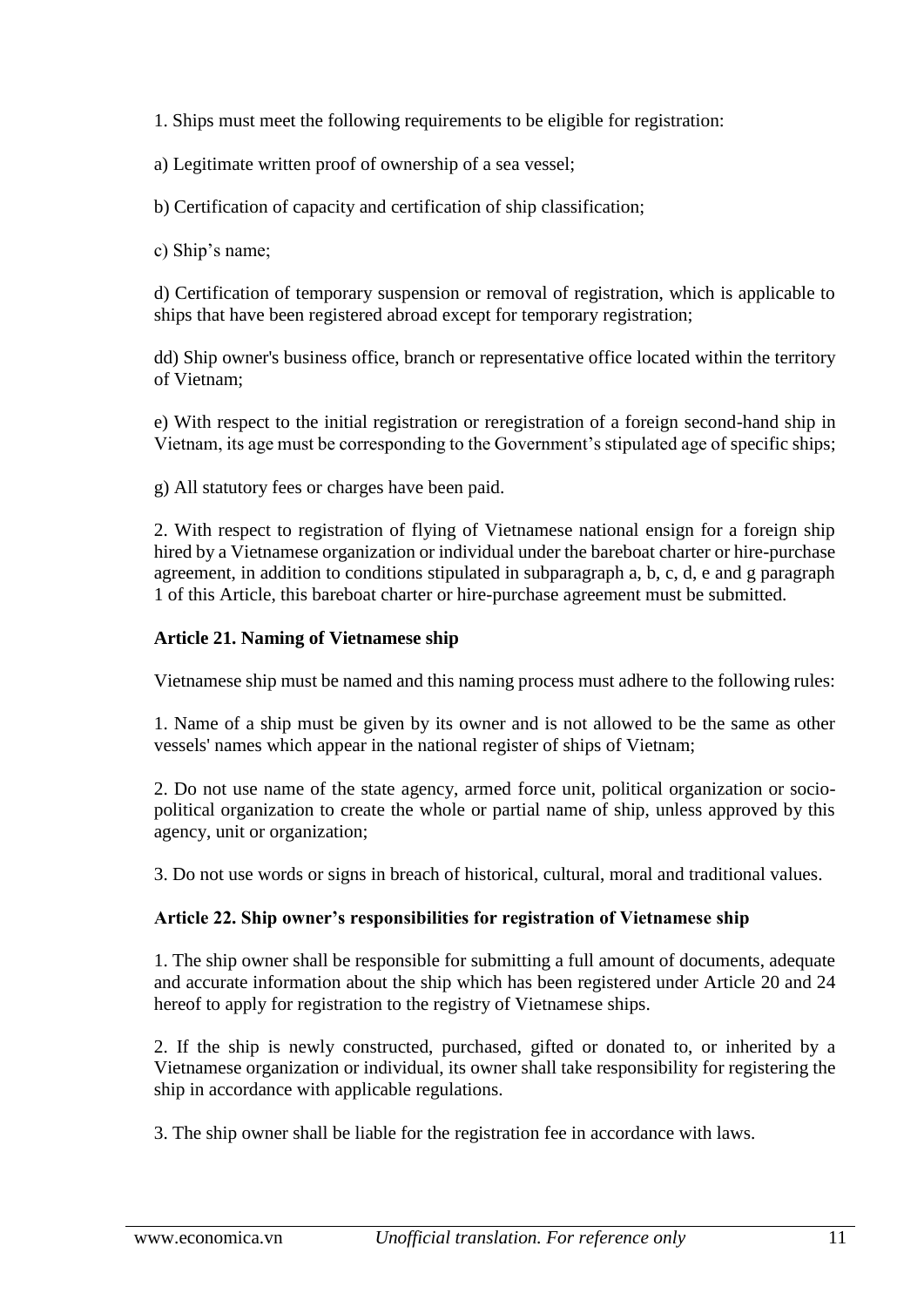4. After completion of such registration, the certificate of Vietnamese ship registration shall be issued. This kind of certificate is considered as the proof of this ship's flying of Vietnamese national ensign and its ownership status.

5. The ship owner shall be responsible for notifying the registry of Vietnamese ship of all changes made to registration information recorded in the national register of ships of Vietnam in an accurate, sufficient and timely manner.

6. Regulations laid down in this Article shall apply to any Vietnamese organization or individuals entering into a bareboat charter or hire-purchase agreement.

# **Article 23. Registration of ship under construction**

1. The owner of a ship under construction shall be vested with the right to apply for registration of this under-construction ship in the national register of ships of Vietnam and shall be issued the certificate of under-construction ships. This certificate shall not have legal value to replace the certificate of Vietnamese ships.

2. A ship under construction must meet the following requirements to be eligible for registration:

a) Contract for construction, sale or purchase of under-construction ship must be available;

b) The ship under construction must have its name;

c) The keel of the ship under construction must be completely constructed.

# **Article 24. Basic contents of the national register of ships of Vietnam**

1. The national register of ships of Vietnam must have the following basic contents:

a) Old and new name of a ship; office name and address of the ship owner; name and address of the branch or representative office of the foreign ship owner located in Vietnam; name and address of the office of the bareboat charterer or ship hire-purchaser; name of the ship operator (if any); type of ship and its useful purpose;

- b) Port of registration;
- c) Registration number;
- d) Registration date;
- dd) Name and address of shipbuilding factory and shipbuilding year;
- e) Main technical specifications of ship;
- g) Ownership status and ownership-related changes;
- h) Registration removal date and reasons;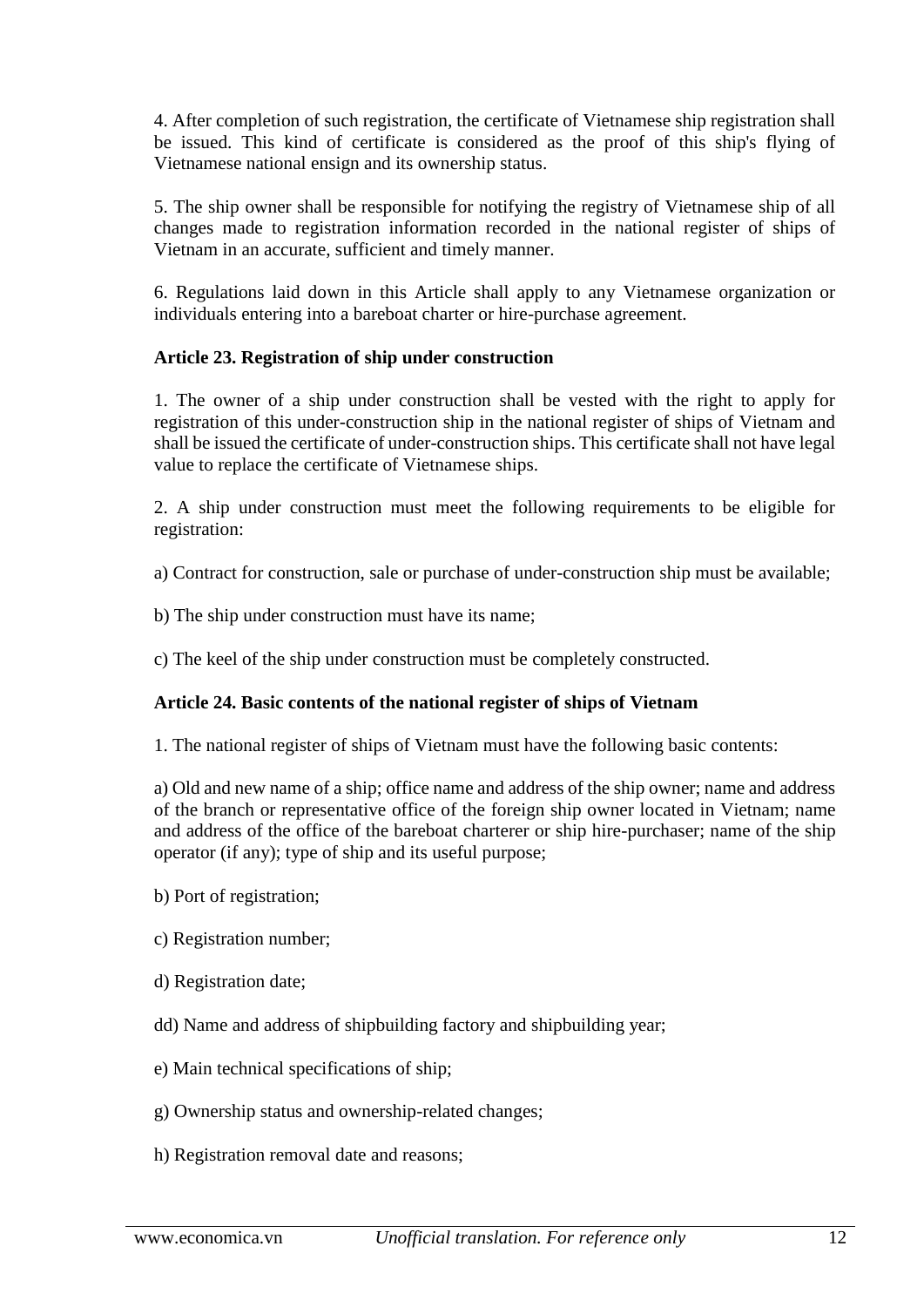i) Information about registration of a ship mortgage.

2. All changes to the registration contents referred to in paragraph 1 of this Article must be clearly entered into the national register of ships of Vietnam.

## **Article 25. Removal of registration of Vietnamese ships**

1. A Vietnamese ship shall be subject to removal of registration from the national register of sea vessels of Vietnam under the following circumstances:

a) It is demolished, disassembled, wrecked or sunken without possibility of salvage;

b) It has gone missing;

c) It fails to meet conditions for flying of Vietnamese national ensign;

d) It has no longer had sea-going capability;

dd) This removal is requested by the ship owner or the person bearing the name in the application for registration of ship.

2. For the purposes of regulations laid down in subparagraph d and dd paragraph 1 of this Article, the mortgaged ship shall be allowed to remove its registration from the register of ships of Vietnam only if this removal is approved by the mortgagee.

3. When removing the registration of ship or removing the registration of ship under construction, the registry of Vietnamese ships shall revoke the certificate of registration of Vietnamese ship or the certificate of registration of ship under construction as well as issue the certificate of removal of registration.

## **Article 26. Specific provisions on registration and removal of registration of Vietnamese ship**

The Government shall provide detailed provisions on procedures for registration or removal of registration of Vietnamese ship; cases in which a ship owned by a Vietnamese organization or individual is allowed for registration of its flying of the foreign ensign; cases in which a ship owned by an overseas organization or individual is allowed for registration of its flying of Vietnamese national ensign.

## **Article 27. Registration of official duty ship, submarine, submersible, floating warehouse and movable platform**

Official duty ship, submarine, submersible, floating warehouse and movable platform shall be registered in accordance with regulations laid down in this Section.

The Government shall provide detailed provisions on such regulation in this Article.

## **Section 3. INSPECTION OF VIETNAMESE SHIPS**

## **Article 28. Inspection of Vietnamese ships**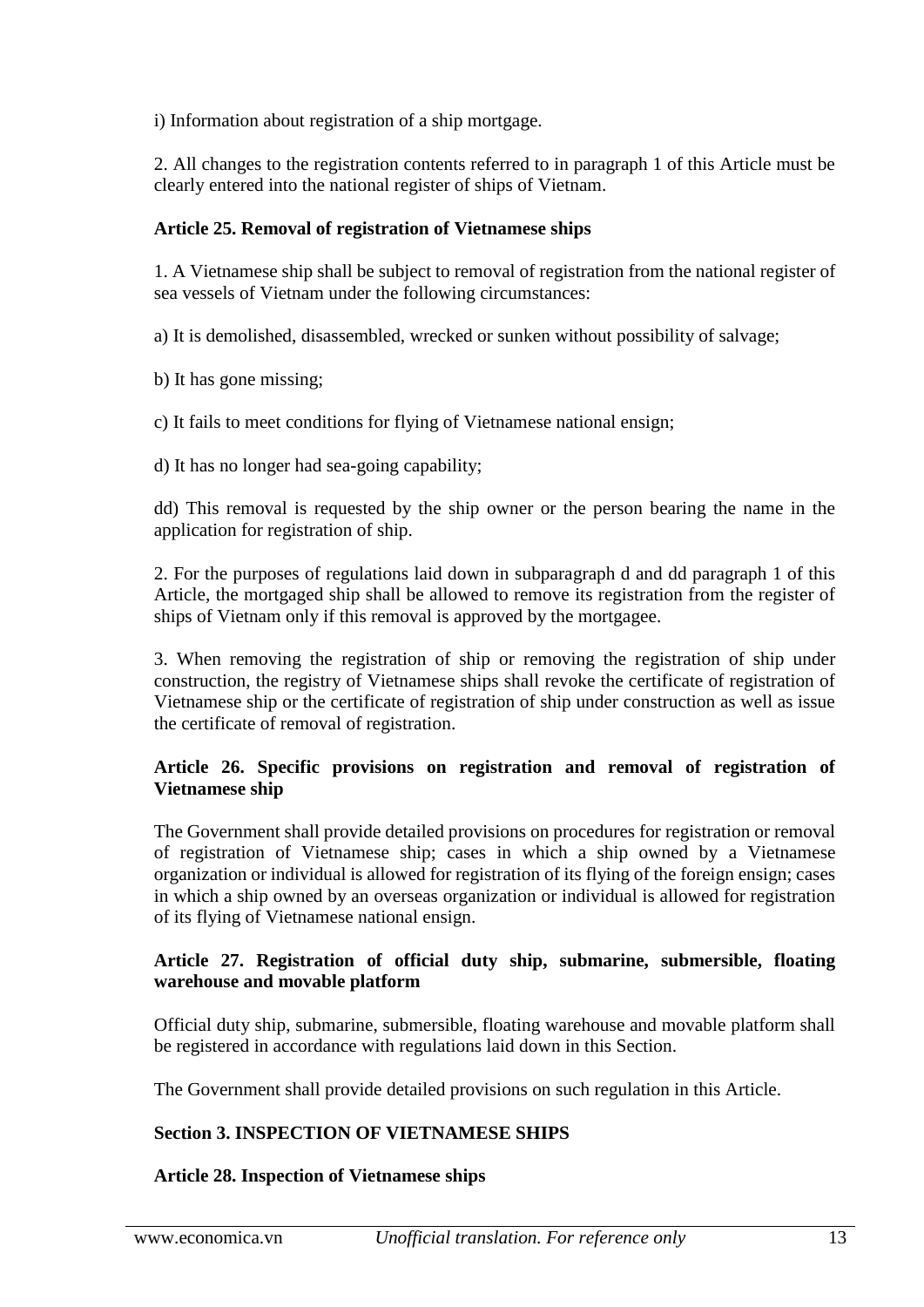1. Vietnamese ships must be inspected, graded and issued the certificate of technical maritime safety, security and conformity with conditions for assurance of maritime labor and environmental pollution prevention by Vietnam's inspecting organization or overseas inspecting organization authorized by the Minister of Transport in accordance with Vietnamese laws and international agreements to which the Socialist Republic of Vietnam is a party.

2. The Minister of Transport shall adopt statutory regulations on regulatory maritime safety and security and conditions for assurance of maritime labor and environmental pollution prevention applied to ships; introduce regulations on and conduct implementation of inspection of Vietnamese ships.

## **Article 29. Rules of inspection of Vietnamese ships**

1. Vietnamese ships must be inspected, graded, evaluated and issued the certificate of technical maritime safety and security and conformity with conditions for assurance of maritime labor and environmental pollution prevention when being newly constructed, imported, converted, repaired or restored to normal working conditions and during the operational process, which serves the purpose of ensuring technical conditions in compliance with laws and regulations and international agreements to which the Socialist Republic of Vietnam is a party.

2. Inspection and evaluation of Vietnamese ships shall be conducted at the location where such vessels are constructed, converted, repaired or restored to normal working conditions, anchored or currently operated.

3. Vietnamese ships which do not operate on international routes shall be inspected, graded and accredited by certification in accordance with laws, technical regulations and standards of Vietnam.

4. Vietnamese ships which operate on international routes shall be inspected, graded and accredited by certification in accordance with laws and international agreements to which the Socialist Republic of Vietnam is a party.

# **Article 30. Types of ships subject to inspections**

1. Types of ships referred to in paragraph 1 Article 19 hereof shall be subject to inspections.

2. Inspection of ships which are not prescribed in paragraph 1 of this Article shall be subject to regulations adopted by the Minister of Transport.

# **Article 31. Responsibilities regarding ship inspections**

1. The ship owner shall be responsible for implementing regulations on ship inspection when these vessels are constructed, imported, converted, repaired or restored to normal working conditions and currently operated; ensure they conform to requirements of technical maritime safety, security and conditions for maritime labor and environmental pollution prevention during the interval period between two inspections or evaluations under the provisions of laws and related international agreements to which the Socialist Republic of Vietnam is a party.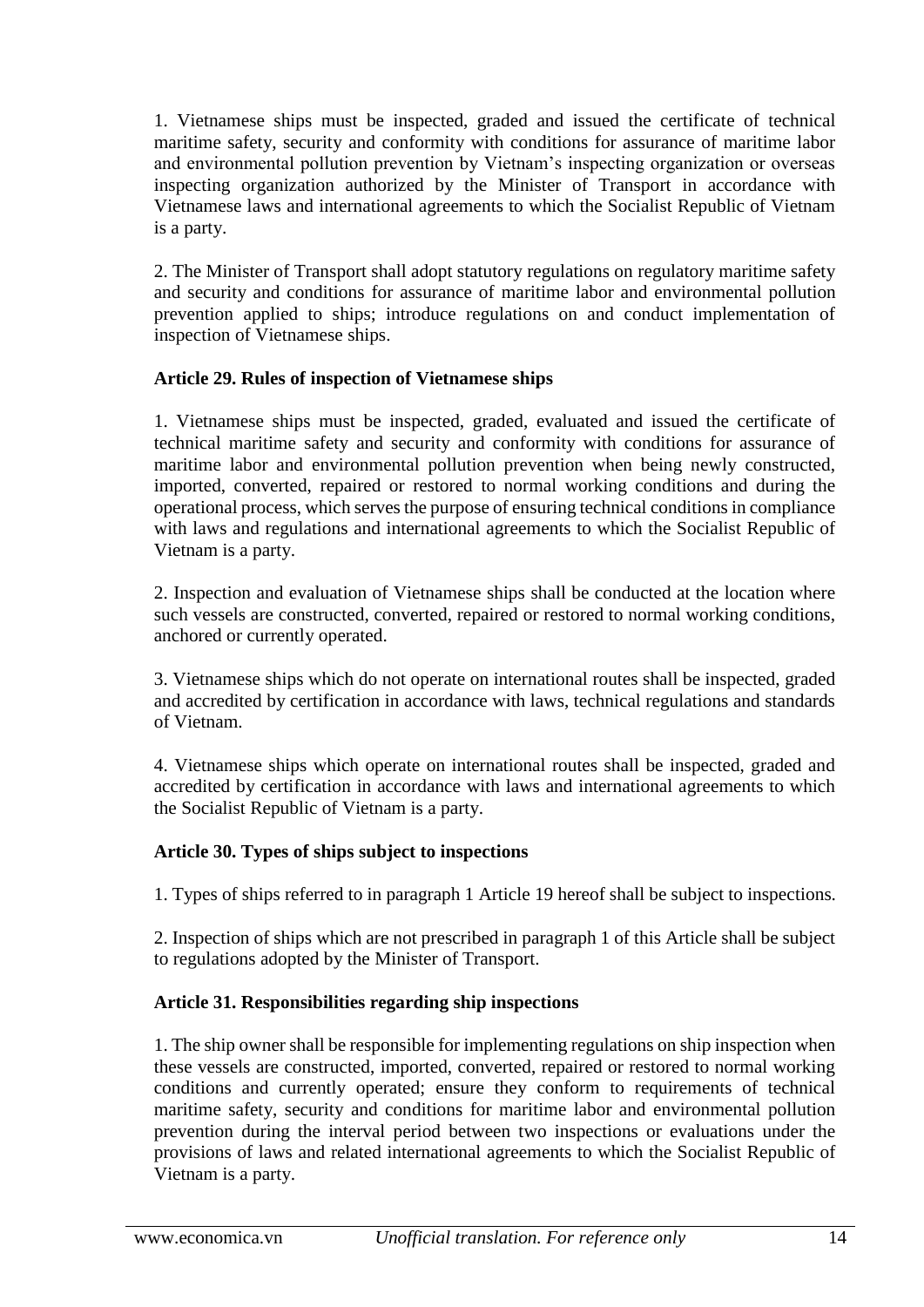2. Inspecting organization when on duty must comply with regulations of Vietnamese laws and the international agreements to which the Socialist Republic of Vietnam is a party. The head of an inspecting organization and persons who directly take charge of inspections and evaluations must assume responsibilities for inspection and evaluation results.

# **Article 32. Technical supervision of Vietnamese ships**

Ships which are newly constructed, converted, repaired or restored to normal working conditions must be subject to the technical supervision of technical quality and safety to ensure their conformity to requirements set out in approved design documents, and relevant certification, of an inspecting organization.

Construction, reconstruction, repair or restoration of ships must be carried out at accredited facilities in accordance with laws.

## **Article 33. Inspection of official duty ship, submarine, submersible, floating warehouse and movable platform**

1. Official duty ship, submarine and submersible shall be subject to inspection under the provisions of this Section.

2. The Minister of Transport shall adopt regulations on inspection and grant of the certificate of technical maritime safety, security and conformity with conditions for assurance of maritime labor and environmental pollution prevention in accordance with Vietnamese laws and international agreements to which the Socialist Republic of Vietnam is a party with respect to floating docks, storage warehouses and movable platforms.

# **Section 4. CERTIFICATION AND DECUMENTATION OF SHIPS**

## **Article 34. Certification and documentation of ships**

1. Ships must be accredited by the certificate of sea-going registration, certificates in technical maritime safety and security and conformity with conditions for assurance of maritime labor and environmental pollution prevention in compliance with Vietnamese laws and regulations and international agreements to which the Socialist Republic of Vietnam is a party. Original copies of such certificates must be carried along aboard ships underway at sea. Where these certificates are issued in an electronic form, laws and regulations on electronic transactions shall be applied.

The Minister of Transport shall provide detailed regulations on certification and documentation of Vietnamese sea vessels.

2. The validity period of each certificate in technical maritime safety and security and conformity with conditions for assurance of maritime labor and environmental pollution prevention must be specified. This validity period may be extended to a maximum of 90 days in the event that these ships are not, in fact, able to turn up at the designated location of inspection but their actual technical conditions remain conformable to standards of maritime safety and security and conditions for assurance of maritime labor and environmental pollution prevention. This extended period shall end immediately once these ships arrive at the designated port for inspection.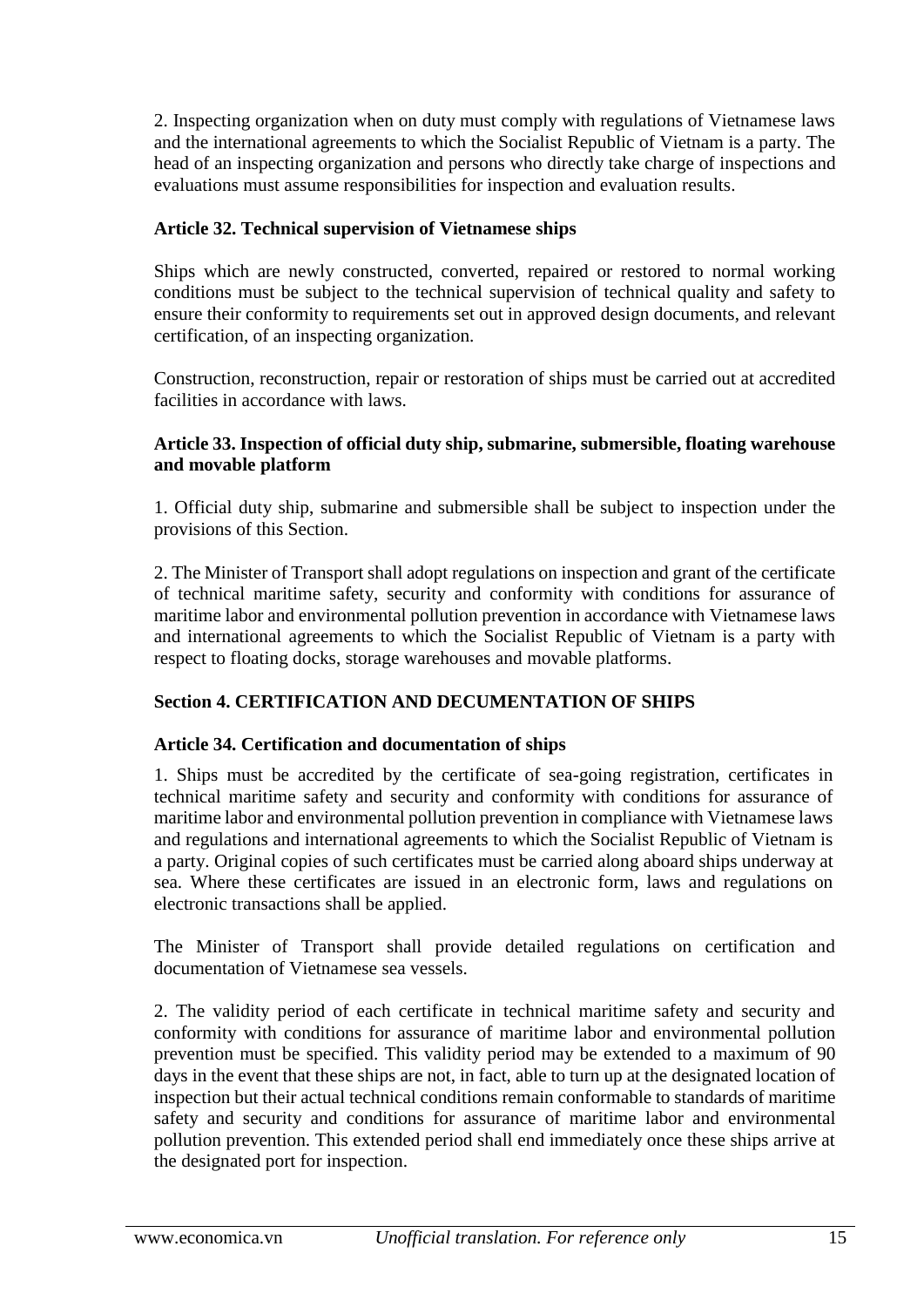3. Certificates in technical maritime safety and security and conformity with conditions for assurance of maritime labor and environmental pollution prevention shall be annulled if any critical change that causes serious impacts on the capability of ships of assuring maritime safety, security and conformity to conditions for assurance of maritime labor and environmental pollution prevention may be made to these vessels.

4. In the event that it is established that a ship has failed to ensure maritime safety and security and conformity to conditions for assurance of maritime labor and environmental pollution prevention, maritime inspectorate and port authority shall be vested with authority to temporarily suspend operations of ships, autonomously carry out or request Vietnam's inspecting organization to carry out technical inspections of ships.

## **Article 35. Certificate of capacity of ship**

1. In order to operate within port water area and Vietnamese waters, a Vietnamese and foreign ship must have the certificate of capacity granted by an accredited Vietnamese inspecting organization or foreign ship capacity measuring organization. The certificate of capacity of ship must be consistent with Vietnamese laws and regulations and international agreements to which the Socialist Republic of Vietnam is a party.

2. Where there is any suspicion as to the authenticity of the certificate of capacity of ship as defined in paragraph 1 of this Article, competent authorities of Vietnam shall autonomously decide or, upon the request of other relevant organizations or individuals, decide reexamination of capacity of that ship. Once the result of such re-examination is not consistent with the certificate of capacity of ship, the ship owner must pay costs incurred by such reexamination. Once the result of such re-examination is consistent with the certificate of capacity of ship, the competent authority vested with authority to autonomously decide such examination, or relevant organizations or individuals requesting such examination, must pay costs incurred by such re-examination.

# **Section 5. SHIP OWNERSHIP TRANSFER AND SHIP MORTGAGE**

## **Article 36. Transfer of ownership of ship**

1. Transfer of ownership of ship must be expressed in writing under the provisions of Vietnamese laws or laws of the country where transfer of such ownership takes place.

2. Transfer of ownership of a Vietnamese ship shall become effective if such transfer is recorded in the national register of ships of Vietnam.

3. Upon completion of ship ownership transfer, a ship and property aboard such vessel shall be assigned to the ownership transferee, unless otherwise agreed by contracting parties.

The aforesaid property includes physical objects and equipment aboard such vessel but exclude constituent parts of such vessel.

4. Regulations on ship ownership transfer shall be applied to transfer of ownership of share of a ship.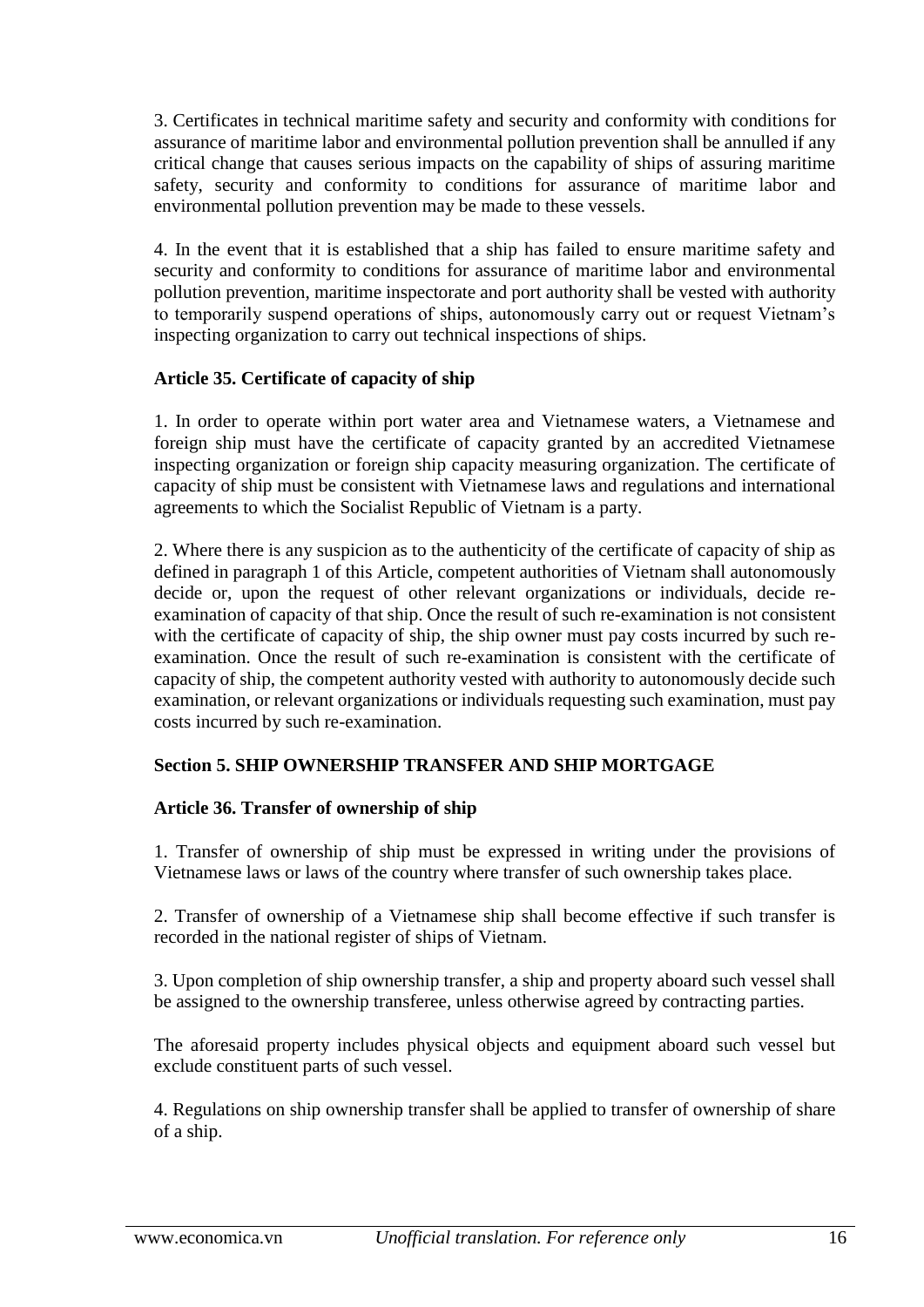5. The Government shall adopt regulations on conditions and procedures for transfer of ownership of a ship in the form of ship sale and purchase.

## **Article 37. Vietnamese ship mortgage**

1. Ship mortgage refers to a ship owner's putting up his own ship as security for fulfillment of civil obligations to the mortgagee without having to transfer such ship to that mortgagee.

2. The ship owner shall have the right to provide the mortgagee with a Vietnamese ship under his ownership in accordance with regulations enshrined in this Code and other relevant laws or regulations.

3. Agreement on Vietnamese ship mortgage must be in writing. The ship mortgage must be consistent with Vietnamese laws and regulations.

4. Regulations on ship mortgage shall also be applied to mortgaging of a ship under construction.

## **Article 38. Rules of ship mortgage**

1. Transfer of ownership of a mortgaged ship shall not be allowed, unless otherwise approved by the mortgagee.

2. The shipowner must buy insurance for mortgaged ship, unless otherwise agreed upon in the mortgage agreement.

3. If the mortgagee has transferred the whole or a part of ownership of the debt secured by a ship secured by a mortgaged ship to other person, such ship mortgage shall also be transferred in an equivalent manner.

4. One ship may be mortgaged to secure a lot of obligations if value of the mortgaged ship is greater than total value of such obligations, unless otherwise agreed.

Priority order of ship mortgages shall be determined, based on the order of registration of an equivalent ship mortgage recorded in the national register of ships of Vietnam.

5. The mortgaging of a ship owned by two or more owners must be unanimously agreed by these owners, unless otherwise agreed.

6. The ship mortgage shall be terminated under the following circumstances:

- a) Obligations secured by such mortgage come to an end;
- b) Such ship mortgage is cancelled or replaced by other security alternatives;
- c) The mortgaged ship has been treated under laws and regulations;
- d) The mortgaged ship is subject to total loss;
- dd) As agreed upon by contracting parties.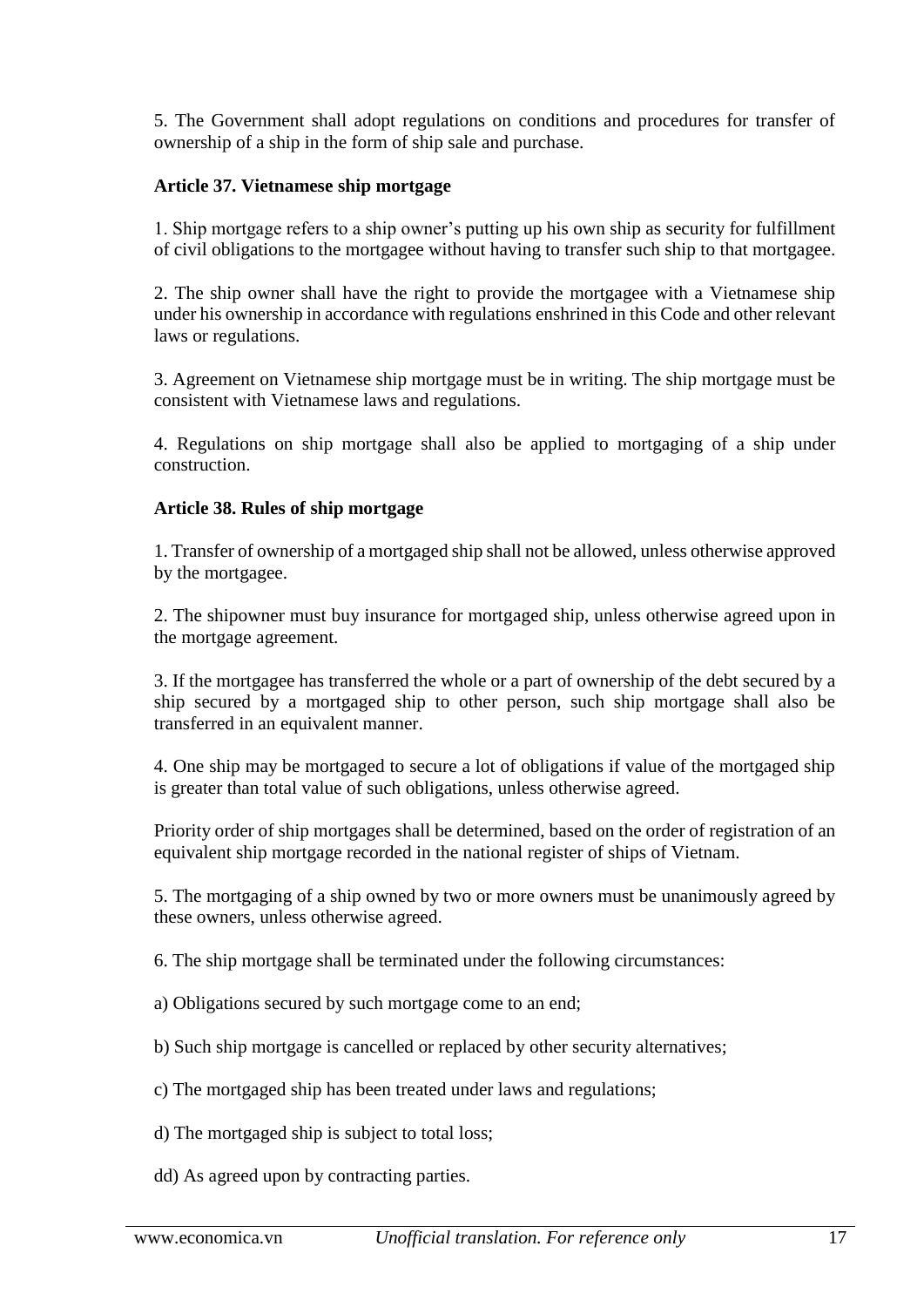7. The mortgagee shall only keep a copy of the certificate of registration of the mortgaged ship.

# **Article 39. Registration of Vietnamese ship mortgage**

1. Registration of Vietnamese ship mortgage shall include the following basic contents:

a) Name, place of office of the mortgagee and the shipowner;

b) Name and nationality of the mortgaged ship;

c) Mortgage sum, interest rate and debt repayment due date.

2. Mortgaging of a Vietnamese ship shall become effective if such mortgaging is recorded in the national register of ships of Vietnam.

3. Information about registration of the mortgaged Vietnamese ship shall be provided for persons who request such information.

4. Persons who register the ship mortgage and those who use information about the ship mortgage shall be liable for statutory fees.

5. The Government shall provide specific provisions on registration of mortgaging of Vietnamese ship.

# **Section 6. MARITIME LIEN**

# **Article 40. Maritime lien**

1. Maritime lien refers to the right of the maritime claimant under Article 41 hereof which gives this claimant a privilege to submit a claim for compensation against the owner, charterer and operator of a ship in the event that there is any maritime claim in connection with that sea–going vessel.

Maritime claim refers to a party requesting another party to secure any obligation that may arise out of marine operations.

2. Any maritime claim that leads to the maritime lien defined in Article 41 hereof shall hold higher position in the priority order than other maritime claims secured by the ship mortgage and other secured transactions.

3. The maritime lien shall be exercised by the competent court's decision to impound a ship in connection with any maritime claim that leads to the maritime lien.

4. The maritime claimant shall be vested with the right to keep custody of a ship to meet any maritime claim referred to in Article 41 hereof even though such sea-going has been mortgaged or the ship owner has performed other secured transactions to ensure other agreed-upon obligations are secured.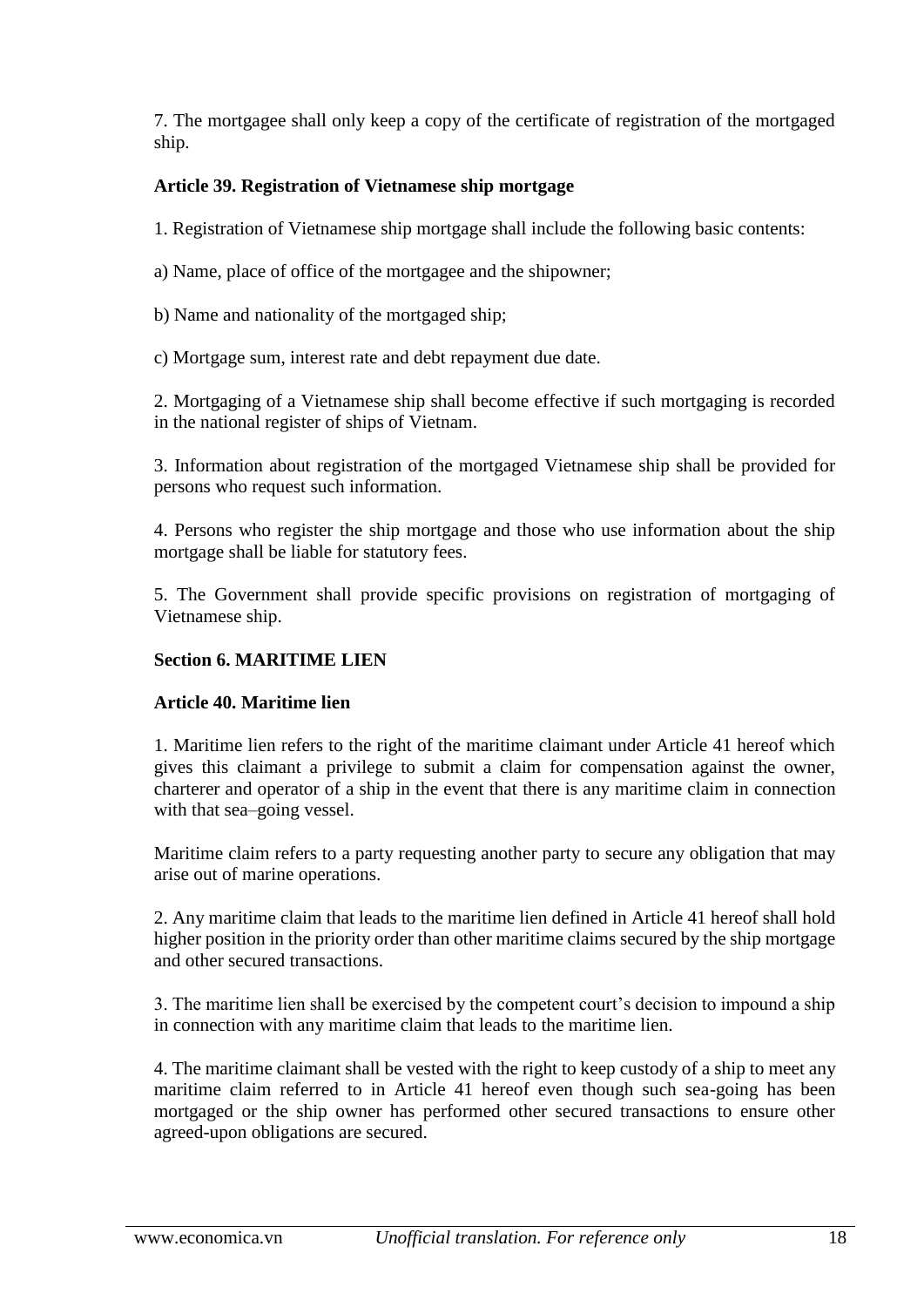5. The maritime lien over a ship shall not be influenced by any change to the owner, charterer and operator of that ship, given that the buyer of that ship has been informed or has not been informed of the fact that that ship is involved in any maritime claim leading to the maritime lien.

## **Article 41. Maritime claim leading to maritime lien**

1. Maritime claims on salary, repatriation cost, social insurance contribution cost and other monetary amount paid to the master, officer and other seafarers that belong to crew members aboard a ship.

2. Maritime claims on compensation for life, disability or other injury to human health in association with operations of a ship.

3. Maritime claims on deadweight tonnage charge, marine safety charge and other seaport fees or charges.

4. Maritime claims on ship rescue remuneration.

5. Maritime claims on non-contractual property loss and damage directly relating to operations of a ship.

## **Article 42. Priority order of handling of maritime claims leading to the maritime lien**

1. Maritime claims leading to the maritime lien shall be handled in the priority order stated in Article 41 hereof; in the event that any claim on remuneration paid for rescue of a ship comes after other maritime claims leading to the maritime lien, it shall take higher position than these maritime claims.

2. Maritime claims leading to the maritime lien provided for by the same paragraph in Article 41 hereof shall take equal positions in the priority order; in the even that distributed remuneration amount is not affordable to pay for value of each maritime claim, the ratio of value of a maritime claim to value of all claims shall be considered as the basis for such payment.

3. Maritime claims that may arise out of the same event shall be considered as those which arise at the same time.

4. Maritime claims leading to the maritime lien against a ship in relation to its final voyage shall be given priority to be settled prior to maritime claims leading to the maritime lien in relation to other voyages.

5. Maritime claims that may arise out of the same employment contract in relation to multiple voyages shall be settled along with those in relation to the final voyage.

6. With respect to maritime claims on rescue remuneration amount as defined in paragraph 4 Article 41 hereof, the maritime claim that may arise after others shall be settled prior to other maritime claims.

## **Article 43. Statute of limitations for the maritime lien**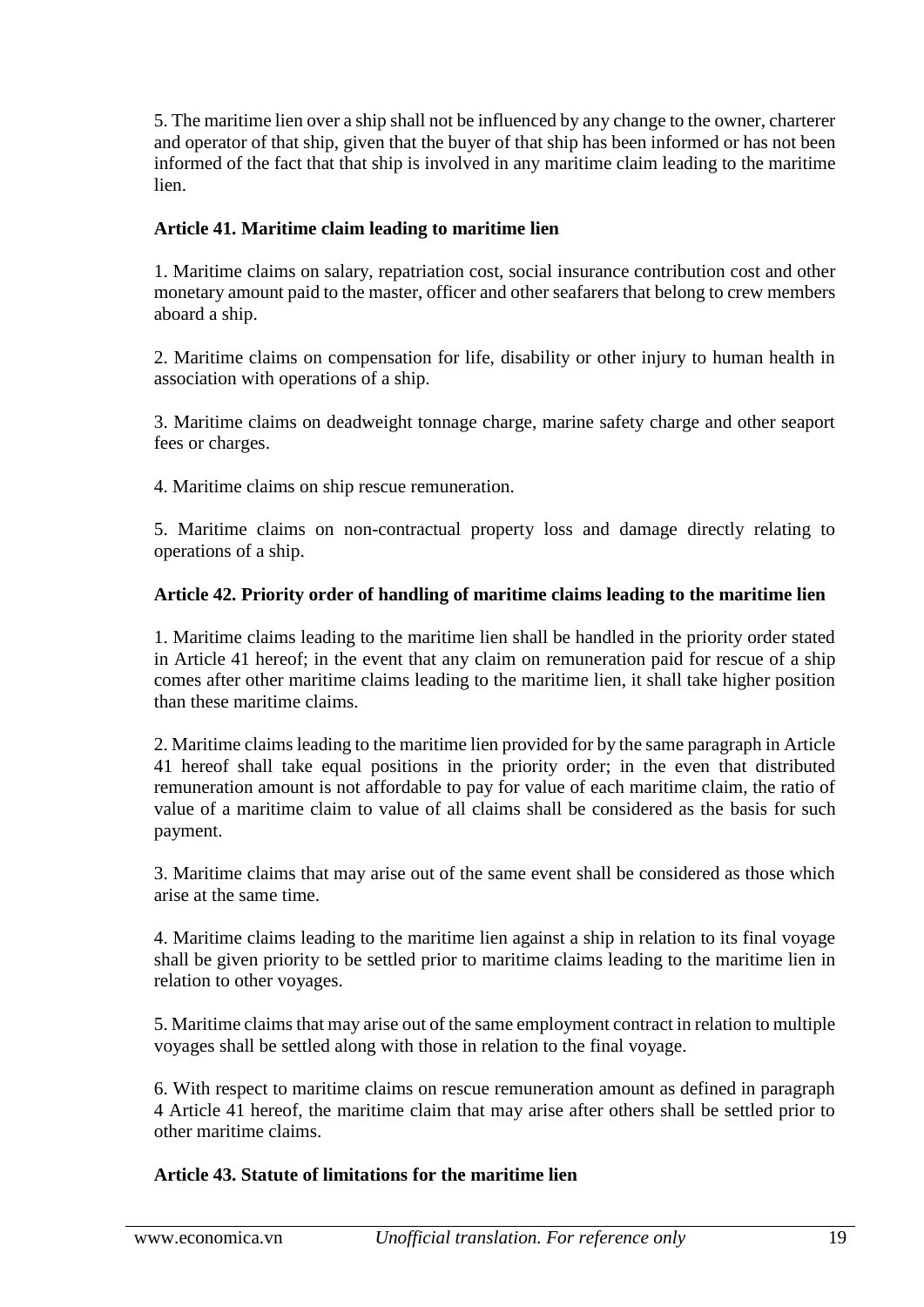1. The statute of limitations for the maritime lien shall be 01 year after the date of creating the maritime lien.

2. The date of generating the maritime lien as defined in paragraph 1 of this Article shall be determined as follows:

a) From the date of completion of a rescue operation with respect to claims on rescue remuneration amount;

b) From the date of incurring any loss with respect to claims on any loss and damage incurred by marine operations;

c) From the date of fulfilling payment obligations with respect to other maritime claims.

3. The maritime lien shall be terminated from the date on which the ship owner, charterer or operator repays debts incurred from relevant maritime claims; if the payment amount is in the custody of the ship master or persons authorized to act on behalf of the ship owner, ship charterer or operator to serve the purpose of repaying debts relating to such maritime claims, the maritime lien shall remain in effect.

4. If the Tribunal is not capable of impounding a ship within the inland or territorial waters of Vietnam to protect interests of maritime claimants who permanently reside or whose main offices are located within the territory of Vietnam, the statute of limitations stipulated in Article 1 of this Article shall expire after 30 days from the date of its first arrival at a Vietnamese seaport, but not exceed 02 years from the date of generating that maritime lien.

# **Section 7. CONSTRUCTION AND REPAIR OF SHIP**

# **Article 44. Ship building and repair industry development plan**

1. The ship building and repair industry development plan must be based on the strategy for socio-economic development; national defence and security tasks; the scheme for developing auxiliary industries and world maritime development trends.

2. The Prime Minister shall approve the master plan for development of ship building and repair industry.

3. The Minister of Transport shall assume the following responsibilities:

a) Formulate and report to the Prime Minister to approve and decide adjustment of the master plan for development of ship building and repair industry; priority policies for domestic ships and ship repair services;

b) Draw and approve the detailed plan for ship building and repair establishments;

c) Prepare the program and plan for high-quality human resource development; contents of vocational training and education programs that assist the ship building and repair industry;

d) Adopt the national technical regulation for ship building and repair activities.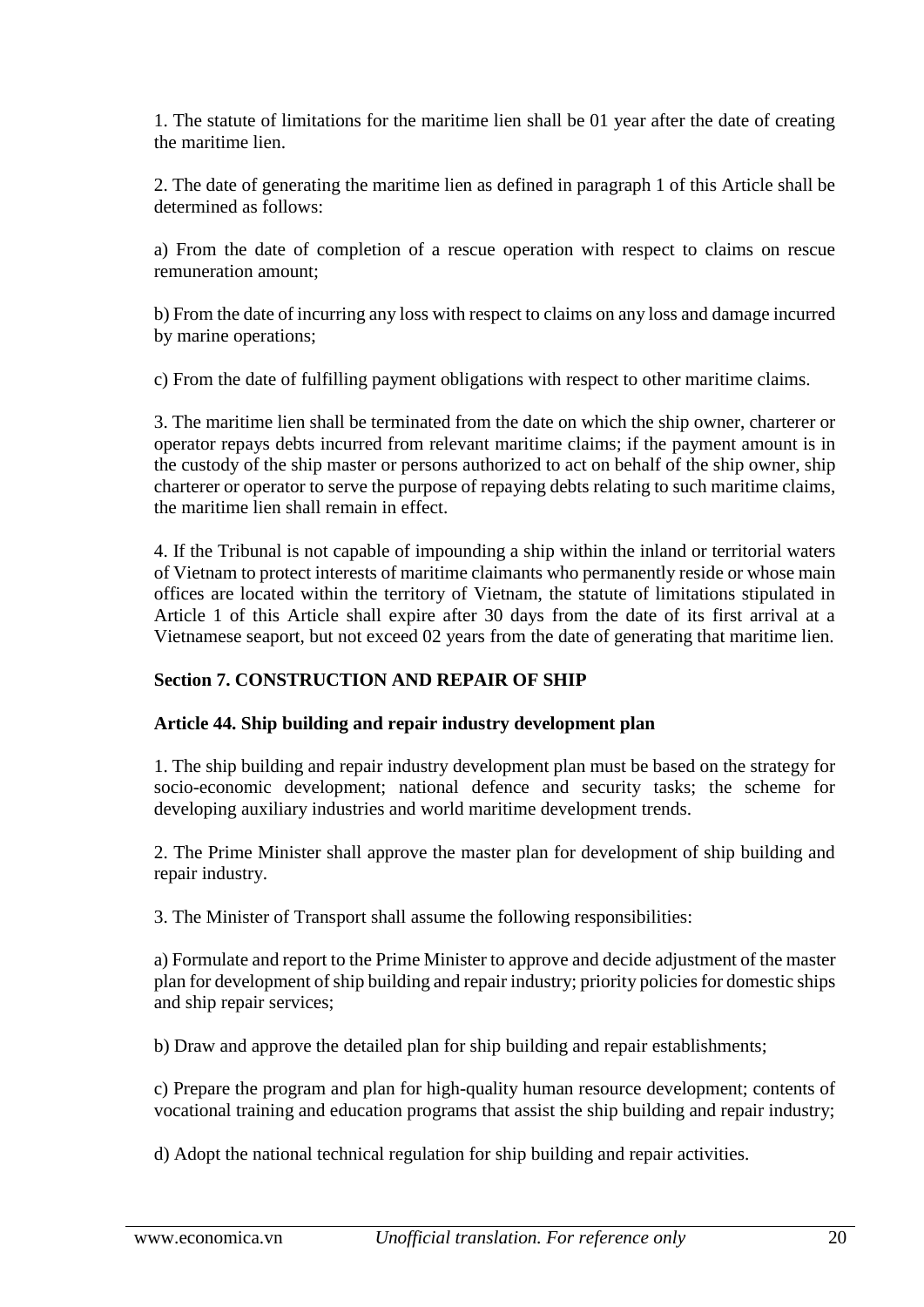4. Investment in construction of ship building and repair establishments must be consistent with the scheme for developing ship building and repair industry and regulations of laws on investment, construction as well as relevant laws.

5. The People's Committee at the provincial level shall be responsible for reserving proper local unoccupied land lots to support ship building and repair industry according to the predetermined scheme.

# **Article 45. Ship building and repair establishments**

1. Ship building and repair establishment refers to an enterprise which is established and operates under legal regulations and must meet the following conditions:

a) Have appropriate facilities and equipment; have the production and business plan to meet the demands for construction and repair of different nature and size of ships;

b) Establish a supervision and quality control department in order to ensure that products must meet all quality, technical safety and environmental protection standards and requirements in accordance with laws and regulations;

c) Have an adequate number of personnel to meet production and business requirements;

d) Have the plan to fire and explosion prevention, employment safety and sanitation, and the plan for environmental pollution prevention which have been approved in accordance with laws.

2. The Minister of Transport shall adopt the national technical regulation applied to ship building and repair establishments.

3. The People's Committee at the provincial level shall, within their permitted functions, duties and powers, take responsibility to perform the state administration of operations of ship building and repair establishments located within its locality in accordance with prevailing regulations.

4. The Ministry of Public Security, and the Ministry of Natural Resources and Environment, shall be responsible for cooperating with the Ministry of Transport in provision of detailed guidance on the plan for fire and explosion and environmental pollution prevention with respect to ship building and repair establishments.

5. The Government shall provide detailed regulations of paragraph 1 of this Article.

# **Section 8. SHIP DEMOLITION**

## **Article 46. Plan for development of ship demolition establishments**

1. The plan for development of ship demolition establishments must be based on natural and socio-economic conditions; must take into account existing facilities and environmental protection.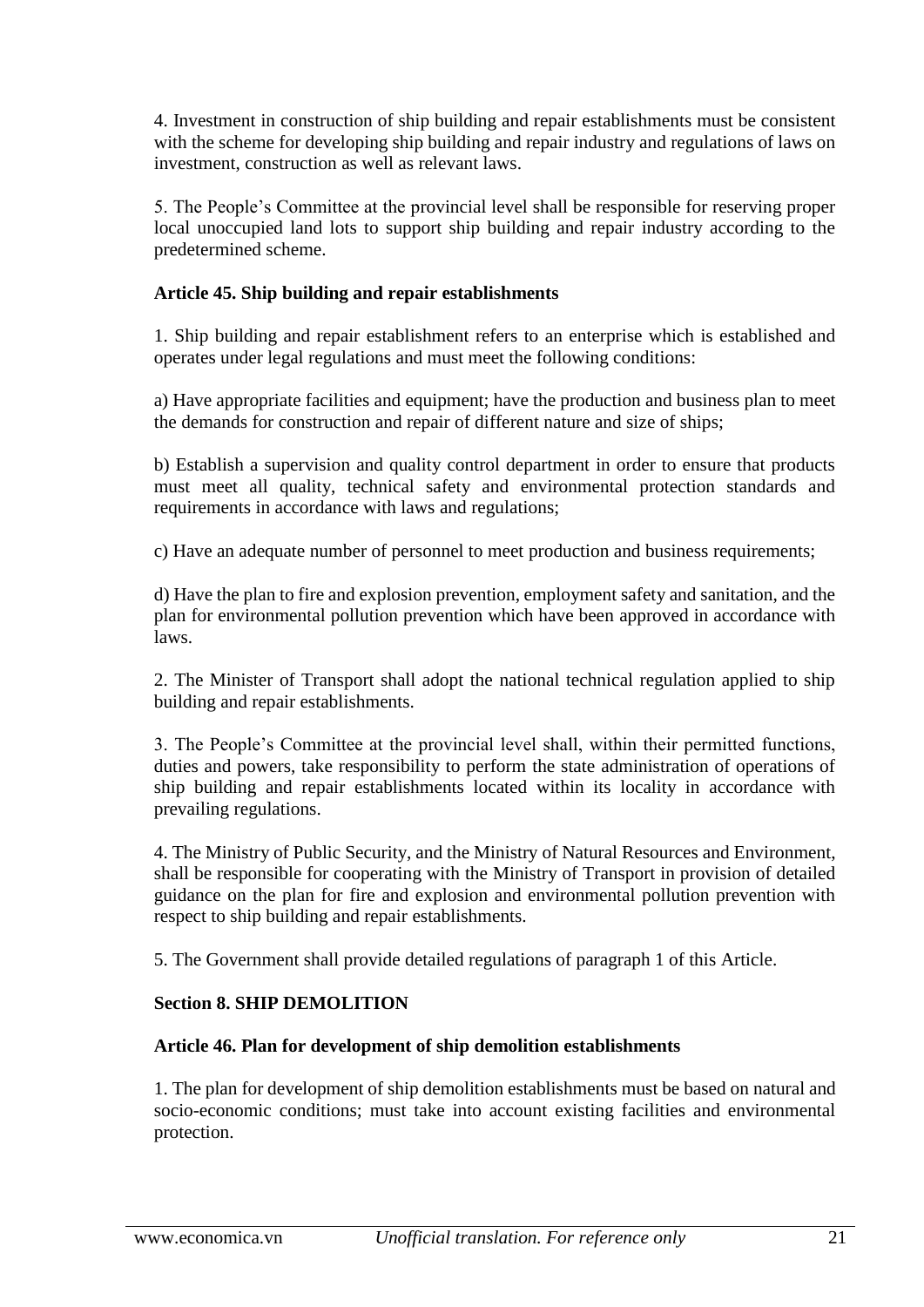2. The Prime Minister shall approve the plan for development of ship demolition establishments.

3. The Minister of Transport shall assume the following responsibilities:

a) Take charge of cooperating with the Ministry of Natural Resources and Environment and relevant local authorities to draw up and request the Prime Minister to approve and decide to revise the plan for development of ship demolition establishments;

d) Adopt the national technical regulation for ship demolition establishments.

4. Investment in construction of a ship demolition establishment must be consistent with the specified plan and must conform to requirements of fire and explosion safety and environmental prevention.

## **Article 47. Rules of ship demolition**

1. The ship demolition must take into account assurance of national defence, security, maritime safety and security, labor safety, fire and explosion prevention, and human health and environmental protection.

2. The ship demolition must only be conducted at the licensed ship demolition establishment in accordance with effective regulations.

3. The ship to be demolished is not mortgaged or subject to any maritime claims.

## **Article 48. Ship demolition establishment**

Ship demolition establishment refers to an enterprise which is established under legal regulations and must meet the following conditions:

1. Be constructed and operate according to the approved plan;

2. Have technical facilities and equipment which facilitate the ship demolition;

3. Complete environmental impact assessment tasks in ship demolition activities under the provisions of laws on environmental protection.

#### **Article 49. Detailed provisions on ship demolition**

The Government shall introduce detailed provisions on ship demolition.

## **Chapter III**

## **CREW MEMBERS AND SEAFARERS**

#### **Section 1. CREW MEMBERS**

#### **Article 50. Crew members**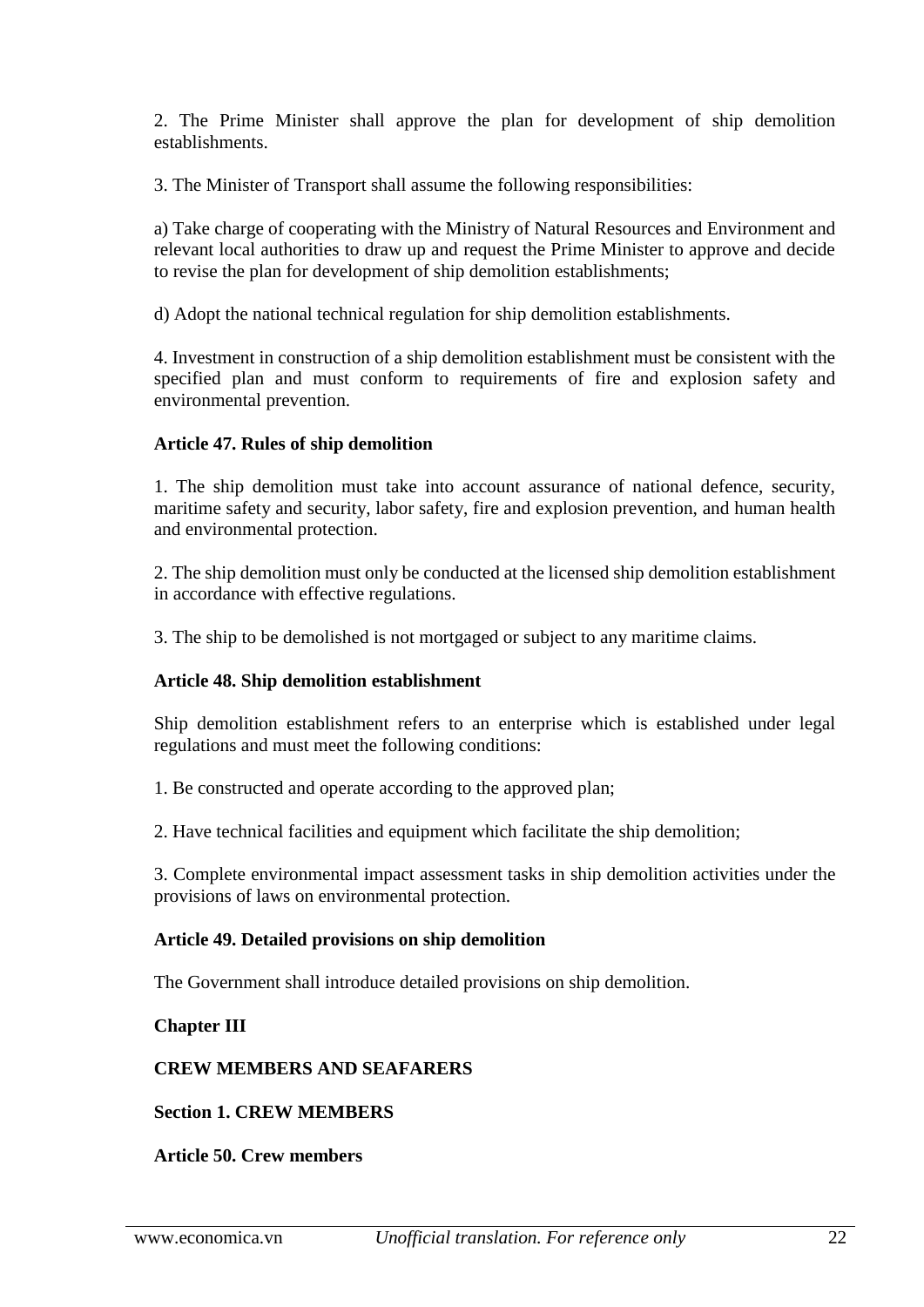Crew members refer to seafarers subject to the manning requirements of a ship, including ship master, officers and other professionals working onboard the ship.

# **Article 51. Responsibilities of the ship owner to crew members**

1. Arrange an adequate number of seafarers to meet the manning requirements of a ship and ensure that seafarers must be provided with acceptable working conditions aboard the ship in accordance with regulations laid down in paragraph 2 Article 59 hereof.

2. Define ranks and rank-based roles of seafarers, except for ranks decided by the Minister of Transport.

3. Ensure standard working and living conditions of seafarers aboard a ship in accordance with laws and regulations.

4. Buy accident insurance and other compulsory insurance policies for seafarers working aboard a ship in accordance with laws and regulations.

# **Article 52. Legal status of the ship master**

1. The ship master is the person vested with the supreme command of the ship as an organization's head. All people onboard the ship must observe the ship master's commands.

2. The ship master works under the direction of the ship owner or charterer, operator; in certain necessary cases, with a view to ensuring maritime safety and security and environmental protection during marine operations, the ship master can make his own decision, but has to report to the ship owner, charterer and operator.

# **Article 53. Obligations of the ship master**

1. Manage and operate a ship in accordance with laws.

2. Take charge of ensuring that the ship fully meets maritime safety and security requirements, and necessary conditions for assurance of maritime labor and environmental pollution prevention, and conforms to professional standards and regulations relating to equipment, ship hull, storage and quality of crew members and other matters relating to maritime safety and security, conditions for assurance of maritime labor and environmental pollution prevention for ships and humans aboard a ship before and during the time when the ship is underway at sea.

3. Regularly carry out supervisory activities to ensure that freight are loaded aboard the ship, stowed and stored onboard the ship, unloaded from the ship in a proper manner, even though such work duties have been assigned to responsible persons.

4. Employ methods of preventing freight onboard ships from any damage or loss; apply necessary measures to protect interests of persons who are offered benefits from such freight; summon up all of his capabilities of notifying persons who are granted relevant benefits of special events in relation to such freight.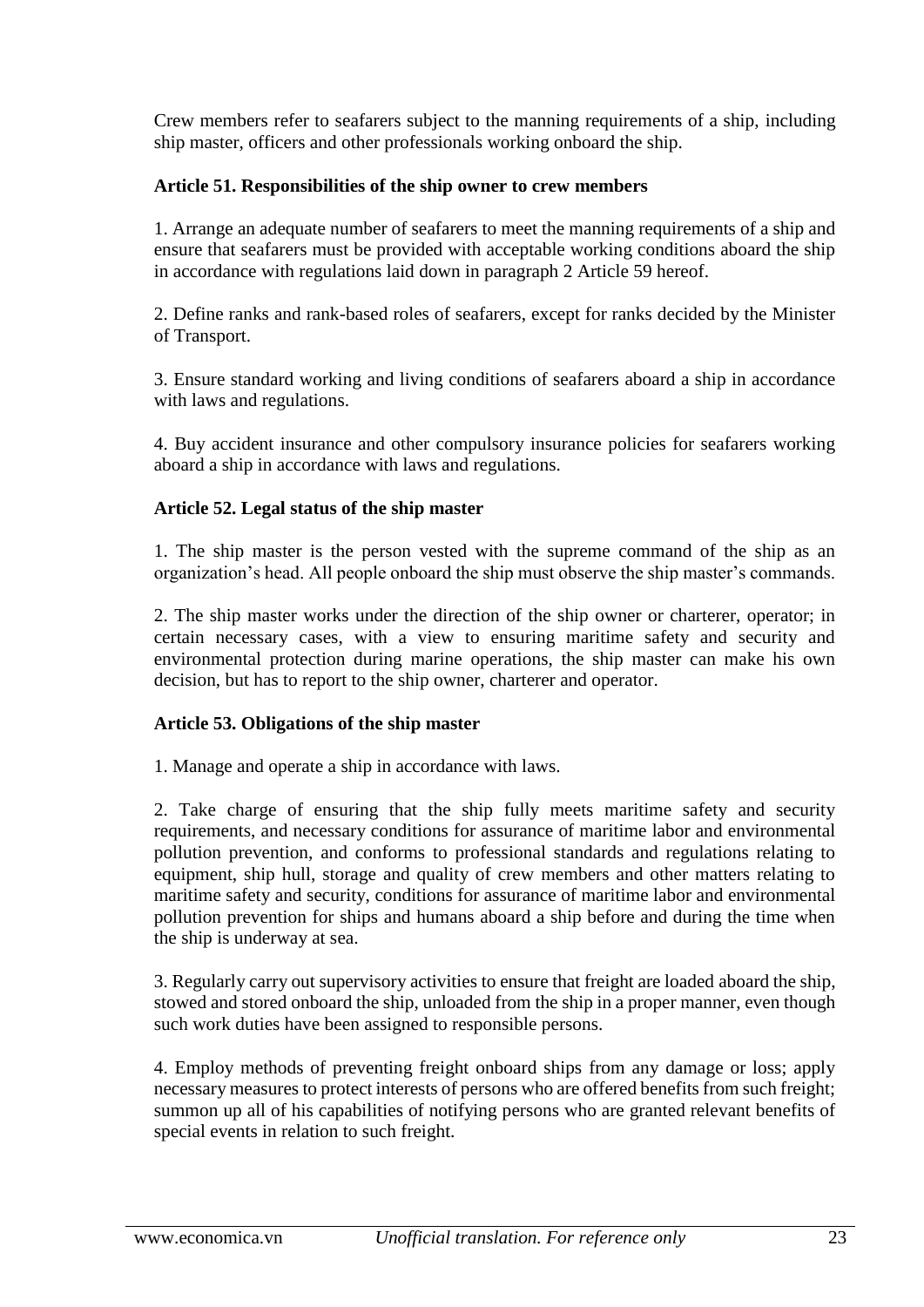5. Apply all necessary measures to protect ships, humans and other property aboard ships; prevent illegal carriage of humans or goods aboard ships.

6. Navigate a ship to the nearest safe seaport and implement all necessary measures to protect that ship, humans and property aboard such ship and documentation of such ship in the event that port of freight unloading or passenger disembarkation has been blocked, or exposed to war threats or faced with other emergency conditions.

7. Summon up all of his capabilities of rescuing passengers and then seafarers in the event of threat of shipwreck or damage.

The ship master must be the last person leaving ships after finding all possible ways to collect maritime logbooks, nautical charts and other significant materials aboard ships.

8. Do not abandon ships when the ship is faced with danger, except when leaving the ship is absolutely necessary.

9. Directly maneuver a ship when it is entering or leaving a port, canal, navigational channel, and when it operates in a port water area or when a serious emergency or danger happens.

10. Employ maritime pilots, tugboats if this is stipulated by laws or if this is necessary to ensure safety for the ship.

Employing maritime pilots shall not be grounds for exempting obligations of the ship master defined in paragraph 9 of this Article.

11. Show dedication to his assigned duties in a manner to respect the standard of professional conscience.

12. Conduct search and rescue of persons whose lives are endangered at sea provided that fulfillment of his obligations cause no serious danger to the ship and humans aboard his ship. The ship owner shall not be charged with responsibility for the ship master's breach of obligations defined in this paragraph.

13. Fulfill other obligations in accordance with laws.

## **Article 54. Rights of the ship master**

1. Act on behalf of the ship owner and persons who are offered freight-related benefits when dealing with work duties relating to operation and management of the ship and cargoes carried aboard the ship.

2. Act in the name of the ship owner and persons who are offered freight-related benefits to perform judicial acts within his scope of work duties stipulated in paragraph 1 of this Article, and possibly initiate a lawsuit or participate in the arbitral proceedings in front of a Court or Arbitrary Tribunal when his ship is outside of the registered port, except when the ship owner or persons whose benefits relate to freight declares partial or total restriction on that right of representation.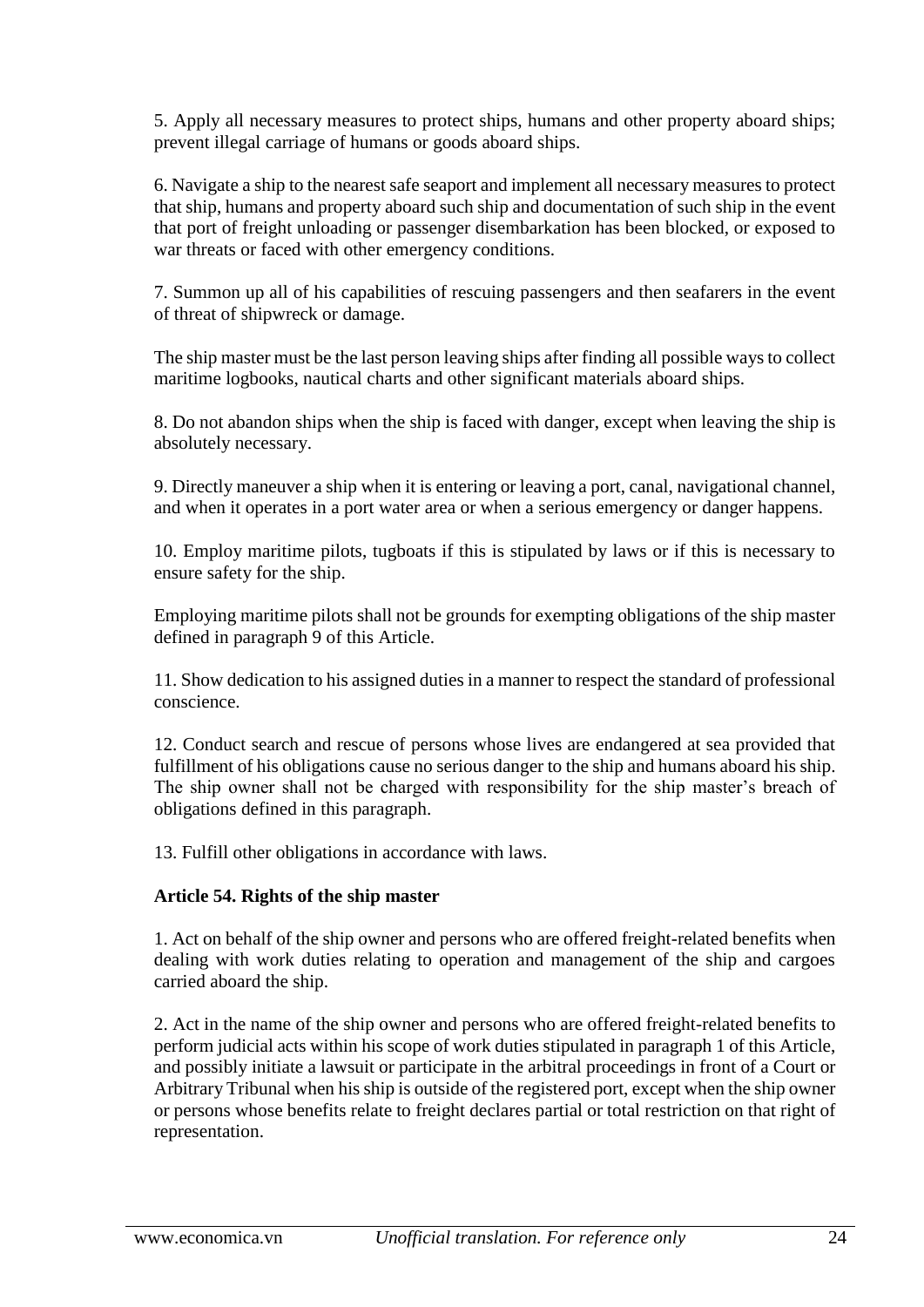3. Prevent the ship from sailing at sea if (s)he realizes that it does not meet conditions of maritime safety, security, employment and environmental pollution prevention.

4. Reward or discipline seafarers under his management; have the right to refuse to accept or force unqualified seafarers who fail to meet rank-based requirements or those who offend laws or regulations to leave the ship.

5. Act in the name of the ship owner to take out a credit or cash loan when necessary. Such loan must be within a statutory limit to repair the ship, employ more seafarers and provide necessary supplies for the ship or serve other demands in order for the ship to continue its voyage.

6. Sell a part of the ship's property or abundant reserve amount aboard the ship within the scope of application stipulated by paragraph 5 of this Article in the event that expecting the ship owner to send money or give directions may cause disadvantage or may be impossible.

7. In the course of the ship's making a voyage, if there is no other way to meet conditions for termination of a voyage, the ship master shall be vested with the right to pledge or sell a part of the ship's freight after failing to take an order from the shipper and the ship owner even though all possible actions have been taken. In such case, the ship master must ensure that any loss or damage suffered by the ship owner or the consignor and persons who have relevant interests in such freight must be reduced to the absolute minimum.

8. When the ship is underway at sea without any emergency food supplies, the ship master shall be entitled to decide to use a part of food freight aboard the ship; in case this is found urgent, the ship master shall be allowed to decide to use food supplies of persons onboard the ship. Such use must be documented. The ship owner must pay for the number of food supplies which have been so used.

9. If the ship is in distress at sea, the ship master shall be entitled to send a distress call and, after entering into negotiations with ships providing rescue services, shall exercise his right to make a final decision on a ship which is eligible for rescue operations.

# **Article 55. Responsibilities of the ship owner regarding civil status**

1. Make a nautical logbook and record with participation of the medical staff and two witnesses pertaining to any birth or death that happens onboard the ship and other relevant events; preserve corpses, make a manifest of and keep custody of property of a dead person onboard the ship.

2. Report on any birth or death that happens aboard the ship and send testaments or manifest of property items of a dead person to a competent register office located at the first port within the territory of Vietnam where this ship enters, or to the nearest representative agency if the ship arrives at an overseas seaport.

3. After making every effort to receive the ship owner's order and consult with a dead person's relatives, the ship master shall act in the name of the ship master to complete all required procedures for and arrange a funeral to take place. All costs of such funeral shall be paid in accordance with applicable laws and regulations.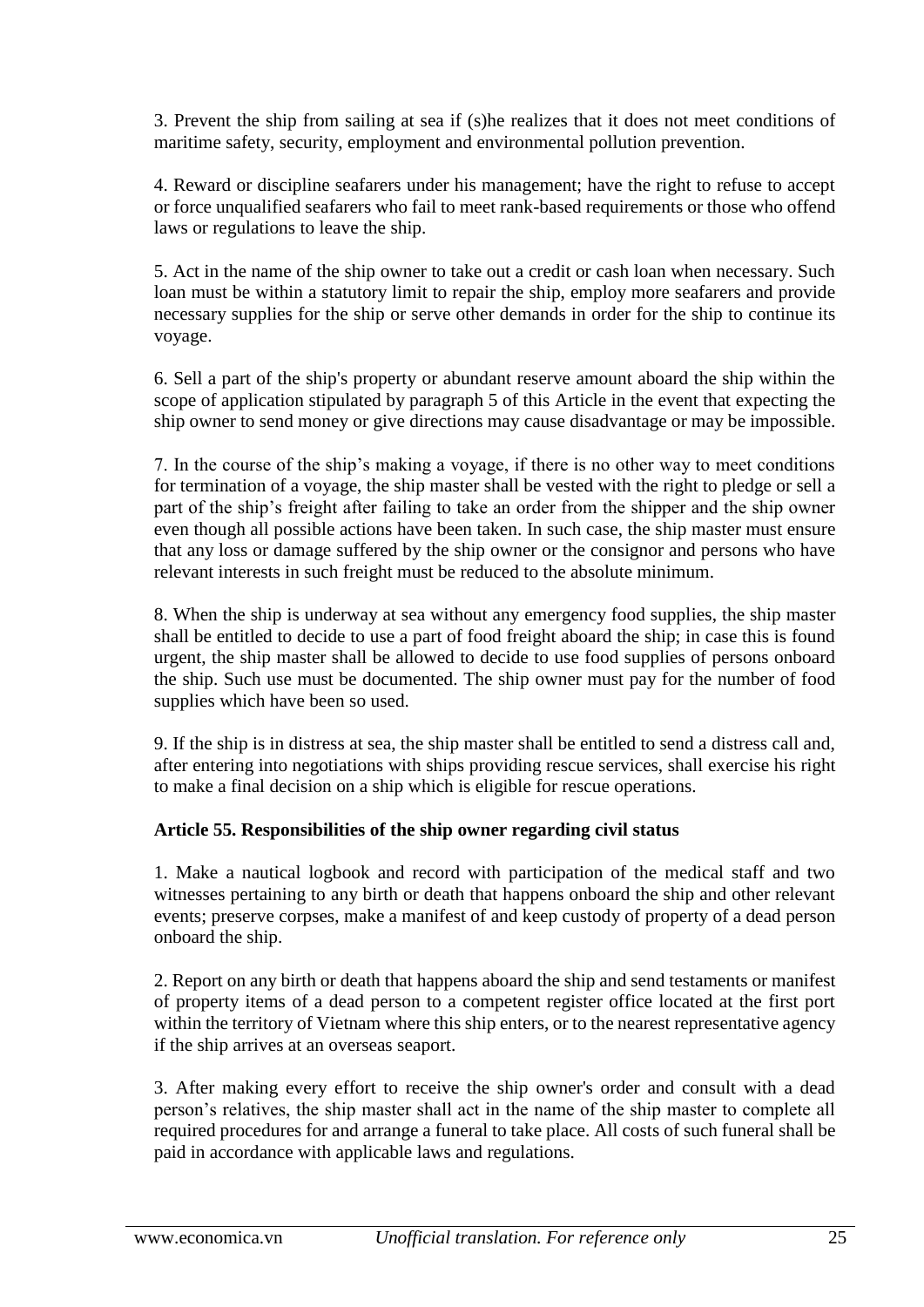## **Article 56. Responsibilities of the ship owner regarding the arrest and detainment of persons onboard the ship**

1. Once discovering any offence that an offender commits in the act, or any wanted person, or in case of emergency detainment of any person aboard the ship which has left a seaport, the ship master shall assume the following responsibilities:

a) Arrest or order an arrest of an offender caught in the act of committing any crime or any wanted person; detain any person in case of emergencies;

b) Impose any necessary crime control and prevention and make a record in accordance with laws and regulations;

c) Protect evidence and, depending on specific conditions, deliver arrested or detained persons and available documents or records to a competent authority located at the first seaport of Vietnam where the ship arrives or to a public duty ship of Vietnam that such ship comes across at sea, or report to the nearest representative agency of Vietnam and follow all instructions of this agency if this ship enters into an overseas seaport.

2. Whenever necessary, in order to ensure safety and security for a ship, humans and cargoes onboard a ship, the ship master shall be vested with authority to detain any crime suspects, persons caught in the act of committing any crime or any wanted person aboard a ship at a private room.

#### **Article 57. Responsibilities of the ship master for reporting to a representative agency of Vietnam**

1. When a ship arrives at an oversea seaport, the ship master must report to the nearest representative agency of Vietnam whenever this reporting is necessary.

2. The ship master shall be charged with responsibilities to present certificates and documents regarding the ship upon the request of the representative agency of Vietnam located within the territory of the country where the ship enters.

## **Article 58. Responsibilities of the ship master for reporting in case of marine accidents and incidents**

Whenever a marine accident and incident occurs, or any accident or other cases relating to maritime safety and security is discovered, the ship master shall be responsible for promptly notifying a competent authority and reporting on such marine accident and incident in accordance with prevailing laws and regulations.

## **Section 2. SEAFARERS**

## **Article 59. Seafarers aboard a ship**

1. A seafarer must meet eligibility requirements and standards for holding ranks onboard a Vietnamese ship.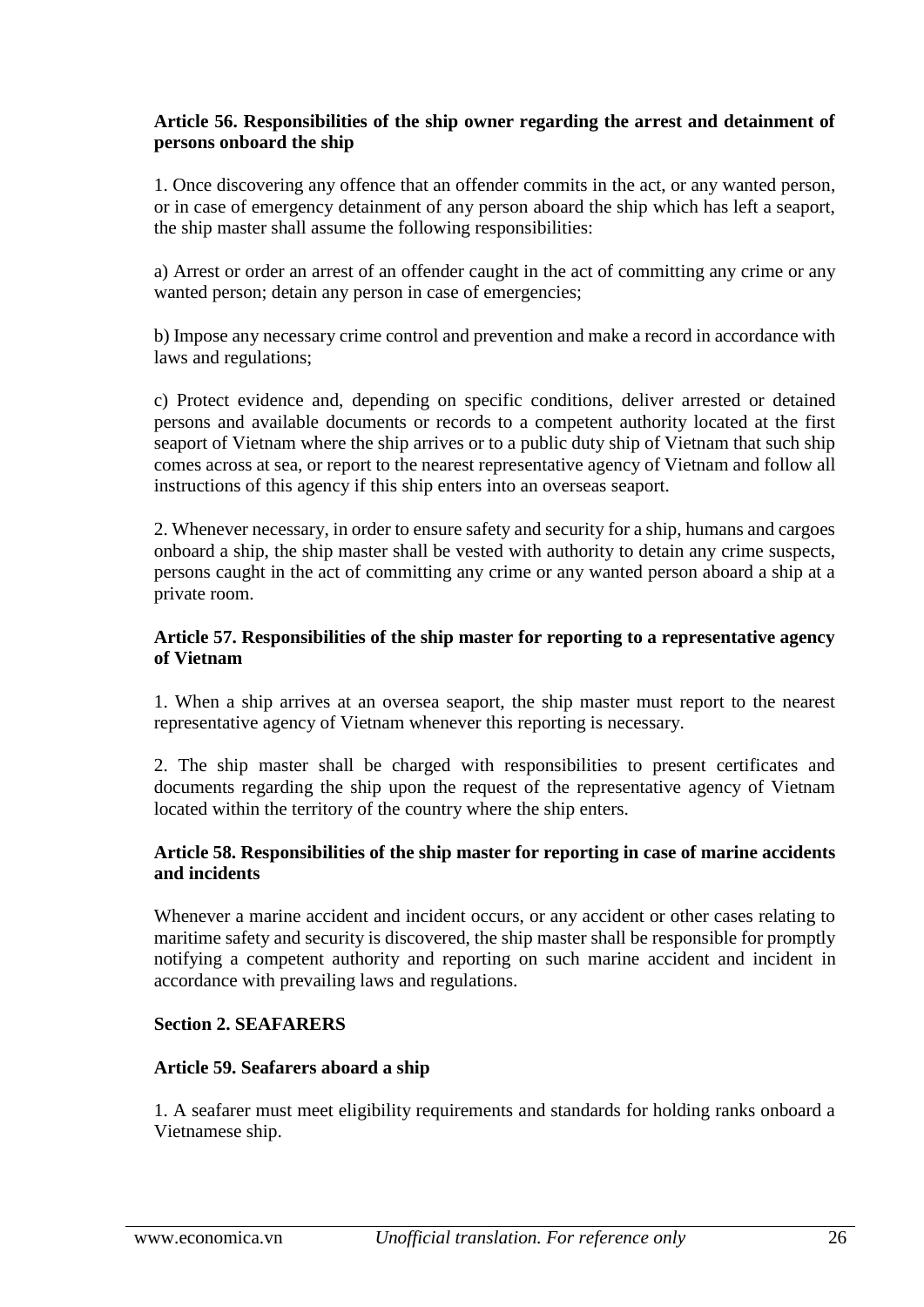2. A seafarer working aboard a Vietnamese ship must meet the following eligibility requirements:

a) Be a Vietnamese citizen or an overseas citizen authorized to work aboard a Vietnamese ship;

b) Meet health standards, working age requirements and achieve professional qualifications in accordance with applied regulations;

c) Be assigned to hold professional ranks aboard the ship;

d) Hold a discharge book;

dd) Possess a passport as a requirement to enter or exit a country, if a seafarer is arranged to work onboard an international ship.

3. A Vietnamese citizen who meets statutory eligibility requirements shall be entitled to work aboard an overseas ship.

4. The Minister of Transport shall adopt detailed regulations on professional ranks and rankbased roles of a seafarer; minimum manning requirements; professional standards and qualifications of each seafarer; registration of a seafarer and a seafarer's discharge book; required conditions that a seafarer who is an alien must meet to work onboard a Vietnamese ship.

5. The Minister of Health shall provide detailed regulations on health standards of a seafarer licensed to work aboard a Vietnamese ship.

## **Article 60. Obligations of a seafarer**

1. A seafarer working aboard a Vietnamese ship must take on the following obligations:

a) Strictly observe Vietnamese laws and international agreements to which the Socialist Republic of Vietnam is a party along with laws of the country within which the Vietnamese ship is operating;

b) Demonstrate hard work and dedications to their assigned duties and be held accountability to the ship master for these duties;

c) Execute the ship master's orders in a timely, strict and accurate manner;

d) Prevent any accidents or incidents against the ship, cargoes, humans and baggage onboard the ship. When discovering any dangerous emergency, a seafarer must promptly report to the ship master or any watchstanding officer, and simultaneously take necessary measures to prevent any accident or incident that may arise from such dangerous emergency;

dd) Manage and utilize certificates, documents, equipment items, instruments and other property aboard the ship which have been assigned.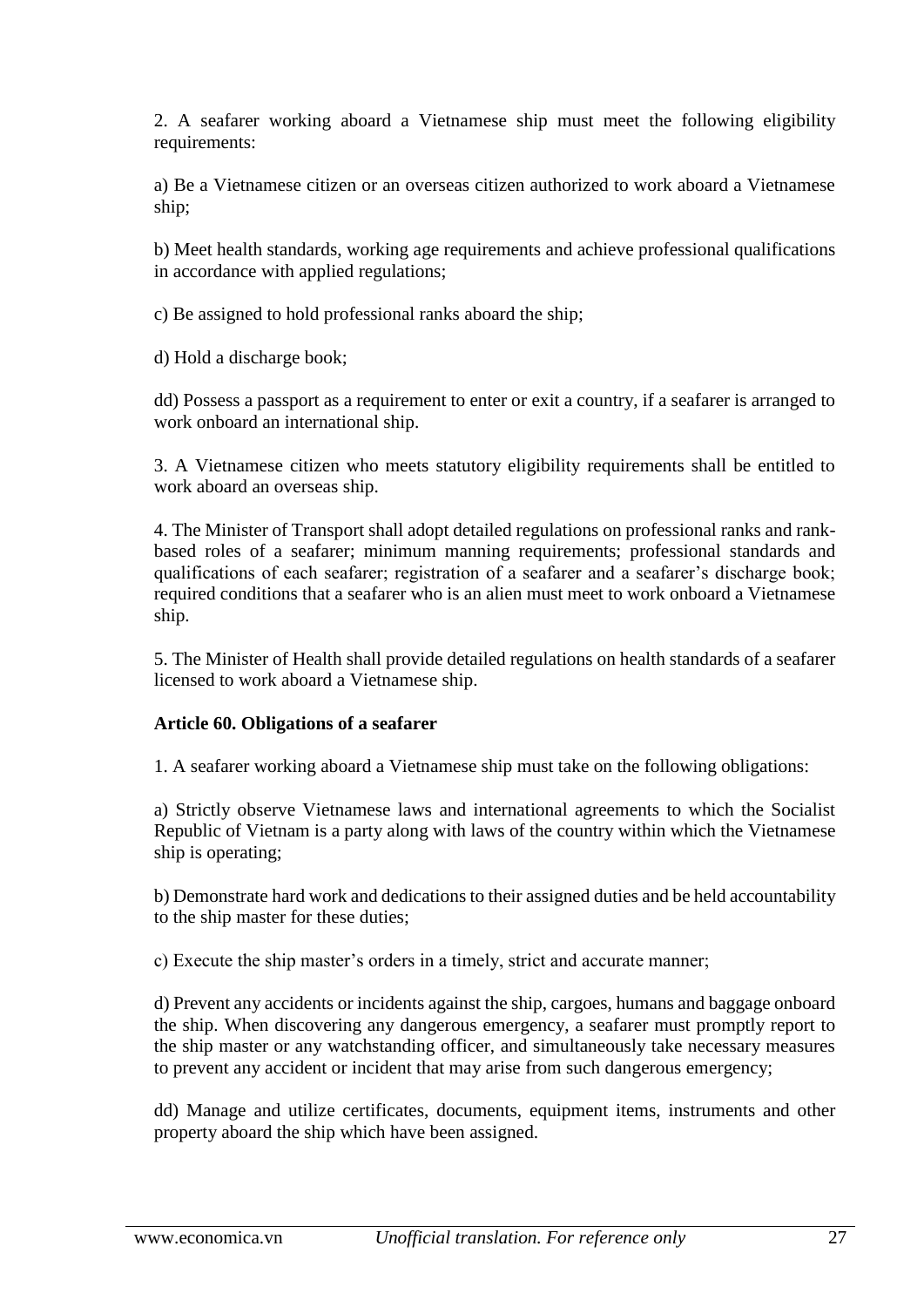2. A Vietnamese seafarer working aboard an overseas ship shall be obliged to comply with employment contracts signed with the ship owner or foreign employers.

# **Article 61. Employment policies and benefits of a seafarer**

1. Employment policies and benefits of a seafarer working onboard a Vietnamese ship shall be consistent with Vietnamese legislation and relevant international agreements to which the Socialist Republic of Vietnam is a party.

2. In the event that the ship owner or the ship master orders a seafarer to abandon the ship, the ship owner shall be responsible for covering all living and travel costs which are necessary to be repatriated; in the event that the ship master orders a seafarer to leave the ship, the ship owner must be advised of this.

3. In the event that any legal personal property of a seafarer have been subject to any loss or damage due to any marine accident or incident, the ship owner must compensate for such loss or damage at the market price determined at the time and location of settlement for such accident or incident. A seafarer whose property is lost or damaged at his own faults, (s)he shall have no rights to submit any claim against such loss or damage.

4. Employment policies and benefits of a Vietnamese seafarer working aboard an overseas ship and of a foreign seafarer working aboard a Vietnamese ship must be consistent with employment contracts.

## **Article 62. Employment contract of a seafarer**

Before working onboard a ship, both of a seafarer and ship owner must enter into an employment contract.

2. An employment contract of a seafarer must include basic contents prescribed by laws on employment contracts and must include but not limited to the followings:

- a) Repatriation of a seafarer;
- b) Accident insurance;
- c) Payment for annual leave;
- d) Terms and conditions under which an employment contract is terminated.

# **Article 63. Work and rest hours of a seafarer**

1. Work hours shall be arranged within 24 consecutive hours, including weekly days-off or national holidays.

2. Rest hours shall be stipulated as follows:

a) Minimum rest hours are 10 hours within any 24 hours, and 77 hours within any 07 days; 77 hours within any 07 days;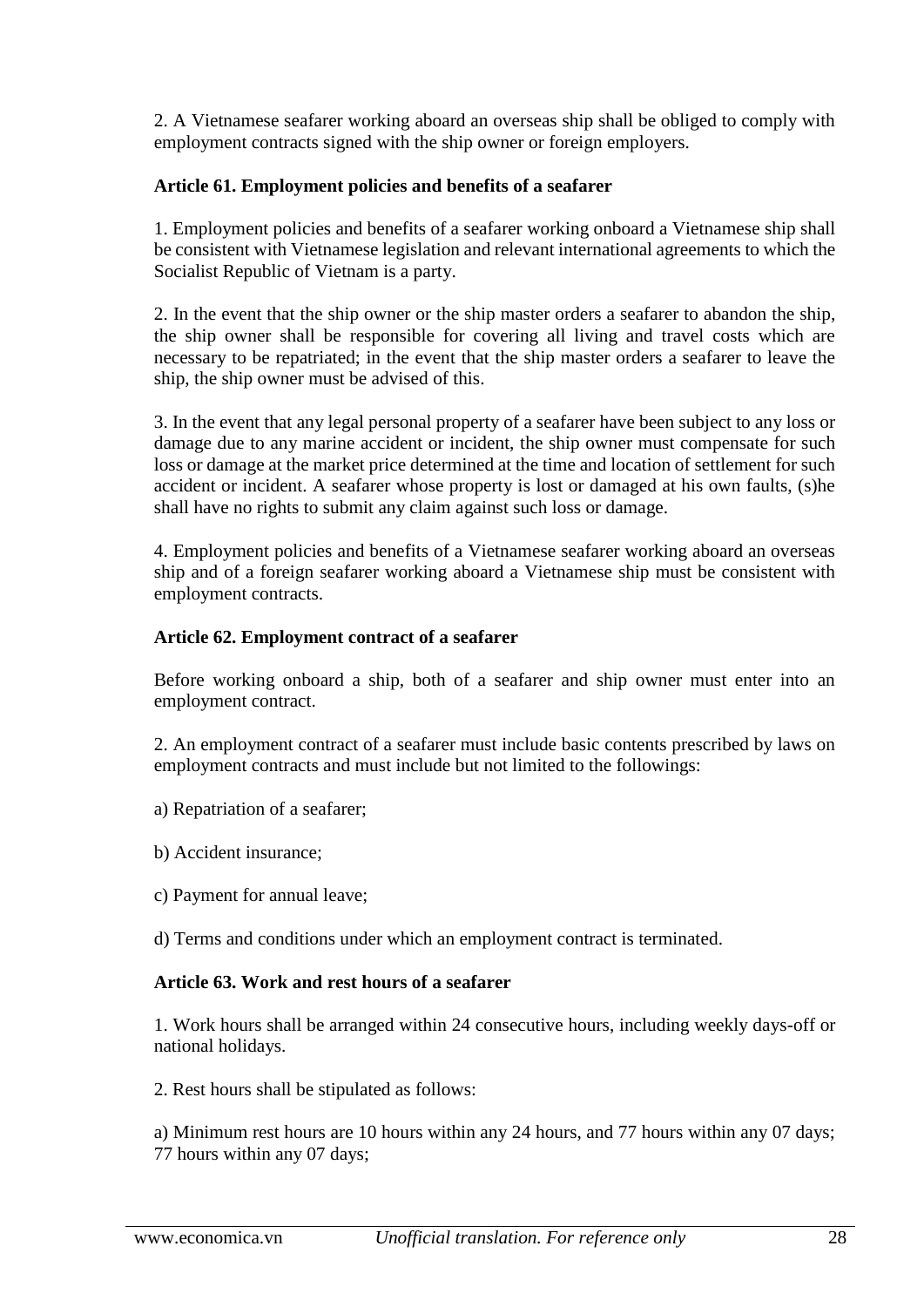b) The number of rest hours within a period of 24 hours may be divided into the maximum of two stages, either of which lasts at least 06 hours, and an interval between two consecutive stages of rest lasts the maximum of 14 hours.

3. If any emergency likely to threaten safety and security for the ship, humans, cargoes aboard the ship occurs, or in order to assist other ships or people in distress at sea, the ship master shall be vested with the right to require any seafarer to be ready to work at any time. Upon completion of emergency duties, the ship master shall be responsible for arranging an adequate amount of rest hours for a seafarer as per subparagraph a paragraph 2 of this Article.

4. The chart of assigned duties specifies work and rest hours of seafarers and is posted in a conspicuous place onboard the ship.

5. In case of mustering seafarers, practicing statutory fire, life-saving or other drills, the ship master can make other rest hour arrangement as stipulated by subparagraph a paragraph 2 of this Article provided that such arrangement is likely to cause minimum impacts on rest hours and does not make a seafarer feel exhausted and is agreed under a collective bargaining agreement or an employment contract with this seafarer according to the following rules:

a) Minimum rest hours are 10 hours within a period of 24 hours, and within a period of 07 days. An exception shall not apply for more than 02 consecutive weeks. An interval between two stages when such exception applied shall not be twice less than the time length of the previous stage in which the previous exception applied;

b) Minimum rest hours stated in subparagraph a paragraph 2 of this Article may be divided into the maximum of three stages, one of which shall not be allowed to last less than 06 hours, and the remaining two of which shall not be allowed to last less than 01 hour;

c) An interval between two consecutive rest stages shall not be allowed to exceed 14 hours;

d) An exception shall be allowed to apply in less than two 24-hour stages within a period of 07 days.

6. The ship master or persons authorized by the ship master shall be responsible for making the record of rest hours and provide it to all of seafarers.

# **Article 64. Paid annual leaves and public holidays of seafarers**

A seafarer working aboard a ship shall be entitled to paid annual leaves and public or national holidays and received their full salary payments. If a seafarer has yet to go on any annual leave or public or national holidays, such seafarer shall be offered a compensatory time-off.

2. The number of paid annual leaves and days-off shall be calculated in accordance with laws and regulations as well as relevant international agreements to which the Socialist Republic of Vietnam is a party. Days-off on the occasion of national, public holidays, those for personal reasons or unpaid ones as prescribed by laws shall not be included in the number of paid annual leaves and days-off.

3. Any agreement under which a seafarer is not entitled to paid annual leaves shall be prohibited.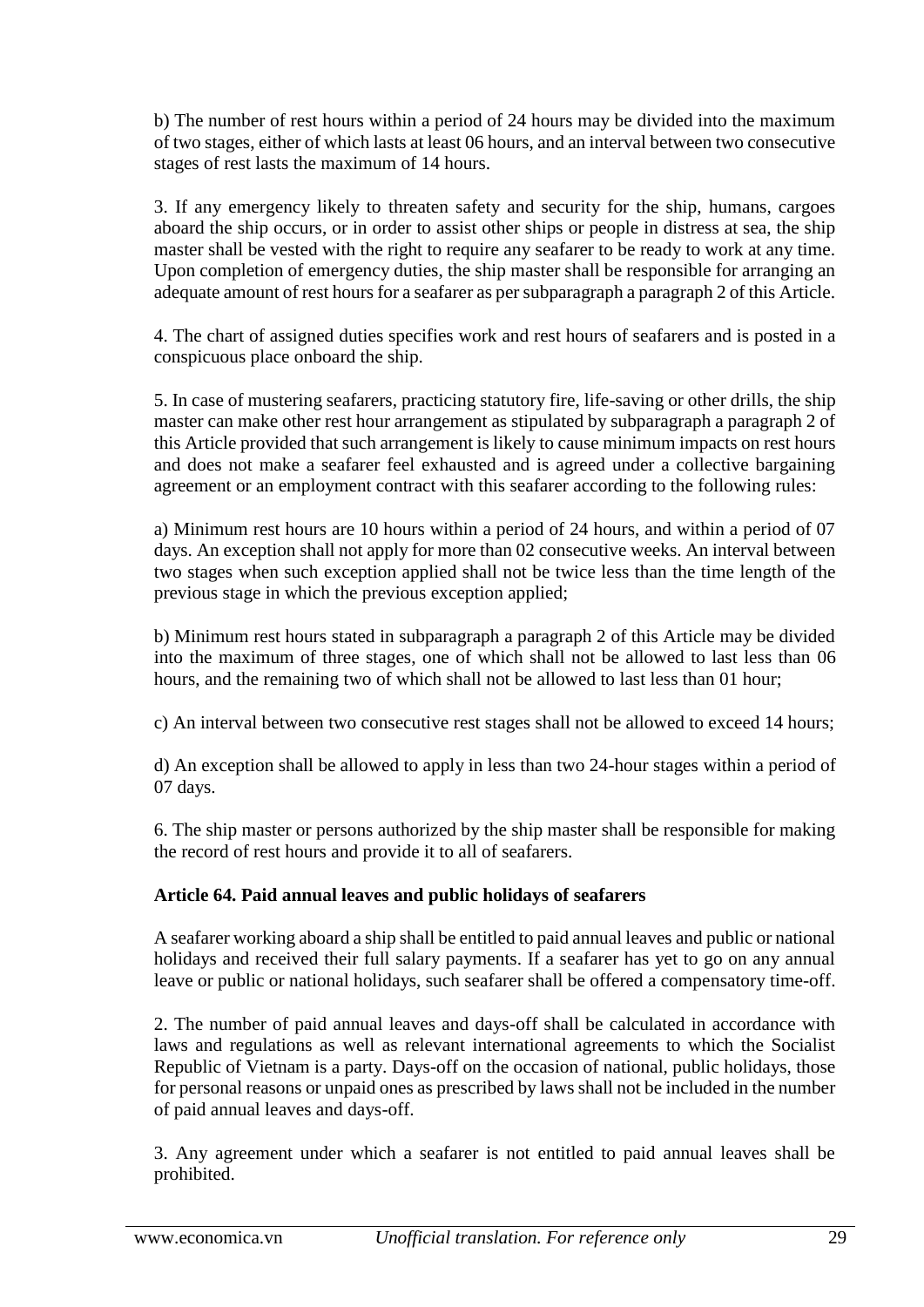## **Article 65. Wage, allowance and other income of a seafarer**

The ship owner shall be responsible for paying monthly wage, allowance directly to a seafarer or any person legally authorized by such seafarer.

2. Wage, allowance and other income of a seafarer shall be paid in cash or deposited in a personal account of this seafarer or any of such seafarer's authorized person. In case of making such payment via a bank account, the ship owner must enter into an agreement with a seafarer on costs incurred from account opening, maintenance and money transfer in accordance with applicable laws and regulations.

3. The ship owner shall be responsible for making and providing a seafarer with a monthly income statement which specifies wage, allowance and other income that such seafarer receives.

## **Article 66. Repatriation of a seafarer**

1. The ship owner shall be responsible for arranging repatriation of a seafarer and pay costs incurred under the following circumstances:

a) Such seafarer's employment contract has expired;

b) Such seafarer is suffering from any illness or marine occupational accident, which results in his inevitable repatriation;

c) Such seafarer's ship is wrecked or sunken;

d) The ship has been sold or its registration has been changed;

dd) The ship operates within a war zone, which makes such seafarer refuse to continue his work duties aboard the ship;

e) Other cases are agreed upon between two contracting parties.

2. Where a seafarer unilaterally terminates an employment contract in a illegal manner, or a seafarer is subject to any disciplinary actions in the form of dismissal, the ship owner shall stay responsible for arranging to return this seafarer to the place agreed upon in an employment contract with this seafarer but such seafarer shall be liable, at the own expense, for all costs incurred to the ship owner.

Costs incurred from repatriation of a seafarer shall be covered by the ship owner, including:

a) Costs paid for making a voyage to the place of repatriation as agreed upon in an employment contract;

b) Meal and accommodation cost of this seafarer which is calculated from the date of disembarkation from the ship to the date of arrival at the place of repatriation;

c) Salary and travel cost of this seafarer which are calculated from the date of disembarkation from the ship to the date of arrival at the place of repatriation;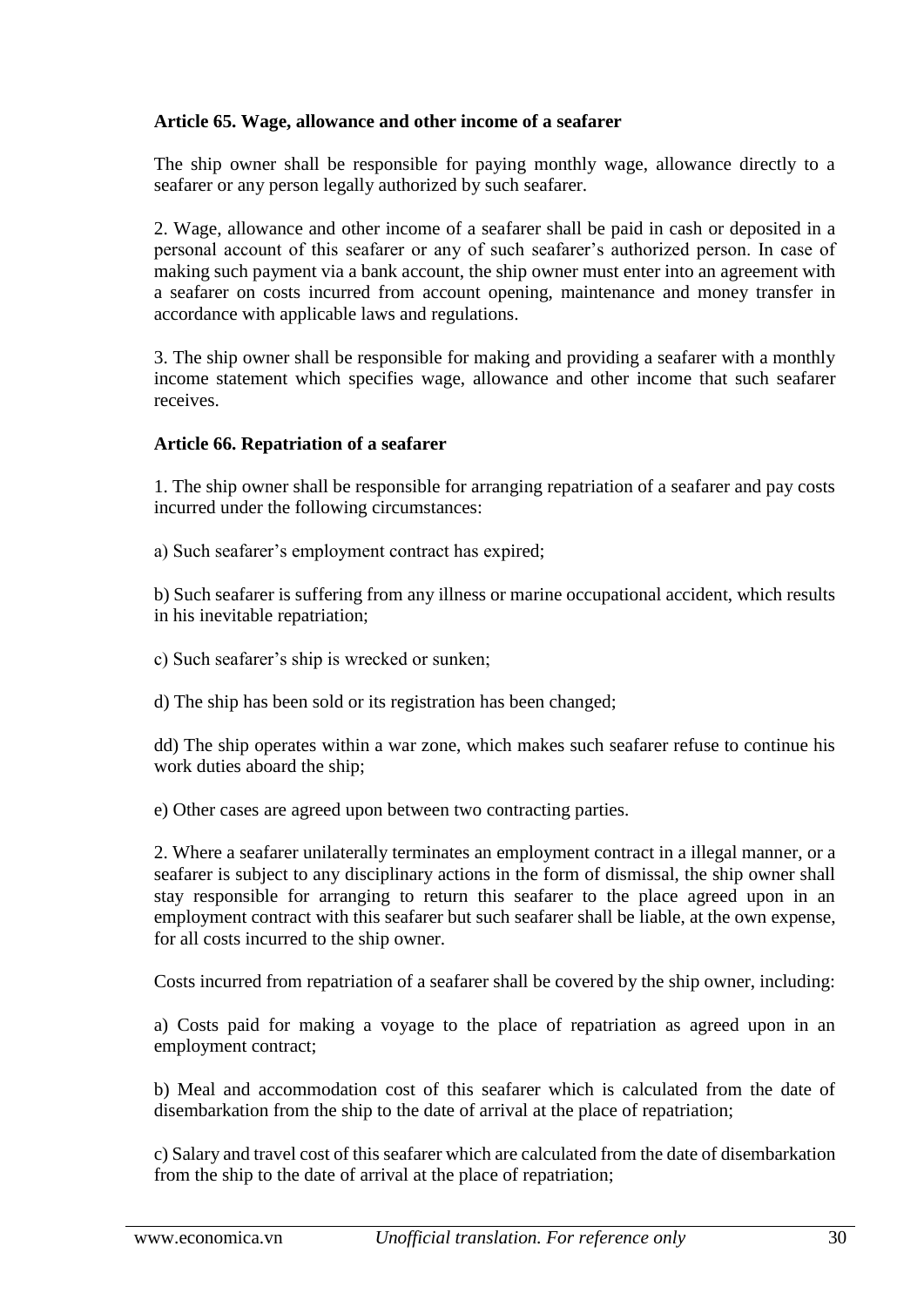d) Cost of carrying the maximum of a maximum baggage allowance of 30 kilos (kg) to the repatriation place;

dd) Necessary medical cost which is calculated till such seafarer is healthy enough to make a voyage to the repatriation place.

4. The ship owner shall be responsible for arranging repatriation of a seafarer by an appropriate and convenient means of transport. The repatriated seafarer shall be moved to the place agreed upon in an employment contract with such seafarer or the place where such seafarer resides.

5. Statute of limitations for any claim regarding the seafarer repatriation shall be 01 year from the date of repatriation.

6. The ship owner shall be responsible for keeping copies of legal documents on repatriation and providing them for seafarers.

7. The ship owner shall be responsible for ensuring financial capability to pay seafarers for their repatriation in accordance with laws and regulations.

8. Where a competent authority of Vietnam has to make any arrangement for the seafarer repatriation, the ship owner shall be liable for reimbursement for costs incurred.

9. The Minister of Finance shall provide guidance on regulations laid down in paragraph 7 and 8 of this Article.

# **Article 67. Food and drink**

1. The ship owner shall be responsible for providing free food and drink which must ensure an adequate amount, nutritional value, accepted quality standards, diverse nature, and conformity to food safety and hygiene requirements for seafarers onboard a ship; must accord with religious beliefs, values and cultural identities of seafarers.

2. The ship owner or any person appointed by the ship owner must regularly carry out checking and keeping a record of the following contents:

a) Supply of food and drink;

b) Storage warehouse, barrel and other devices used for storage and preservation of food and potable water;

c) Galley and other appliances used for preparing and serving meals.

3. The ship owner shall be responsible for assigning a chief cook and catering attendants who serve seafarers with meals. Where there are fewer than ten seafarers aboard a ship, appointment of a chief cook is not compulsory but that of a catering attendant is required.

4. The Minister of Health shall adopt regulations on food and potable water hygiene and safety criteria, and food and drink serving per each meal for each seafarer working onboard a ship.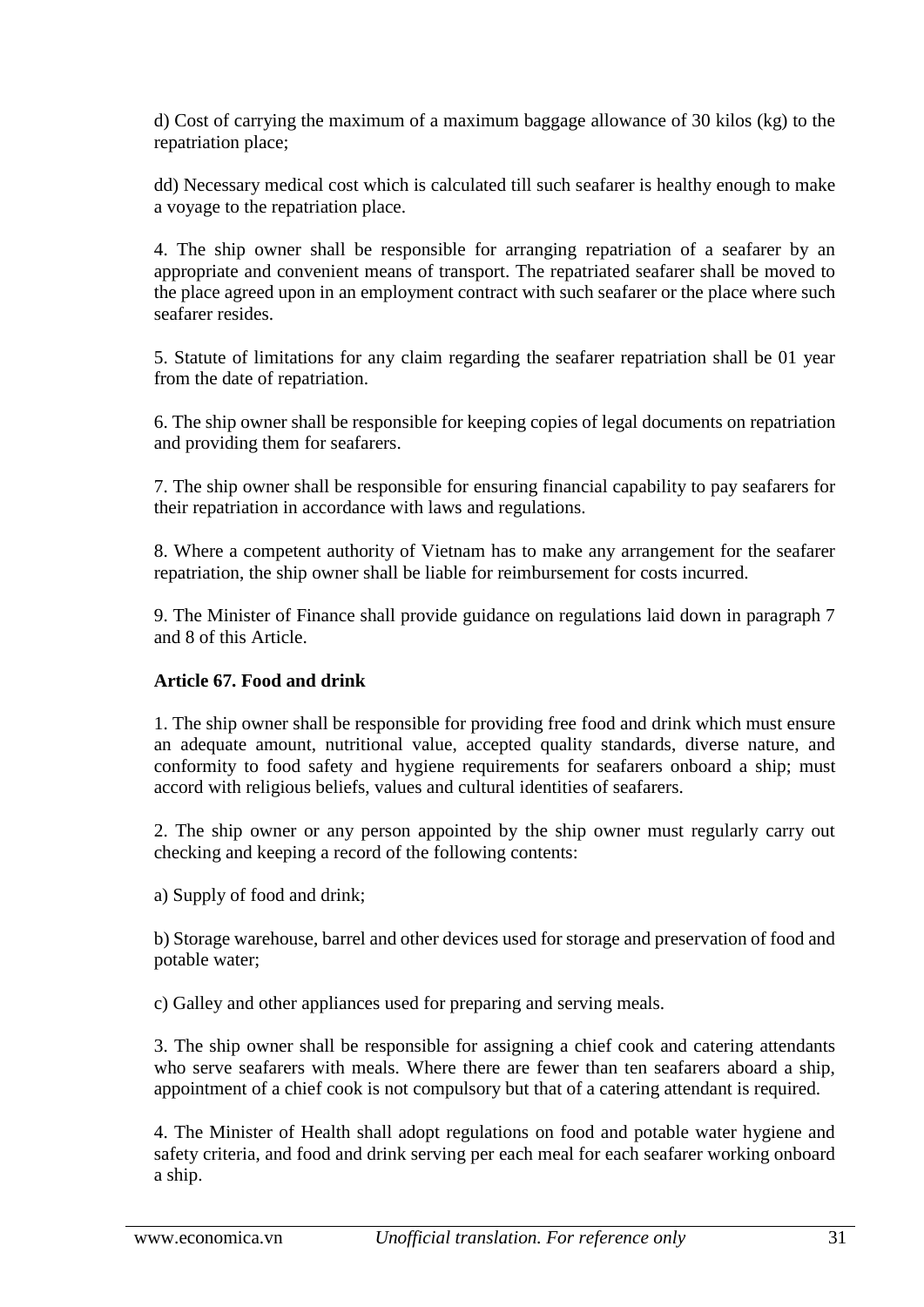## **Article 68. Medical care for seafarers**

1. Seafarers shall have access to regular, timely and free medical care during the period of their work onboard a ship and at the port where this ship arrives.

2. The ship owner shall be responsible for providing medical care services for seafarers onboard the ship in accordance with the following provisions:

a) Protect and take care of health of seafarers working onboard a ship in a similar manner to medical care services provided for inland employees in terms of medicines, medical equipment and supplies, healthcare manuals, healthcare information and medical consultation;

b) Ensure that all seafarers shall have access to medical examination and treatment at healthcare service providers or dental centers located at the port where the ship docks;

c) Take measures to prevent marine occupational accidents and illnesses through dissemination and education of healthcare knowledge for seafarers.

3. The ship owner shall be responsible for implementing regulations on employment of doctors on board a ship as follows:

a) As for a ship carrying at least one hundred of persons and taking more than 3 days' international voyage, at least one doctor must be available;

b) As for a ship carrying fewer than one hundred of persons and having none of doctors onboard, at least 01 seafarer must take charge of medical care and medicines management duties, or one seafarer competent to give first aid must be assigned.

The seafarer tasked with providing medical care and first aid service must be completely trained in such medical care and first aid service in conformance to the International Convention on Standards of Training, Certification and Watchkeeping for Seafarers.

4. The ship master or any person in charge of medical care on board the ship shall be responsible for creating forms or templates of a medical report in accordance with laws and regulations. Forms or templates of a medical report shall be used for exchanging information with inland healthcare service providers. Information provided in a form or template of a medical report must be treated with complete confidentiality and shall be used for diagnosis, care and treatment purposes only.

5. The Minister of Transport shall assume the following responsibilities:

a) Announce the list of seafarer healthcare service providers;

b) Provide regulations on medicine cabinets, medical equipment and medical care manuals on board, and medical care report forms or templates.

## **Article 69. Responsibilities of the ship owner to seafarers suffering from marine occupational accidents or diseases**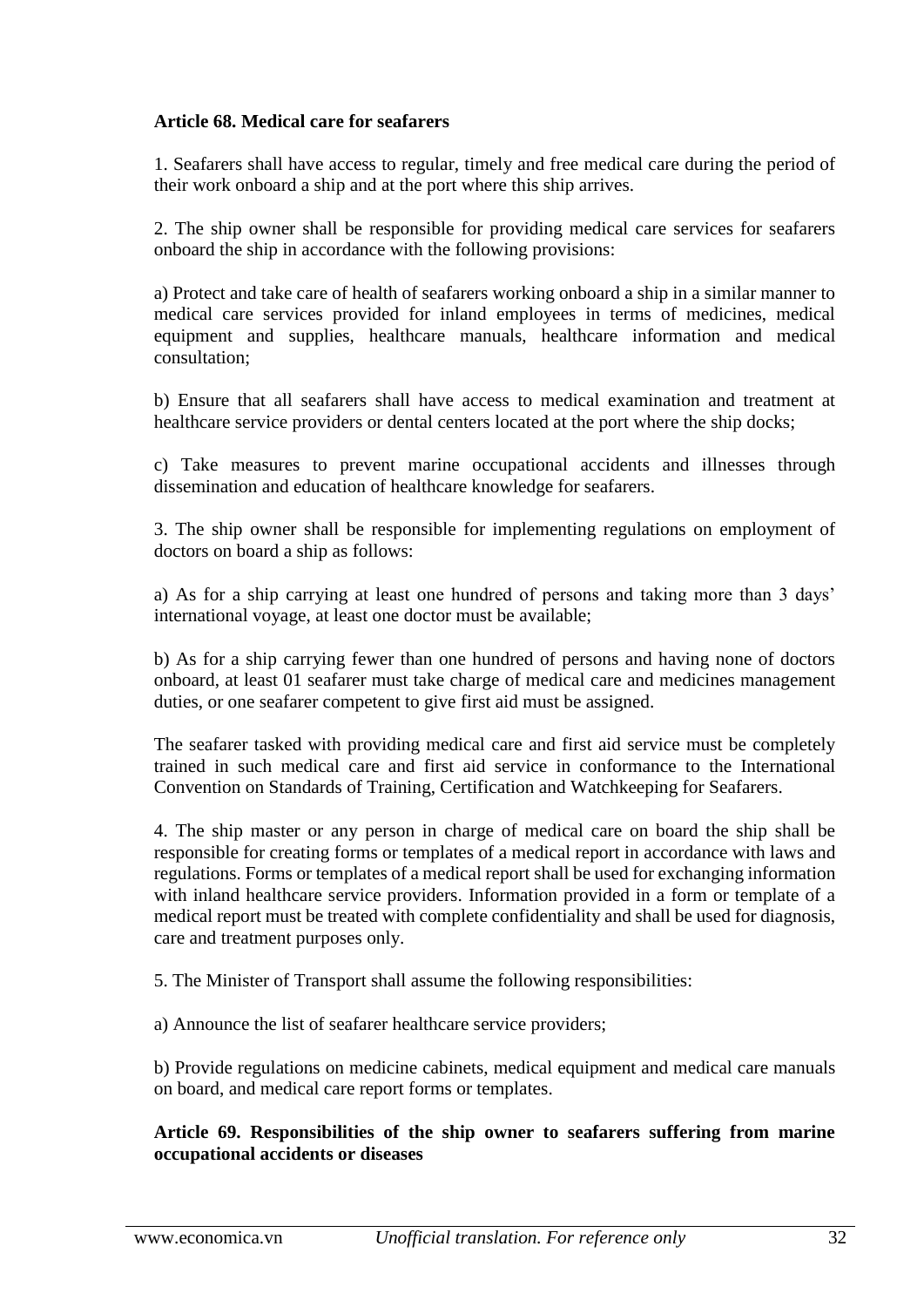1. Make co-payment for relevant costs and those which are not covered by health insurance, including medical treatment, surgery, hospitalization, medicine types, equipment necessary for medical treatment, meal and accommodation cost of a seafarer calculated from the date of first aid to the date of recovery or till the date of determination of chronic disease.

Pay a full amount of salary as agreed upon in an employment contract with a seafarer within the medical treatment period.

3. Pay burial costs in the event that a seafarer dies onboard the ship or ashore while such seafarer is employed to work aboard that ship.

4. Carry dead seafarer's corpse or cremated remains to the place of repatriation.

5. The ship owner shall not be liable for costs paid to a seafarer under the following circumstances:

a) Such seafarer has been injured or has contracted an illness which happens at any time rather than the time when this seafarer is employed to work aboard the ship;

b) Such seafarer has been injured or has contracted an illness due to this seafarer's intentional acts.

6. Protect and return any property aboard the ship to such seafarer or his relatives in the event that such seafarer has left the ship by reason of illness, injury or death.

## **Article 70. Providing an account of, investigating, enumerating and reporting marine occupational accidents and diseases**

1. If a marine occupational accident occurs, the ship owner or the ship master shall be responsible for providing an account of such accident as per the law on employment for any of the following competent authorities:

a) Port authority, if the ship is currently operating within the port water area;

b) Maritime state regulatory agency, if the ship is currently operating within Vietnamese territorial waters and international waters;

c) Vietnam's representative agency, if the ship is operating within the overseas waters.

2. Investigating, enumerating and reporting marine occupational accidents and diseases shall be consistent with the law on employment and occupational safety.

3. The Minister of Labor, War Invalids and Social Affairs shall adopt regulations on providing an account of, investigating, enumerating and reporting marine occupational accidents.

# **Article 71. Prevention of marine occupational accidents and diseases**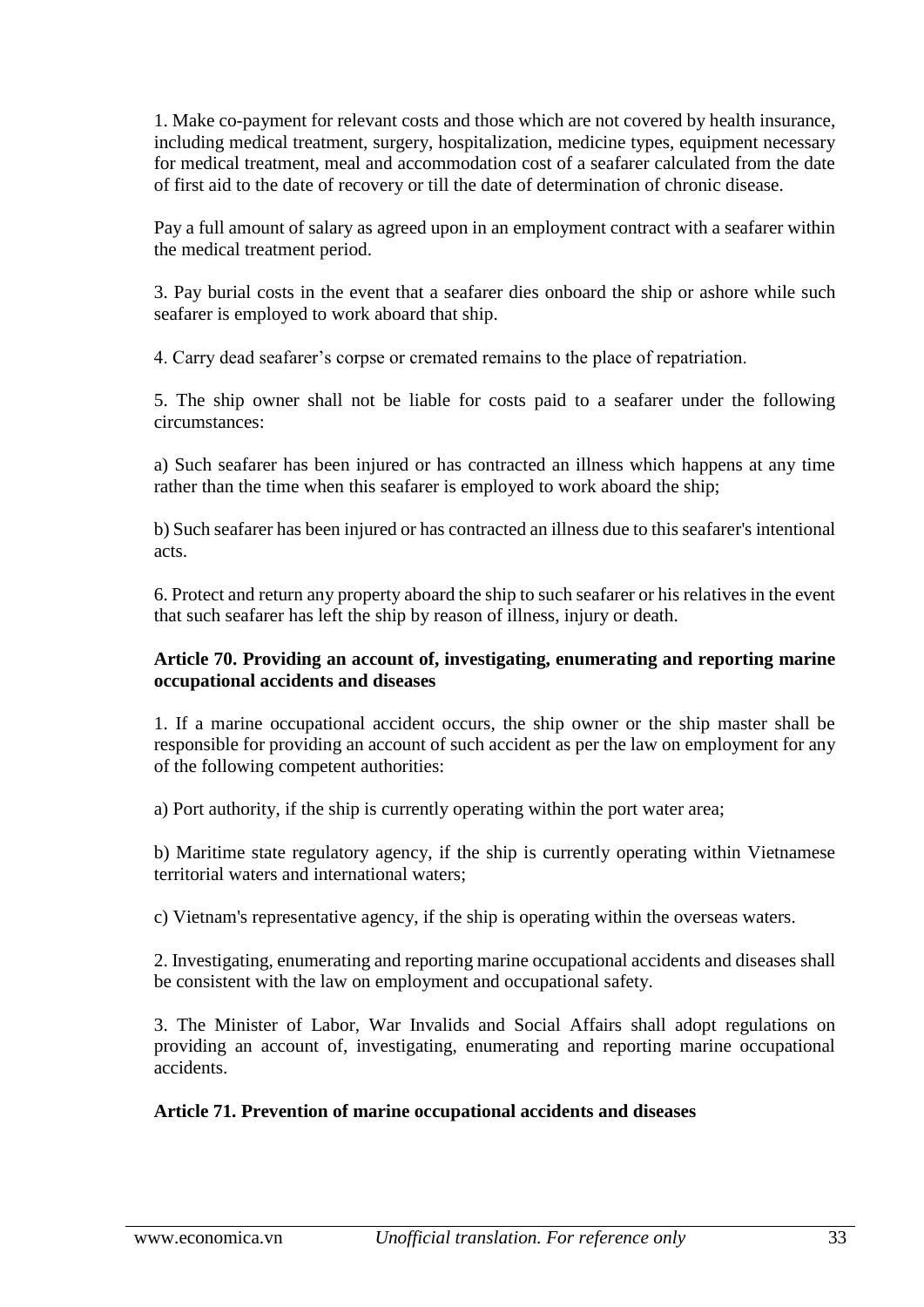1. The ship owner shall be responsible for developing and applying measures consistent with effective regulations on assurance of safety and sanitation for seafarers' marine occupations and occupational diseases, including:

a) Instruct and train seafarers in occupational safety and sanitation before assigning them to work aboard a ship or other work duties or any other work activities which have higher level of risk;

b) Train seafarers in occupational safety and sanitation in a periodic manner as per prevailing laws and regulations;

c) Examine, evaluate hazardous or harmful elements; propose measures to eliminate and minimize dangers or harms; improve working conditions and medical care for seafarers;

d) Define specific responsibilities of each seafarer for occupational safety and sanitation activities onboard the ship;

dd) With respect to a ship carrying at least five seafarers, the ship owner must set up and define roles or powers of the occupational safety board;

e) Provide seafarers with a full amount of personal safety and protective equipment as well as other devices to prevent occupational accidents from occurring, and provide them with instructions for use for these equipment or devices. Personal protective equipment must meet statutory quality standards;

g) Ensure that machines, devices and materials available on board the ship which must conform to strict occupational safety requirements must be technically inspected before being brought into operation, and must be periodically inspected during the period of use in accordance with laws and regulations;

h) Ensure that unauthorized persons shall not be allowed to enter into ship areas which may cause impacts on human health and safety;

i) Outline the plan for emergency response in respect of marine occupational accidents relating to seafarers and conduct annual drills.

2. The ship owner shall be responsible for purchasing accident insurance or civil liability insurance, and any binding compulsory insurance for seafarers during the period when they are employed to work on board the ship.

3. The ship owner shall be responsible for regularly and periodically expediting and inspection implementation of measures to assure occupational safety and sanitation for seafarers adopted by the ship owner; taking remedial actions against any insecurity aboard the ship and reporting to the ship owner.

4. Seafarers shall be responsible for complying with measures to assure occupational safety and sanitation adopted by the ship owner.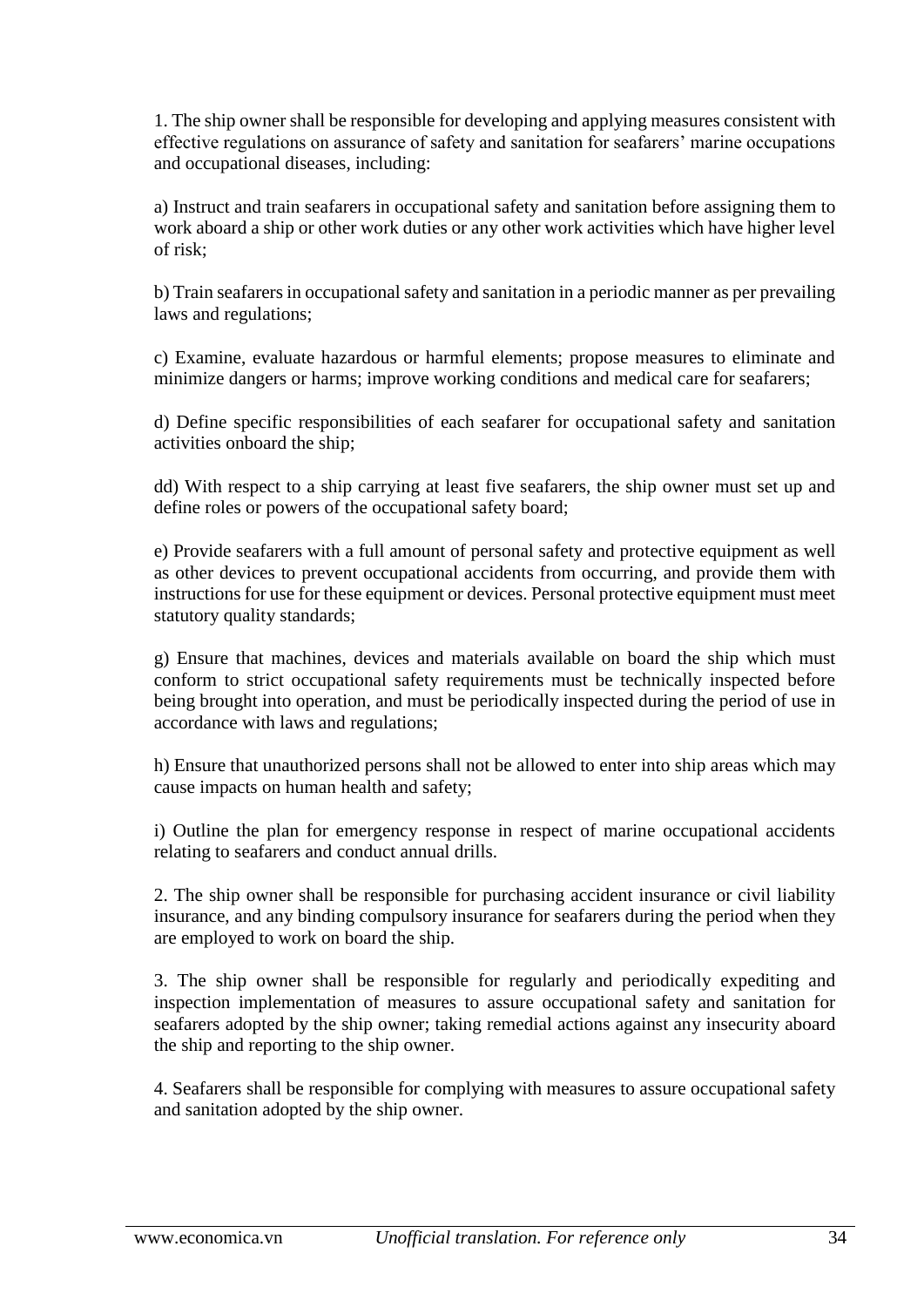5. The Minister of Labor, War Invalids and Social Affairs shall introduce the list of machines and devices onboard the ship which must conform to strict occupational safety and sanitation requirements upon the request of the Ministry of Transport.

# **Article 72. Training and drilling seafarers**

1. Seafarer training and drilling center must ensure that requirements of facilities and teaching staff are met as prescribed by the Government's regulations.

2. Seafarer training and drilling programs must be consistent with Vietnamese laws and regulations, and relevant international agreements to which the Socialist Republic of Vietnam is a party.

3. The ship owner shall have rights and responsibilities to admit and provide favorable conditions for trainees to work as apprentices on board the ship.

4. The Minister of Transport shall adopt detailed provisions of paragraph 2 and 3 of this Article.

## **Chapter IV**

## **SEAPORT**

## **Section 1. GENERAL PROVISIONS**

## **Article 73. Seaport**

1. Seaport refers to an area enclosing port land and water areas of which infrastructure facilities are constructed and equipment necessary for incoming and outgoing ships is installed in order to load or unload goods, embark or disembark passengers as well as to render other services. A seaport may include one or two port terminals. A port terminal includes one or a lot of wharves.

Offshore oil port refers to a facility constructed and installed at the offshore oil production area for the ship to enter or leave for loading and unloading of cargoes and rendering of other services.

2. Port infrastructure includes wharves, an area of water facing against wharves, warehouses, storage yards, facilities, work offices, service establishments, traffic, communications, electricity and water supply systems which are engineered and installed at fixed positions within a port land area and an area of water.

3. An area or region of water includes pilot embarkation and disembarkation area, phytosanitary inspection area, turning basin, anchorage area, transhipment area and storm shelter area within a port water area.

4. Military port, fishing port and inland port and port terminal located within a port water area shall be subject to the state administration for maritime safety and security, fire and explosion protection and environmental pollution prevention under the provisions of this Code and other relevant laws and regulations.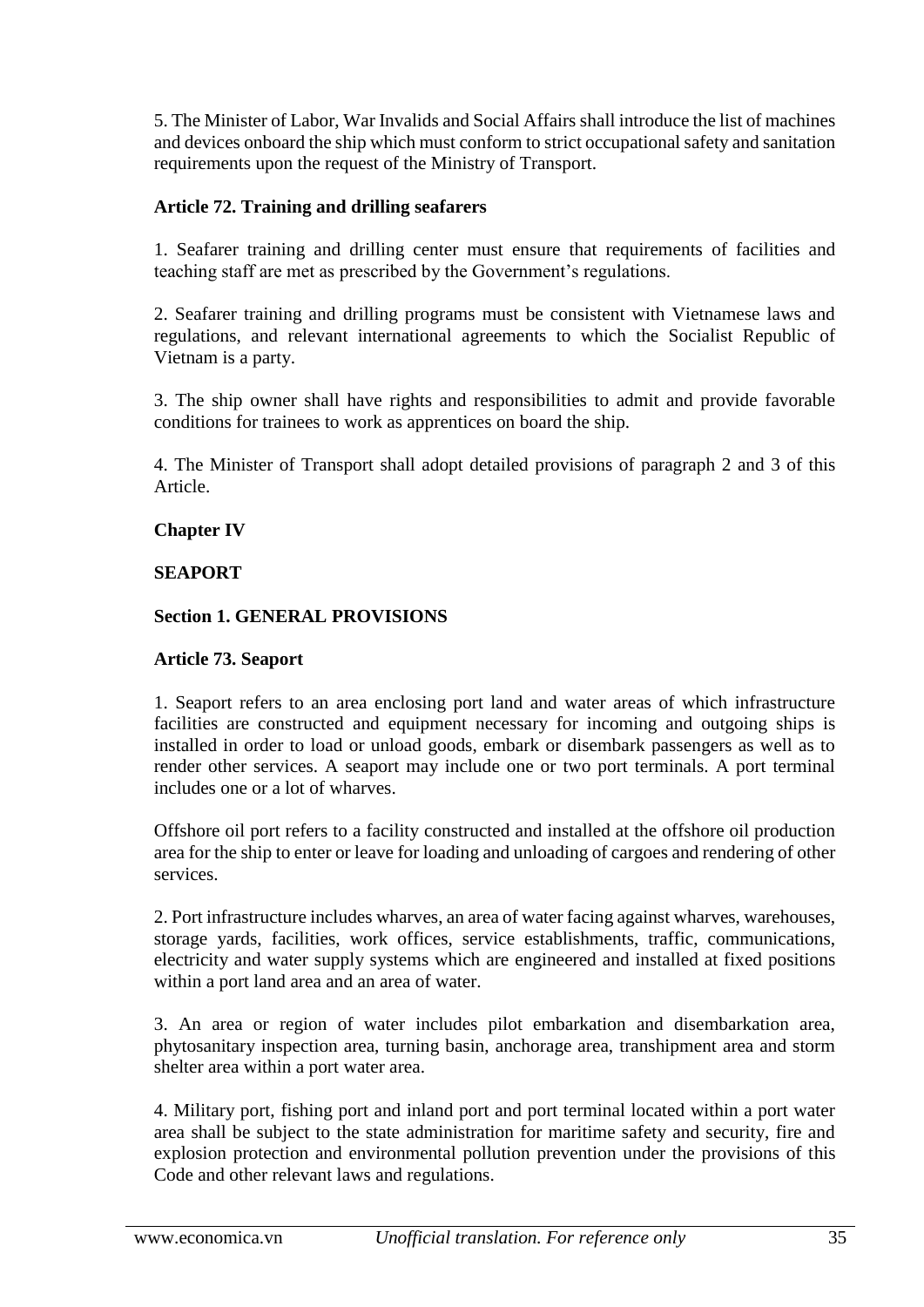# **Article 74. Criteria for determination of a seaport**

1. Have a water area thoroughly connecting to a sea.

2. Have natural geographical conditions to meet requirements relating to construction of a wharf, port terminal, anchorage area, transhipment area and navigational channel for the ship to enter, leave and operate in a safe manner.

3. Have advantages in marine transportation.

4. Act as the center of the traffic network to facilitate inland freight transport, carriage and transhipment of exporting and importing goods by sea.

## **Article 75. Classification of seaports and advertisement of the list of seaports**

1. Seaports are classified into the followings:

a) Special seaports mean large-scale seaports which are aimed at nationwide or inter-regional socio-economic development, and perform their functions as international transshipment or gateway ports;

b) Grade-I seaports mean large-scale seaports which serve the purpose of nationwide or inter-regional socio-economic development;

c) Grade-II seaports mean medium-scale seaports which serve the purpose of regional socioeconomic development;

d) Grade-III seaports mean small-scale seaports which serve the purpose of local socioeconomic development.

2. The Prime Minister shall decide classification of seaports and advertisement of the list of seaports after considering the request of the Minister of Transport.

3. The Minister of Transport shall advertise the list of port terminals that belong to Vietnam's seaport system after considering the request of maritime state regulatory agencies.

## **Article 76. Fundamental functions of a seaport**

1. Provide vessel traffic services for ships which enter and leave a seaport.

2. Provide transports, equipment and workforce necessary for ships to anchor, load or discharge goods and embark or disembark passengers.

3. Provide freight transportation, loading, discharge, warehousing and storage services within the territory of a seaport.

4. Play its role as the center to help different traffic networks outside of the seaport to get connected together.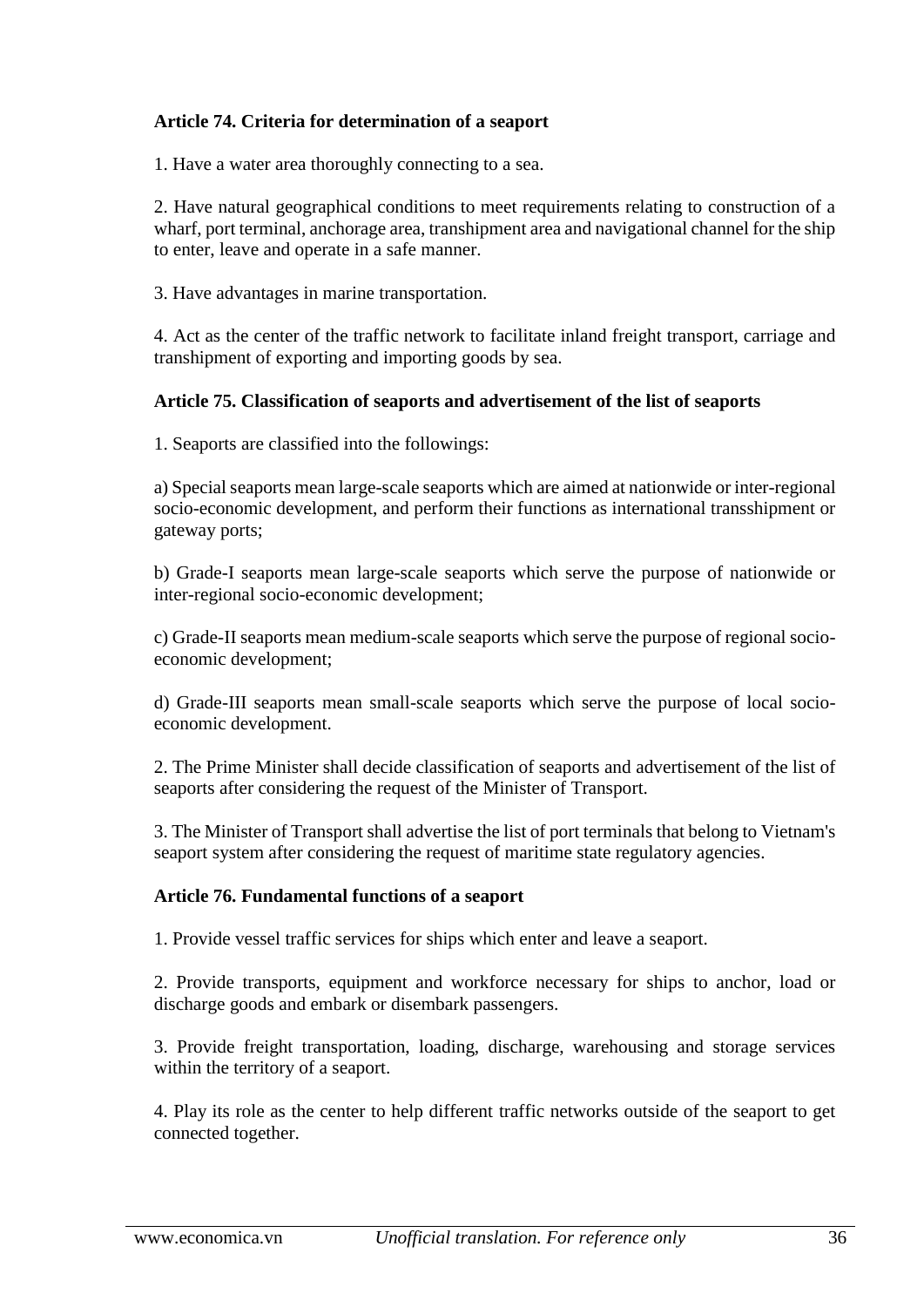5. Be designed provide shelter, repair and maintenance or other indispensable services for ships in case of emergencies.

6. Provide other services for ships, humans and cargoes.

### **Article 77. Rules for naming a seaport, offshore oil port, port terminal, wharf, floating terminal, water area and water region**

Seaport, offshore oil port, port terminal, wharf, floating terminal, water area and water region must be named according to the following rules:

1. Seaport, offshore oil port, port terminal, wharf, floating terminal, water area and water region must be given a name during the process of developmental plan or construction project formulation. Such name must be utilized as requested by the project owner or relevant agencies or organizations.

2. Names of seaports, offshore oil ports, port terminals, wharves, floating terminals, water areas, and water regions, shall not be allowed to coincide with each other or be misleading, or there may be an inconsistency between designated names and functions of these seaports, offshore oil ports, port terminals, wharves, floating terminals, water areas, and water regions.

3. Names of state agencies, armed force units, political organizations or socio-political organizations shall not be used as whole or partial particular names of these seaports, offshore oil ports, port terminals, wharves, floating terminals, water areas, and water regions, unless otherwise approved by these agencies, units or organizations.

4. Words or signs which offend against historical, cultural, moral and traditional values shall not be allowed to use for naming purposes.

# **Article 78. Authority to name a seaport, offshore oil port, port terminal, wharf, floating terminal, water area and water region**

1. The Minister of Transport shall be vested with authority to decide to give names to seaports and offshore oil ports.

2. Heads of maritime state regulatory agencies shall be accorded authority to decide names given to port terminals, wharves, floating terminals, water areas and water regions.

# **Article 79. Public notice of opening or closing of a seaport and port water area**

The Government shall adopt regulations on authority, conditions and procedures in relation to the opening and closing of a seaport, wharf, port terminal, floating terminal, water area, water region, port water area, and management of a navigational channel and marine operations that take place at a seaport.

## **Article 80. Temporary refusal of permission for ships to enter or leave a seaport, port terminal, wharf, floating terminal, water area or water region**

1. In order to ensure maritime safety, security and environmental protection, national defence and security, or prevent natural disasters or epidemics, the Director of Port authority shall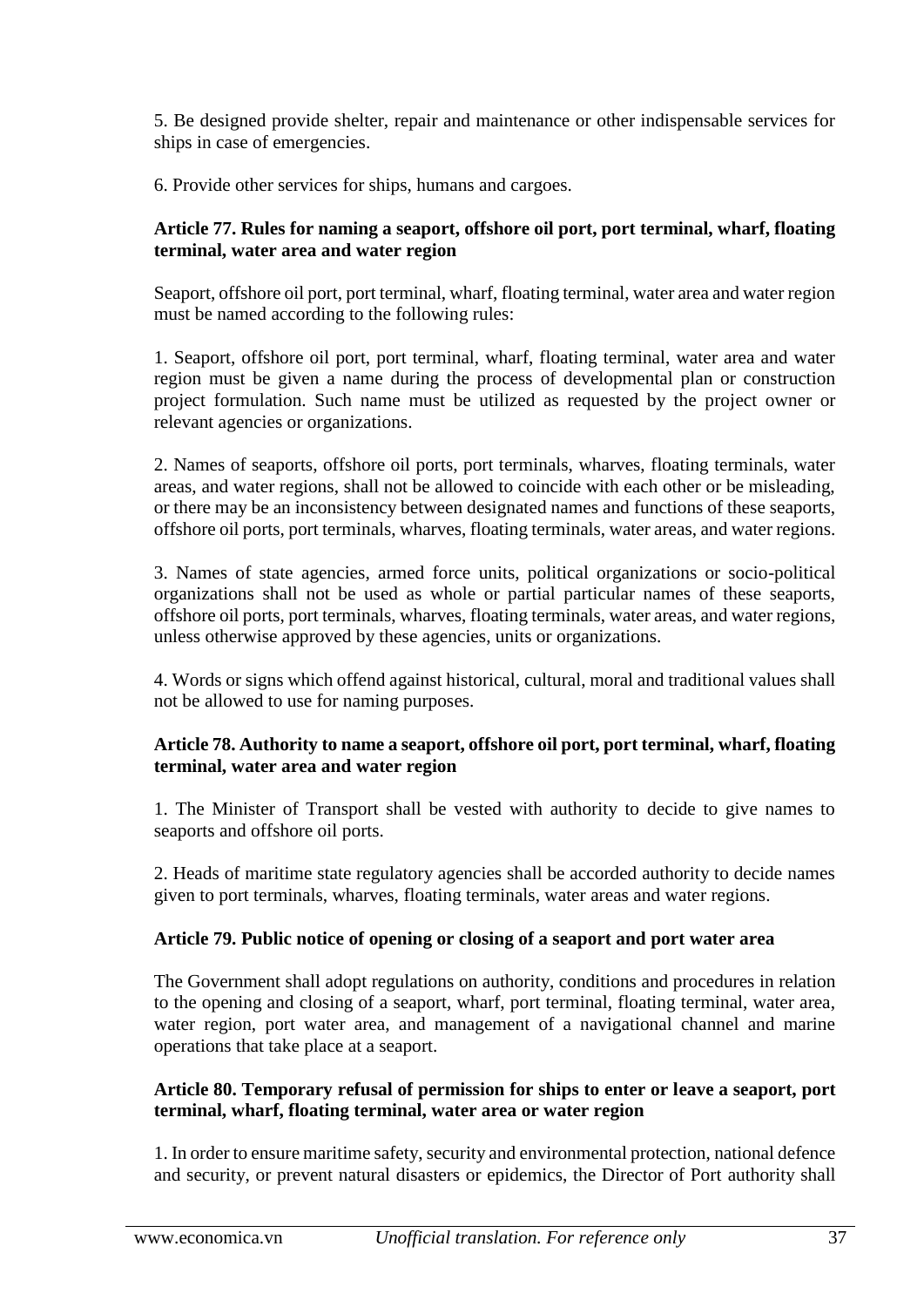make a decision on temporary refusal of permission for ships to enter or leave a seaport, port terminal, wharf, floating terminal, water area or water region.

2. If there is none of reasons for refusal of permission for ships to enter or leave a seaport, port terminal, wharf, floating terminal, water area or water region, the Director of Port authority shall make a decision to cancel such temporary refusal.

3. Promptly after grant of the decision on temporary refusal or cancellation of temporary refusal of permission for ships to enter or leave a seaport, port terminal, wharf, floating terminal, water area or water region, the Director of Port authority must report to a maritime state regulatory agency; simultaneously, notify the ship owner or an agent of the ship owner and other relevant specialized state regulatory agencies located at a seaport.

## **Article 81. Plan for development of a seaport system**

1. The seaport system development plan must be based on the strategy for socio-economic development; national defence and security tasks; demands and resources; the scheme for developing transportation, other industries, characteristics of each locality and trends of maritime development in the world.

Whilst preparing the scheme for executing construction projects relating to a seaport, Ministries and provincial People's Committees must seek written advice from the Ministry of Transport.

2. The Prime Minister shall approve the master plan for seaport system development.

3. The Minister of Transport shall ratify the detailed plan for seaport system development.

#### **Article 82. Responsibilities for drawing and managing the seaport system development plan**

1. The Minister of Transport shall assume the following responsibilities:

a) Formulate and submit the master plan for Vietnam's seaport system development to the Prime Minister for ratification purposes, and suggest modification of the approved master plan;

b) Publicly disseminate and provide guidance on and conduct inspection of implementation of the approved plan;

c) Ratify the detailed plan for a cluster of seaports, port terminals, wharves, floating terminals, water areas or water regions; grant a decision on detailed modifications of the detailed plan for such cluster which is not inconsistent with functions or scale referred to in the master plan for Vietnam's seaport system development.

2. Ministries, Ministry-level bodies and provincial People's Committee shall assume the following responsibilities: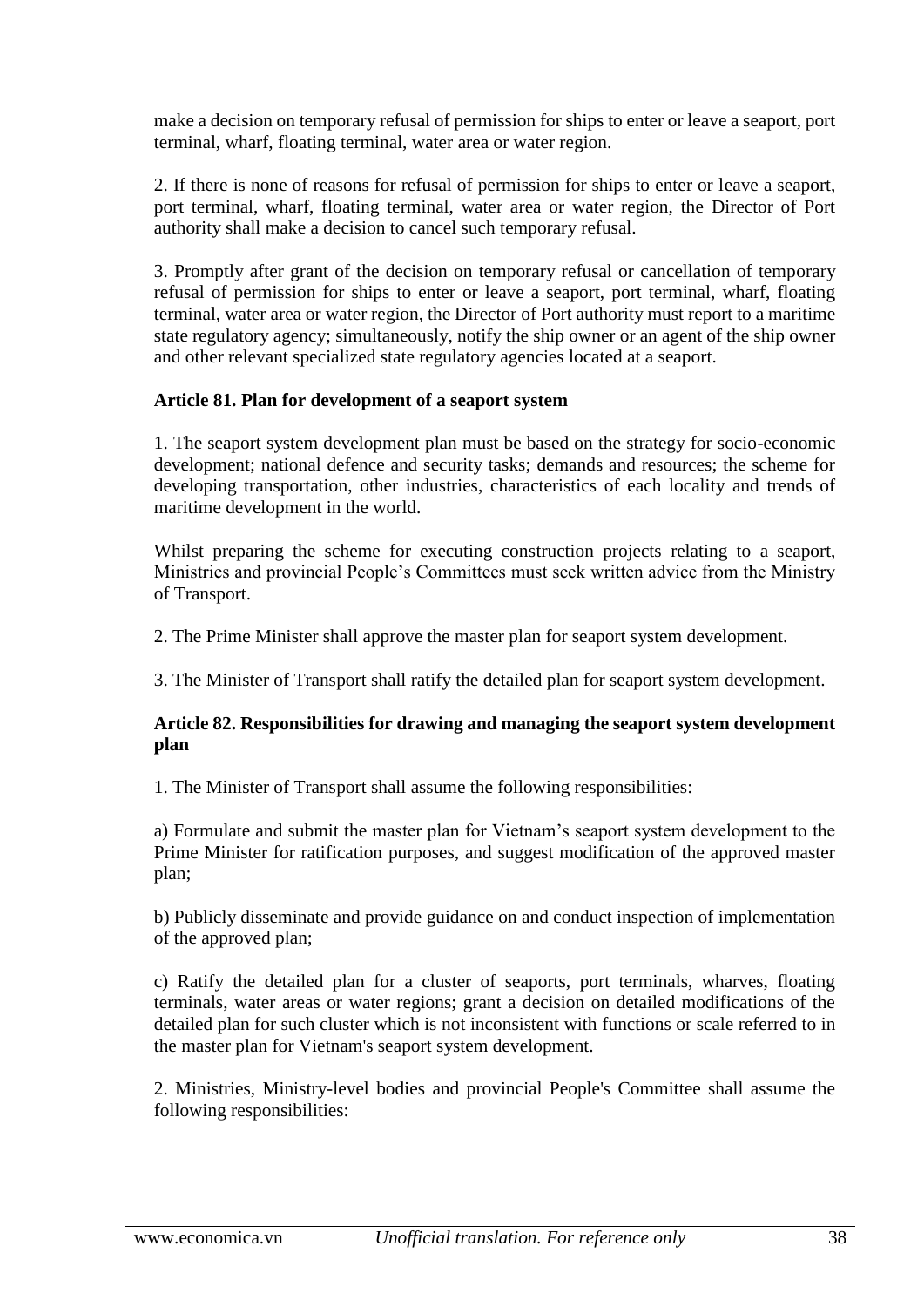a) Collaborate with the Ministry of Transport in conducting administration of the plan for seaport system development under the provisions of this Code and other regulations of relevant laws;

b) Reserve an adequate amount of land lots and water areas for seaport system development according to the approved plan.

#### **Article 83. Investment in construction, management and operation of seaports and navigational channels**

1. Investment in construction of seaports and navigational channels must be consistent with the plan for development of seaports and navigational channels in accordance with this Code and other provisions of laws on investment, construction and other relevant legal regulations.

2. Domestic or foreign organizations or individuals shall be allowed to invest in construction of seaports or navigational channels in accordance with laws.

Organizations or individuals investing in construction of seaports or navigational channels shall decide the modality of management and operation of seaports and navigational channels.

3. Before approving an investment project, a competent authority must obtain a written consent from the Ministry of Transport.

4. Organizations or individuals investing in construction of seaports, port terminals and wharves shall decide the proper management and operation modality which must be consistent with laws and regulations.

#### **Article 84. Nautical chart of port water area, navigational channel and route**

The Ministry of Transport shall take charge of collaborating with the Ministry of National Defense in conducting construction and publication of the nautical chart of a port water area, navigational channel or route for the purpose of ensuring maritime safety after considering the request of a maritime state regulatory agency.

#### **Article 85. Detailed provisions on seaports**

1. The Minister of Transport shall adopt detailed provisions on conduct of operations of ships at seaports, inland terminals and fishing ports within the territory of a port water area.

2. The Government shall promulgate detailed provisions on criteria for classification of seaports; investment in construction, management and operation of seaports and navigational channels, and eligibility requirements for seaport operation business; processes and procedures for naming or change of names of seaports, offshore oil ports, port terminals, wharves, floating terminals, water areas or water regions.

#### **Section 2. SEAPORT ADMINISTRATION**

**Article 86. Administration of operation of port infrastructure projects financed by the state budget**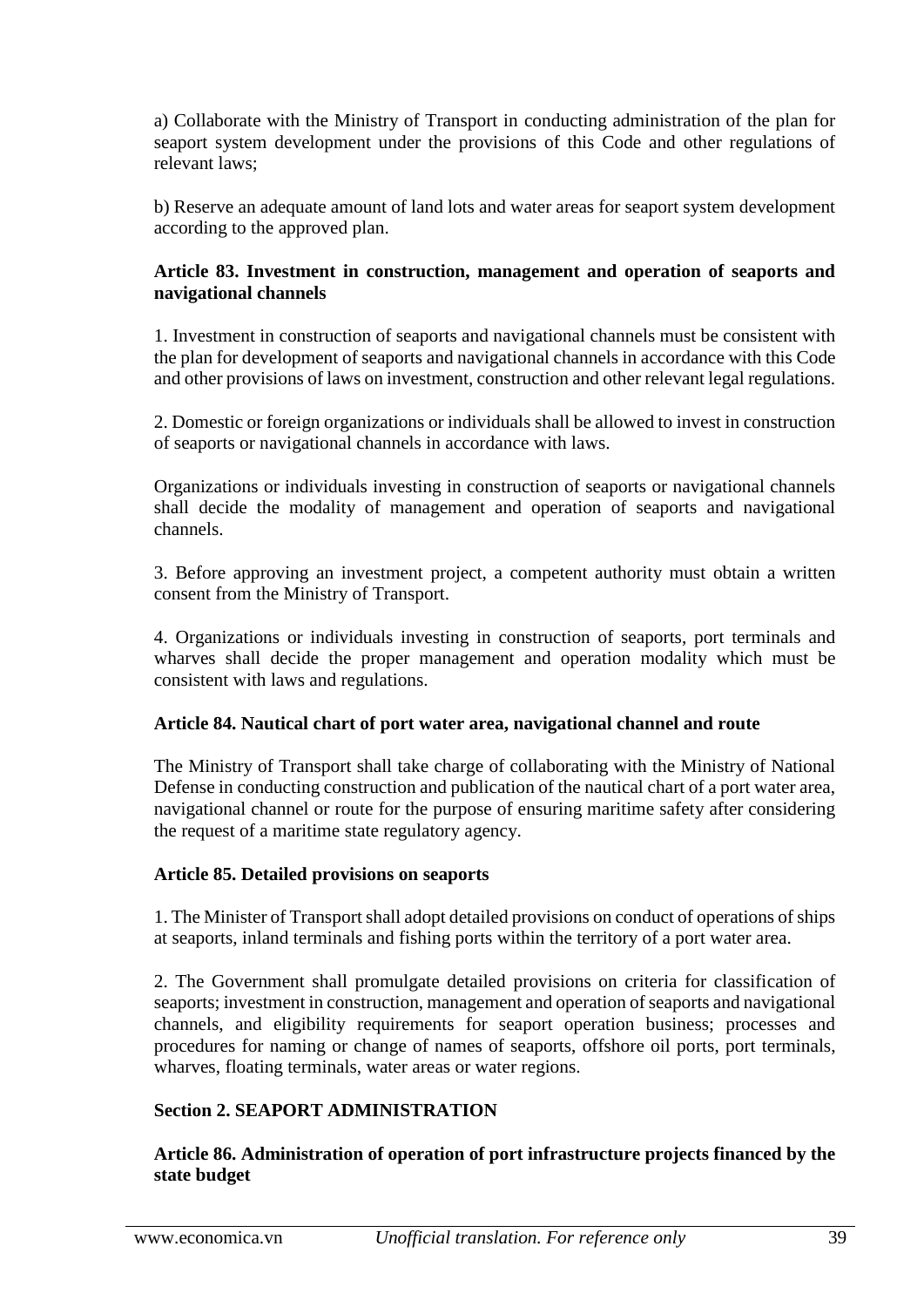1. The part or whole of a port infrastructure project financed by the state budget shall be leased for operation in accordance with laws.

2. Leasing a port infrastructure project for operation purposes shall be carried out in accordance with laws on procurement and other relevant legal regulations.

3. The authority that makes a decision to invest in a port infrastructure project shall decide the leasing of such port infrastructure project for operation purposes.

4. Lessee must meet all of the following requirements:

a) Have the legal entity;

b) Have the plan for conduct and operation of such leased project in a manner of effectiveness and right purpose;

c) Have the financial competence.

5. The Government shall adopt detailed regulations on leasing of port infrastructure for operation purposes and utilization of revenues generated from such leasing.

## **Article 87. Port management and operation authority**

The port management and operation authority shall be established by the Government, and shall be assigned a port land or water area for the purpose of planning and investing in construction, development and operation of port infrastructure facilities and post-port logistics service area.

#### **Article 88. Duties and powers of the port management and operation authority**

1. Formulate and submit the master plan for development of assigned port land and water area to the Ministry of Transport for review before reporting to the Prime Minister to apply for ratification.

2. Formulate and submit the detailed plan for development of assigned port land and water area to the Ministry of Transport to apply for its ratification.

3. Invest in construction and development of port infrastructure facilities in conformance to the approved plan.

4. Apply for investment registration, and inspect, grant, revise and revoke the investment certificate in respect of projects for investment in post-port logistics service area located at such assigned land and water area.

5. Introduce regulations on management of operations that take place within such assigned port land and water area.

6. Conduct administration of investment in and operation of port infrastructure facilities and post-port logistics infrastructure systems.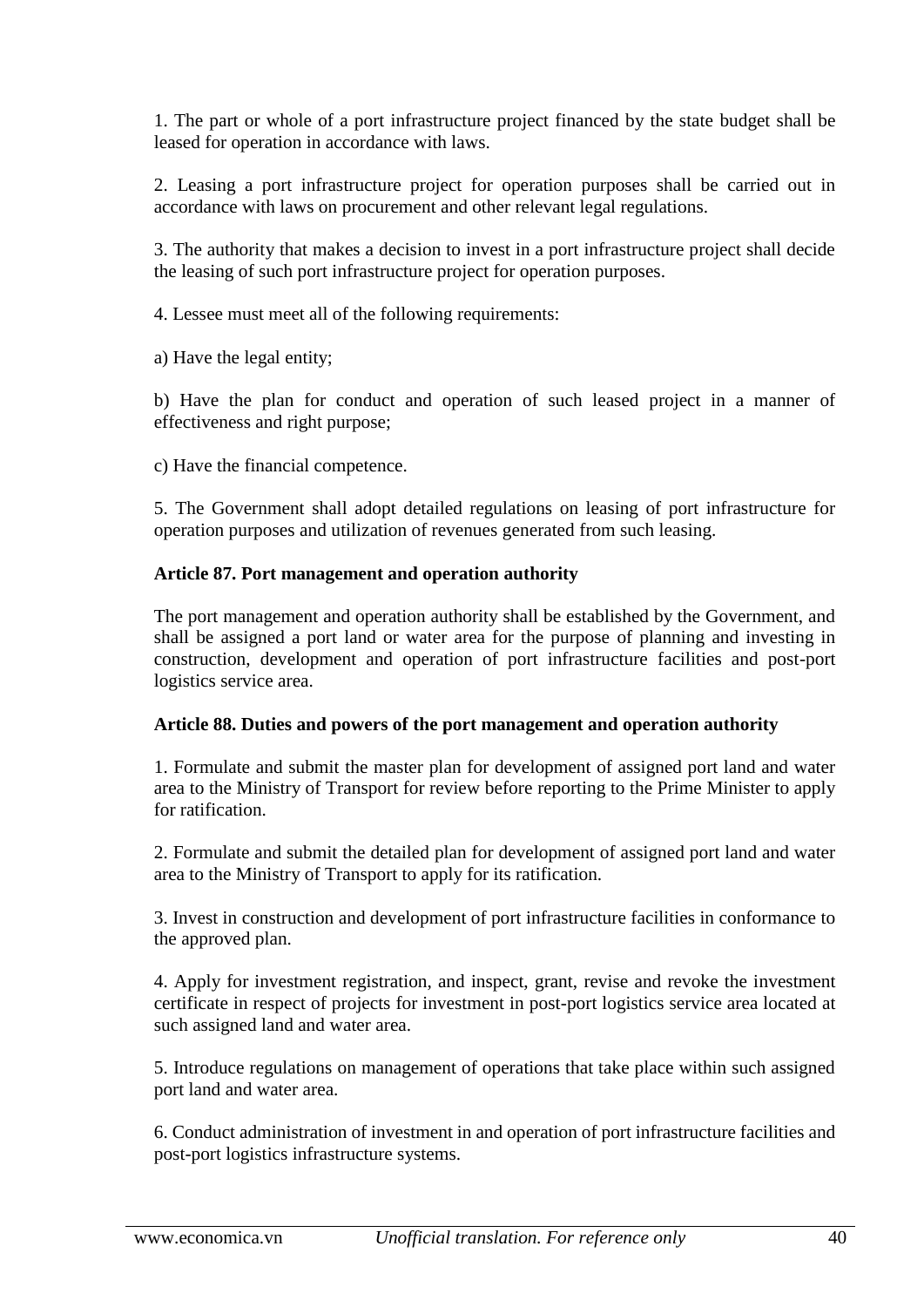7. Implement the procurement procedure for operating lease of wharf and port terminal infrastructure system.

8. Examine and supervise operations performed by operators of seaports and post-port logistics service area.

9. Take control of and supply equipment, and ensure safety for port operations and ship's movements under its management.

10. Provide pilotage, towage. logistics and other relevant service within these assigned port land or water area.

11. Maintain, overhaul and repair port infrastructure facilities located within such assigned port land and water area.

12. Decide on amounts of charges paid for services rendered within such assigned land and water area on the basis of the service charge schedule issued by competent authorities.

Determine levels of charges paid for services rendered within such assigned port land and water area on the basis of the service price schedule issued by the Minister of Transport.

13. Be given other duties and powers by the Government.

#### **Article 89. Organizational structure of the port management and operation authority, areas to which the model of a port management and operation authority is applied**

1. The Board of Members of a port management and operation authority (the Board) is composed of a President, Vice President and commissioners.

2. President, members of the Board and General Director of the port management and operation authority shall be appointed by the Prime Minister upon the request of the Minister of Transport. It must include representatives of organs such as the Ministry of Transport, the Ministry of Finance, the Ministry of Planning and Investment, the Ministry of Natural Resources and Environment, People's Committees of the provinces to which the model of a port management and operation authority is applied.

3. The Government shall adopt detailed regulations on the organizational structure, duties and powers of the port management and operation authority, and areas to which the model of a port management and operation board is applied.

#### **Article 90. Maritime fees, charges and port service charges**

1. Maritime fees or charges and collection, payment, management and utilization of maritime fees or charges shall be consistent with laws and regulations on fees and charges.

2. Port service charges shall include:

a) Charges paid for services relating to container handling, pilotage and utilization of wharf, terminal and floating dock, and towage;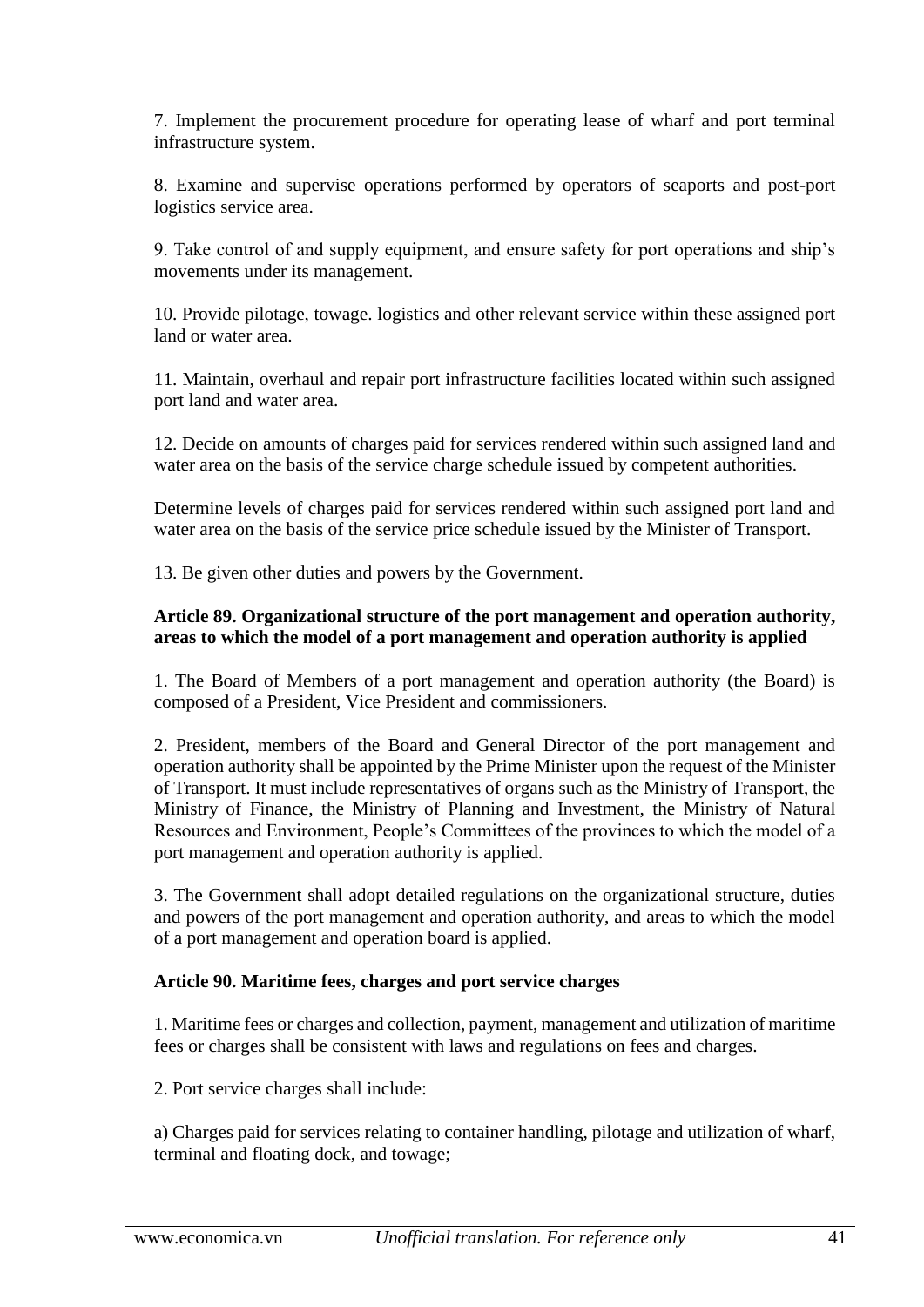b) Charges paid for other port services.

3. Service enterprises shall, at their discretion, decide on specific port service charges referred to in subparagraph a paragraph 2 of this Article which are subject to the price range decided by the Ministry of Transport.

4. Service enterprises shall, at their discretion, decide on specific port service charges referred to in subparagraph b paragraph 2 of this Article.

5. Service enterprises shall prepare the list of port service charges for submission to competent authorities and make it known to the public in accordance with laws on price.

#### **Article 91. Port authority**

1. The port authority refers to an organ directly affiliated to a maritime state agency which is assigned to perform its marine state administration duties at a seaport and other areas that fall under its management.

2. The Director of a port authority is the ultimate commander in this port authority.

3. The Ministry of Transport shall adopt regulations on organization and operation of a port authority.

#### **Article 92. Duties and powers of the Director of a port authority**

1. Get involved in formulating the plan and proposal for development of seaports under his delegated powers and conduct oversight of implementation of such plan and proposal after obtaining approval from competent authorities.

2. Conduct implementation of regulations on management of marine operations that take place at seaports and areas that fall under his management; examine and oversee navigational channels and marine signaling systems; check marine operations of organizations or individuals that take place at seaports and areas that fall under his management.

3. Authorize and oversee ships which enter, leave and operate within a seaport; prevent ships from entering or leaving seaports if necessary conditions relating to maritime safety and security, marine occupation and environmental pollution prevention have not been met.

4. Take charge of coordination in navigational operations that take place at seaports and areas that fall under his management.

5. Implement any decision to impound ships granted by competent state agencies.

6. Temporarily impound any ship as stipulated by Article 114 of this Code.

7. Take charge of searching and rescuing people in distress at sea within the territory of the port water area under his management; mobilize necessary personnel and equipment for such search and rescue or for environmental pollution response.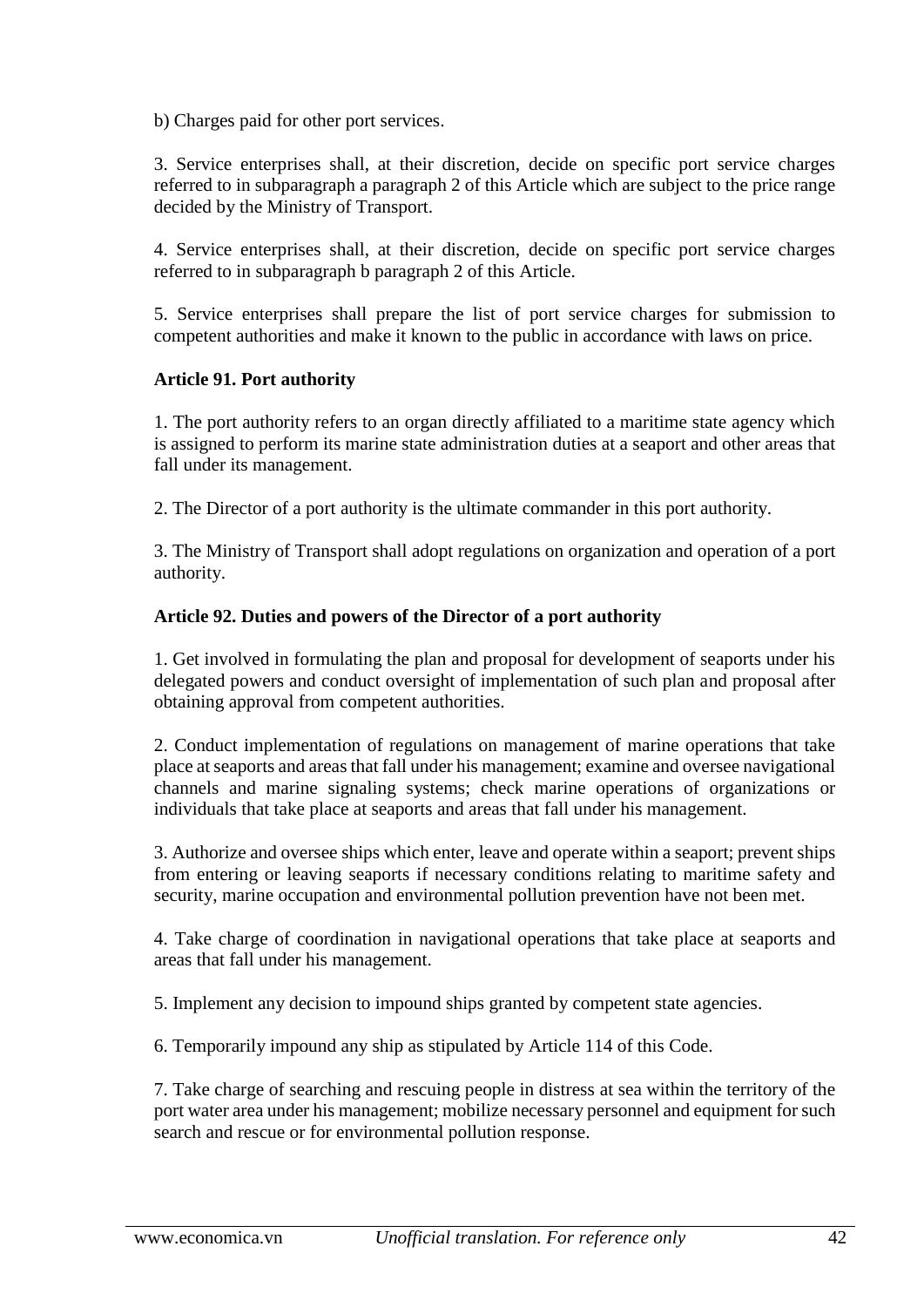8. Conduct sea-going ship registration or seafarer registration which is assigned by competent authorities; collect, manage and use port fees and charges in accordance with laws.

9. Conduct marine inspection, and investigate and handle, within his jurisdiction, marine accidents that occur at seaports and areas under his management.

10. Take charge of or direct the operational cooperation between state regulatory agencies operating at seaports.

11. Impose administrative penalties for any violation that may arise in the maritime area within his jurisdiction.

#### **Article 93. Collaboration on state administration operations at seaports**

1. Marine state regulatory agencies, and security, phytosanitary inspection, customs, taxation, culture, sports and tourism, fire and explosion prevention, environmental protection, and other authorities, shall implement duties and powers at seaports as per laws and regulations. Within their assigned duties and delegated powers, these authorities shall be responsible for collaborating on their operations and putting their collaboration under control of the Director of the port authority.

2. State regulatory agencies which have regular operations at seaports shall be allowed to establish their work offices within the territory of such seaports. Port enterprises shall be charged with responsibility to provide favorable conditions for such agencies to implement their duties and powers.

#### **Section 3. PROCEDURE FOR SHIPS' PORT ARRIVAL AND DEPARTURE**

#### **Article 94. Requirements for ships' port arrival**

1. All of ships, regardless of their nationality, tonnage and purpose of use, shall be allowed to enter into a seaport if they meet maritime safety, security, occupation, environmental protection and other conditions in accordance with laws and regulations.

2. A ship shall be allowed to operate at seaports, port terminals and wharves which have been advertised for use, and must be relevant to their designed functions.

3. In the event that foreign ships are underway at Vietnamese sea outside of the port water area, procedures for ships' entering and leaving a seaport must be completed at the port authority in charge of managing that seaport. The port authority shall be responsible for overseeing operations of a ship in order to ensure maritime safety, security and environmental pollution prevention.

#### **Article 95. Rules for foreign military vessels' arrival in Vietnam**

1. A foreign military vessel must be authorized to enter into Vietnam by competent state regulatory authorities in accordance with laws and regulations.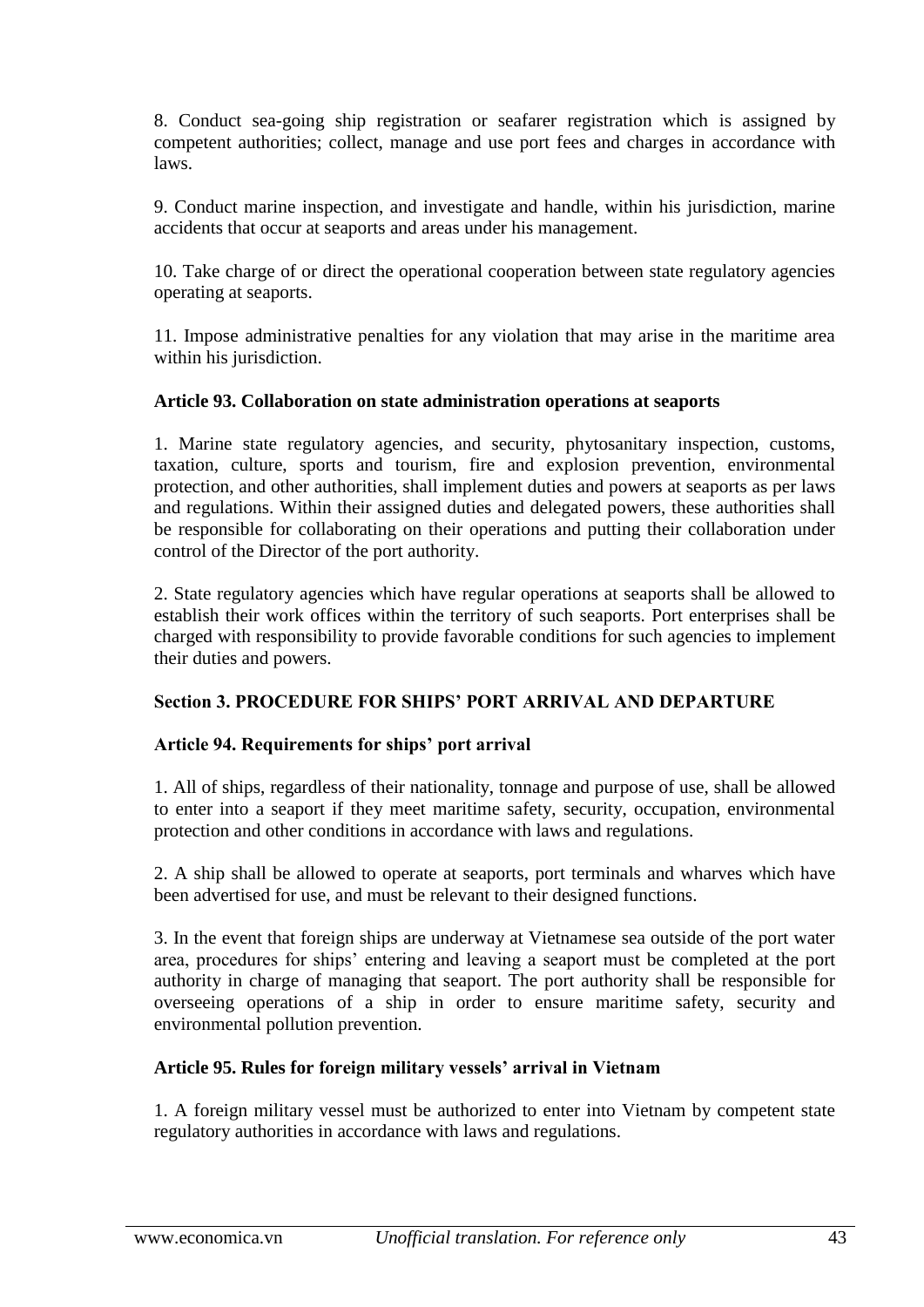2. The foreign military vessel that arrives in Vietnam must comply with regulations of Vietnamese laws, unless otherwise diplomatically agreed upon between the country whose national ensign is flown by that vessel and the competent state regulatory agency of Vietnam prior to such vessel's arrival in Vietnam.

3. The work schedule and members working onboard that vessel must be consistent with specified arrangements; where there is any change or supplementation to the schedule or members, such change and supplementation must be subject to the permission granted by Vietnam's competent authorities.

4. In order to be allowed to enter into a Vietnamese seaport, a foreign military vessel that is heading toward Vietnam's territory waters must comply with the following regulations:

a) A submarine and any other submersible must operate above the water surface and fly the national ensign of the Socialist Republic of Vietnam at the position which is as high as that of its national ensign, unless otherwise permitted by the Government of Vietnam or agreed upon between the Government of Vietnam and the Government of the country whose national ensign is flown by such submarine or submersible;

b) Ship identification numbers and ship name must be inscribed onto the ship's body;

c) All weapons taken onboard that vessel must be placed in a rest or unmounted position or kept in locked storage;

d) That vessel must stop at the pilot embarkation and disembarkation area in order to complete procedures for entry and any procedure under the instructions of the port authority or pilotage in Vietnam;

dd) Only necessary maritime safety equipment or registered frequencies used for marine communications shall be allowed for use.

e) That vessel must enter into the right seaport by sailing along the stipulated navigational route and corridor.

5. If a foreign military vessel heading toward Vietnam wishes to move from this seaport to the other within the territory of Vietnam, it must apply for approval granted by Vietnam's competent authority.

#### **Article 96. Time limit for completion of statutory procedures for a ship's entering and leaving a seaport**

1. No later than 02 hours after the time of a ship's anchoring at a wharf or before the proposed time of a ship's leaving a seaport, the responsible persons are required to complete stipulated procedures for the ship's entering or leaving a seaport.

2. No later than 01 hour after completion of such procedures and submission of all required documents, the port authority must make a decision to grant permission for such ship's entering and leaving its seaport.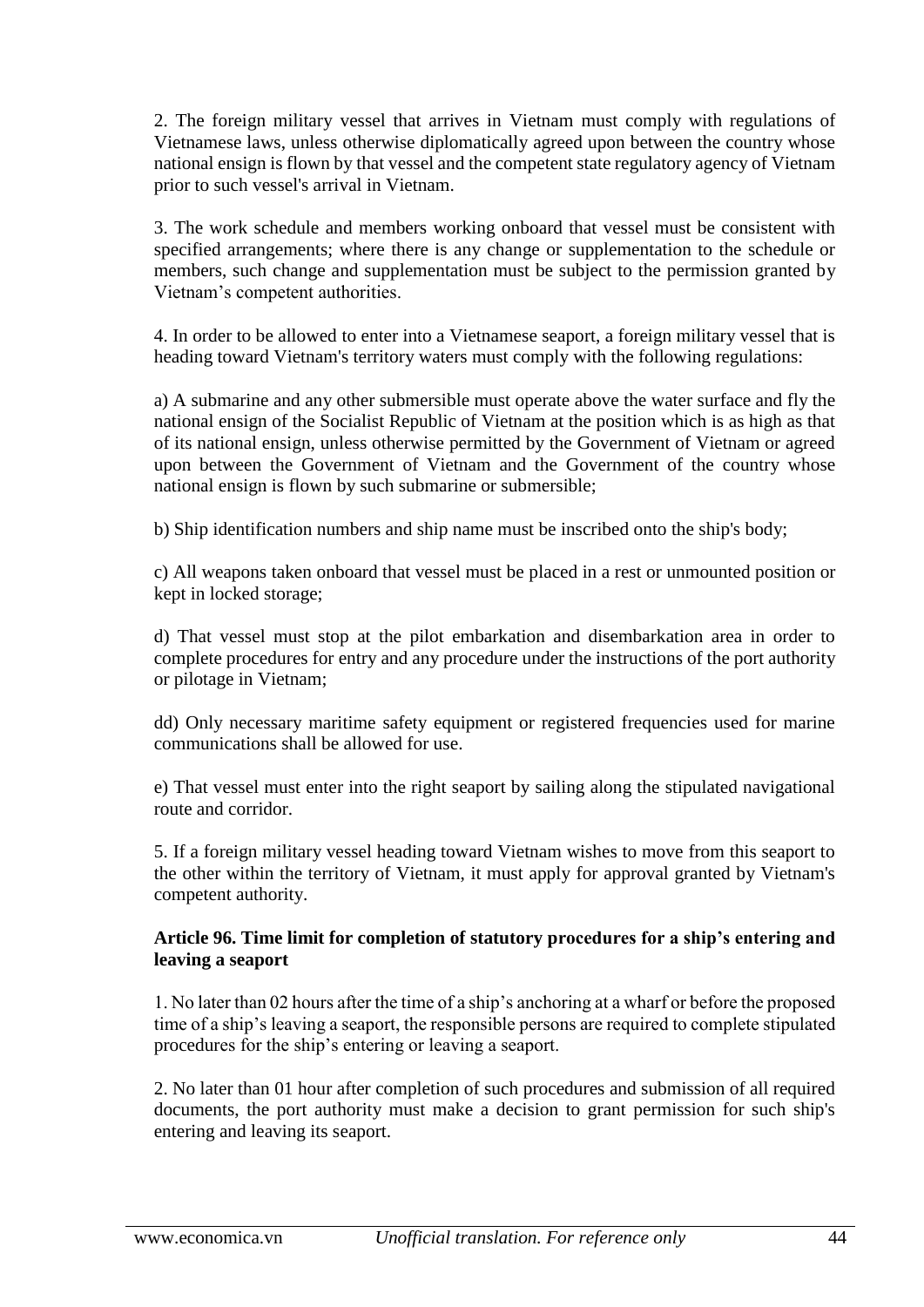3. After completion of procedures for a ship's entering and leaving a Vietnamese seaport, that ship shall be exempted from the entry procedures at another Vietnamese seaport. The port authority in charge of managing the seaport where a ship arrives shall be subject to the permit for departure from a seaport issued by the port authority in charge of managing the seaport that such ship has left in order to allow such ship to operate at its seaport. Then, other specialized state regulatory agencies shall refer to the port movement dossier (if any) provided by a relevant port authority in charge of managing the seaport where the ship has left in order to perform regulatory operations in accordance with laws and regulations.

### **Article 97. Provisions on exemption or reduction on procedures for ship arrival and departure in certain special cases**

1. Public duty ships when on duty, ships used for embarking and disembarking pilots, those specially designed for search and rescue operation, assurance of maritime safety, fire and explosion prevention or for other emergency duties shall be exempted from statutory arrival and departure procedures, but these ships' masters are required to report on this to the port authority in writing, in or by any other relevant form or communications means.

2. Ships arriving in a seaport to deliver rescued humans, property and ships and only staying at a seaport within a period of less than 12 hours shall be allowed to complete only one-time arrival and departure procedures.

## **Article 98. Rules of a ship's departure from a seaport**

1. A ship shall be allowed to leave a seaport after all required procedures have been completed.

2. A ship shall not be allowed to leave a seaport under the following circumstances:

a) That ship fails to meet required maritime safety, security, occupation and environmental pollution prevention conditions;

b) Maritime fees or charges have not been completely paid by the stated deadline;

c) Any other threat to safety for that ships, humans or cargoes onboard that ship and sea environment has been discovered;

d) That ship is subject to the ship detention and temporary impounding order issued by the court or competent authority in accordance with laws and regulations.

3. In the event of refusing to allow a ship to depart from a seaport under the provisions of subparagraph a, b and c paragraph 2 of this Article, the Director of the port authority or authorized organizations or individuals must notify the ship master and any relevant agencies of reasons for such refusal, and must allow such ship to complete departure procedures promptly after such reasons no longer persist.

# **Article 99. Authority to grant permission, processes and procedures for a ship's entering and leaving a seaport**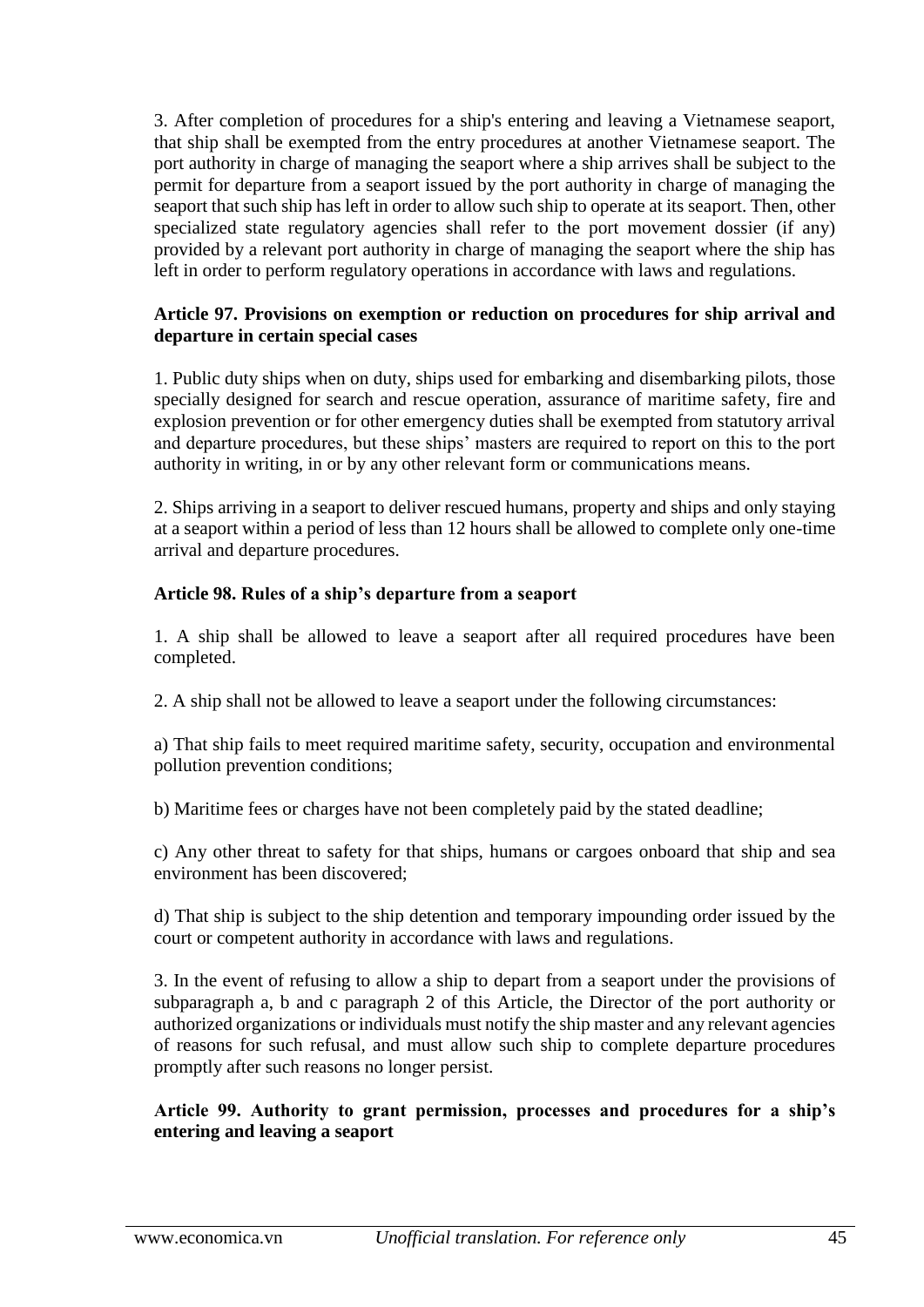The Government shall adopt detailed regulations on Authority to grant permission, processes and procedures for a ship's entering and leaving a seaport and for a foreign military vessel's arrival in Vietnam.

### **Section 4. INLAND PORT**

### **Article 100. Functions of an inland port**

- 1. Receive and deliver goods carried by containers.
- 2. Load and unload cargoes into and out of shipping containers.
- 3. Gather freight containers transported to a seaport and in opposite direction.
- 4. Inspect and complete customs procedures for exporting or importing goods.
- 5. Consolidate and deconsolidate goods of multiple owners loaded in the same container.
- 6. Temporarily store exporting and importing goods and containers.
- 7. Repair and maintain containers.

## **Article 101. Criteria for determination of an inland port**

1. An inland port must conform to the plan for inland port system development which has already been approved.

2. It must be connected to main transportation corridors and seaports, which serve the purpose of regional economic development.

3. It must have at least two transport modes in order to provide favorable conditions for multimodal transport organizations, or must be directly connected to one mode of transport which has high competency.

4. It must provide sufficient space to locate work offices of relevant agencies or organizations.

5. It must meet fire and explosion prevention and environmental protection requirements in accordance with laws and regulations.

#### **Article 102. Plan for development of an inland port system**

1. The plan for inland port system development must be based on the strategy for socioeconomic development; national defence and security tasks; the scheme for developing transportation.

2. The Prime Minister shall ratify and revise the master plan for inland port system development after considering the request of the Minister of Transport.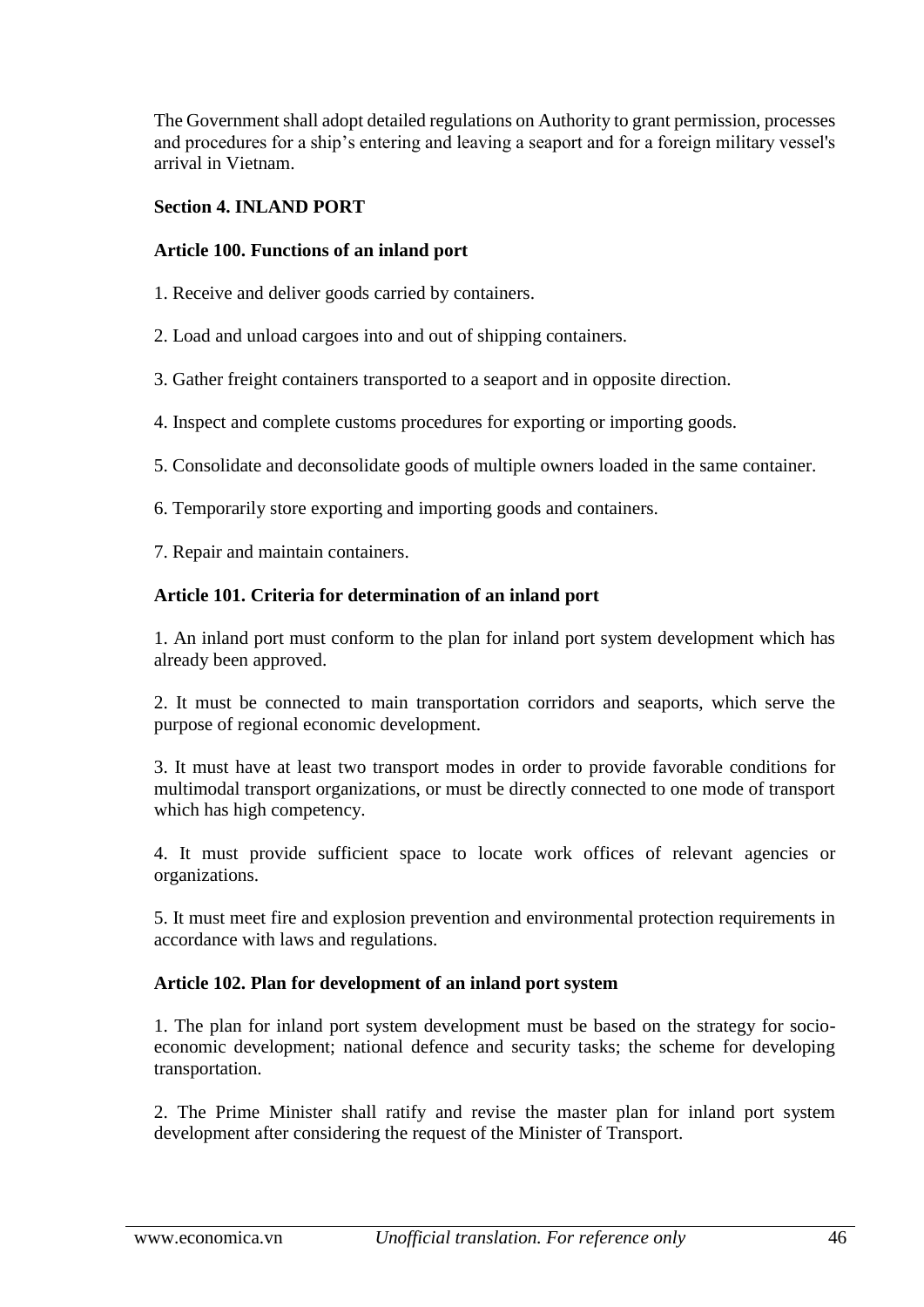3. The Minister of Transport shall ratify the detailed plan for inland port system development. Publicly disseminate and conduct provision of guidance on and inspection of implementation of the approved plan.

4. Ministries and provincial People's Committee shall assume the following responsibilities:

a) Collaborate with the Ministry of Transport in conducting administration of implementation of the plan for inland port system development under the provisions of this Code and other regulations of relevant laws;

b) Reserve an adequate amount of land lots for inland port system development according to the approved plan.

## **Article 103. Investment in construction, management and operation of inland ports**

1. Investment in construction of inland ports must be consistent with the plan for inland port system development and provisions of laws on investment, construction and other relevant legal regulations.

2. Organizations or individuals shall be licensed to invest in construction and operation of inland ports as per laws and regulations.

3. The Government shall adopt detailed regulations on investment in construction, management and operation of inland ports.

#### **Article 104. Authority to publicly announce opening, temporary suspension and closing of inland ports and responsibilities of state regulatory agencies in charge of state administration of inland ports**

1. The Minister of Transport shall issue a public announcement of opening, temporary suspension and closing of an inland port.

2. State security, phytosanitary inspection, customs, taxation, and other regulatory agencies, shall implement duties and powers at inland ports as per laws and regulations.

3. State regulatory agencies which have regular operations at inland ports shall be allowed to establish their work offices within the territory of such inland ports. Inland port enterprises shall be held responsible for providing favorable conditions for such state regulatory agencies to implement their duties and powers.

### **Chapter V**

## **MARITIME SAFETY, SECURITY, OCCUPATION AND ENVIRONMENTAL PROTECTION**

**Article 105. Assurance of maritime safety, security, occupation and environmental protection**

1. Vietnamese sea-going ships shall only be used for purposes which have been registered in the national register of ships of Vietnam once the structure, equipment, certificates and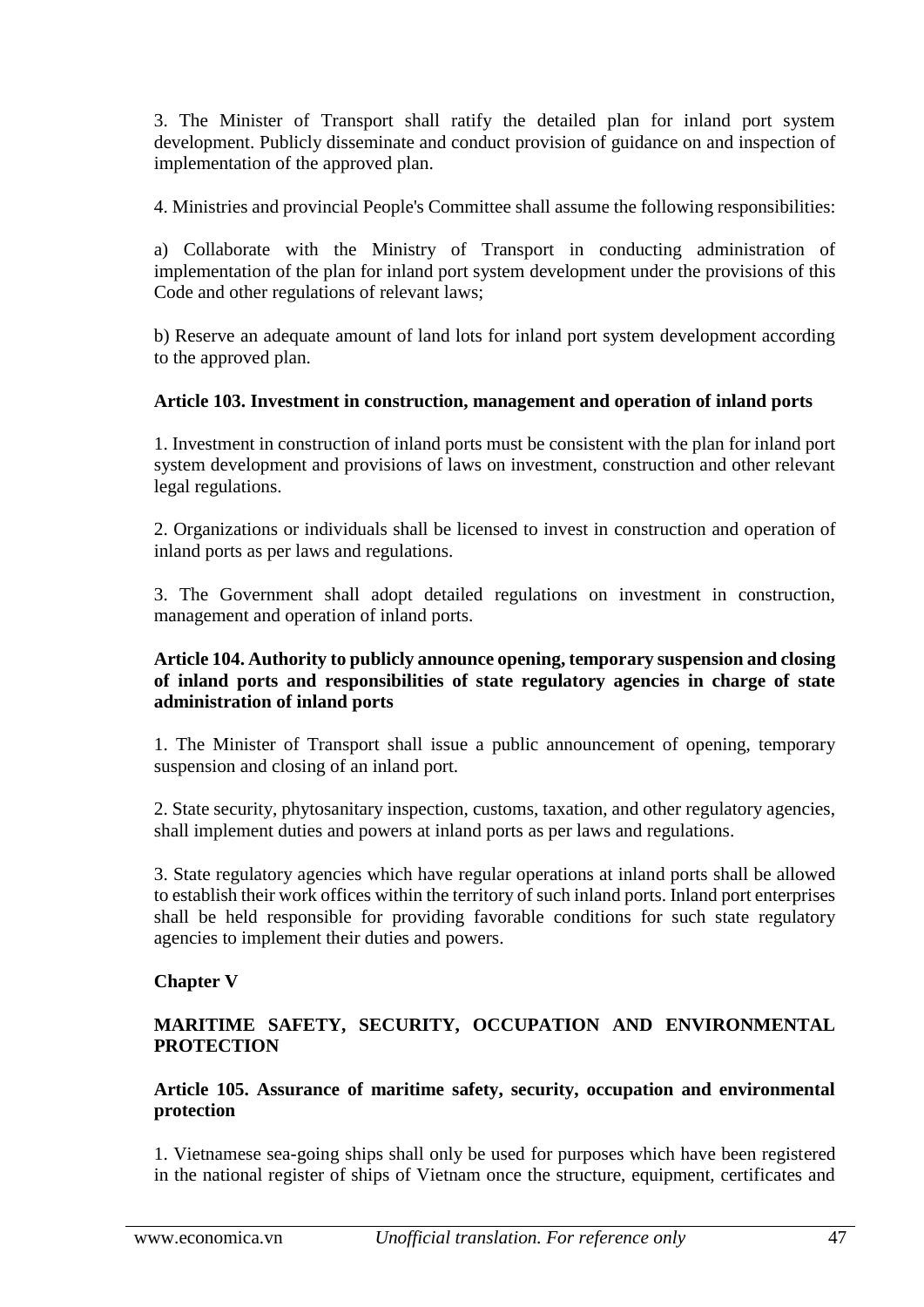documents of such ships, and manning requirements and qualifications of crew members, are consistent with Vietnamese laws and regulations and international agreements to which the Socialist Republic of Vietnam is a party.

2. Sea-going ships, military vessels, public duty ships, fishing ships, inland watercraft, submarines, submersibles, hydroplanes, floating warehouses, movable platforms and floating docks must, upon operating within a port water area and territorial waters of Vietnam, comply with instructions conveyed by marine signaling systems and observe rules for preventing collisions at sea in accordance with regulations laid down by the Minister of Transport.

3. When a ship is underway within the territory of a navigational channel and at necessary positions along the coastline, on the island, or in the water environment with obstacles and other marine structures and in the port water area where such ship is licensed for operation, marine signaling system must be kept in place in accordance with regulations adopted by the Minister of Transport.

4. Ships specially engineered to transport oil and petroleum products or other hazardous goods are required to have civil liability insurance purchased by the ship owner against environmental pollution issues when underway within Vietnamese port water area and waters.

5. Foreign nuclear-powered ships, ships used for carrying nuclear materials shall be allowed to operate within the port water area, internal waters and territorial waters of Vietnam only after the Prime Minister grants permission.

6. Organizations or individuals operating within Vietnamese seaports and waters must observe Vietnamese laws and regulations and international agreements to which the Socialist Republic of Vietnam is a party with regard to maritime safety, security, occupation and environmental protection.

#### **Article 106. Ship security and seaport security**

1. Passenger-carrying ships and cargo-carrying ships which have the capacity of a least 500 GT and movable platforms, all of which are flying the Vietnamese national ensign to operate in the international route, must have the ship security plan in accordance with laws and regulations.

2. Vietnamese seaports which are allowed to receive foreign and Vietnamese ships as referred to in paragraph 1 of this Article must have the seaport security plan in accordance with applicable regulations.

3. The Minister of Transport shall adopt specific regulations on formulation, evaluation and ratification of the plan for ship, seaport, water area and water region security; those on certification regarding ship and seaport security.

# **Article 107. Dissemination of maritime security information**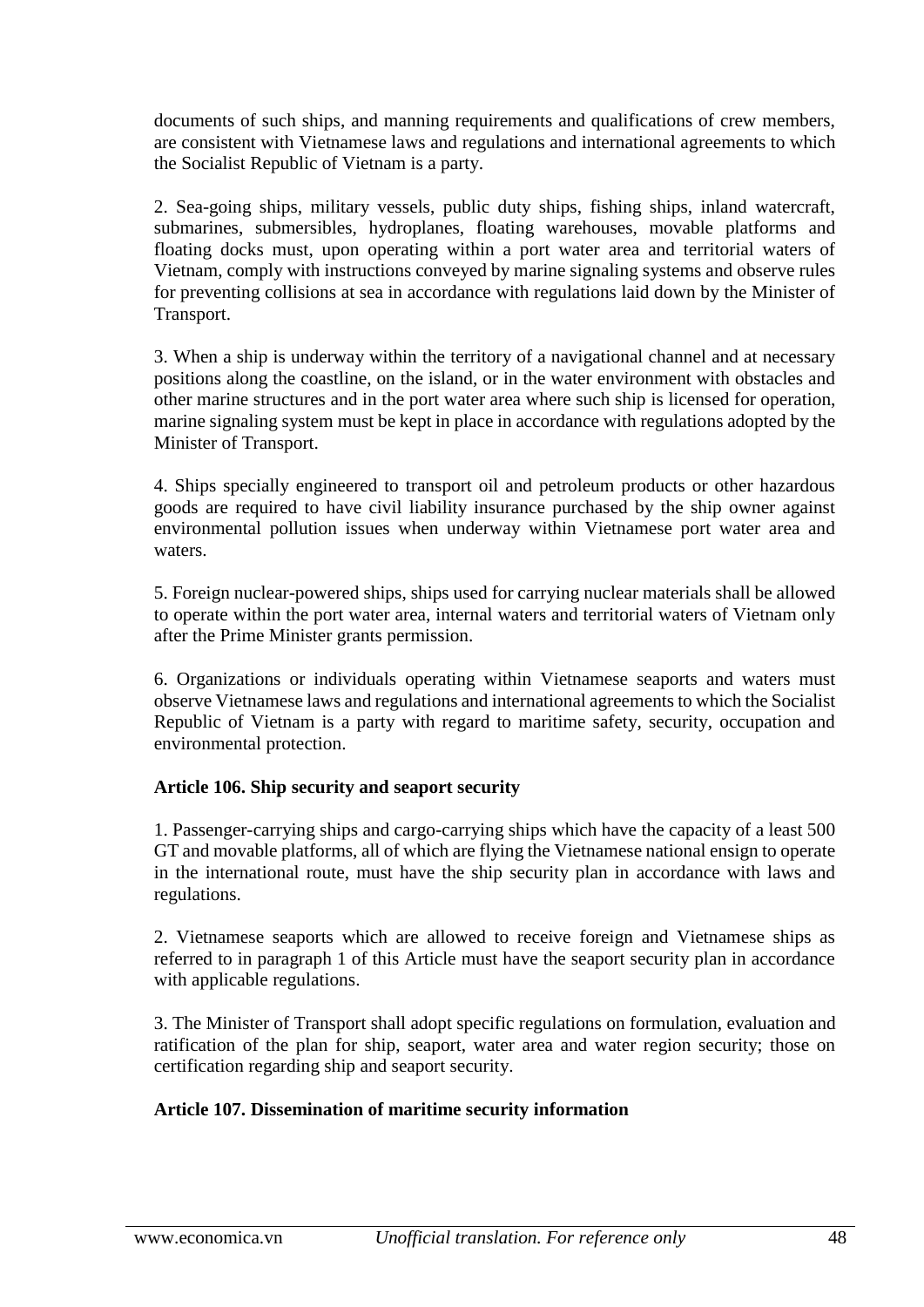1. Maritime security information refers to pieces of information about any illegal act of obstruction of a ship's voyage, or about any past or possible risk that can cause ship accidents or incidents.

2. Ships operating within Vietnamese port water area and waters must send a distress call when in a state of emergency at sea in accordance with regulations.

3. Other ships must, upon receipt of maritime security information from any ship underway at sea, be obliged to transmit such information to responsible authorities or organizations of such ship's country.

4. The authority that has received maritime security information shall be responsible for arranging 24/24 watchstanding work in order to process received information and deliver maritime security information in a timely manner to any relevant authority.

5. The Government shall adopt specific regulations on public dissemination, receipt, processing and delivery of maritime security information.

## **Article 108. Assurance of maritime safety**

1. Assurance of maritime safety shall include the following activities:

- a) Conduct and manage the work of assurance of maritime security;
- b) Provide maritime security assurance service.

2. Conduct and management of maritime safety assurance refer to establishment and operation of a maritime safety assurance system, including formulation of the plan and management of investment in construction of infrastructure facilities, and conduct of operation of maritime safety assurance system; standardization, evaluation and control of quality of maritime safety assurance service.

3. Maritime safety assurance service includes:

a) Establish, operate, sustain and maintain marine signaling systems, navigational channels and routes;

b) Explore, sketch out and publish the nautical chart of port water area, navigational channel and route;

- c) Issue nautical notifications;
- d) Regulate assurance of maritime safety;

dd) Design and issue maritime safety documents and publications;

- e) Provide electronic maritime information;
- g) Provide marine pilotage service;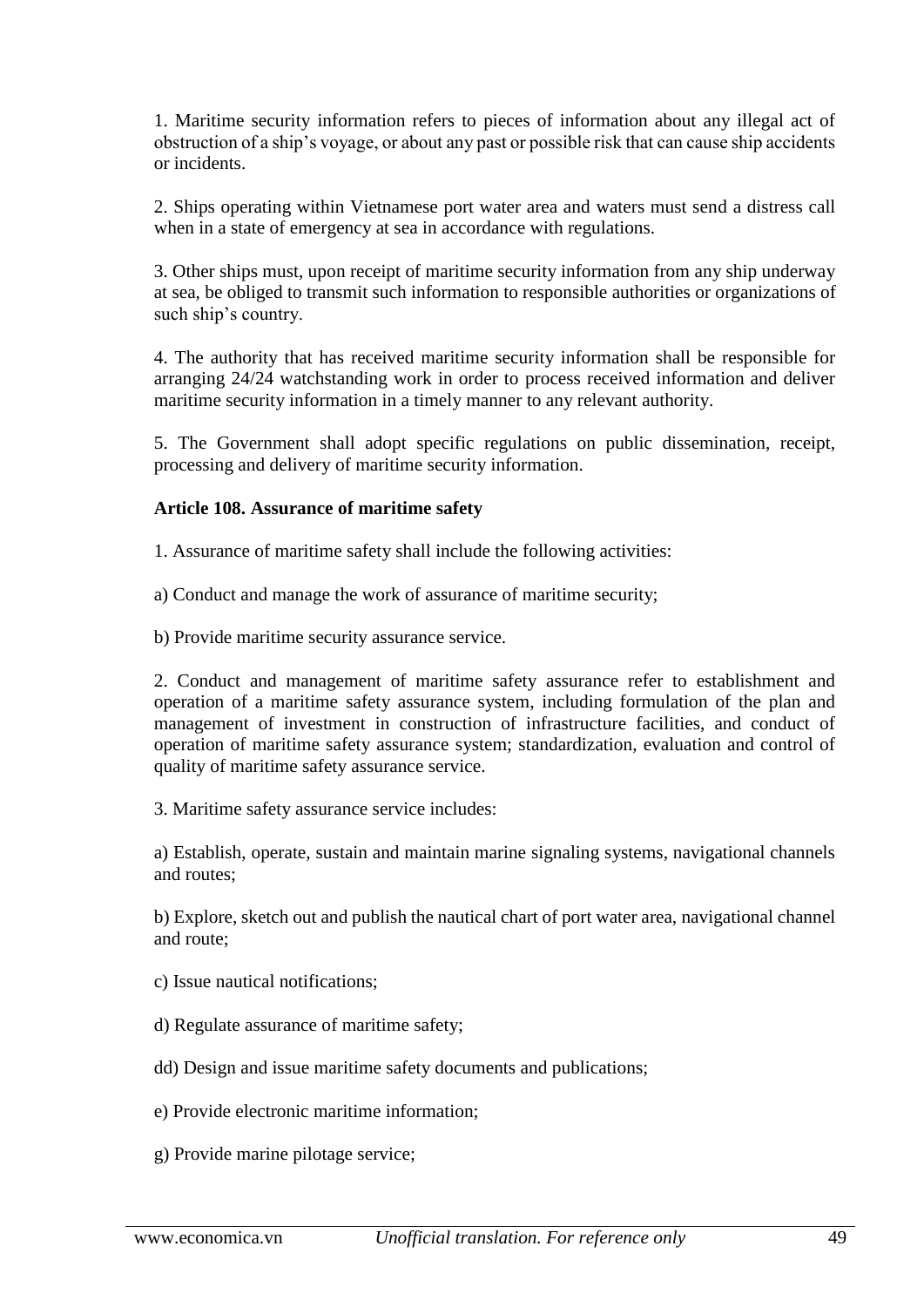h) Provide marine search and rescue service;

i) Clear obstructions that can pose risks to the maritime safety;

k) Render other maritime safety assurance services in accordance with laws and regulations.

4. Maritime safety service providers must meet all required conditions in terms of equipment, financial and human resource as prescribed by laws and regulations.

5. The Government shall adopt regulations on eligibility requirements for provision of maritime safety assurance service.

The Minister of Transport shall conduct and manage maritime safety assurance duties.

#### **Article 109. Navigational route located within Vietnamese territorial waters**

1. Navigational route refers to the path of a ship within Vietnamese territorial waters which is restricted by points that have positions and coordinates defined and announced by competent regulatory authorities to direct ships sailing into Vietnamese waters.

2. Establishment of a navigational route within Vietnamese territorial waters used for safe passing and assurance of maritime safety of ships must be consistent with Vietnamese legislation, 1982 United Nations Convention on Law of the Sea and other relevant international agreements to which the Socialist Republic of Vietnam is a party.

#### **Article 110. Establishment and public announcement of navigational route and categorization of navigational routes within Vietnamese territorial waters**

1. The Ministry of Transport shall carry out establishment and public announcement of maritime routes and categorization of navigational routes within Vietnamese territorial waters upon the request of maritime state regulatory agencies.

2. The Ministry of Foreign Affairs shall collaborate with the Ministry of Transport and other relevant agencies to notify international organizations of maritime routes and categorization of navigational channels within Vietnamese territorial waters in accordance with Vietnamese legislation and other relevant international agreements to which the Socialist Republic of Vietnam is a party.

#### **Article 111. Establishment and public announcement of maritime routes and categorization of navigational routes within Vietnamese territorial waters**

- 1. Name of maritime route.
- 2. Positions, coordinates and technical specifications of maritime routes.
- 3. Information about categorization of navigational channels.
- 4. Instructions for ships' operations on a maritime route.
- 5. Other necessary information.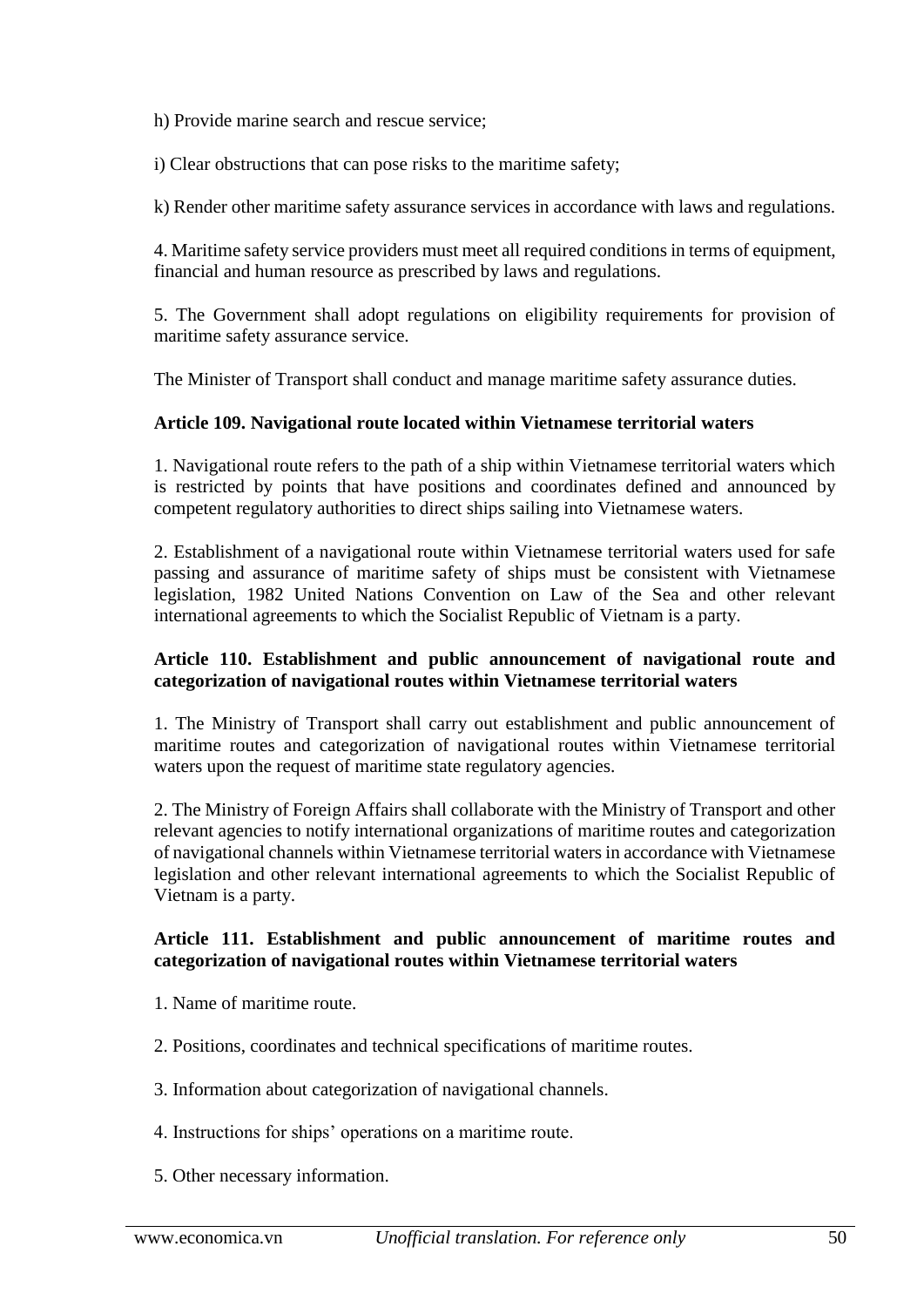## **Article 112. Form of announcement of maritime route and categorization of navigational routes within Vietnamese territorial waters**

1. Public announcement of maritime routes and categorization of navigational channels within Vietnamese territorial waters shall take the following forms:

a) Publish the nautical chart or relevant paper or electronic documents used for sea-going issues;

b) Disseminate maritime notifications;

c) Establish the directory of maritime routes and navigational routes within Vietnamese territorial waters.

d) Follow other relevant forms in accordance with laws.

2. Maritime state regulatory agencies shall assume the following responsibilities:

a) Conduct transmission of maritime notifications of maritime routes and categorization of navigational routes within Vietnamese territorial waters, both of which have been publicly announced in accordance with laws;

b) Conduct establishment and publication of the directory of maritime routes and navigational routes within Vietnamese territorial waters.

3. Establishment and publication of the directory of maritime routes within Vietnamese territorial waters shall be financed by the state budget and other legitimate financing sources.

#### **Article 113. Inspection and examination of ships' conformity to requirements for assurance of maritime safety, security, occupation and environmental protection**

1. Ships which operate within port water areas, internal waters and territorial waters of Vietnam shall be subject to inspection and examination of the maritime Inspectorate and the port authority to ensure their conformity to requirements for assurance of maritime safety, security, occupation, fire and explosion prevention and environmental protection in accordance with Vietnamese laws and regulations and international agreements to which the Socialist Republic of Vietnam is a party.

2. Inspection and examination stipulated in paragraph 1 of this Article must be performed in accordance with laws and cause no adverse impact on any possibility of maritime safety and security and conditions for assurance of maritime occupation, fire and explosion prevention and environmental prevention.

3. The ship owner and master shall be held responsible for providing favorable conditions for competent state regulatory agencies referred to in paragraph 1 of this Article to carry out their ship inspection and examination.

4. The ship owner and master shall be responsible for taking any necessary measure to correct any ship defect in maritime safety, security, occupation, fire and explosion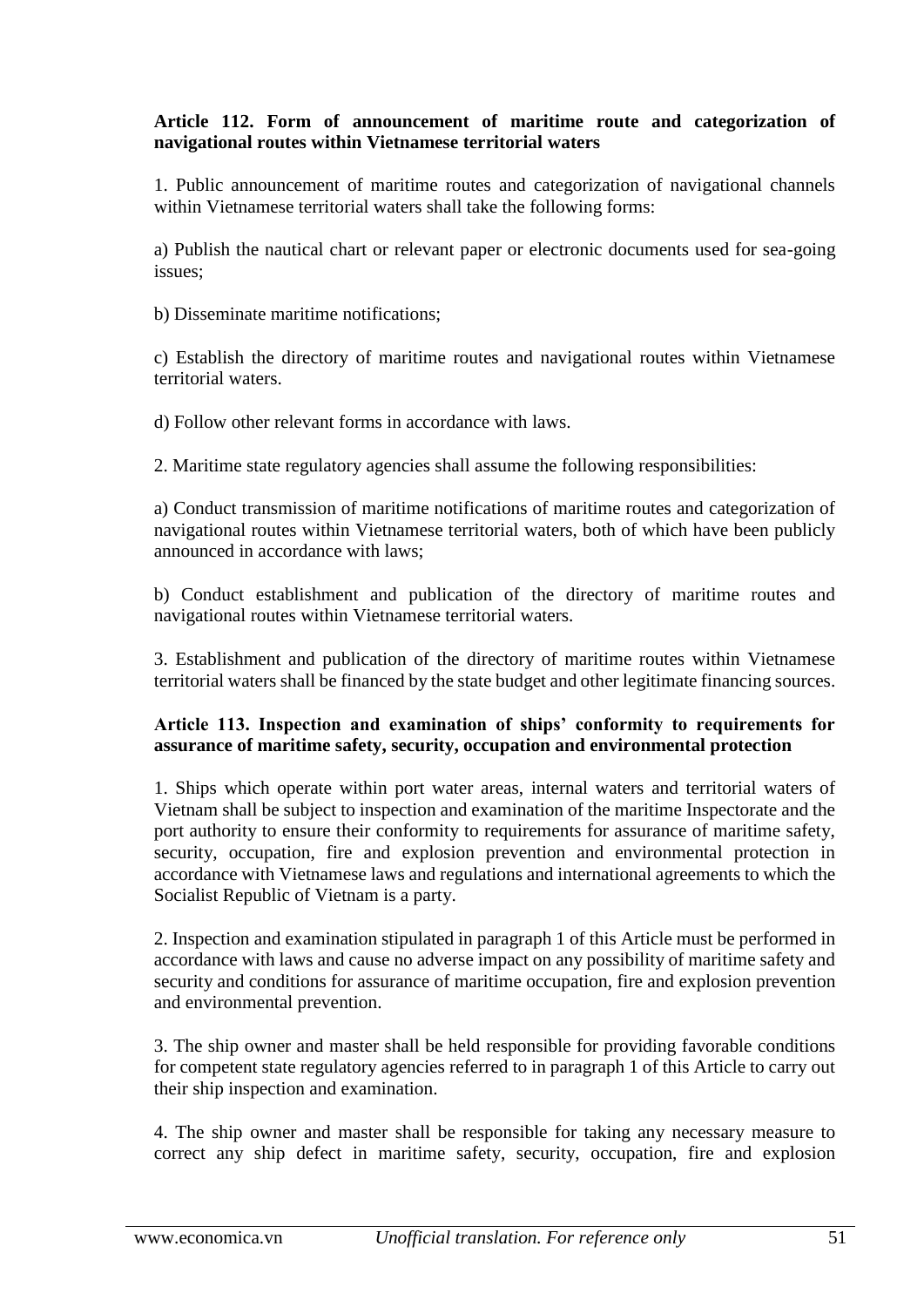prevention and environmental protection upon the request of the maritime inspectorate and the port authority.

# **Article 114. Temporary detention of ships**

Temporary detention of ships shall apply under the following circumstances:

1. A ship is involved in an investigation in a marine accident under which temporary detention is required to serve investigation purposes;

2. All statutory fines have not been paid in full yet as stipulated by laws.

3. The ship is charged with commission of any violation against laws for which a temporary detention is imposed in accordance with laws.

## **Article 115. Authority to temporary detention of ships and term of such temporary detention**

1. The Director of the port authority shall be vested with authority to temporarily detain ships under the provisions of paragraph 1 Article 114 hereof within a period of less than 05 days.

Where it is necessary to extend the term of such temporary detention for the purpose of collection of evidence used for investigation in a marine accident that happened within a port water area, the Director of the port authority shall report to maritime state regulatory agencies for consideration and decision to extend the validity term of such temporary detention which is restricted to less than 05 days; where any marine accident occurs outside the port water area, the extended period of temporary ship detention shall be considered and decided by the Minister of Transport.

Investigation in a marine accident must be conducted in an imperative manner and the temporary ship detention must be terminated promptly after sufficient evidence is collected for investigation purposes.

2. The person who is accorded authority over temporary ship detention as defined in the Law on handling of administrative violations shall be entitled to temporarily detain ships under the provisions of paragraph 2 Article 114 hereof. Temporary ship detention shall be terminated immediately after all administrative fines have been completely paid or full payment for such fines is guaranteed.

3. Authority and term of temporary ship detention as stipulated in paragraph 3 Article 114 of this Code shall be consistent with laws and regulations.

4. The person who grants the decision on temporary ship detention shall be liable for compensation for any damage or loss incurred from any wrong detention as prescribed by laws.

# **Article 116. Procedures for temporary ship detention**

1. The person who is accorded authority over temporary ship detention as stipulated in Article 115 hereof shall make a decision on temporary ship detention in respect of cases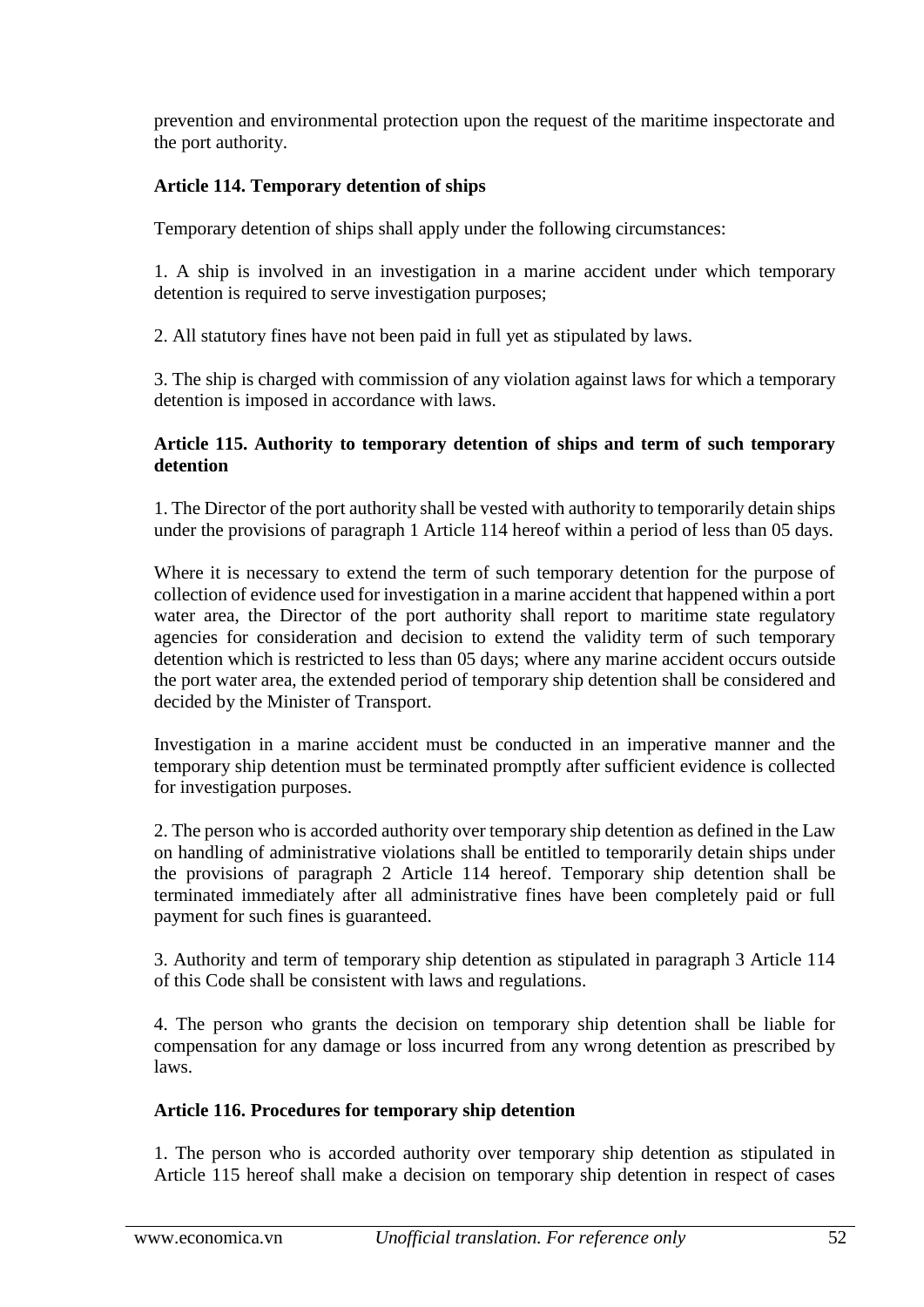specified in Article 114 hereof. The temporary ship detention decision must be immediately delivered to the master of the ship subject to the temporary detention, maritime state regulatory agencies and other relevant state regulatory authorities located at seaports.

2. Upon receipt of the temporary ship detention decision referred to in paragraph 1 of this Article, the ship master and interested persons must follow requirements set out in such temporary ship detention decision.

3. After the reasons for temporary ship detention no longer persist or term of such temporary ship detention expires and there is no decision on extension of the temporary ship detention in accordance with laws and regulations, the person accorded authority over temporary ship detention must grant the decision to terminate the temporary ship detention and deliver such decision to the master of the ship subject to such detention, maritime state regulatory agencies and others located at seaports.

4. The temporary ship detention must be documented.

5. The Government shall adopt specific provisions on the temporary ship detention to serve the purpose of investigation into a marine accident.

## **Article 117. Complaints and resolution of complaints against the decision on temporary ship detention**

The ship master, owner or operator shall be vested with rights to file any complaint against the temporary ship detention decision. Processes and procedures for resolution of a complaint shall be consistent with laws and regulations on complaints.

# **Article 118. Sea protest**

1. Sea protest refers to a document created by the ship master which is served as a statement of situations that a ship has faced and measures that the ship master has applied to remedy these situations, restrict any possible loss or damage and protect legitimate rights and interests of the ship owner and persons involved.

2. When ships, people or goods carried onboard ships are subject to any loss or damage, or there is any suspicion about any possible loss or damage incurred by any accident or incident at sea, the ship master must prepare and lodge a sea protest to competent authorities as referred to in paragraph 3 of this Article in order to certify filing of such sea protest.

3. State agencies accorded authority to certify that a sea protest has been filed in Vietnam include the port authority or the People's Committees of the nearest commune.

State agencies accorded authority to certify that a sea protest has been filed in an overseas country include the nearest representative agencies of Vietnam or any accredited agency or organization located within such country where the ship is operating.

4. A sea protest shall be made and certified in Vietnamese or English language. If a sea protest is made in English language, it must conform to requirements set out by the agency accorded authority to certify such filing of the sea protest, and the ship master must submit an attached Vietnamese translation version.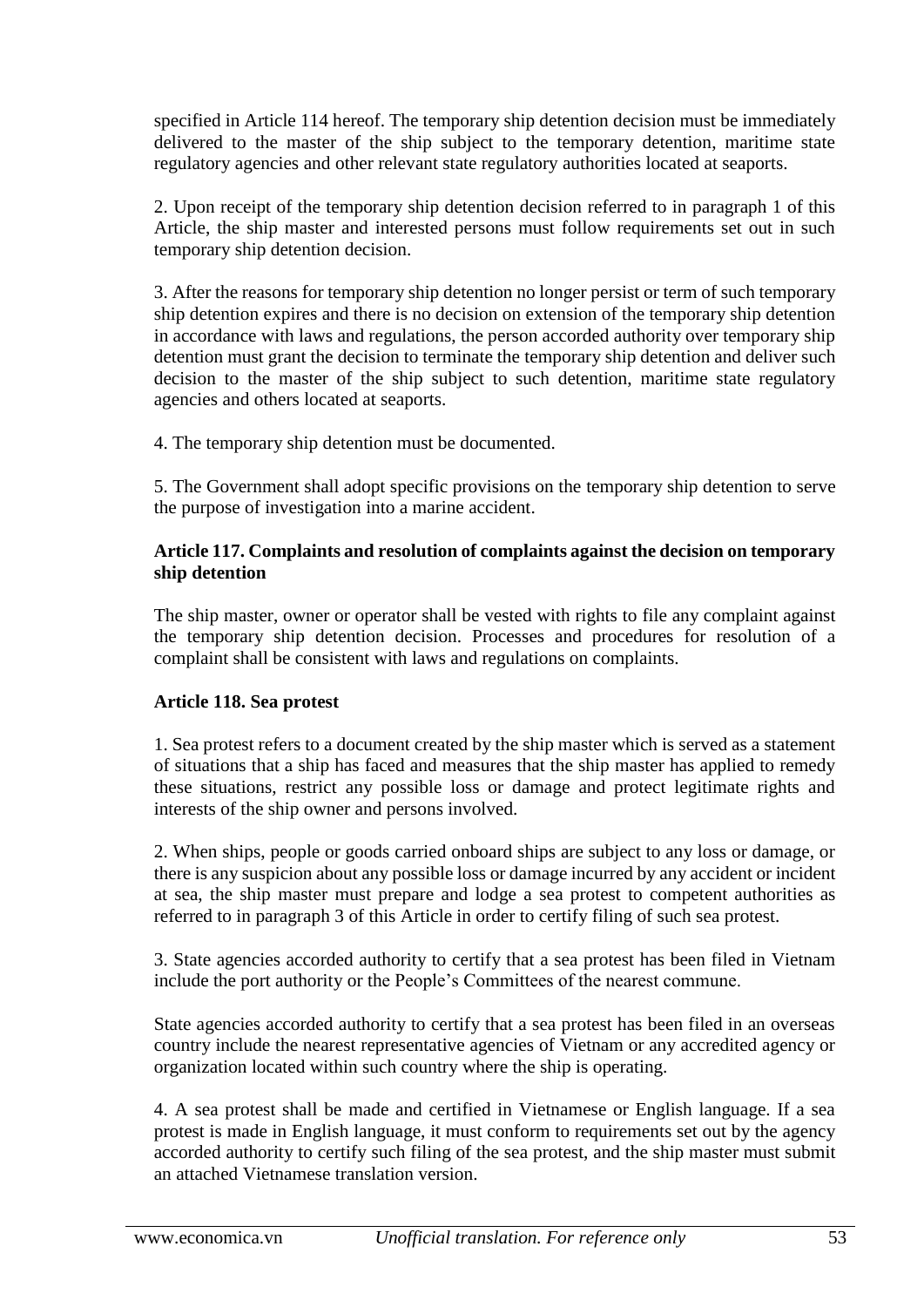5. Regulations on a sea protest shall also be applied to other types of ships operating within a Vietnamese port water area and territorial waters.

6. The Ministry of Transport shall adopt specific regulations on submission and certification of sea protests.

# **Article 119. Legal value of a sea protest**

1. The sea protest certified under the provisions of this Code shall have value as evidence for resolution of any relevant dispute.

2. The certified sea protest shall not exempt the ship master from liability for concerning events.

# **Article 120. Time limit for filing of a sea protest**

1. If an accident or incident occurs during the time when a ship is underway at sea, the sea protest must be submitted to competent authorities for certification no later than 24 hours from the time of ship's entering the first seaport.

2. If an accident or incident occurs at a Vietnamese seaport, the sea protest must be submitted to competent authorities for certification no later than 24 hours from the time of occurrence of such accident or incident.

3. If an accident or incident concerning cargoes stored in a cargo hold occurs, the sea protest must be submitted to competent authorities for certification before uncovering that cargo hold.

4. If it is impossible to submit a sea protest under the provisions of paragraph 1, 2 and 3 of this Article, the filed sea protest must clearly specify reasons.

# **Article 121. Submission of a supplemental sea protest**

The sea master shall be entitled to prepare a supplemental sea protest whenever necessary for submission to competent authorities for certification.

# **Article 122. Marine search and rescue**

1. Ships and hydroplanes which are in distress and need any help must send a distress call in accordance with laws and regulations.

2. Any ship and hydroplane that discovers or receives a distress call from people or other ship in distress at sea or a port water area, if there are necessary and sufficient actual conditions for any rescue action and if rescue activities do not pose any serious danger to the ship and people onboard, must make every effort to help and rescue people in distress, even though such effort entails the ship's going off the predetermined course, and must promptly advise any relevant organization and individual of this.

3. The maritime search and rescue coordination authority must stay always ready to organize and cooperate on search and rescue operations in a timely manner to search and rescue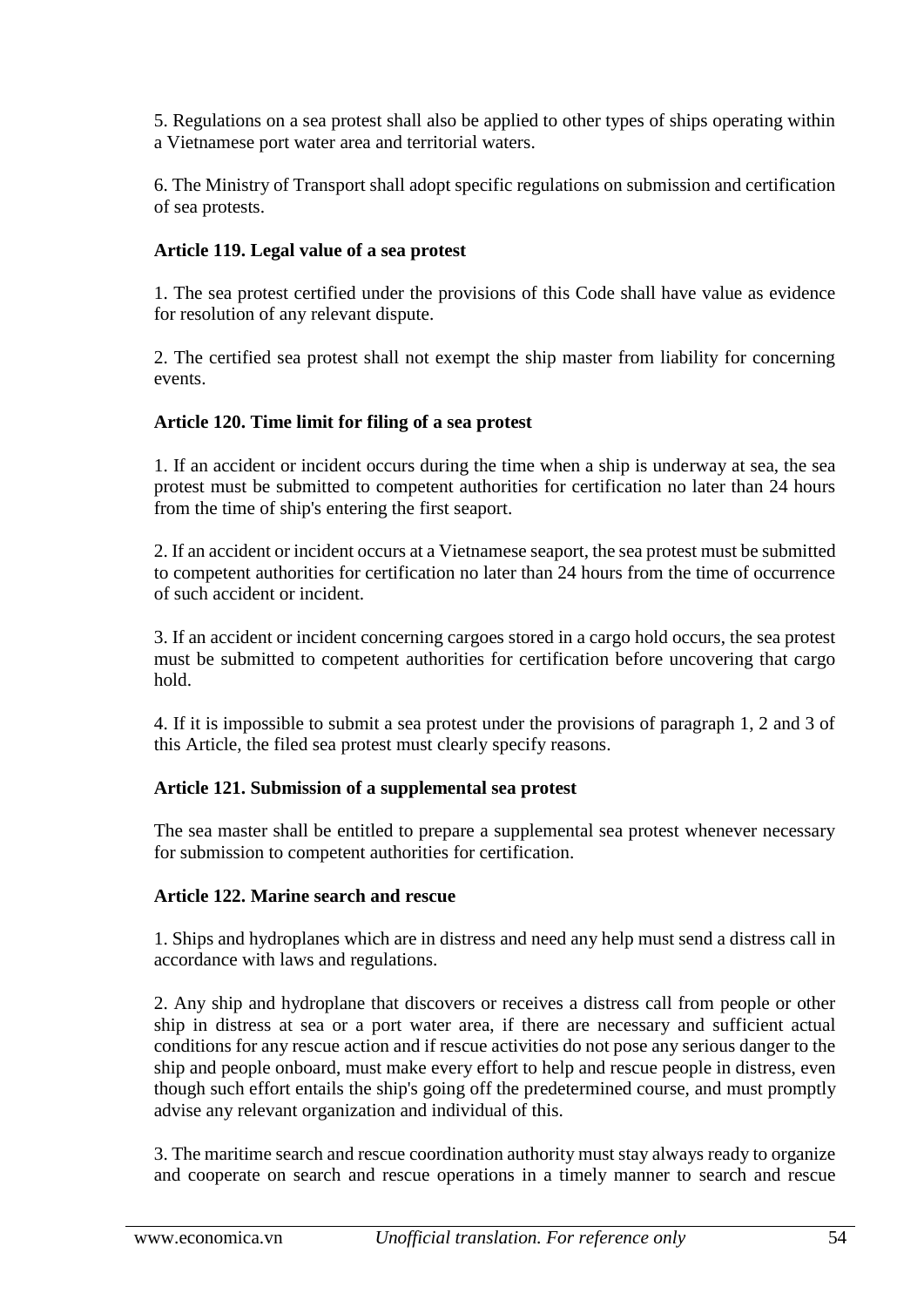people in distress within the search and rescue area under its management and shall be entitled to mobilize people and equipment for the purpose of participation in search and rescue efforts.

4. The Minister of Transport shall adopt specific regulations on organization and operation of the maritime search and rescue coordination authority.

# **Article 123. Marine accident**

1. Marine accident refers to any event directly relating to ship operations which may lead to one of the following consequences: dead, missing or seriously injured people; ship collision; severe damage to the ship structure; missing, wrecked, sunken, stranded and unmaneuvered ships; damage to maritime infrastructure facilities or serious environmental pollution.

Marine accidents shall not include acts that intentionally cause harm to people, ships, maritime infrastructure facilities or environment.

2. The Director of the port authority must conduct investigation into any marine accident; in the course of investigation into such marine accident, if any sign constituting an offence is found, all documents and records relating to such offence must be transferred to the competent investigation authority.

3. The Minister of Transport shall adopt detailed regulations on marine accident reporting and investigation.

#### **Article 124. Protection for marine structures**

1. Protection for marine structures includes operations aimed at ensuring that these marine structures meet safety and quality standards; measures to prevent, control and deal with acts of infringement against such structures which may pose dangers to human lives and cause damage to state and public-owned assets.

2. Extent of protection includes marine structure, its enclosure facilities, aerial parts, underwater parts and underground parts related to safety for marine structures and assurance of safety for marine operations.

3. Outside the extent of protection for seaport structures and navigational channels, construction and other operations shall not be allowed to cause impact on safety for utilization of these seaport structures and navigational channels.

#### **Article 125. Rules on protection for maritime structures**

1. Investing in constructing, managing operation of, repairing and protecting marine structures must be consistent with relevant laws and regulations together with technical standards which have already been issued or published by competent authorities.

2. Upon formulating the plan that may have any impact on marine structures, Ministries and provincial People's Committees must send a written request for any advice of the Ministry of Transport.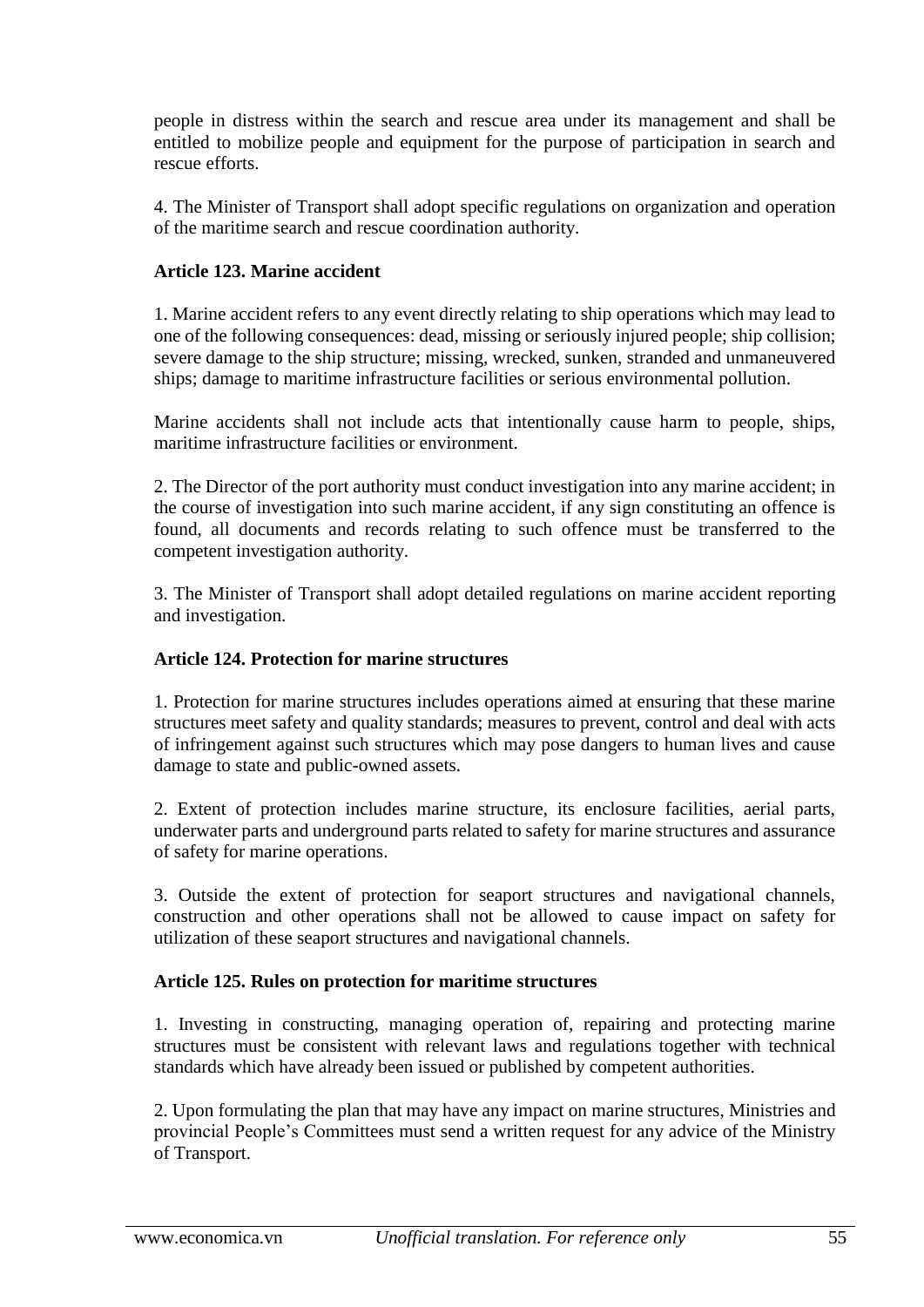3. Organizations and individuals investing in construction, conduct of operation of marine structures must have plans to protect these marine structures, including the following basic contents:

a) Determination of the extent of protection for marine structures in accordance with provisions laid down in this Code;

b) Establishment of marine signaling systems installed for marine structures;

c) Human resource; registered address, telephone number used for protection for marine structures;

d) Means and instruments used for protection for marine structures;

dd) Plan to protect marine structures and methods of inspection and oversight provided by the project owner or operator of such structures;

e) Measures to deal with any damage, marine accident, incident or any act of offence that may impact safety during the process of operation of marine structures;

g) Recommendations on rules, policies and mechanisms for cooperation of project owners or operators with the port authority and competent authority located at the area where a marine structure is located.

#### **Article 126. Extent of protection for marine structures**

1. Extent of protection for marine structures must include:

a) As for port terminal and wharf, the extent of protection is calculated from the outer edge of each structure to the outer limit of a water area facing against a seaport or wharf;

b) As for offshore oil ports, the extent of protection is restricted by the safety belt and the safety zone where navigation and anchoring are prohibited;

c) As for navigational channels, the extent of protection is calculated from the centre of the concrete block for buoy marking navigational channels to both sides of navigational channels which are determined according to the technical regulations for navigational channels;

d) As for marine signaling systems, the extent of protection is calculated outwards from the centre of the marine signaling system which is determined according to the technical regulations for marine signaling systems;

dd) As for the aerial and underground parts of marine structures, the extent of protection for these parts is specifically determined in respect of each structure on the basis of the plan for development of seaports and navigational channels, technical regulations and other relevant legal regulations.

2. The competent authority must even include contents of the extent of protection for marine structures when announcing a marine structure's being brought into operation.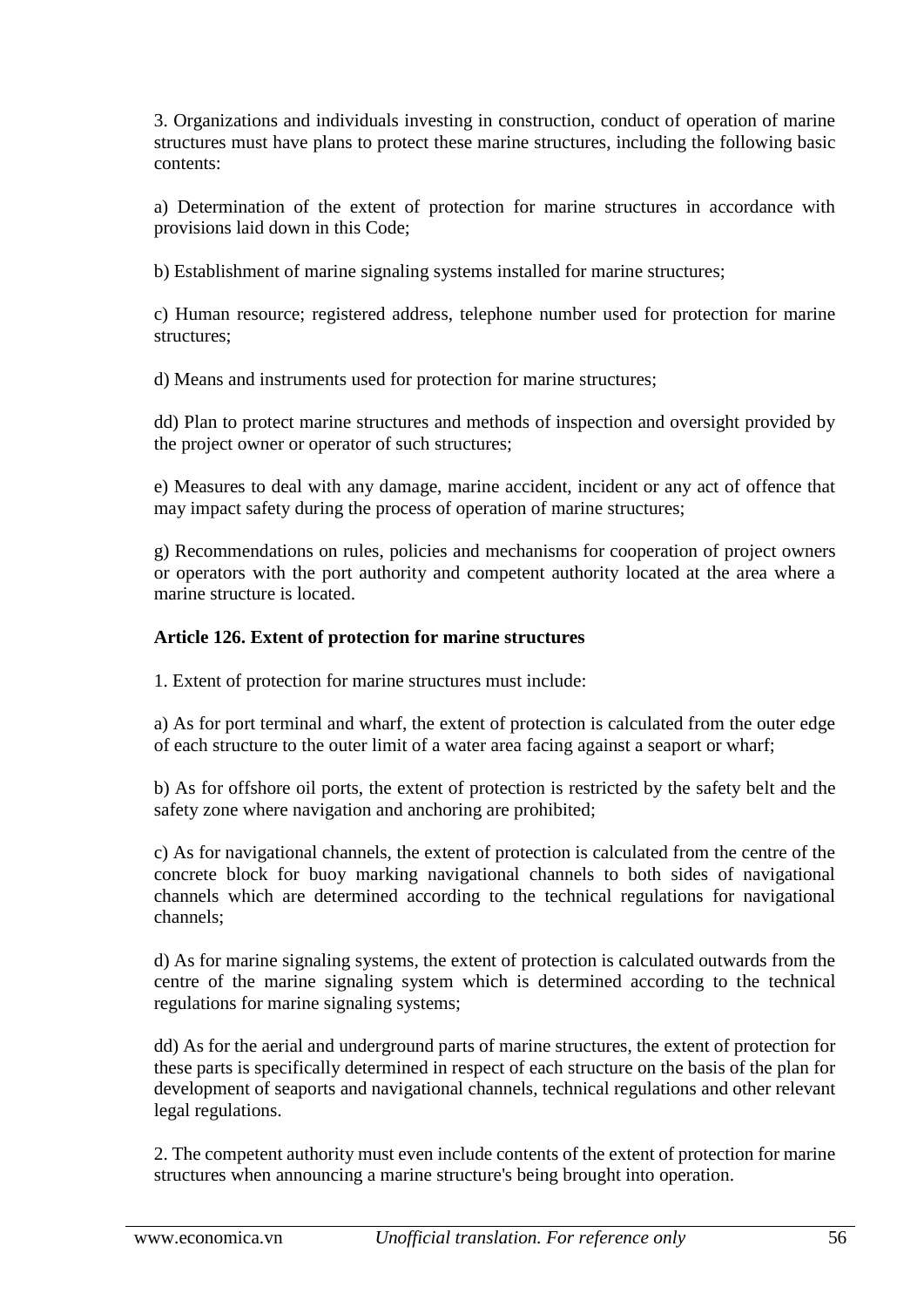3. The Government shall adopt specific provisions on distance and extent of protection for marine structures.

#### **Article 127. Response to emergencies that may arise during the process of protection for maritime structures**

1. When discovering that a marine structure has been encroached upon or exposed to a risk of insecurity, the project owner, the person in charge of conducting operation of such marine structure, or the person who made such discovery, shall be responsible for promptly reporting to the port authority that manages such marine structure to find timely measures.

2. Upon receipt of reported information, the Director of the port authority must direct the project owner or the person in charge of conducting operations of this marine structure to apply any necessary measure to protect the marine structure and reduce any loss that may happen to the minimum; concurrently, report to the competent authority and government of the locality where such marine structure is located with the aim of giving assistance and applying any necessary measure to respond to and mitigate any accident, handle any violation and assure safety for such marine structure.

3. The project owner or operator of a marine structure must be responsible for strictly comply with directions of the port authority or competent authority; apply measures to respond to and mitigate any accident and prevent any violation according to the plan for protection of marine structures; create any necessary warning or alert to assure safety for the vicinity of that marine structure; promptly alleviate any consequence in order to bring the marine structure into operation in a safe manner as soon as possible.

4. The competent authority, government of the locality where the violated marine structure is located, upon discovering any violation or receiving information about any marine structure which is exposed to any encroachment or any risk of insecurity, must imperatively cooperate with the port authority of this locality, the project owner or the person in charge of conducting operations of marine structures to deal with such violation, respond to and mitigate any accident in accordance with laws.

#### **Article 128. Environmental protection in marine operations**

1. Construction of a ship or seaport must entail installation of environmental protection equipment in accordance with laws and regulations; have oil and hazardous chemical spill response plans.

Seaport must have plans and solutions to receive and treat wastes discharged from ships in accordance with applicable laws.

2. The ship owner, seaport owner and organizations or individuals involved must comply with laws and regulations on environmental protection.

#### **Chapter VI**

#### **ARREST OF SHIPS**

#### **Section 1. GENERAL PROVISIONS**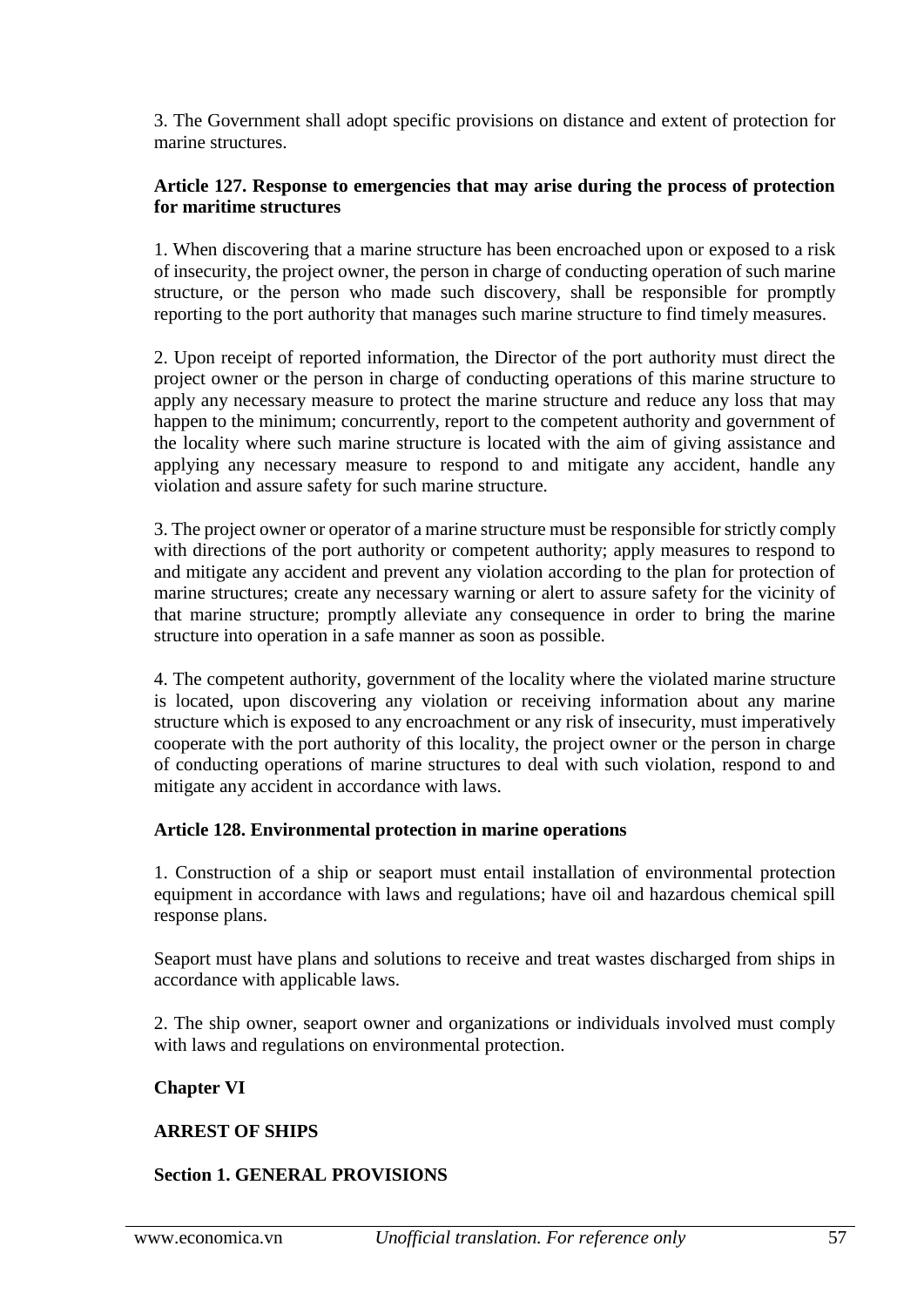# **Article 129. Arrest of ships**

Arrest of ships refers to detention or restriction on removal of a ship by order of a Court to secure a maritime claim, apply interim injunctions, enforce civil judgements and perform mutual legal assistance.

### **Article 130. Powers of arrest**

1. The People's Court at the level of a province where the seaport at which a ship subject to a request for arrest of a ship is having marine operations is located shall be vested with authority to grant a decision to arrest that ship.

Where a seaport has different port terminals located within different centrally-affiliated cities and provinces, the People's Court at the level of a province where the seaport at which a ship subject to an arrest request is having marine operations is located shall be vested with authority to grant a decision to arrest that ship.

2. The People's Court that is dealing with a civil case, or the People's Court at the level of a province where the Arbitration Council is resolving any dispute, shall be accorded authority to impose an arrest of a ship as an interim injunction.

Two copies of a judgement on arrest of a ship by a Court shall be delivered to the port authority in which one copy is used as the basis for implementation and the remaining other is given to the master of the arrested ship to serve the purpose of implementation.

3. The Chief Justice of the People's Supreme Court shall consider and decide whether the lower Court has been accorded authority to grant a decision on arrest of a ship in the event that there is any dispute over jurisdiction between the People's Courts at the provincial level.

#### **Article 131. Responsibility for requesting wrongful arrest of ships**

1. The applicant for arrest of a ship must be held legally liable for his request. If the request for arrest of a ship is wrongful, which may lead to any loss, such applicant shall be responsible for compensating for any loss or damage possibly incurred.

2. Any loss or damage that may be incurred from consequence of such request for wrongful arrest shall be dealt with as agreed upon between parties. Where there is any disagreement or dispute that may arise, the Court or Arbitration Tribunal shall be requested to settle this disagreement and dispute in accordance with laws.

3. If the Court that grants a judgement on arrest of a ship which is not based on the reasons for a request for arrest or does not serve on the ship as the right subject matter of such request, which may cause any loss or damage, it shall be liable for any compensation in accordance with laws and regulations.

#### **Article 132. Measures of financial security for a request for arrest of ships**

1. The person requesting arrest of ships must provide financial security in either or both of the following forms: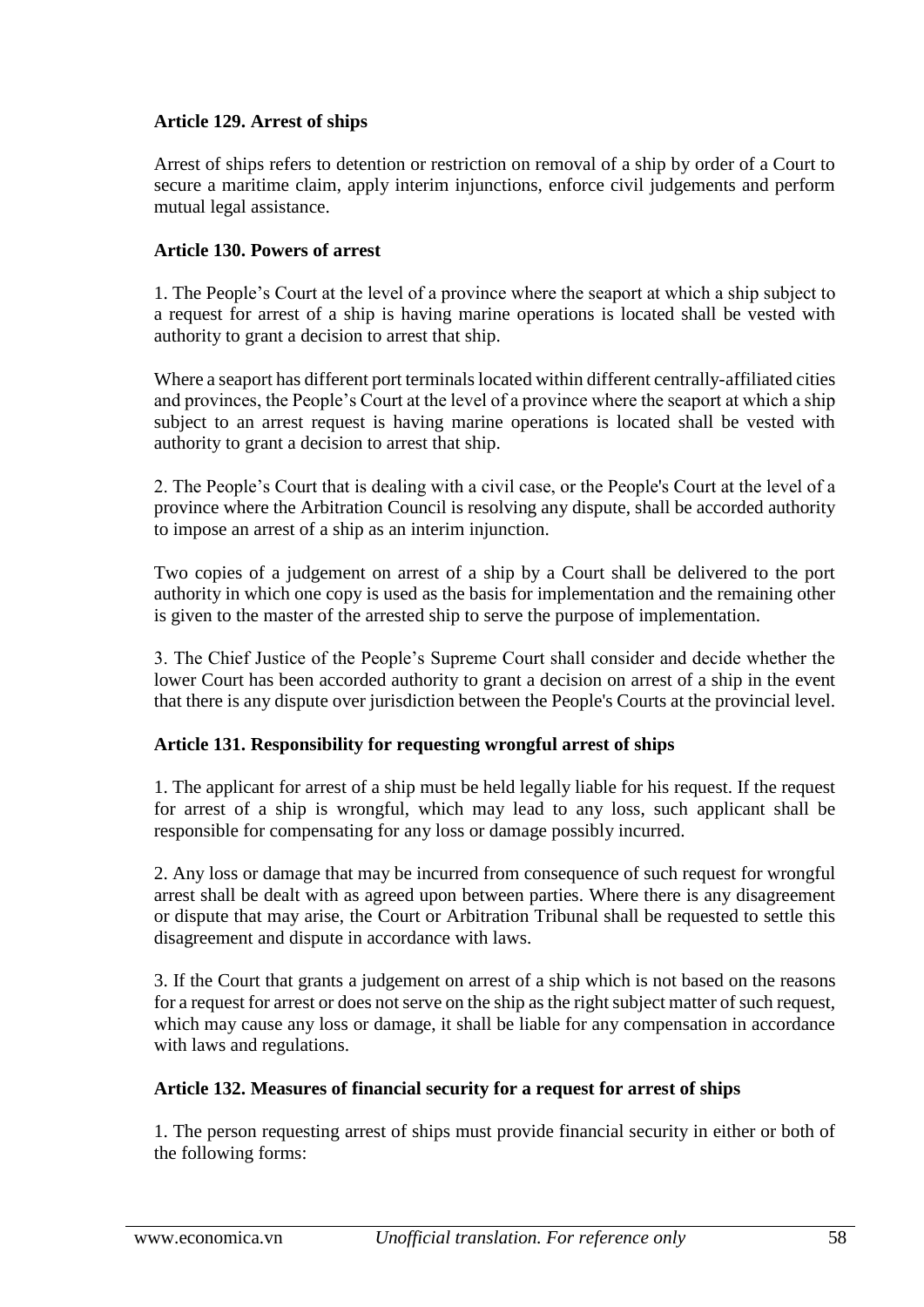a) Submitting asset-backed security documents issued by banks or other credit institutions, or individuals, agencies or organizations;

b) Depositing a sum or valuable papers according to the Court's judgement over execution of financial security in an escrow account opened at the bank within an area where the work office of the Court accorded authority to arrest a ship is located no later than 48 hours of receipt of such judgement.

2. Value of a financial security shall be decided by the Court and shall be proportionate to any loss or damage incurred due to consequences arising from request for wrongful arrest of a ship.

## **Article 133. Charge for arrest of ships**

1. The person submitting a claim for arrest of ships shall be liable for paying charges in accordance with laws.

2. Charges for arrest of ships shall be paid to the Court accorded authority to grant a decision on arrest of ships as stipulated by Article 130 hereof within a duration of 48 hours of receipt of request for payment of such charges.

#### **Article 134. Documents and evidence attached in a written request for arrest of ships or a written request for release of ships from arrest**

1. Upon filing a request for arrest or release of ships, the person requesting such arrest must file a written request for arrest of ships or a written request for release of ships from arrest, enclosing documents and evidence stating that such request or release of ships is sound and legitimate.

2. Where documents about and evidence for a request for arrest or release of ships from arrest are all written in a foreign language, a Vietnamese translation copy must be submitted and legally authenticated in accordance with Vietnamese legislation. With respect to documents and papers created, issued and certified by a foreign competent authority in accordance with such foreign country's laws, the consular legalization is required, except when this consular legalization process is exempted in uniformity with international agreements to which the Socialist Republic of Vietnam is a party.

## **Article 135. Notification of entry of the decision on arrest of ships, or the decision on release of ships from arrest**

1. The Director of the port authority shall be charged with notifying in writing a Court, state maritime regulatory agency and relevant competent authorities operating at a seaport of the decision on arrest of ships or the decision on release of ships from arrest.

2. The ship master shall be responsible for notifying the ship owner, charterer, operator and other interested parties of arrest or release of ships.

# **Article 136. Obligations of the owner of property during the period of arrest of ships**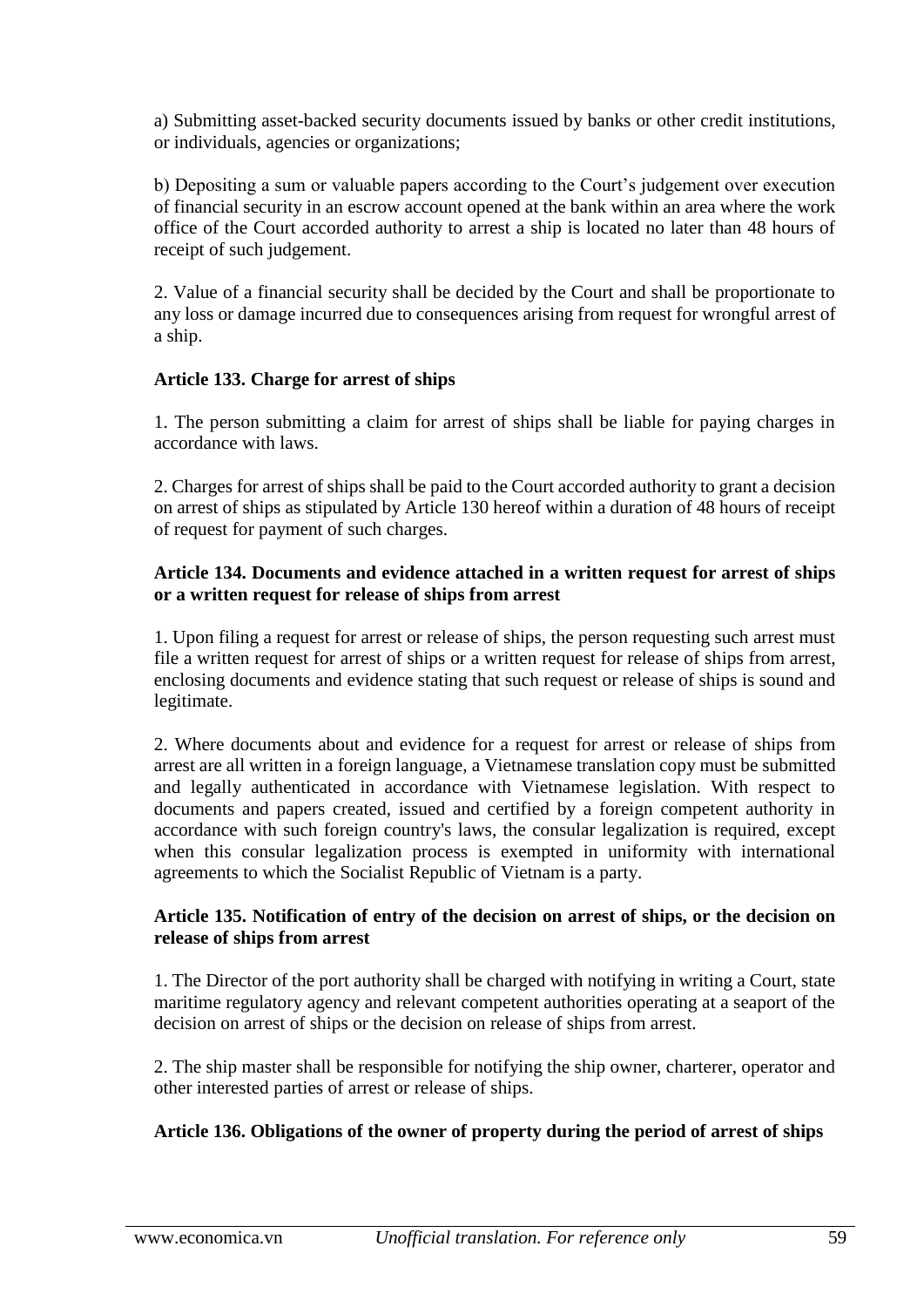1. The ship owner, charterer and operator shall be responsible for providing funds to ensure that safe operations of arrested ships are maintained.

2. Where the owner, charterer and operator of a ship do not provide or is no longer capable of providing funds for maintenance of safe operations of ships, the ship owner, agent of the ship owner shall be responsible for applying necessary measures to ensure maintenance of safe operations of arrested ships.

3. In the event that an authority enforcing the decision to arrest a ship provides funds for maintenance of safe operations of the ship, the ship owner, charterer and operator shall be responsible for paying all costs incurred from maintenance of safe operations of such ship during the period of arrest to the authority enforcing the decision to arrest that ship on condition that it is established that the request for arrest is rightful.

## **Article 137. Release of ships from arrest**

1. A ship which has been arrested shall be released under the following circumstances:

a) After the ship owner, charterer or operator has provided sufficient security or has paid a full amount of debts and costs incurred during the process of arrest of such ship;

b) Decision on arrest of a ship has been cancelled;

c) The validity period of arrest of a ship according to the decision on such arrest has expired.

2. In the absence of agreement between parties as to the amount and form of substitution security, the Court shall determine its nature and amount thereof, not exceeding the value of the arrested ship. The person requesting arrest of a ship shall not be allowed to take any action that may harm property or other interests of the ship owner, charterer or operator.

3. The ship shall be released upon the request of the person filing a request for arrest of a ship; in this case, all costs incurred shall be covered by such person.

#### **Article 138. Application of laws in relation to arrest of ships**

1. Arrest of a ship with an aim of securing a maritime claim shall be consistent with regulations laid down in Section 2 of this Chapter and laws on procedures for arrest of ships.

2. Arrest of a ship in case of application of an interim injunction, for the purpose of ensuring enforcement of a civil judgement and providing mutual legal assistance shall be consistent with laws on civil proceedings, procedures for arrest of ships and other applicable legal regulations.

## **Section 2. ARREST OF SHIPS FOR THE PURPOSE OF SECURING A MARITIME CLAIM**

#### **Article 139. Maritime claim leading to right of arrest of a ship**

A maritime claim leading to the right of arrest of a ship refers to a claim arising out of one or more of the followings: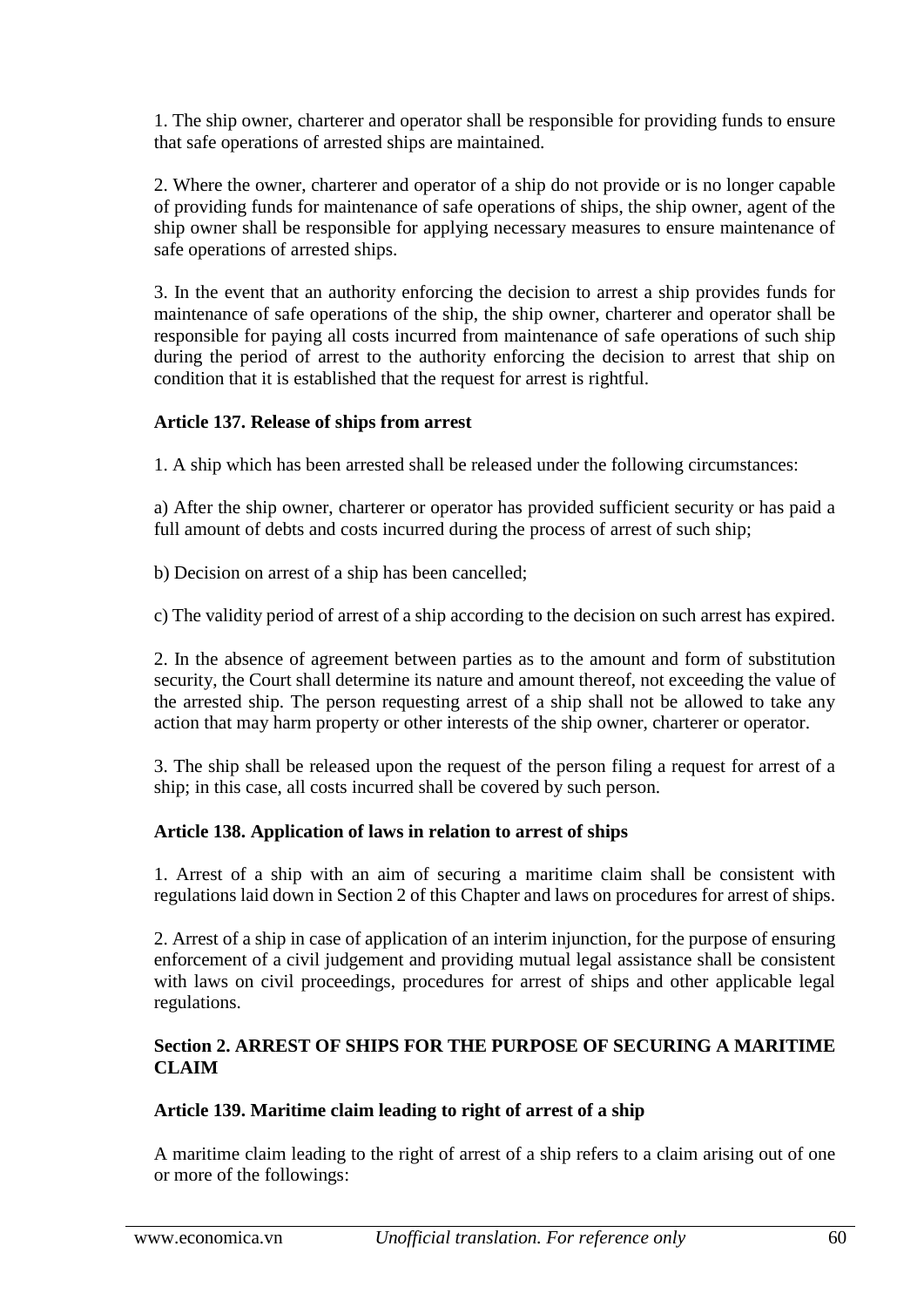1. Cases stipulated in Article 41 hereof;

2. Any damage or threat of damage caused by the ship to the environment or other relevant interests; measures taken to prevent, minimize or remove such damage; compensation for such damage; costs of reasonable measures which have been or will be actually applied to reinstate the environment; loss incurred or likely to be incurred by third parties in connection with such damage; and damage, costs, or loss of a similar nature to those identified in this paragraph;

3. Costs or expenses relating to the raising, removal, salvage, destruction or rendering harmless of a sunken, stranded or abandoned ship, including anything that is or has been on board such ship, and costs or expenses relating to the preservation of an abandoned ship as well as payments to the ship's seafarers;

4. Any agreement concerning the use or hire of a ship, whether contained in a charter-party or otherwise;

5. Any agreement concerning carriage of goods or passengers aboard a ship, whether contained in a charter-party or otherwise;

6. Loss of or damage to or in connection with goods, including baggage carried onboard the ship;

- 7. General average;
- 8. Towage;
- 9. Pilotage;

10. Goods, materials, provisions, bunkers, equipment (including containers) supplied or services rendered to the ship for its operation, management, preservation or maintenance;

11. Construction, reconstruction, repair, converting or equipping of the ship;

12. Disbursements incurred on behalf of the ship owner;

13. Insurance premiums payable by or on behalf of the ship owner or demise charterer;

14. Any commissions, brokerages or agency fees payable in respect of the ship by or on behalf of the ship owner or demise charterer;

15. Any dispute as to ownership or possession of the ship;

16. Any dispute between co-owners of the ship as to the employment or earnings of the ship;

- 17. A ship mortgage;
- 18. Any dispute arising out of a contract for the sale of the ship.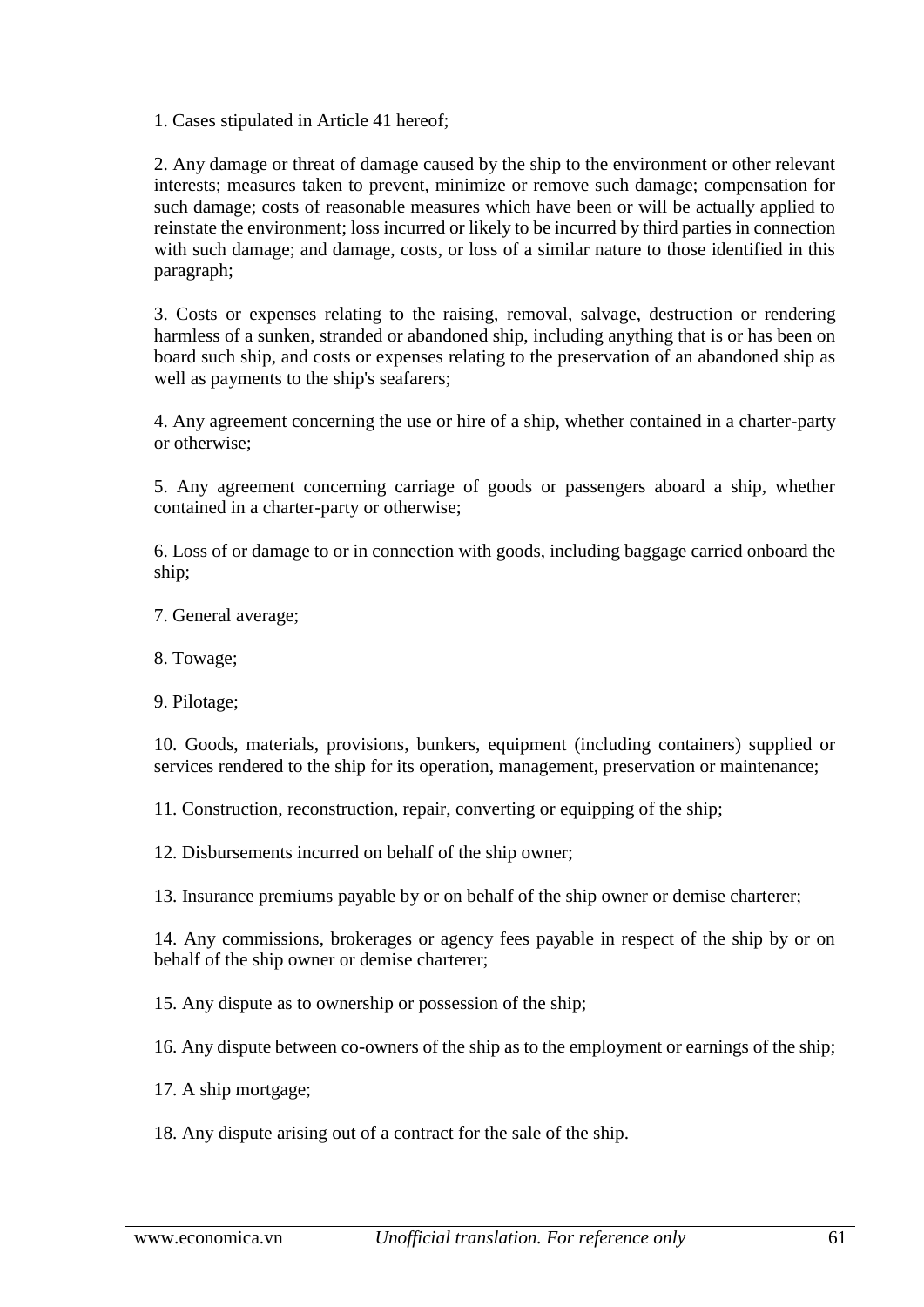The claimant defined in this Article shall have the right to request the jurisdictional Court referred to in paragraph 1 Article 130 hereof to grant a decision on arrest of ships in order to secure a maritime claim.

# **Article 140. Conditions for arrest of ships for the purpose of securing a maritime claim**

1. Upon receipt of a request for arrest of a ship, in order to secure a maritime claim as stipulated by Article 139 hereof, the Court shall grant a decision on arrest of such ship under the following circumstances:

a) The person who owned the ship at the time when the maritime claim arose is liable for the claim and is owner of the ship when the arrest is effected;

b) The demise charterer of the ship at the time when the maritime claim arose is liable for the claim and is demise charterer or owner of the ship when the arrest is effected;

c) The claim is based upon a mortgage or a "hypothèque" or a charge of the same nature on the ship;

d) The claim relates to the ownership or possession of the ship;

dd) The claim is secured by a maritime lien in connection with such ship.

2. Arrest of a ship is also permissible of any single ship or other ships which, when the arrest is effected, is or are owned by the person who is liable for the maritime claim and who was, when the claim arose:

a) Owner of the ship in respect of which the maritime claim arose;

b) Demise charterer, time charterer or voyage charterer of that ship.

3. The provision laid down in paragraph 2 of this Article does not apply to maritime claims in respect of ownership or possession of a ship.

# **Article 141. Period of arrest of ships during which a maritime claim is secured**

1. The period of arrest of a ship during which a maritime claim is secured shall last 30 days from the date on which the ship is arrested.

2. During the period of arrest of a ship as a manner of securing a maritime claim, if the person filing a request for such arrest brings proceedings before a Court or submit a claim to the Arbitration Tribunal against any dispute and insists on request for such arrest, the period of such arrest for the purpose of securing the claim shall terminate whenever the Court decides whether an interim injunction is applied to arrest such ship.

# **Article 142. Bases for release of a ship arrested to secure a maritime claim**

1. The ship which is under arrest for the purpose of securing a maritime claim shall be released at once when the following requirements are met: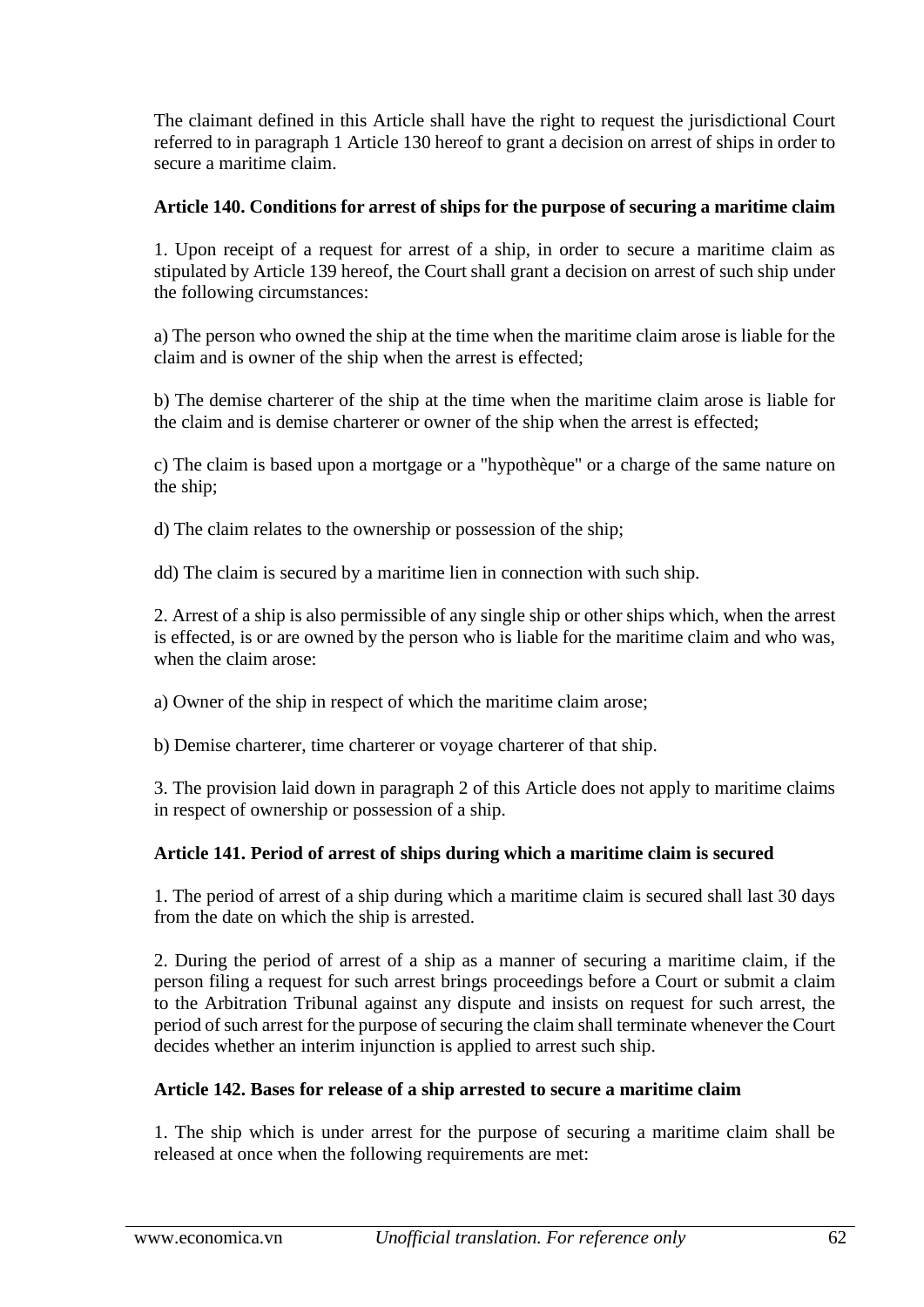a) The ship owner, charterer or operator has already implemented security measures or repaid all debts owed;

b) Property-related obligations assumed by the ship owner, charterer or operator have been secured by any other person acting on their behalf, or have been fulfilled under the letter of commitment issued by a credit institution. The Ministry of Finance shall make the list of reliable credit institutions known to the public;

c) Upon the request of the person filing a request for arrest on his own;

d) Decision on arrest of a ship has been cancelled;

dd) The validity period of arrest of a ship according to the Court's judgement has expired.

2. Security measures shall be agreed upon between parties. In the absence of agreement between parties as to the amount and form of the security, the Court shall determine its nature and amount thereof, not exceeding the value of the arrested ship or of property obligation which serves as the basis for such arrest in the event that such property obligation is less than the value of the ship.

## **Article 143. Request for release of an arrested ship to secure a maritime claim**

Whenever there exists one of bases referred to in subparagraph 1, b and c paragraph 1 Article 142 hereof, the ship owner, charterer, operator, master, person filing a request for arrest of a ship and other persons involved shall be entitled to release the arrested ship.

#### **Article 144. Re-arrest of a ship for the purpose of securing a maritime claim**

1. The ship arrested to secure a maritime claim which has been released or has provided any security measure that is implemented against a maritime claim shall not be likely to be rearrested on similar bases thereto, except for the followings:

a) Total value of security provided is not sufficient to secure such property obligation if such total value is less than value of the released ship;

b) The guarantor securing the property obligation on behalf of the ship owner, charterer or operator fails or is unable to meet a part or whole of the property obligation undertaken;

c) Release of a ship or cancellation of any security measure has already been ordered upon the request of the person submitting a claim for such arrest on sound and sufficient grounds;

d) The person submitting a claim for arrest of a ship is not capable of preventing such release or cancellation of such security measure even though necessary measures have been applied.

2. If there is an absence of the Court's judgement over arrest of the ship or the ship has escaped from the place of arrest, such ship shall not be considered to be released from arrest, except when the judgement over such arrest has been void or the period of arrest according to the Court's judgement has expired.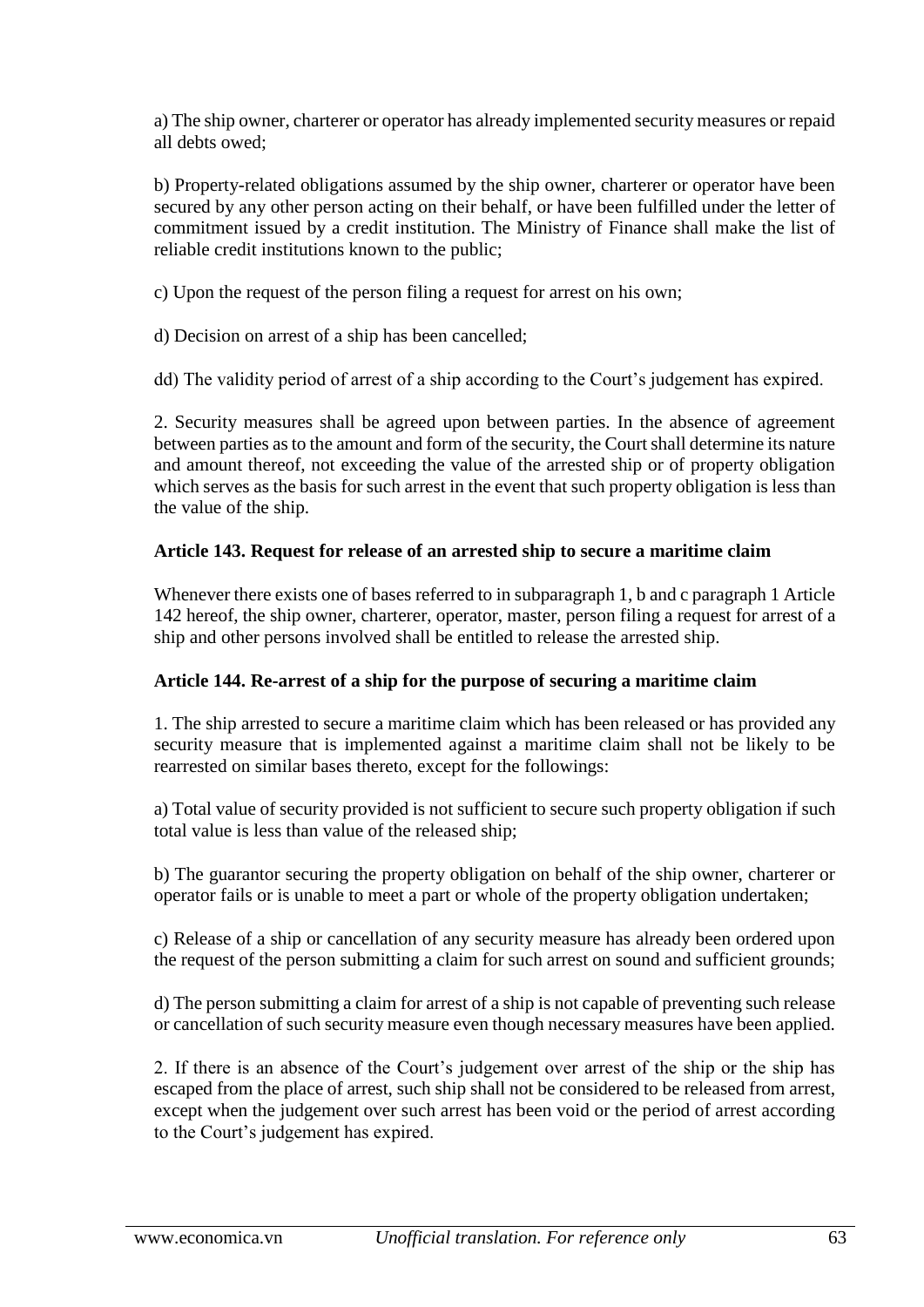3. Procedures for re-arrest of a ship with an aim of securing a maritime claim shall be similar to those for arrest thereof in accordance with regulations laid down in this Section.

# **Chapter VII**

# **CONTRACT FOR CARRIAGE OF GOODS BY SEA**

#### **Section 1. GENERAL PROVISIONS**

#### **Article 145. Contract for carriage of goods by sea**

1. Contract for carriage of goods by sea refers to an arrangement between a carrier and shipper under which the carrier is paid freight by the charterer and uses a ship to carry goods from the port of loading to the port of discharge.

2. Goods refer to machinery, equipment, raw materials, bunkers, consumer goods and other movable property, including live animals, and containers or similar articles of transport provided by the consignor to consolidate goods carried under a contract for carriage of goods by sea.

#### **Article 146. Types of contract for carriage of goods by sea**

1. Bill of lading contract refers to a contract for carriage of goods by sea concluded to include terms and conditions whereby the carrier is not bound to provide the whole or a specified part of a ship for the shipper, but relies on the nature, quantity, size or weight of goods for carriage purposes.

The bill of lading contract shall be concluded in the form agreed upon between parties.

2. Voyage charter-party refers to a contract for carriage of goods by sea concluded to include terms and conditions whereby the carrier is bound to provide the whole or a specified part of a ship for the shipper with the purpose to carry goods on a voyage.

The voyage charter-party must be concluded in writing.

#### **Article 147. Parties to the contract for carriage of goods by sea**

1. The shipper (sometimes referred to as consignor) refers to a person who concludes on his own, or authorizes other person to conclude the contract for carriage of goods by sea with a carrier. For the purposes of a bill of lading contract, the shipper is called the shipper.

2. The carrier refers to a person who concludes on his own, or authorizes other person to conclude the contract for carriage of goods by sea with the shipper.

3. The actual carrier refers to a person authorized by the carrier to perform the whole or a part of carriage of goods by sea.

4. Consignor (sometimes referred to as shipper) refers to a person who delivers on his own, or is entrusted by other person to deliver goods under a contract for carriage of goods by sea.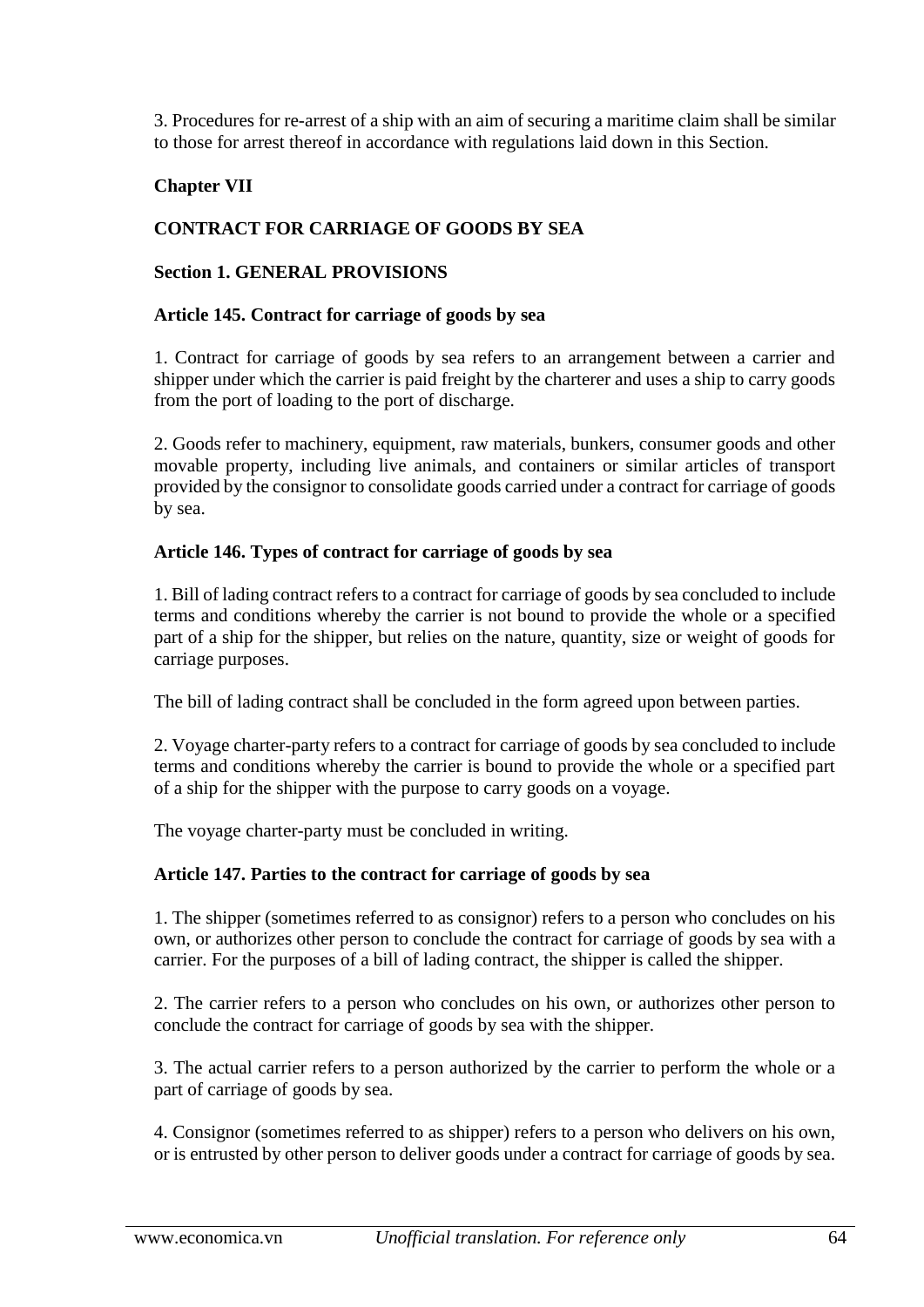5. Consignee refers to a person who is entitled to receive goods in accordance with Article 162 and 187 hereof.

# **Article 148. Transport document**

1. Transport document includes bill of lading, through bill of lading, sea waybill and other transport documents. Form of a bill of lading, through bill of lading shall be issued by an enterprise and must be sent for storage purposes to maritime state authorities.

2. Bill of lading refers to a transport document used as evidence that the carrier has received goods of which quantity, nature and condition are consistent with those specified in that bill of lading for the purpose of carrying such goods to the place of discharge; evidence of ownership of the goods which is considered as a manner of disposing of, receiving the goods, and as evidence for a contract for carriage of goods by sea.

3. Through bill of lading refers to a bill of lading clearly stating that carriage of goods is performed by at least two sea carriers.

4. Sea waybill is used as evidence that the goods are received as aforesaid stated in a sea waybill; evidence for a contract for carriage of goods by sea. Sea waybill is non-negotiable.

5. Other transport documents refer to any document of which contents and value are agreed upon by the carrier and shipper.

#### **Article 149. Freight charge and surcharge on freight charge for sea transportation service**

1. Freight charge for a sea transportation service refers to a sum paid to the carrier as agreed upon in a sea-carriage contract.

Surcharge on freight charge for a sea transportation service (if any) refers to an additional sum paid to the carrier which is other than the freight for that sea transportation service.

2. Enterprises shall post prices of freight charges in accordance with laws and regulations on price and surcharges on freight charges for sea transportation service in accordance with the Government's regulations.

#### **Article 150. Carrier's obligations**

The carrier shall be bound before and at the beginning of the voyage to exercise due diligence to make the ship seaworthy; properly man, equip and supply the ship; make the holds, refrigerating and cool chambers, and all other parts of the ship in which goods are carried, fit and safe for their reception, carriage and preservation of goods.

#### **Article 151. Relief of the carrier's liabilities**

1. The carrier shall be relieved from liability for compensation for any loss of or damage to goods arising or resulting from the ship's unseaworthiness if all obligations referred to in Article 150 hereof has already been fulfilled. Whenever loss or damage has resulted from unseaworthiness the burden of proving the exercise of due diligence shall be on the carrier.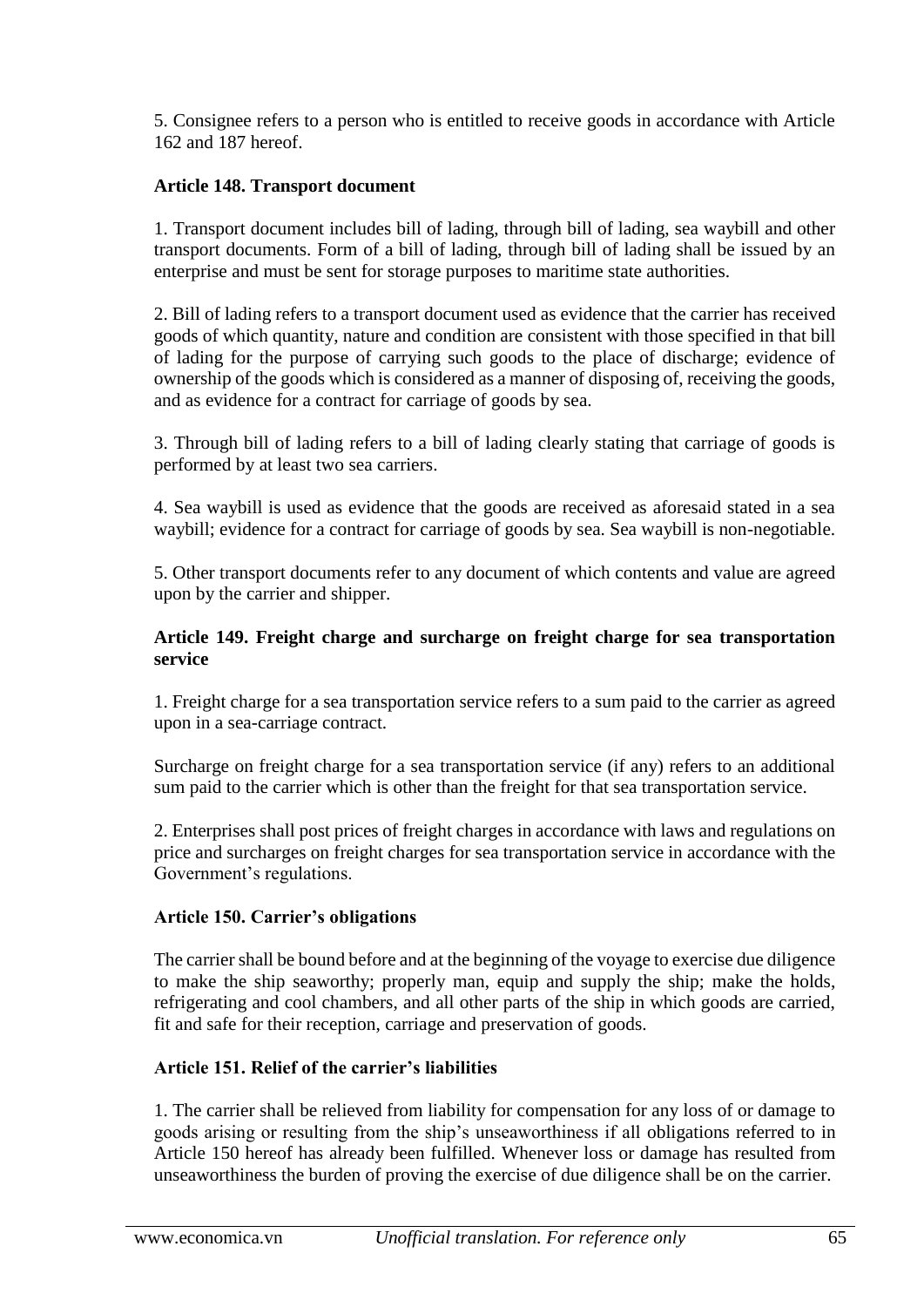2. The carrier shall be totally exempted from liabilities for any loss of and damage to goods arising out of or resulting from the followings:

a) Act, neglect or default of the master, seafarer, pilot or the servants of the carrier in the navigation and in the management of the ship;

b) Fire, unless caused by the actual fault or privity of the carrier;

c) Perils, dangers and accidents occurring at sea, port water area where a ship is allowed to operate;

d) Act of God;

dd) Act of war;

e) Act of infringement upon public safety and security, unless committed by the fault of the carrier;

g) Arrest or restraint of people, or seizure ordered by the Court or other competent authority;

h) Quarantine restrictions;

i) Act or omission of the shipper or owner of the goods, his agent or representative;

k) Strikes or lock-outs or stoppage or restraint of labour from whatever cause, whether partial or general;

- l) Riots and civil commotions;
- m) Act of saving life or property at sea;

n) Wastage in bulk or weight or any other loss or damage arising from inherent defect, quality or vice of the goods;

o) Insufficiency of packing;

p) Insufficiency or defective conditions of marks or codes;

q) Latent defects not discoverable by the responsible person though such person has already exercised due diligence;

r) Any other cause arising without the actual fault or privity of the carrier, or without the actual fault or neglect of the agents or servants of the carrier, but the burden of proof shall be on the person claiming the benefit of this exception to show that neither the actual fault or privity of the carrier nor the fault or neglect of the agents or servants of the carrier contributed to the loss or damage.

3. Delay in delivery refers to goods not delivered within an agreed period of time, or within a period of time which is deemed sound and sufficient for the carrier, upon exercising his due diligence, to be able to deliver goods in the event that there is no agreement on the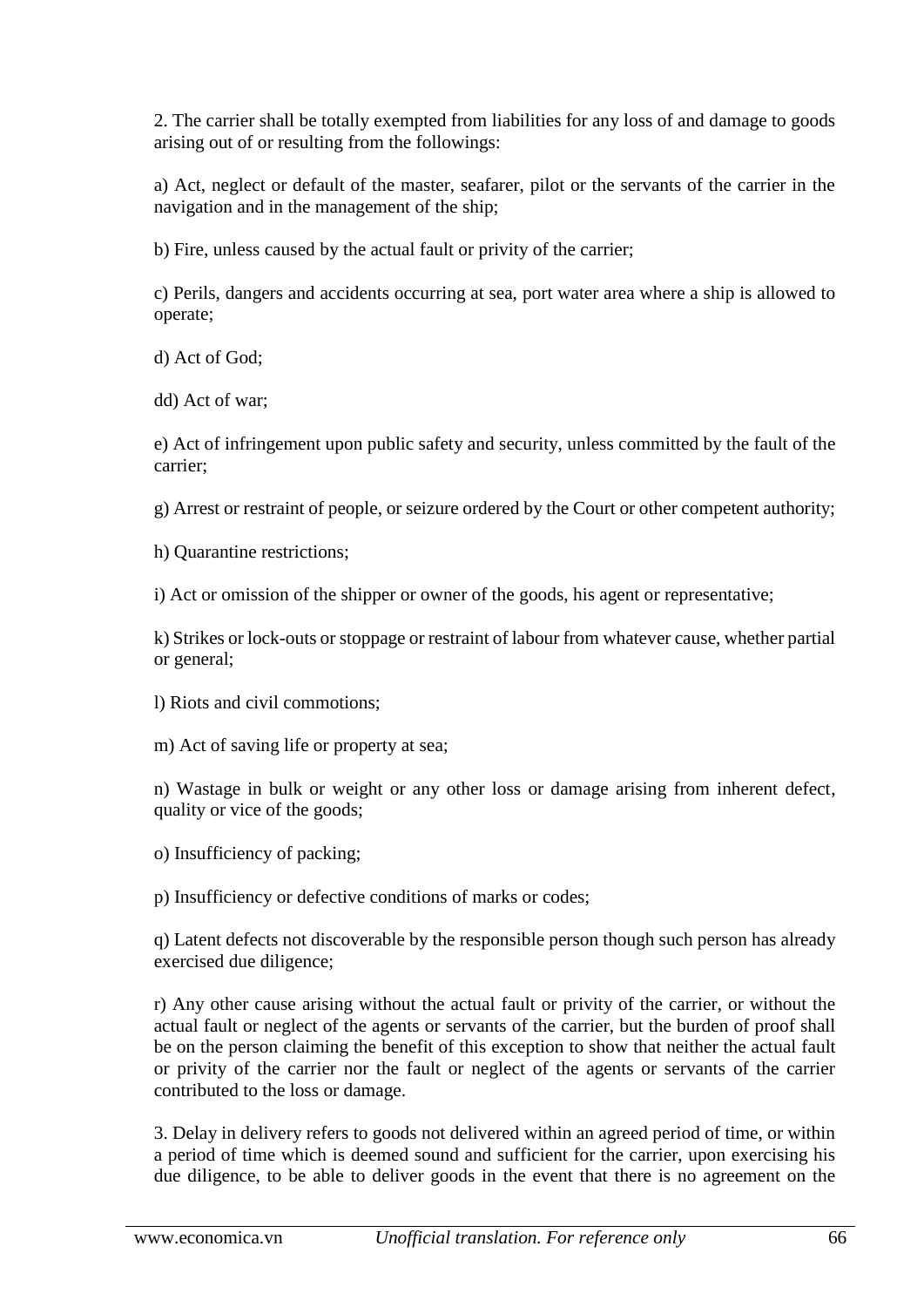delivery time. The carrier shall be relieved from liabilities for any delay in delivery of goods arising out of or resulting from the followings:

a) The ship's going off its predetermined route if this is approved by the consignor;

b) Force majeure events;

c) Saving life or assisting other ships in danger at sea which may threaten people's lives;

d) Needing more time to provide medical emergency treatment to seafarers or other people on board the ship.

# **Article 152. Limitation of the carrier's liabilities**

1. Where the characteristics or value of goods has not been declared by the shipper before loading, or has not been clarified in the bill of lading, sea waybill or other transport document, the carrier shall only be liable for compensation for any loss of or damage to goods or other loss of goods within the maximum limit equivalent to 666.67 units of account per each package or other shipping unit or 2 units of account per kilogram of gross weight of the goods lost or damaged, whichever is the higher.

Unit of measurement referred to in this Code is the Special Drawing Right as defined by the International Monetary Fund.

The amount of compensation is to be converted into the national currency of Vietnam according to the value of such currency at the date of award of compensation.

2. When goods are consolidated in or on a container or similar article of transport, each package or shipping unit enumerated in bills of lading, or consolidated in that article of transport, is deemed 01 package or 01 shipping unit referred to in paragraph 1 of this Article. If not so enumerated, such container or article of transport is deemed 01 package or 01 shipping unit.

3. Where the nature and value of such goods have been declared by the shipper before shipment and accepted by the carrier and embodied in a transport document, the carrier shall be liable for any loss or damage to or in connection with goods by reference to such value according to the following rules:

a) With respect to goods which have been lost, the value of compensation is equal to the declared value;

b) With respect to goods which have been damaged, the value of compensation is equal to the difference between the declared value and the remaining value of goods damaged.

The remaining value of goods is determined by reference to the market price defined at the time and place when/where discharge of goods took place or should have taken place; if not so determined, the market price defined at the time and place when/where loading of goods took place with the addition of the cost of transport of such goods to the port of discharge serves as the basis for determination of such remaining value.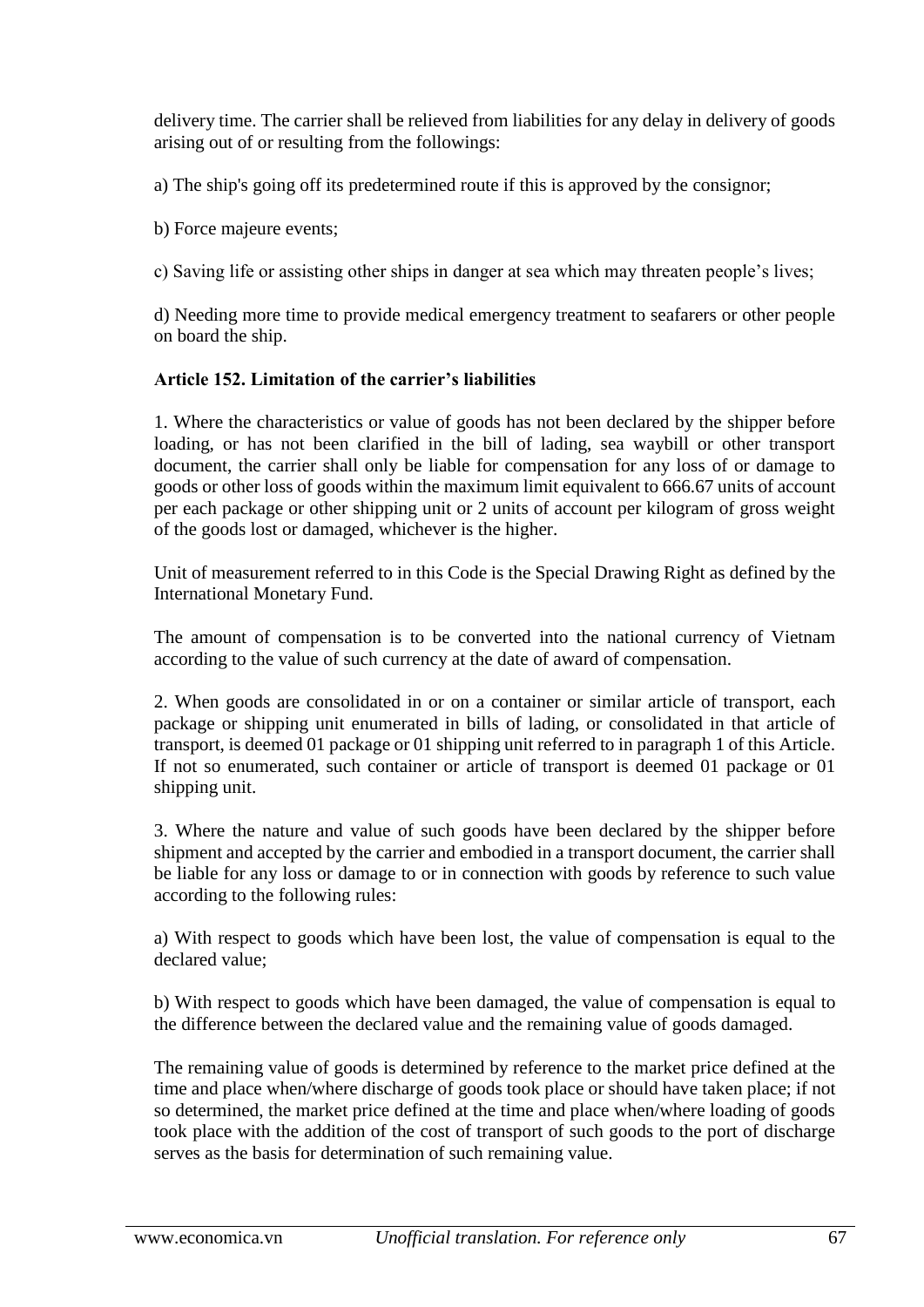4. The sum of damages paid for the carrier's liability for delay in delivery of goods is limited to an amount which equals two and a half times the freight payable for the goods delayed, but not exceeding total freight charge agreed upon in the contract for carriage of goods by sea.

# **Article 153. Loss of benefit of limitation of the carrier's liabilities**

1. The carrier is not entitled to the benefit of the limitation of liability provided for in Article 152 if it is proved that the loss, damage or delay in delivery resulted from an act or omission of the carrier done with the intent to cause such loss, damage or delay, or recklessly and with knowledge that such loss, damage or delay would probably result.

2. A servant or agent of the carrier is not entitled to the benefit of the limitation of liability provided for in this Section if it is proved that the loss, damage or delay in delivery resulted from an act or omission of such servant or agent, done with the intent to cause such loss, damage or delay, or recklessly and with knowledge that such loss, damage or delay would probably result.

## **Article 154. Shipper's obligations**

1. The shipper must ensure that goods meet stipulated conditions of packing or marking. Unless such conditions are met, the carrier shall have the right to refuse to load goods on board a ship.

2. The shipper must provide the carrier in a timely manner with necessary documents and instructions related to goods of an inflammable, explosive nature or others of dangerous nature, or those subject to special handling, transportation, preservation and discharge methods.

The shipper shall be liable for compensation for any loss arising out of delayed provision or provision of inaccurate or invalid necessary documents and instructions.

3. The shipper shall be held liability to the carrier, passengers, seafarers and other owners of goods for any loss resulting from either intentional or accidental misstatement or misrepresentation of information about goods if the carrier has proven that such loss arises out of the default of the shipper.

#### **Article 155. Carriage of dangerous goods**

1. The carrier shall be entitled to discharge goods out of a ship, destroy or eliminate any harmful effect of goods of explosive, inflammable nature or other goods of dangerous character without being held liable for any compensation, and shall be paid a full amount of freight charge in the event that such goods are wrongfully declared or the carrier has not received any prior notification of and, with his general professional knowledge, failed to recognize dangerous characters of such goods during the goods handling process.

The shipper shall be held liable for any loss incurred.

2. Where the carrier has consented to load dangerous goods on board the ship and, despite prior notification or recognition of the dangerous nature or characters of such goods with his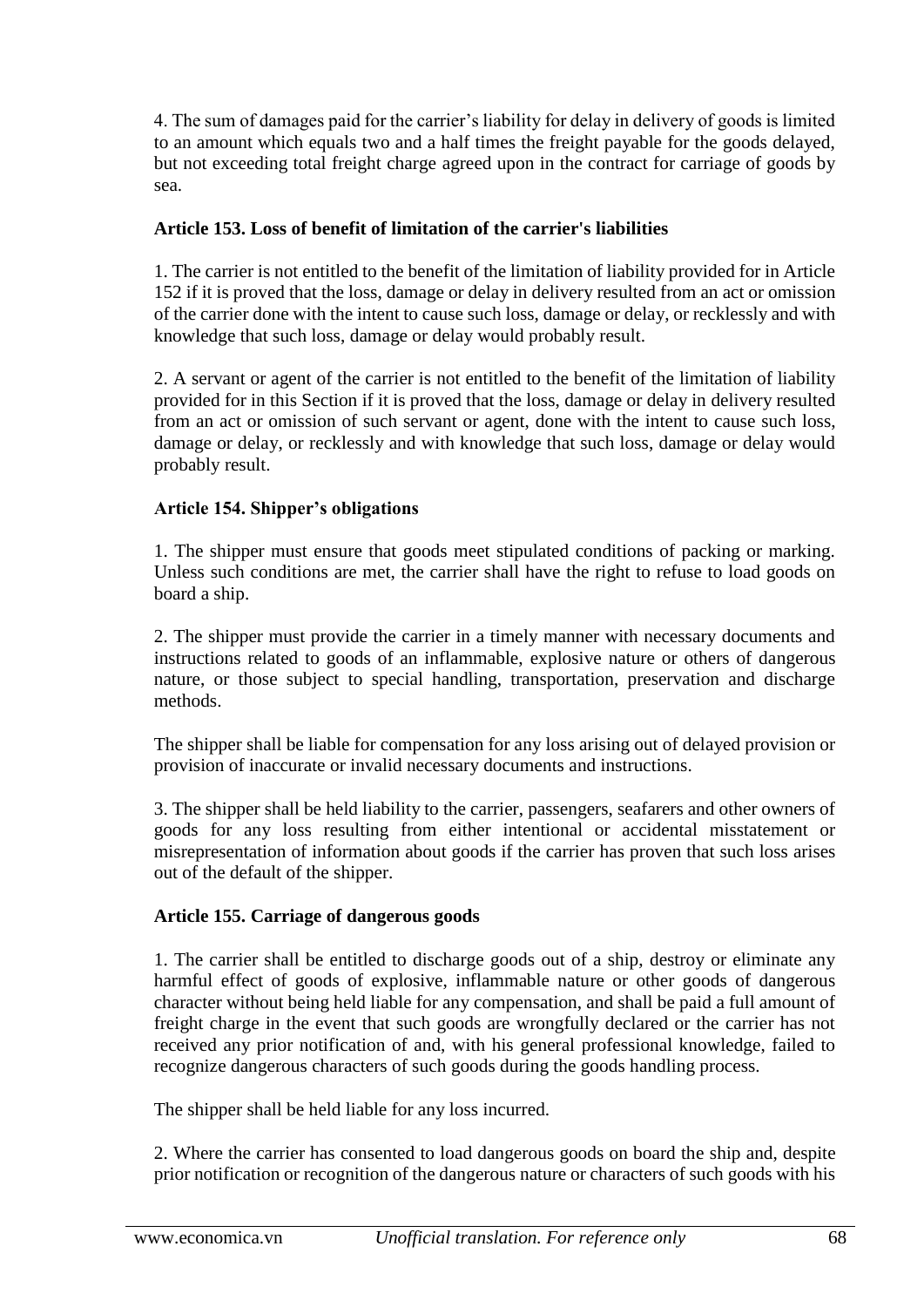general professional knowledge and implementation of preservation measures in accordance with laws and regulations, where such goods pose a threat to safety for the ship, people and cargoes onboard the ship, the carrier shall be entitled to deal with such situation in accordance with paragraph 1 of this Article. In this case, the carrier shall be liable for any loss arising out of such situation according to the rules regarding general average and shall only be allowed to collect the freight charge calculated on the basis of actual distance that the ship has traveled.

The freight charge calculated on the basis of actual distance refers to the freight charge calculated based on the ratio of the actual shipping distance of goods to total shipping distance agreed upon in the contract, and the ratio of expenses, time spent, usual risks or difficulties relating to the shipping distance that has been traveled to the remaining shipping distance.

# **Article 156. Relief of the shipper's liabilities**

The shipper shall be relived from liabilities for compensation for any loss or damage suffered by the carrier or the ship if it is established that such loss or damage arises through no fault of the shipper, the servant or agent of the shipper.

## **Article 157. Payment of freight charge**

1. Upon receiving goods, the consignee must pay the carrier the freight charge and other costs specified in the transport document if such sum of freight charge has yet to be prepaid.

2. The carrier shall have the right to refuse to deliver goods and be entitled to assert the lien over goods in the event that the shipper and consignee have yet to pay a full amount of debts or to be provided with sound and sufficient guarantee.

Such debts shall be inclusive of the freight, other charges referred to in paragraph 1 of this Article and contributions to any general average, and distributed salvage remunerations for goods.

Overdue debts shall be charged at the interest rate applied at relevant transaction banks.

#### **Article 158. Freight in case of loss of or damage to goods**

1. Where goods are lost or damaged during the ship voyage due to any cause, the freight payable to carry such goods by sea shall not be charged; if it is already collected, then it must be returned. Where goods are salvaged or returned, and unless the person who have interests in such goods gain benefits generated by the shipping distance at which such goods have been carried by the ship, the carrier shall only be allowed to collect the freight payable to carry goods at an actual shipping distance.

2. Where goods are damaged or lost due to particular attributes, or goods are live animals which died during transportation, the carrier shall be entitled to collect a full amount of freight.

#### **Article 159. Issue of bill of lading**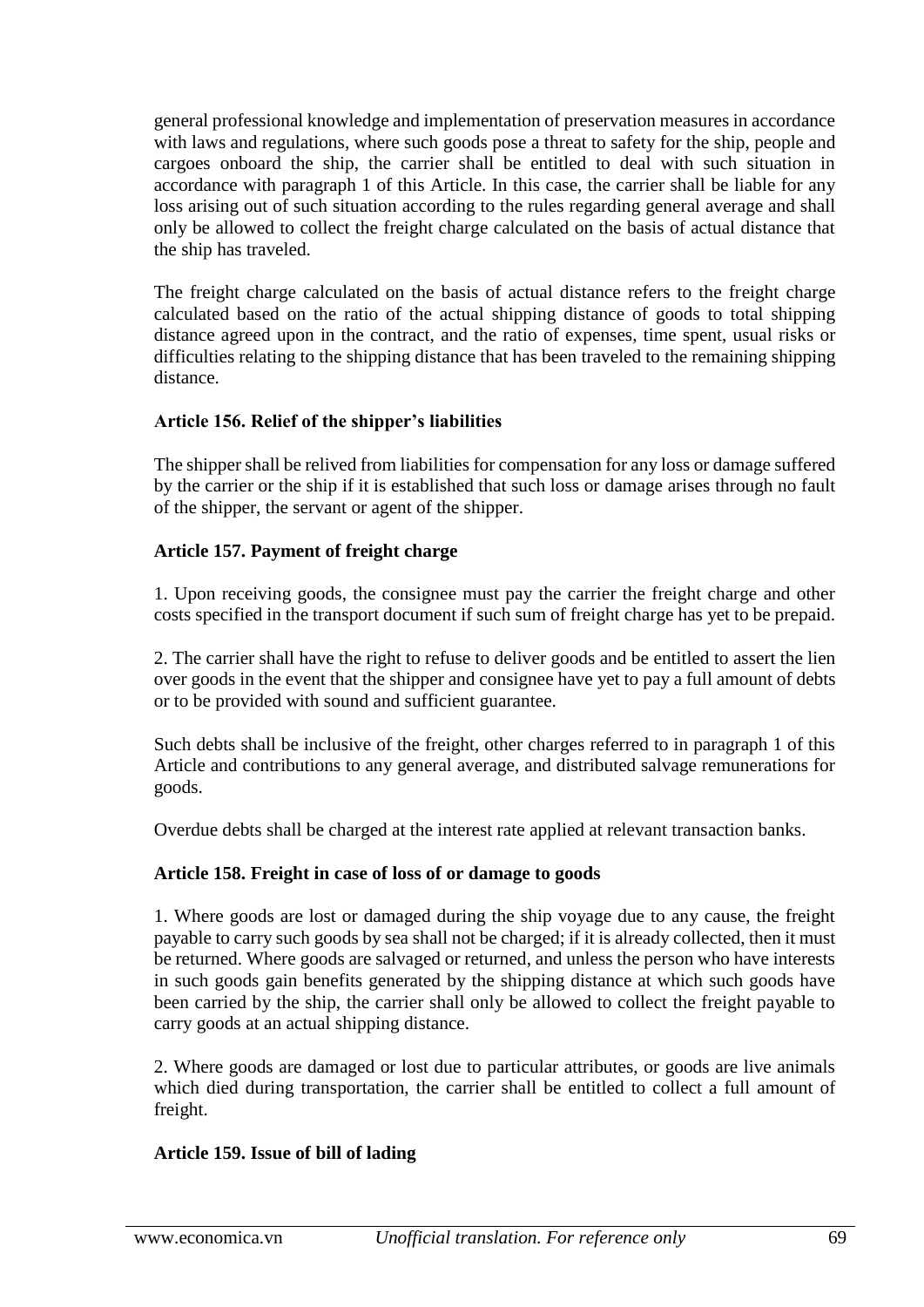1. The carrier must, on demand of the shipper, issue to the shipper a bill of lading.

2. Bill of lading may be signed and issued in the following forms:

a) The bill of lading that clearly specifies the consignee's name, called nominative bill of lading;

b) The bill of lading that clearly specifies name of the shipper or the persons designated by the shipper to issue the order for delivery of the goods, called order bill of lading;

c) The bill of lading on which the name of the consignee or the person issuing the order for delivery of the goods is not clearly specified, called anonymous bill of lading.

3. Where an order bill of lading does not specify name of the issuer of order for delivery of goods, the shipper shall be automatically deemed the person vested with such right to issue the bill of lading.

## **Article 160. Contents of bill of lading**

1. The bill of lading must include, inter alia, the following particulars:

a) The name and principal place of business of the carrier;

b) The name of the shipper;

c) The name of the consignee, or statement that the bill of lading is issued in the form of an order or anonymous bill of lading;

d) The name of the ship;

dd) The name of the goods, description of nature, size, volume, number of pieces, weight or value of the goods whenever necessary;

e) Description of external or packaging conditions;

g) Mark or sign for identification of the goods of which a written notification is issued by the shipper prior to loading of the goods on board, and which are mounted on each piece or package of piece of goods;

h) Freight and other fees payable to the carrier; payment method;

i) Place of receipt and port of loading;

k) Port of discharge or indication of the time when and place where the port of discharge is designated;

l) The number of originals of the bill of lading issued to the shipper;

m) The time and place of issue of the bill of lading;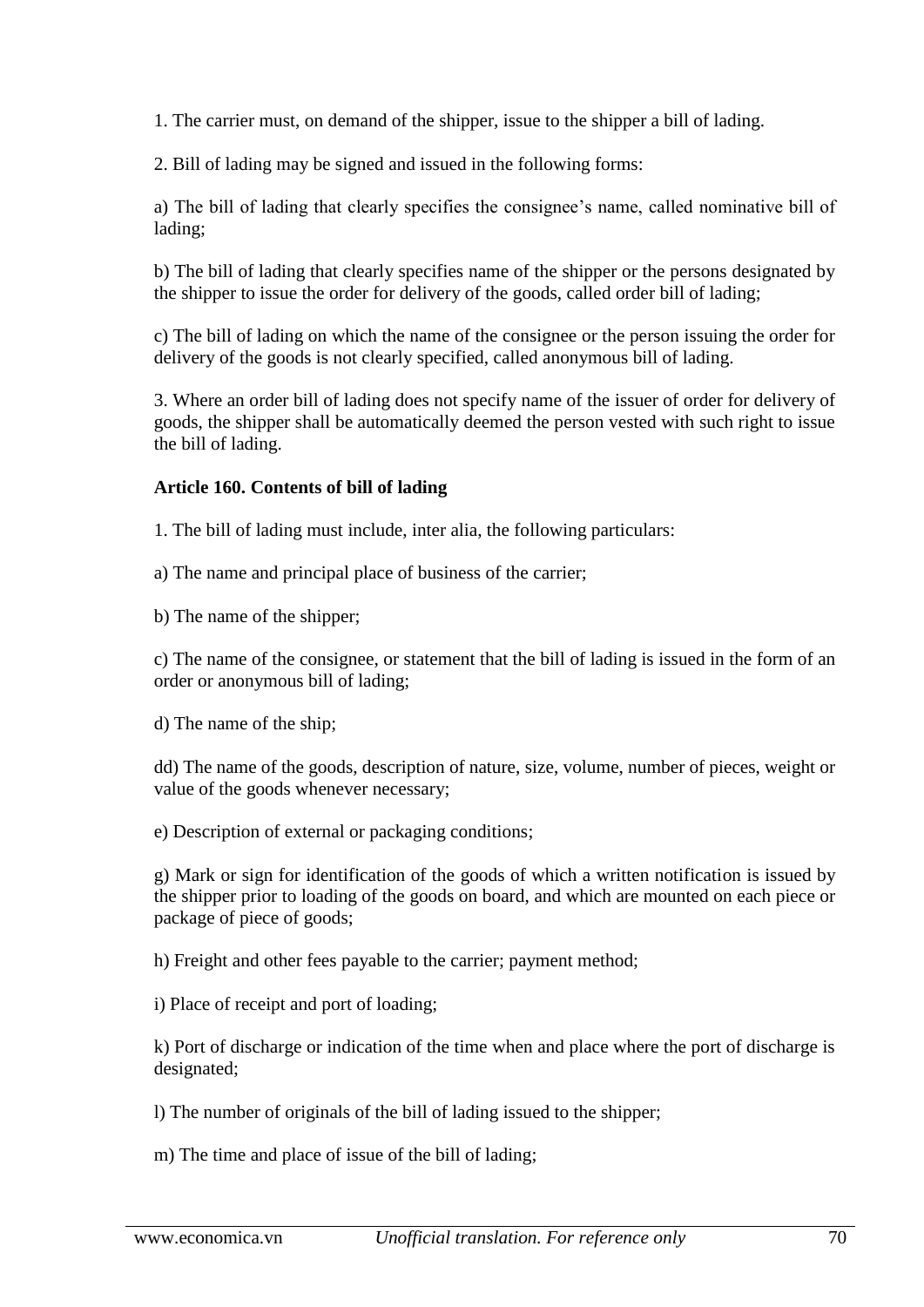n) The signature of the carrier or master or a person acting on the carrier's behalf.

The absence in the bill of lading of one or more particulars referred to in this paragraph does not affect its legal character provided that it nevertheless meets the requirements set out in Article 148.

2. Where the carrier's name is not specified in the bill of lading, the ship owner shall be deemed the carrier. Where the bill of lading issued as per paragraph 1 of this Article contains inaccurate and fraudulent particulars about the carrier, the ship owner shall be liable for any compensation for any loss arising and shall be then accorded the right to request the carrier's reimbursement.

## **Article 161. Insertion in bill of lading**

1. The carrier shall be entitled to insert his remarks in the bill of lading if there is any suspicion as to external or packaging conditions.

2. The carrier may refuse to enter in the bill of lading description of the goods if there are reasonable grounds of accuracy of particulars declared by the shipper at the time of loading, or reasonable means of checking such particulars is not in place.

3. The carrier shall be entitled to refuse to note on the bill of lading marks, signs of the goods if they have yet to be inscribed on each parcel or package and ensure easy visibility at the end of a voyage.

4. Where the goods are packed before being delivered to the carrier, the carrier shall be entitled to note on the bill of lading that internal contents are not known.

5. The carrier shall not be liable for compensation for any loss of or damage to the goods or any loss concerning the goods under every circumstance, if the shipper has wilfully misrepresented particulars about the nature and value of the goods during the process of loading goods and such wrongfully declared particulars have been inserted into the bill of lading.

# **Article 162. Transfer of bill of lading**

1. The order bill of lading is transferred by endorsement. The last signer vested the right to issue the order for delivery of goods in the order bill of lading is the legitimate consignee of the goods.

2. The anonymous bill of lading is transferred by the carrier's handing over such bill of lading to the transferee. The person who shows the anonymous bill of lading is the legitimate receiver of the goods.

3. The nominative bill of lading shall not be transferred. The person whose name is borne in the nominative bill of lading is the legal receiver of the goods.

# **Article 163. Transport documents other than bills of lading**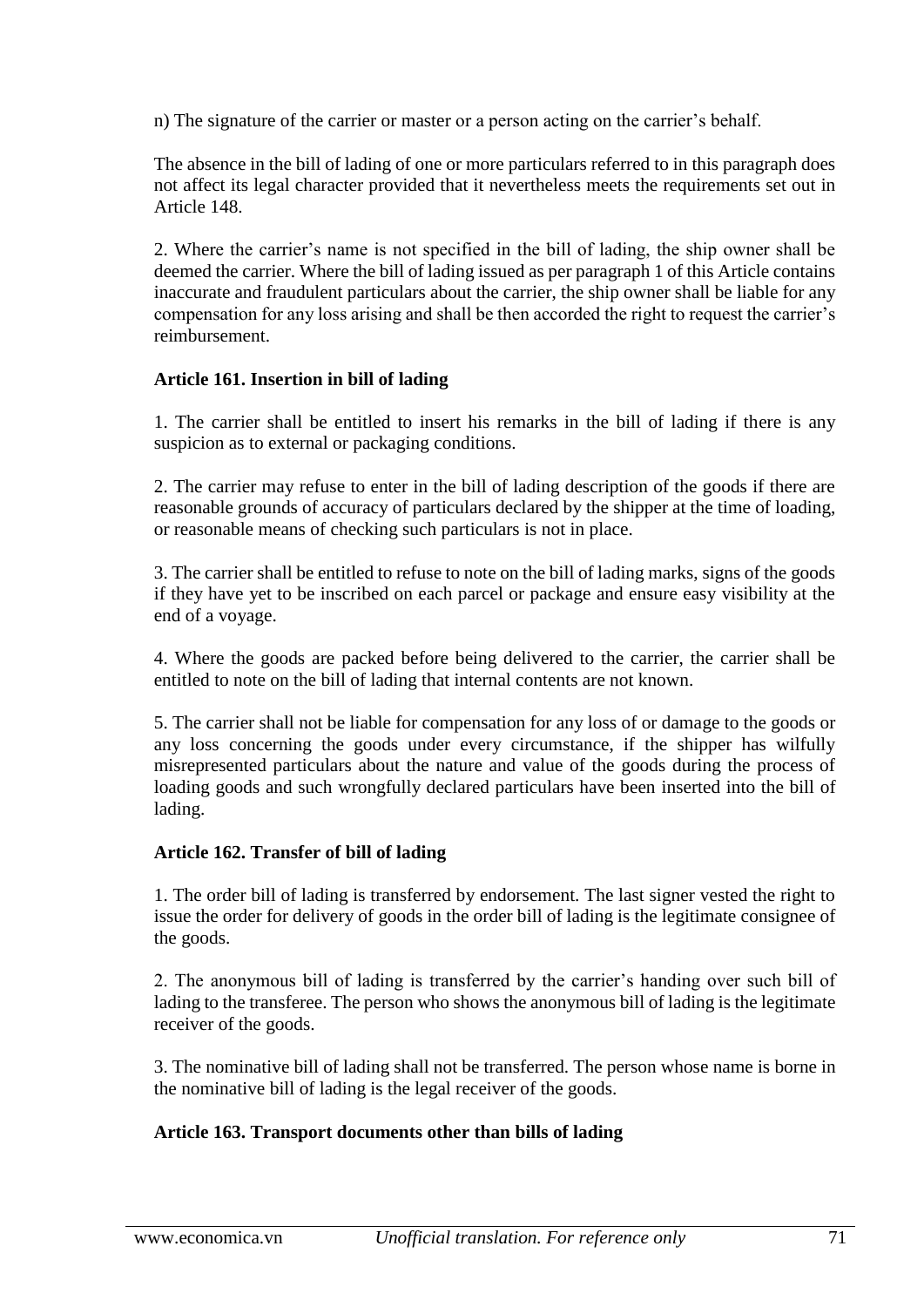The shipper of goods may agree with the carrier on replacement of the bill of lading by the sea waybill or other transport document, and on contents or value thereof in accordance with international shipping terms.

# **Article 164. Application of through bill of lading**

Regulations set forth in this Code on bills of lading shall be applied to the through bill of lading signed and issued by the carrier, unless otherwise stipulated by laws and regulations.

### **Article 165. The carrier's right to dispose of goods**

1. The shipper shall be accorded the right to dispose of goods until the goods are received by the legal consignee, if such right has yet to be transferred to other person; discharge the goods before the ship starts its voyage, change the consignee or the discharge port after the voyage has started on condition that the shipper compensates for every loss or damage and related costs. The carrier shall only be obliged to fulfill the shipper's requirements after recalling all of issued bills of lading.

2. Rights referred to in paragraph 1 of this Article shall not be applied if exercise of such rights may lead to any significant delay for the start of a voyage, unless otherwise approved by the carrier.

#### **Article 166. Obligations to discharge goods**

When the ship arrives at the port of discharge, the carrier shall be obliged to deliver the goods to the legal consignee if that consignee shows the original bill of lading, sea waybill or other transport document to take delivery of such goods as referred to in Article 162 hereof. After the goods have been discharged, the remaining transport document shall become void.

#### **Article 167. Treatment of retained goods**

1. If the consignee does not receive, refuse to receive or delay receiving, the goods, the carrier shall be entitled to discharge the goods and send them to be stored in a safe and appropriate place and notify the shipper of this. The consignee shall be held liable for all costs and loss or damage incurred.

2. The carrier shall be accorded the right which is exercised in accordance with regulations set forth in paragraph 1 of this Article if there are different people concurrently presenting the bill of lading, through bill of lading, sea waybill or other transport document which has the same value to receive the goods.

3. Compensation for any loss or damage incurred by retaining the ship to discharge and deliver the goods as referred to in paragraph 1 of this Article shall be similar to the case where the ship is retained for the purpose of discharge of the goods.

4. Within 60 days from the date of the ship's arrival at the port of discharge, if nobody takes delivery of the goods or the consignee fails to pay all of debts or provide necessary guarantees, the carrier shall be entitled to auction such goods for debt repayment purposes; if the goods are perishable or sending them to a safekeeping place as mentioned above is too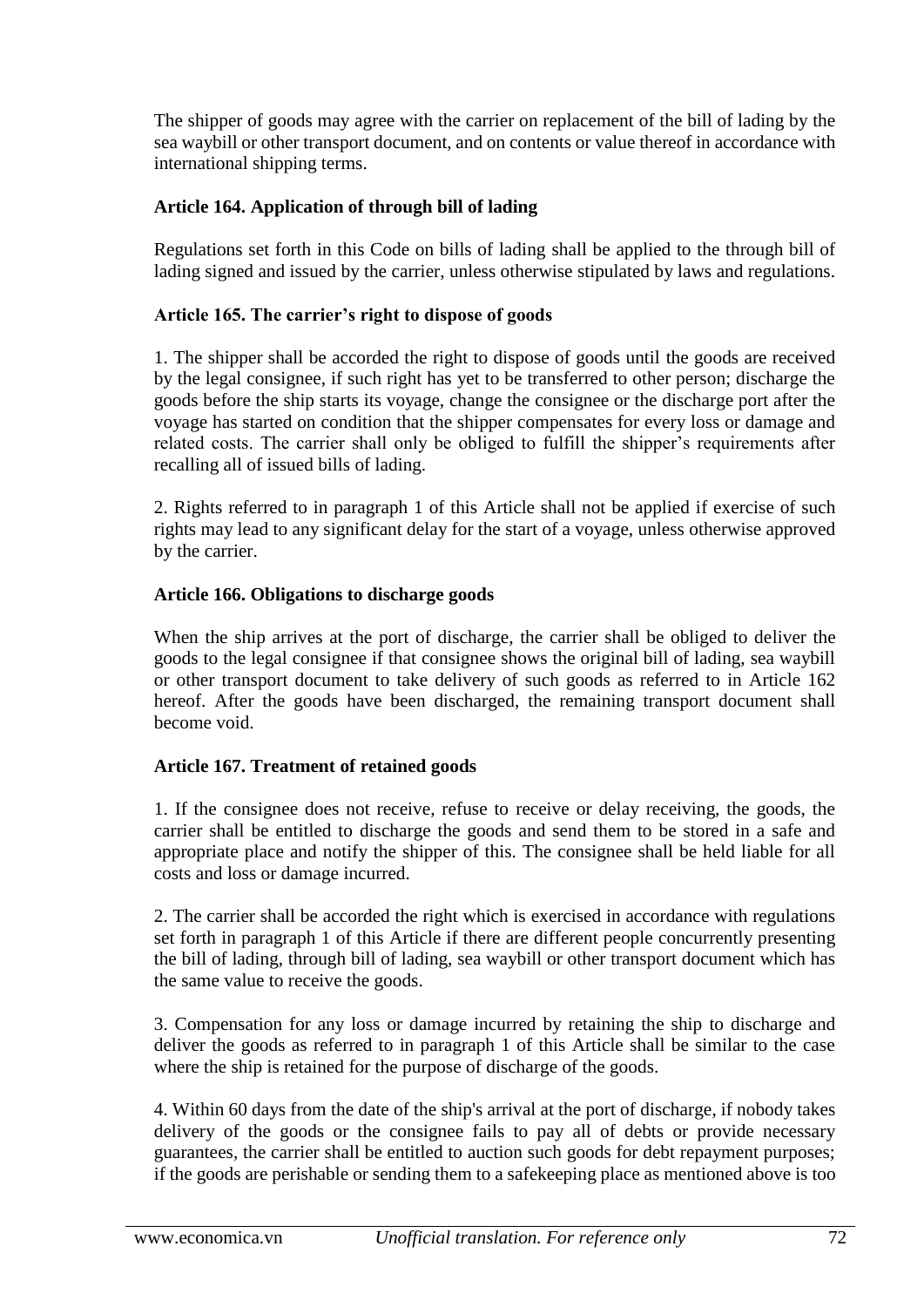costly in comparison with the actual value of the goods, the carrier may auction such goods by the agreed deadline.

The carrier shall be obliged to notify the shipper of cases stipulated in paragraph 1, 2 and 4 of this Article and the intention to sell the goods for debt repayment in accordance with regulations laid down in this paragraph.

5. The treatment of goods retained at a Vietnam's port as referred to in regulations laid down in this Article and other kinds of goods which are stagnant at the port shall be consistent with the Government's regulations.

### **Article 168. Sum earned from the auctioning of goods**

1. After being spent on repayment of debts owed to the consignee, costs relating to sending of goods for safekeeping purposes and auctioning of the goods as referred to in Article 167 hereof, the remaining sum must be deposited in a bank account to pay such sum to the person entitled to such sum.

2. Where the sum obtained from such auctioning is not adequate to pay the aforesaid amounts stated in paragraph 1 of this Article, the carrier shall be entitled to continue to request persons concerned to pay such amounts in full.

3. Within a period of 180 days from the auctioning of goods, if nobody claims that remaining sum, it shall be subject to the state expropriation.

### **Article 169. Statute of limitation for submission of a claim on loss of and damage to goods**

The statute of limitation for submission of a claim on loss of and damage to the goods shall be 01 year from the date of discharge of the goods or the date on which the goods should have been delivered to the consignee.

## **Section 2. BILL OF LADING CONTRACT**

#### **Article 170. Time of incurrence and termination of the carrier's liabilities**

1. The carrier's liabilities shall be incurred from the time when the carrier receives goods at the port of loading, maintained during the process of carriage and terminated at the time when the unloading of goods occurring at the port of loading has finished.

2. The reception of goods shall begin from the time when the carrier received goods from the shipper, competent authority or third party in accordance with laws or regulations set out in the port of loading.

3. The discharge of goods shall be terminated under the following circumstances:

a) The carrier has completed the delivery of goods to the consignee; unless the consignee directly receives the goods from the carrier, such termination shall happen in the form of discharge of goods as requested by the consignee in accordance with the contract, laws or commercial terms that prevail at the port of discharge;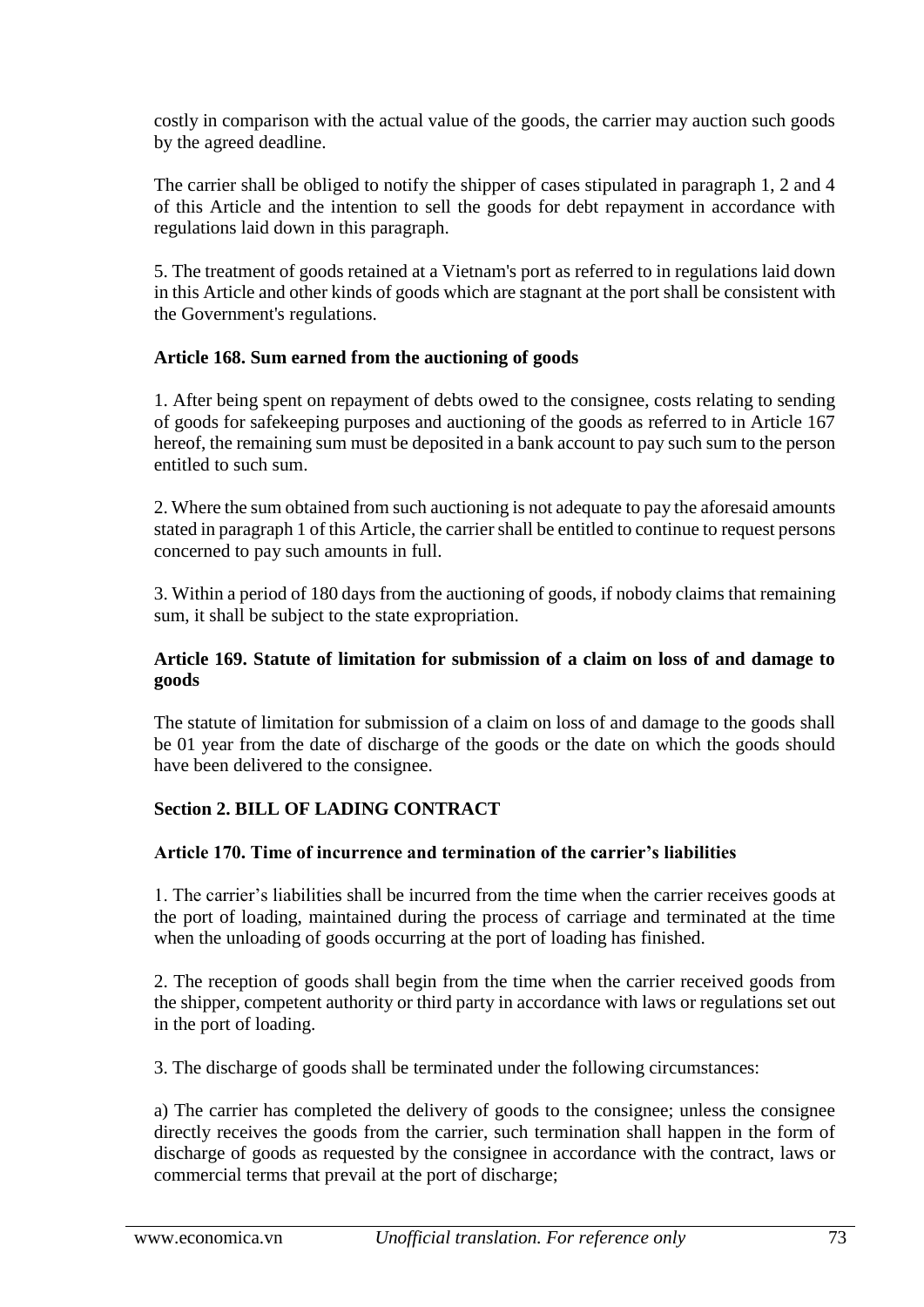b) The carrier has completed delivery of goods to a competent authority or third party in accordance with laws or regulations prevailing at the port of discharge.

4. Parties to the bill of lading contract shall only be entitled to agree on reduction in the carrier's liabilities for the following cases:

a) The interval between the time of reception of goods and the time prior to the time of loading of goods on board the ship, and the interval between the time when discharge of the goods finishes and the time when delivery of the goods is completed;

b) Carriage of live animals;

c) Carriage of goods on deck.

## **Article 171. Obligations of the carrier of goods under the bill of lading contract**

Notwithstanding Article 150 hereof, the carrier carrying goods under the bill of lading contract shall take on the following obligations:

1. Bear responsibility for loading and unloading of goods in a careful and appropriate manner, and carefully preserve goods during the carriage process;

2. Notify the shipper of the place of loading of goods onboard the ship, the time when the ship is ready for reception of goods and the permitted duration of storage of goods in a timely manner. This notification is not applied to liners, except when there is any change to the ship schedule.

## **Article 172. Deck cargo**

The carrier is entitled to carry the goods on deck only if such carriage is

## **Article 173. Liability of the carrier, actual carrier, servant and agent**

1. Where the performance of the carriage or part thereof has been entrusted to an actual carrier, the carrier nevertheless remains responsible for the entire carriage according to the provisions of this Section The carrier is responsible, in relation to the carriage performed by the actual carrier, for acts performed by the actual carrier and his servants and agents acting within the scope of their employment.

2. The actual carrier, his servants or agents may be entitled to rights relating to the carrier's liabilities referred to in this Chapter during the time when the goods are put under their supervision and when these persons participate in any act defined in the contract of carriage.

3. Any special agreement under which the carrier assumes obligations not imposed by this Chapter or waives rights conferred by this Code affects the actual carrier only if agreed to by him in writing. Whether or not the actual carrier has so agreed, the carrier nevertheless remains bound by the obligations or waivers resulting from such special agreement.

4. Where and to the extent that both the carrier and the actual carrier are liable, their liability is joint and several.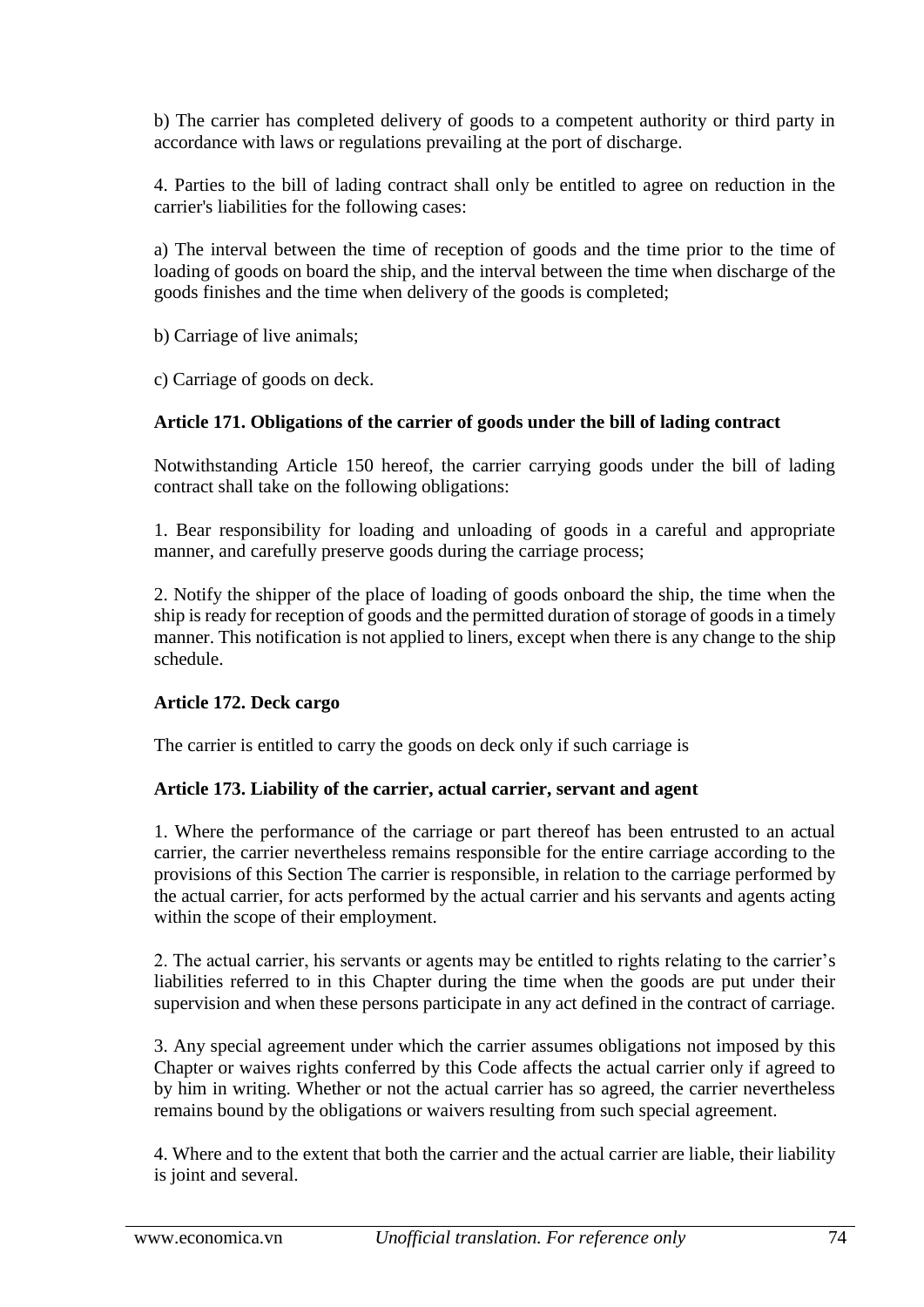5. The aggregate of the amounts recoverable from the carrier, the actual carrier and his servants and agents shall not exceed the limits of liability provided for in this Section.

## **Article 174. Inspection and notice of loss, damage or delay in delivery of goods**

1. The consignee, prior to taking delivery of goods at the port of discharge, or the carrier, prior to delivering goods at the port of discharge, may request an inspection authority to inspect the goods. The applicant for inspection shall be liable for inspection costs and be entitled to recover such costs from the party at fault.

2. The carrier is presumed to have delivered the goods according to their description in the bill of lading, sea waybill or other transport document unless notice of loss of or damage to the goods was given in writing to the carrier within 03 days from the date of reception of the goods, if any apparent loss of or damage to the goods was discovered; in respect of the goods which have been inspected under the provisions of paragraph 1 of this Article, a written notice thereof is not required.

Any agreement inconsistent with provisions laid down in this paragraph is considered invalid.

3. The consignee may give a notice of loss of goods unless the goods have not been received within 60 consecutive days after the day when the goods should have been handed over to him as agreed upon in the contract.

4. No compensation shall be payable for loss resulting from delay in delivery unless a notice has been given in writing to the carrier within 60 consecutive days after the day when the goods should have been handed over to the consignee as agreed upon in the contract.

## **Section 3. VOYAGE CHARTER-PARTY**

#### **Article 175. Use of ships under the voyage charter-party**

The carrier is bound to use the ship agreed to in the contract to carry goods, except when the shipper agrees with the carrier to replace the designated ship by other ship.

#### **Article 176. Transfer of rights in the voyage charter-party**

The shipper may transfer his contractual rights to the third party in the absence of the carrier's consent but remains responsible for executing the signed contract.

#### **Article 177. Issue of bills of lading in the voyage charter-party**

Where the bill of lading is signed and issued according to the voyage charter-party and the holder of the bill of lading is not the shipper, rights and obligations of the carrier and the holder of the bill of lading shall be regulated by terms and conditions specified in that bill of lading; if terms and conditions of this charter-party have been inserted into the bill of lading, these terms and conditions shall prevail.

#### **Article 178. Port of loading and place of receipt**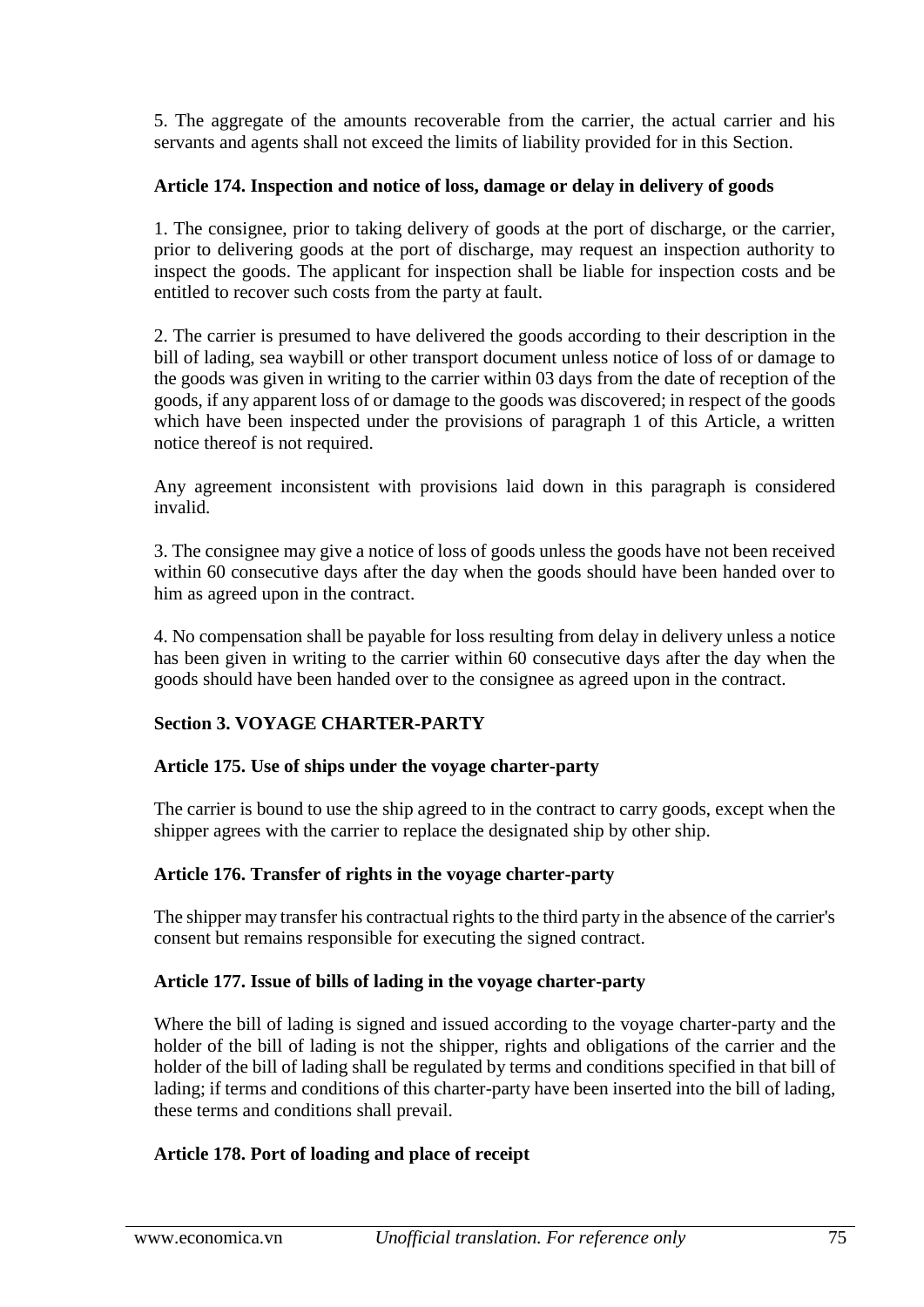1. The carrier is bound to maneuver the ship to the port of loading to get it ready to receive goods at the time and place agreed upon in the contract; hold the ship at the place of receipt according to terms and conditions of the contract of carriage.

2. The carrier shall maneuver the ship to the place of receipt designated by the shipper. The place of receipt must be safe, sound and is not exposed to any difficulty in the ship's arrival, departure and stay along with goods. In the absence of consent between different shippers to the place of receipt or clear designation of the place of receipt of goods by the shipper, the carrier shall maneuver the ship to the location which is deemed the place of receipt in accordance with the prevailing local rules.

3. In the absence of any specific agreement on the place of receipt located at the port of loading, the carrier shall maneuver the ship to the location which is deemed the place of receipt according to the prevailing local rules.

4. The shipper may request the carrier to change the place of receipt though it is clearly defined in the charter-party. The shipper must pay all relevant costs incurred by fulfillment of requested obligations.

## **Article 179. Laytime for loading of goods**

1. The laytime for loading of goods is agreed upon in the voyage charter-party. If not so agreed upon, the local rules shall prevail.

2. The intermission incurred by the shipper, the time of change of the place of receipt requested by the shipper shall be included in the period of loading of goods.

3. The intermission incurred by the carrier or due to force majeure or weather conditions affecting the loading of goods according to accepted technical standards or likely to pose dangers to loading of the goods shall not be included in the period of loading of the goods.

4. The shipper may agree with the carrier to pay despatch for loading of goods prior to laytime, or pay demurrage for loading of goods after laytime.

## **Article 180. Demurrage period**

1. Parties to the charter-party may enter into an agreement on the extended laytime allowed as referred to in Article 179 hereof (hereinafter referred to as extended laytime). In the absence of specific regulations on the amount of days, hours in the charter-party, the extended laytime shall be determined by parties involved in accordance with the local rules.

2. The demurrage sum is agreed upon in the charter-party. If not so agreed upon, the local rules shall prevail. In the absence of the local rules, this demurrage shall be determined on the basis of total actual expense for maintenance of the ship and crew members within the demurrage period.

3. The period during which the ship must be retained at the port of loading after laytime and the demurrage period incurred by the charterer are called the demurrage period. The carrier shall be entitled to claim for compensation for any loss or damage arising out of such demurrage.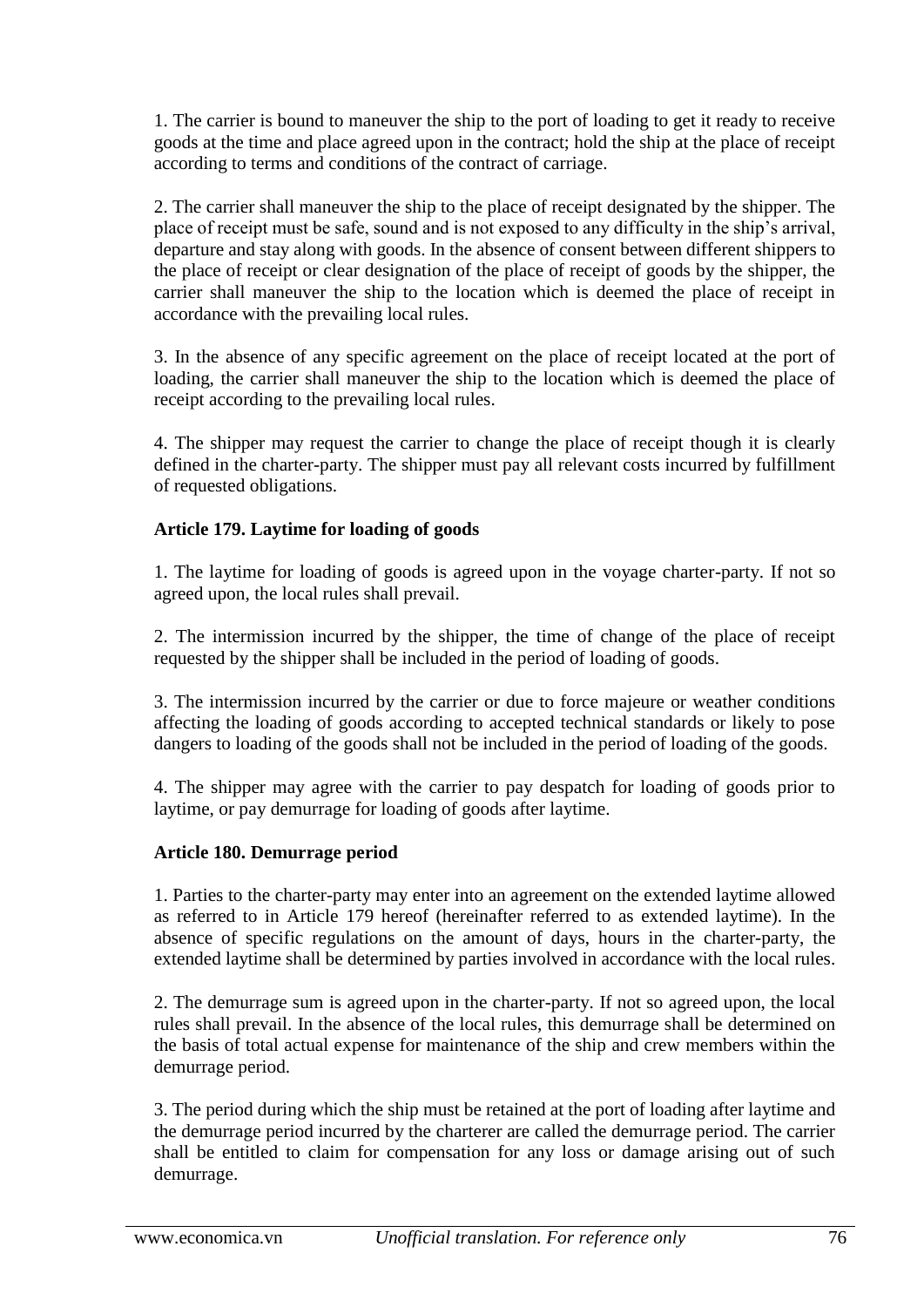### **Article 181. Notice of readiness**

1. The carrier shall be obliged to notify in writing the shipper of the ship's arrival at the port of loading and readiness for loading of the goods (hereinafter referred to as notice of readiness).

2. Effective date and hour of the notice of readiness is agreed upon between contracting parties. If not so agreed upon, the local rules shall prevail.

3. The carrier shall be liable for compensation for any loss or damage arising out of inconsistency of contents of such notice of readiness with factual information at the time when the shipper received this notice.

### **Article 182. Replacement of goods**

1. The shipper shall be entitled to replace the goods specified in the contract of carriage by the goods of similar nature unless this replacement causes any impact on interests of the carrier and other shipper.

2. Freight charged for carriage of such replacement goods shall not be less than the agreedupon freight charged for carriage of replaced goods.

### **Article 183. Loading and stowage of goods aboard a ship**

1. Goods must be stowed on board the ship according to the stowage plan decided by the ship master. The stowage of goods on board the ship must be approved by the shipper in writing.

2. The carrier is obliged to exercise due diligence for the loading, handling, stowing, lashing and securing of goods on board the ship. All related costs shall be agreed upon by both contracting parties.

#### **Article 184. Departure of the ship from the port of loading**

1. The carrier shall be entitled to allow the ship to leave the port of loading after laytime for loading of goods and extended laytime agreed upon in the voyage charter-party which has been completed, regardless of whether the whole or a part of contractual goods is loaded on board the ship due to causes attributable to the shipper. In this case, the carrier shall be entitled to a full amount of freight, including the freight charged for carriage of the goods which have not been loaded on board the ship.

2. In the event of leasing the whole of the ship, the carrier shall be entitled to collect a full amount of freight provided that he fulfills the following requirements set out by the shipper:

a) Start the voyage before the allowed period of time;

b) Load all of the goods stored at the place of receipt. After extended laytime expires, if loading of such goods may lead to the demurrage period of less than 14 days, his right to collect such full amount of freight remains unchanged under the provisions of paragraph 3 Article 180 hereof.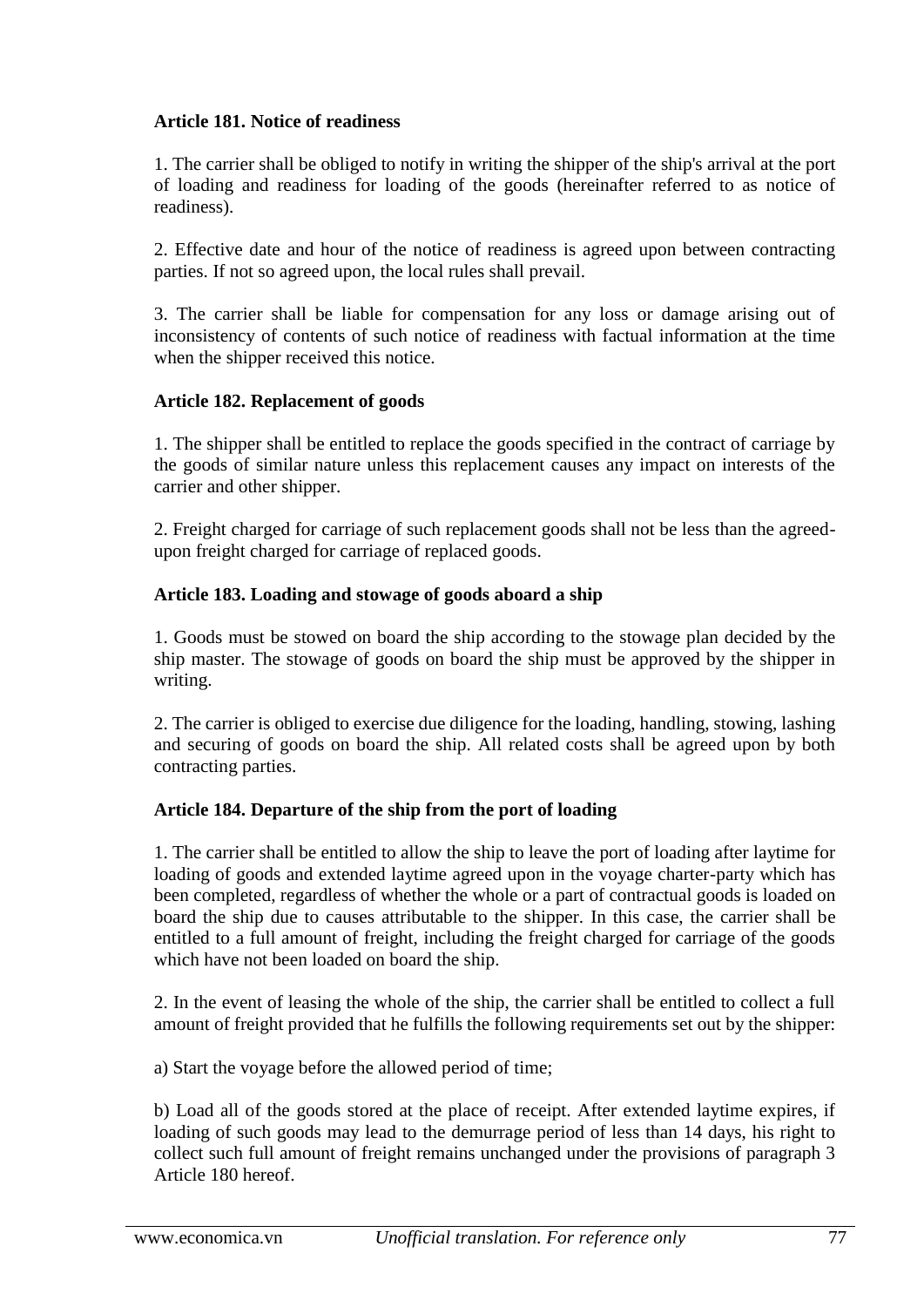3. In the event of leasing a part of the ship, the carrier shall be entitled to collect a full amount of freight and refuse to load the goods which arrived after agreed-upon laytime or extended laytime due to causes attributable to the shipper.

## **Article 185. Shipping route and time**

1. The carrier shall be bound to carry goods within an appropriate time and on the right route agreed upon in the contract of carriage, or on the usual route unless otherwise entered into in the contract of carriage.

2. The carrier is not considered breach of the contract if he steers the ship off the predetermined course to save people in distress at sea, or has other reasonable grounds for his act. The carrier shall be discharged from liability for compensation for any loss or damage arising out of the ship's going off the predetermined course in this situation.

## **Article 186. Replacement port**

1. When the ship fails to arrive at the port of discharge due to invincible causes and is not capable of awaiting discharge of goods that may occur in another proper time, the carrier shall be allowed to maneuver this ship to the nearest safe replacement port and notify the shipper of this to receive any order from that charterer.

2. In respect of leasing of a whole ship, depending on specific conditions, the ship master must make a request for the order for the ship to arrive at the replacement port and act in compliance with the order from the shipper; if it is impossible for the ship master to carry out the shipper's order, or there is none of the shipper's order received after a proper waiting time, the ship master may discharge the goods from the ship or carry such goods back to the port of loading at his discretion to the extent that the shipper's right is duly protected. The shipper must pay the carrier freight based on the actual distance and related costs.

3. In case of leasing of a part of the ship, the ship master shall have the similar right to act as referred to in paragraph 1 of this Article if, after 05 days from the date of request for the shipper's order, he has not received any order of the shipper, or if the ship master finds it is impossible for him to carry out this order. The shipper must pay the carrier a full amount of freight and related costs.

## **Article 187. Discharge and delivery of goods**

1. The discharge of goods is decided by the ship master. The carrier is obliged to carry out the discharge of goods in the manner of due diligence.

2. The shipper shall be accorded the right to dispose of goods until the goods are delivered to the legal consignee, if such right has yet to be transferred to other person; request unloading of the goods before the ship starts its voyage, change the consignee or the port of discharge after the voyage has started to the extent that the charterer is liable for compensation for every loss or damage and related costs.

3. Rights referred to in paragraph 2 of this Article shall not be applied if exercise of such rights may lead to any substantial delay for the start of a voyage, unless otherwise approved by the carrier.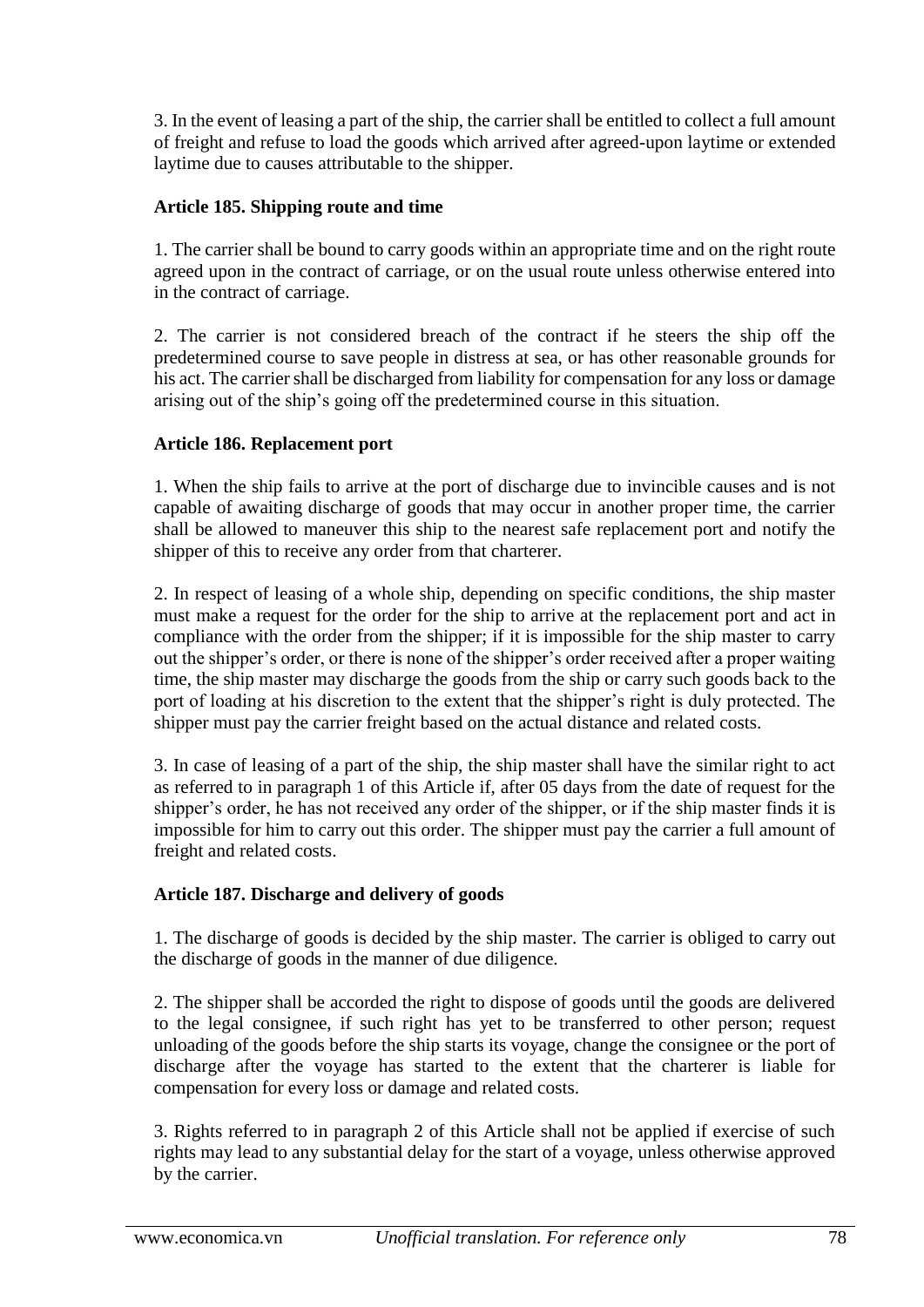## **Article 188. Freight charged for shipping service**

1. Where the goods are loaded on board the ship in excess of an agreed tonnage stated in the contract of carriage, the carrier shall only be entitled to collect the agreed-upon freight charged for carriage of such goods.

2. With regard to undeclared goods loaded onto a ship, the carrier shall be entitled to collect double freight charged for carriage of the goods from the port of loading to the port of discharge and claim compensation for any loss or damage arising out of stowage of the unauthorized goods on board the ship. The carrier shall be entitled to discharge such undeclared goods at any port whenever necessary.

3. Upon receiving the goods, the consignee must pay the carrier the freight charged for carriage of his goods, compensation for ship retention or other costs related to carriage of the goods if such sum of freight has yet to be paid in advance.

#### **Article 189. Payment of freight for carriage, charge for storage of goods, and handling of sums earned from auctioning of goods**

Regulations on payment of freight for carriage of goods, handling of retained goods and sum earned from auctioning of the goods as referred to in Article 157, 158, 167 and 168 hereof shall be applied similarly to carriage of goods under the voyage charter-party.

#### **Article 190. The shipper's right to terminate the charter-party**

1. The shipper shall be accorded the right to terminate the charter-party under the following circumstances:

a) The carrier fails to maneuver the ship to the place of receipt at an agreed time, and cause a delay in loading of goods or commencement of a voyage; in this case, the shipper shall be entitled to make a claim for compensation for any arising loss or damage;

b) If the goods have been completely loaded but the ship has yet to start its voyage, or the ship is underway at sea, the shipper is accorded the right to request discharge of the goods and obliged to pay a full amount of freight charged for carriage of goods and related costs to the carrier.

2. The carrier shall be entitled to refuse to comply with the shipper's request for discharge of the goods as referred to in subparagraph b paragraph 1 of this Article whereas such discharge of goods causes a delay in the ship voyage or affects other interested parties due to any change made to the predetermined schedule.

3. In case of hiring of the entire ship, the shipper shall be entitled to terminate the contract of carriage prior to the ship's commencement of its voyage but would be liable for any relevant costs, and depending on the time when such termination occurs, for freight charged for carriage of goods according to the following rules:

a) Paying half of freight, in case of termination of the contract taking place prior to calculation of laytime for loading of goods;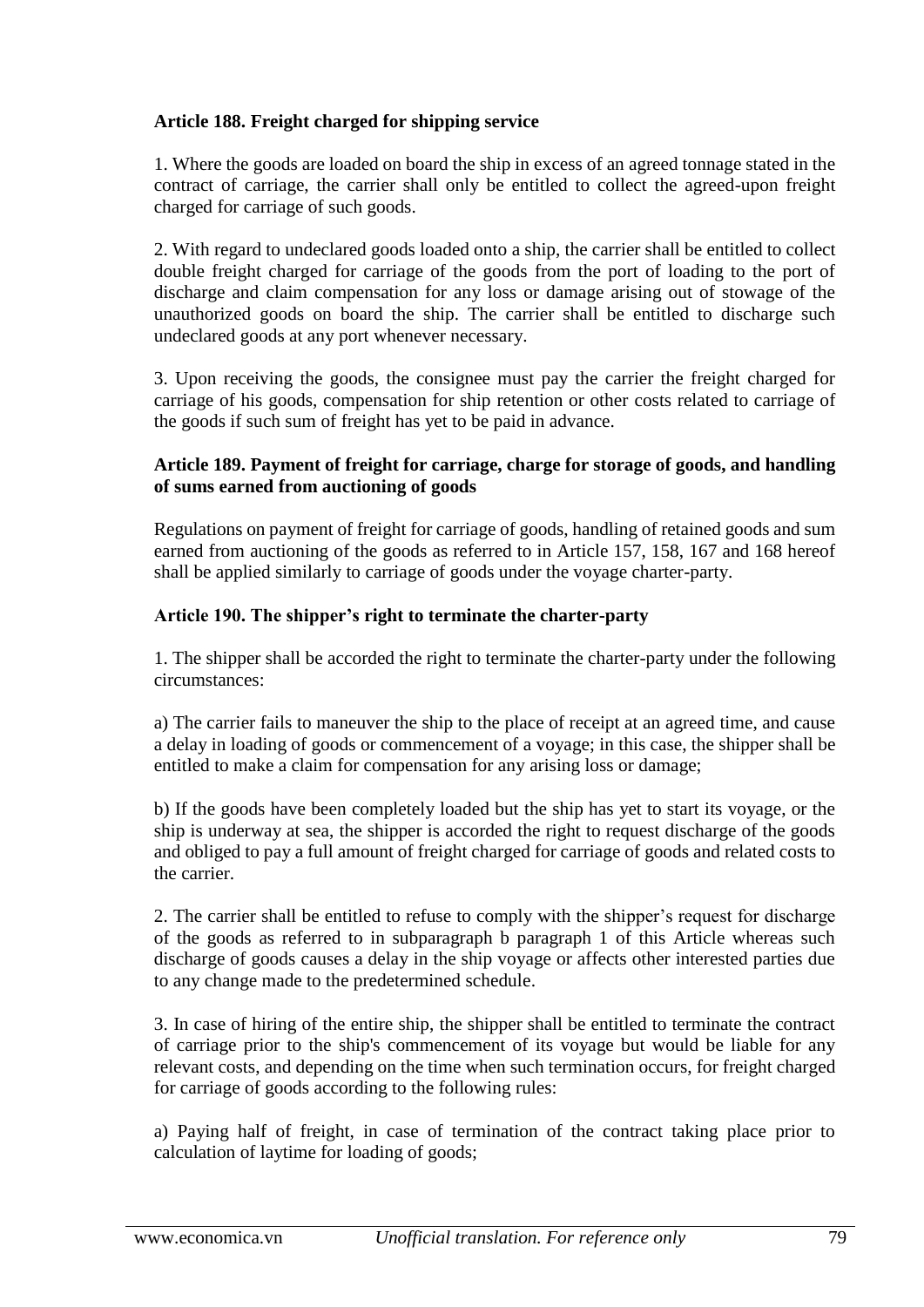b) Paying a full amount of freight, in case of termination of the charter-party taking place after calculation of laytime for loading of goods or after calculation of extended laytime if the charter-party is only binding on one voyage;

c) Paying a full amount of freight for the whole voyage prior to commencement of which the shipper terminates the charter-party plus half of freight charged for all of the successive voyages if the charter-party is binding on multiple voyages.

4. Where the shipper terminates the charter-party according to the provisions of paragraph 3 of this Article, the carrier is obliged to retain the ship at the place of receipt until the goods are completely discharged even though such retention may lead to an excess of laytime for loading of the goods and permitted extended laytime.

5. In case of hiring of a part of the ship, the shipper shall be entitled to terminate the charterparty and pay compensation for related costs, and depending on the time when such termination occurs, for freight charged for carriage of goods according to the following rules:

a) Paying half of freight, in case of termination of the charter-party taking place after the permitted period of storing the goods as agreed upon in that charter-party;

b) Paying a full amount of freight, in case of termination of the charter-party taking place when the ship is on its voyage.

### **Article 191. The carrier's right to terminate the charter-party**

The carrier shall be accorded the right to terminate the charter-party prior to commencement of a voyage unless the number of goods loaded on board the ship is consistent with the agreed amount and total value of such goods is adequate to cover freight charged for carriage of goods and goods-related costs that the carrier must pay, except if the shipper has paid a full amount of freight or provided necessary guarantees. The shipper is bound to pay costs relating to discharge and half of agreed-upon freight.

## **Article 192. Termination of the charter-party without payment of compensation**

1. Contracting parties shall be entitled to terminate a charter-party without being liable for any compensation to the extent that, prior to the ship's leaving the place of receipt, one of the following events occurs:

a) Wars may pose a threat to the safety for the ship or goods on board the ship; the port of loading or discharge is blocked;

b) The ship is arrested or temporarily detained under the decision of the competent authority through no fault of contracting parties;

c) The ship is requisitioned by the Government;

d) The order to prohibit movement of the goods out of the port of loading or to the port of discharge is in effect.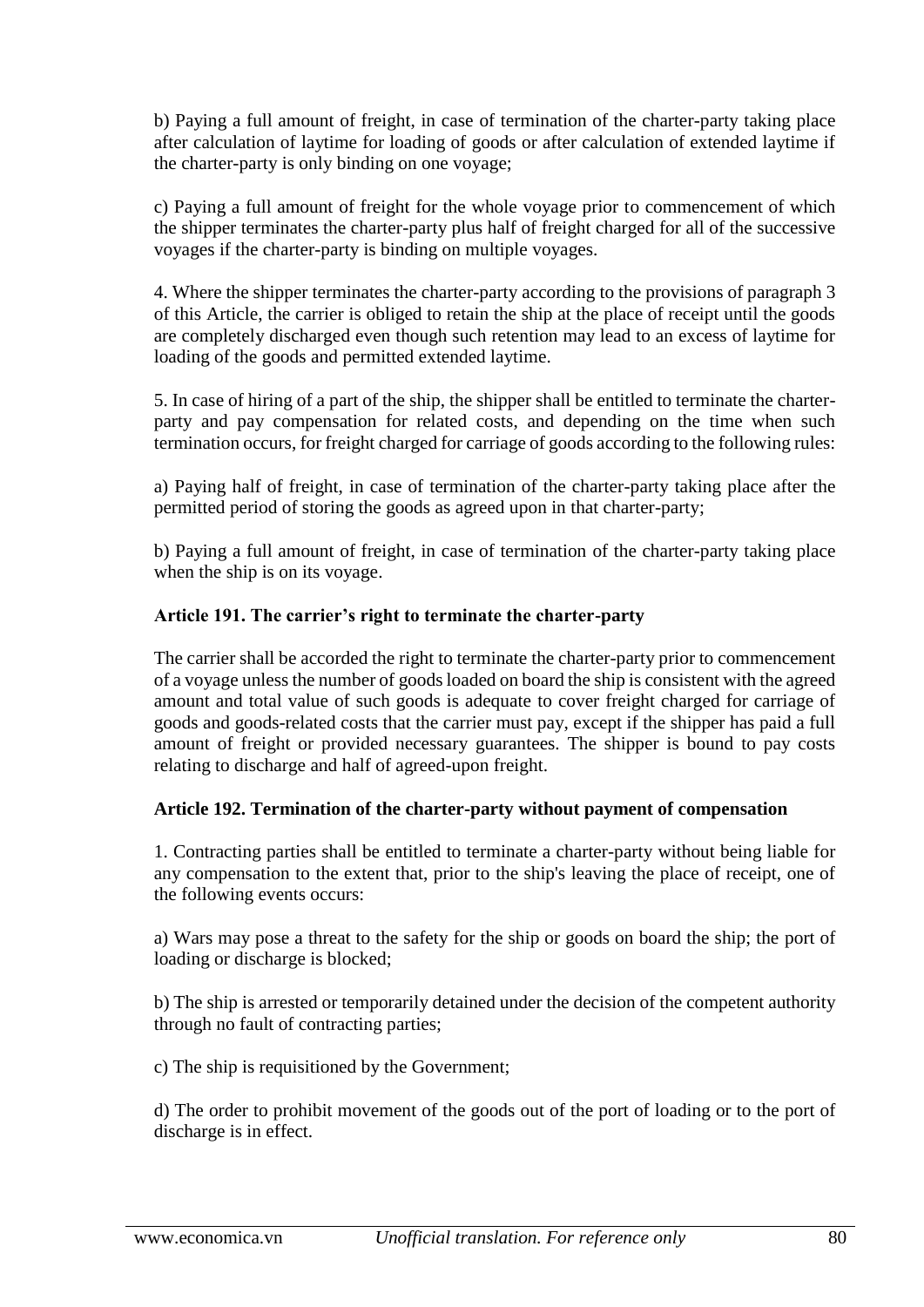2. The terminating party referred to in paragraph 1 of this Article shall be liable for costs incurred from discharge of the goods.

3. Parties shall be entitled to terminate a charter-party if any event referred to in paragraph 1 of this Article happens during the ship's voyage; in this case, the shipper is obliged to pay freight charged for carriage of the goods on the basis of the actual distance and costs incurred from discharge of the goods.

## **Article 193. Automatic termination of the charter-party**

1. The charter-party shall be automatically terminated and contracting parties shall not be liable for compensation for any loss or damage if, after the charter-party is concluded and before the ship leaves the place of receipt, none of contracting parties is considered at fault in the following cases:

a) The ship designated in the charter-party is wrecked, sunken, missing or extorted;

b) The goods specified in the charter-party are lost;

c) The ship designated in the charter-party is deemed subject to be unrepairably damaged or, if it is likely to be repaired, such repair is uneconomic.

2. Where the ship is underway at sea and is faced with events defined in paragraph 1 of this Article, the carrier shall only be entitled to collect freight calculated on the basis of the actual distance; if the ship is subject to any loss or damage but goods on board the ship is saved or retrieved, the carrier shall be entitled to collect freight charged for carriage of the goods calculated on the basis of the actual distance at which such goods have been carried.

#### **Article 194. Preservation of goods upon termination of the charter-party**

When the contract is terminated according to the provisions of this Section, the carrier remains bound to preserve the goods till delivery of such goods to the authorized consignee, except for the cases referred to in subparagraph 1 and b paragraph 1 Article 193 hereof.

#### **Article 195. Statute of limitation for submission of a claim regarding execution of the voyage charter-party**

The statute of limitation for submission of a claim regarding execution of the voyage charterparty is 02 years from the date on which the claimant is aware or must have been aware that his interests are contravened.

#### **Section 4. MULTIMODAL TRANSPORT CONTRACT**

#### **Article 196. Multimodal transport contract**

1. Multimodal transport contract refers to the contract entered into between the consignor and multimodal transport dealer whereby the multimodal transport dealer undertakes to carry goods to collect charge for rendering of the entire process of transportation of goods from the place of receipt to the place of delivery to the consignee via at least two modes of transport, including the transport by sea.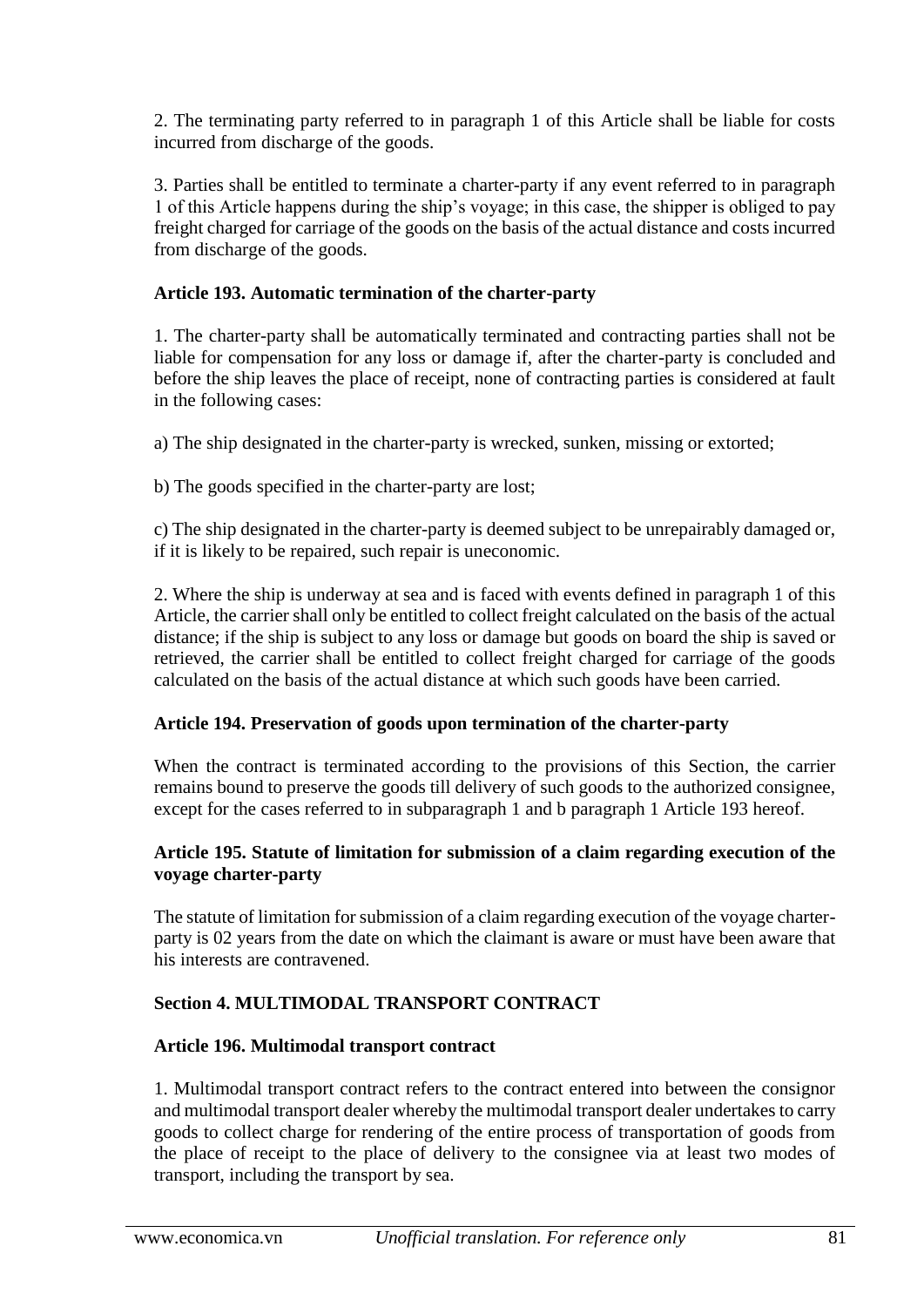2. Multimodal transport dealer refers to a person who concludes by himself, or authorizes other person to conclude the multimodal transport contract with the consignor.

3. Consignor refers to a person who concludes by himself, or authorizes other person to conclude the multimodal transport contract with the multimodal transport dealer.

4. Multimodal transport document refers to evidence for the multimodal transport contract to certify that the multimodal transport dealer receives and transports goods as well as undertakes to deliver goods under contractual terms and conditions.

### **Article 197. Liabilities of the multimodal transport dealer**

1. Multimodal transport dealer shall be held liable for goods under the multimodal transport contract from the date of loading of goods to the date of discharge of goods.

2. The multimodal transport dealer can sign separate contracts with specific carriers operating modes of transport under which liabilities of each contracting party for each mode of transportation must be specified. These separate contracts shall not cause any impact on liabilities of the multimodal transport dealer for the whole process of transportation.

## **Article 198. Limitation of liabilities of the multimodal transport dealer**

1. Where goods carried by a single mode of transport are lost or damaged during the whole process of transportation, equivalent laws and regulations governing such mode of transport in the multimodal transport process shall be applied to liabilities and limitation of liabilities of the multimodal transport dealer.

2. Where determining which mode of transport causes loss of or damage to the goods is impossible, the multimodal transport dealer shall be liable for compensation in accordance with regulations on relief from and limitation of liabilities of the carrier laid down in Article 151 and 152 hereof.

#### **Article 199. Provisions on multimodal transport**

The Government shall adopt detailed provisions on multimodal transport.

## **Chapter VIII**

## **CONTRACT FOR CARRIAGE OF PASSENGERS AND BAGGAGE BY SEA**

#### **Article 200. Carriage of passengers and baggage**

1. Contract for carriage of passengers and baggage by sea refers to the contract entered into between the carrier and the passenger under which the carrier employs the ship to carry this passenger and his baggage from the port of departure to the port of arrival and collect remuneration for such carriage and freight for carriage of baggage paid by that passenger.

2. Carrier refers to a person who concludes by himself, or authorizes other person to conclude the contract for carriage of passengers and baggage by sea with passengers.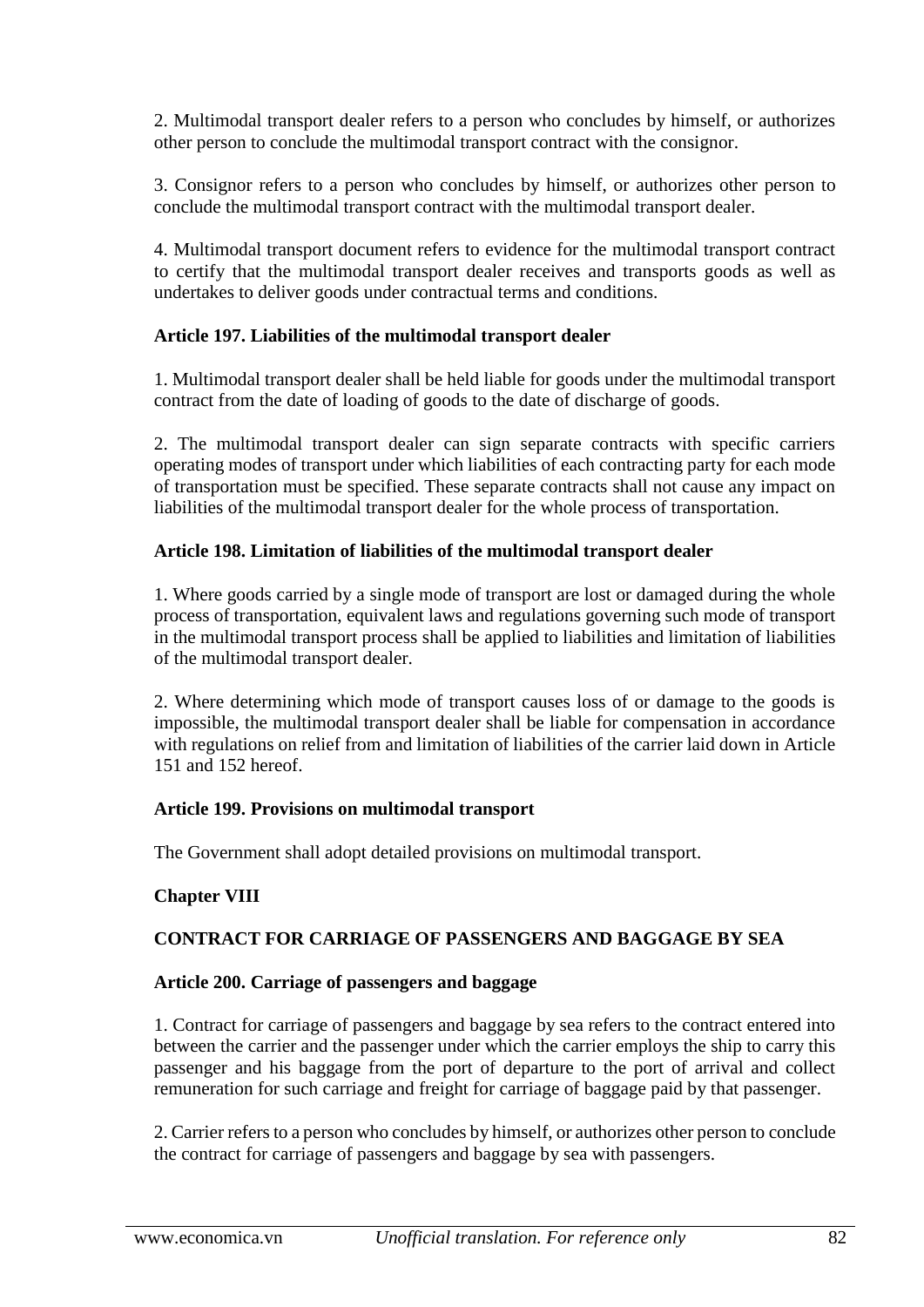3. Actual carrier refers to a person entrusted by the carrier to perform the whole or a part of carriage of passengers and baggage by sea.

4. Passenger refers to a person carried on board the ship under the contract for carriage of passengers, or a person permitted by the carrier to take his live animals or means of transport on board the ship under the contract for carriage of goods.

5. Luggage refers to articles or means of transport carried under the contract for carriage of passengers by sea, except for the following cases:

a) Articles and means of transport carried under the contract for carriage of goods

b) Live animals.

6. Hand baggage refers to baggage that a passenger keeps inside their stateroom or is put under their own supervision, preservation and control.

### **Article 201. Document on carriage of passengers and baggage**

1. Document on carriage of passengers and baggage includes:

a) Ship pass or ticket refers to evidence to show that a contract for carriage of passengers has been concluded;

b) Baggage claim form refers to evidence to show that a passenger's baggage has been consigned to the ship.

2. The carrier shall be entitled to replace a ship pass by an equivalent document in the event that a passenger is carried by a ship other than a dedicated passenger ship.

3. The carrier shall provide fare exemption, reduction, priority and pass return policies and freight charged for carriage of baggage.

#### **Article 202. Rights and obligations of passengers**

1. A passenger shall be entitled to rights and benefits associated with class-specific tickets and shall not be liable for charge for carriage of hand baggage of which weight and category is governed by regulations set out by the carrier.

2. A passenger is obliged to submit to the ship master's commands, observe rules and regulations or instructions on board the ship and comply with directions of responsible officers and seafarers.

3. Agreements on limitation of a passenger's rights, or relief from or reduction of liabilities of the carrier as referred to in this Chapter are all void and null.

## **Article 203. Carrier's obligations and rights**

1. The carrier is obliged to exercise due diligence to ensure the ship's seaworthiness including requirements relating to crew members, necessary equipment and supplies which must be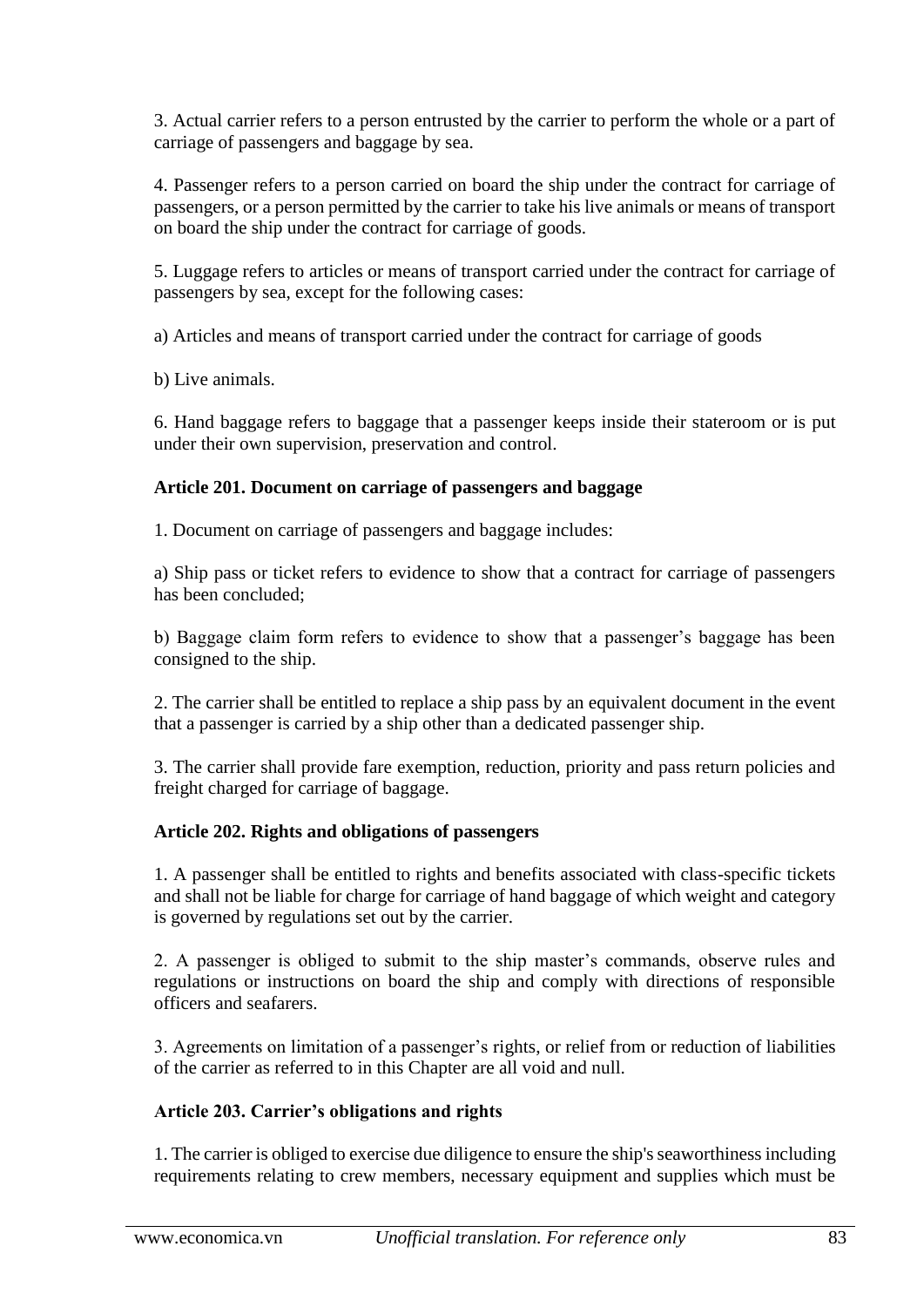satisfied from the start of voyage and through the entire transportation process to the port of arrival.

2. The carrier is bound to devotedly take care of and protect passengers and their baggage from the time when passengers are received on board the ship to the time when passengers and their baggage have left the ship at the port of arrival in a safe manner; pay all expenses incurred from picking up, providing passengers with meals and drinks as well as daily services in certain special case in which unexpected events occur during the ship voyage.

3. The carrier is bound to buy insurance in respect of his civil liability for passengers.

4. The carrier shall be vested with the right to refuse to perform the contract of carriage without having to be liable for any compensation on condition that one of the following events occurs:

a) Wars or other events may lead to any threat of arrest of the ship.

b) The port of departure or arrival is declared subject to blockade;

c) The ship is arrested or temporarily detained under the decision of the competent authority through no fault of contracting parties;

d) The ship is requisitioned by the Government;

dd) Departure of passengers from the port of embarkation or arrival of passengers in the port of disembarkation is subject to a prohibition order.

5. Where the carrier refuses to perform the contract of carriage according to the provisions of paragraph 4 of this Article prior to departure, he is obliged to refund the ticket cost and freight rate charged for carriage of baggage to passengers.

Where the ship has already been departed, the carrier shall be bound to refund passengers a part of ticket cost based on the ratio of such ticket cost to the travel distance which has not been covered; concurrently, shall be obliged to carry passengers back to the port of departure at his own expense or pay an equivalent sum of compensation to passengers.

6. Where a passenger fails to get on board the ship within the stipulated time, even though the ship enters into a port during voyage, the carrier shall be entitled to refund the ticket cost which has been paid.

7. The carrier shall be accorded the right to delay the departure time, change the ship route, port of embarkation or disembarkation in the event that sanitary and phytosanitary conditions existing at the place of departure, arrival or along the transportation route are not favorable, and any other situation arises beyond his control. Contingent on the request of passengers, the carrier shall be liable for costs incurred by carrying passengers back to the port of embarkation or compensation paid passengers for actual reasonable loss.

8. Provisions set forth in paragraph 7 of this Article shall not limit passengers' rights to refuse to perform the contract of carriage.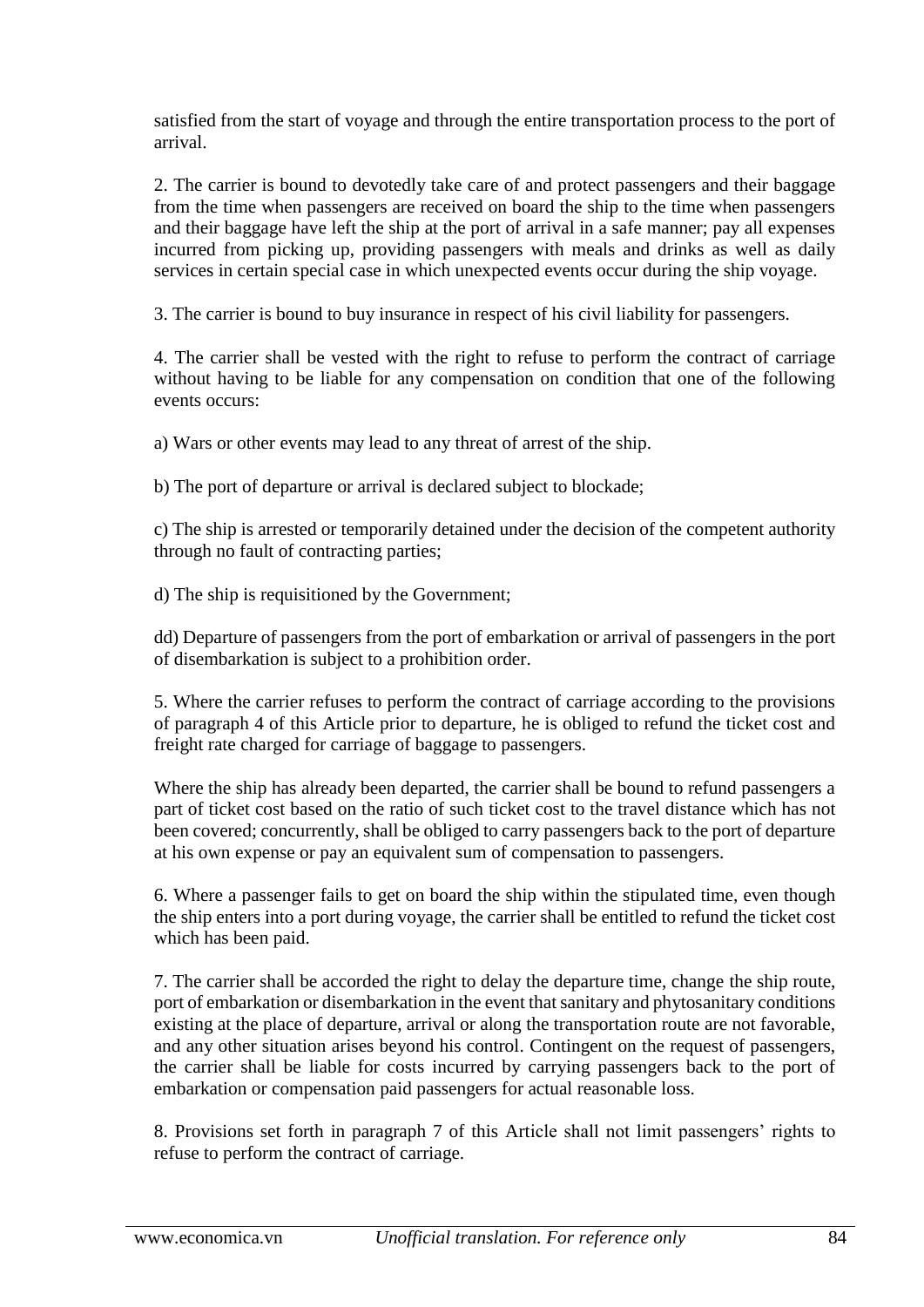## **Article 204. Liability of the carrier and actual carrier in carriage of passengers**

Liabilities of the carrier and actual carrier in carriage of passengers by sea shall be governed under regulations laid down in Article 173 hereof.

### **Article 205. Discharge of the carrier's liabilities for arrest of passengers**

The carrier shall be relieved of liabilities for any passenger's being arrested by the competent authority of the port where the ship enters during the period of voyage through their own fault.

#### **Article 206. Imposition of actions on stowaways**

1. Stowaway refers to the person who has embarked onboard the ship when that ship stays at the port or the location within the port boundary without consent from the carrier, ship master or the responsible person and continues to stay on board the ship after the ship's departure from the port or the location within the port boundary.

2. Stowaways shall be obliged to pay a full amount of charge for the distance within which they have carried and a sum of fine which is equal to such charge payable.

3. The ship master shall be vested with authority to force such stowaways to disembark from the ship or get onto another ship to return them to the port where they got on board the ship and notify competent regulatory agencies of their name, age and nationality of these stowaways, the place of their embarkation and their hiding place on board the ship.

4. Where stowaways are allowed to continue their trip, they must buy tickets and have rights and obligations which are similar to these of other passengers.

## **Article 207. Carrier's liabilities for compensation for loss or damage**

1. The carrier shall be charged with liabilities for compensation for any loss or damage arising out of passenger's death, injury or other harm to health and lost or damaged baggage in the event that incidents leading to such loss or damage during journey are at the fault of the carrier, his servants or agents and occur within the scope of his assigned duties.

Fault of the carrier, his servants or agents is deemed obvious, except when they manage to prove that passenger's death, injury or suffering from other harm to passenger's health or loss of or damage to their hand luggage is resulted from ship collision, wreck, destruction, stranding, explosion, fire, any defect or latent defects.

Fault of the carrier, his servants or agents is deemed obvious, except when they manage to prove that loss of or damage to other kinds of baggage is not attributable to causes to produce such loss or damage.

In other circumstances, the burden of proof of fault shall lay on the claimant.

2. The burden of proof of loss or damage and amount of loss or damage resulted from ship collision, wreck, destruction, grounding, explosion, fire or defects during journey shall lay on the claimant.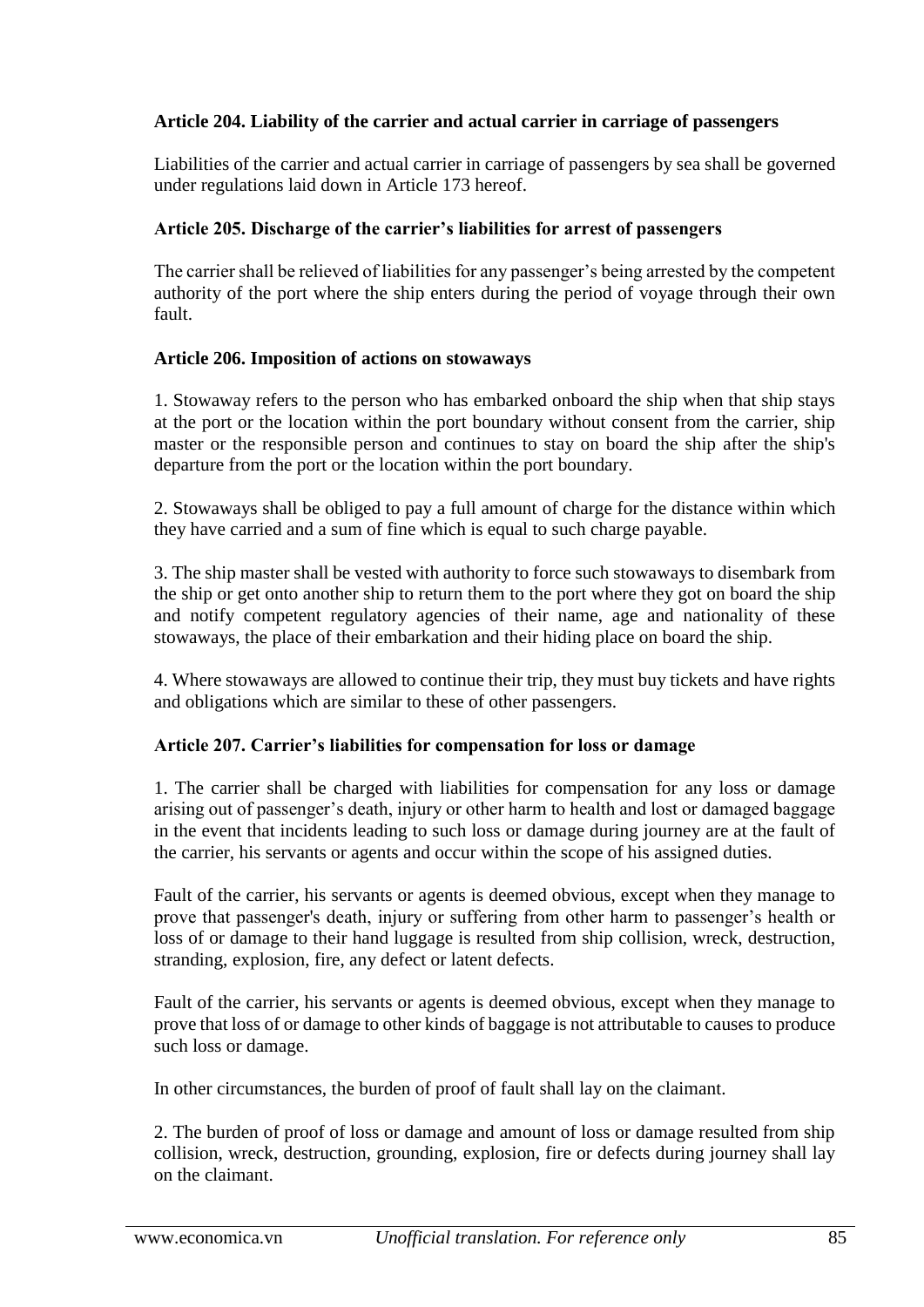## **Article 208. Process of carrying passengers and baggage**

1. The process of carrying passengers by sea starts from the embarkation of these passengers on board the ship and ends after the disembarkation of these passengers from the ship, including carriage of passengers from the mainland to the ship and in opposite direction on condition that the charge for such carriage has been included in the ship fare.

2. The process of carrying passenger's hand baggage shall be subject to regulations similar to those laid down in paragraph 1 of this Article. The process of carrying baggage, except hand baggage, starts from the time when the carrier, his servants or agents receive such baggage at the port of passenger embarkation and ends after the delivery of such baggage to passengers at the port of passenger disembarkation.

### **Article 209. Limitation of liabilities of the carrier of passengers and baggage**

1. The liability of the carrier for the circumstance of a passenger's death, injury or other health-related damage shall not exceed 46,666 units of account per a contract of passenger and baggage carriage whereby total compensation amount is not allowed to exceed 25,000,000 units of account; in respect of circumstances under which the Court has judged that payment of such compensation is made on a periodic basis, this total compensation amount does not exceed limits referred to in this paragraph.

2. The liability of the carrier for loss of or damage to hand baggage is limited to an amount of 833 units of account per a passenger under a contract for carriage of passenger and baggage.

3. The liability of the carrier for loss of or damage to a shipping unit including all of baggage carried thereon is limited to an amount of 3,333 units of account per a shipping unit under a contract for carriage of passenger and baggage.

4. The liability of the carrier for loss of or damage to baggage types other than those defined in paragraph 2 and 3 of this Article is limited to an amount of 1,200 units of account per a passenger under a contract for carriage of passenger and baggage.

5. The carrier and passenger may enter into a negotiation on reducing the liability of the carrier by an amount which is limited to 117 units of account in the event of damage to a shipping unit and to 13 units of account per a passenger in the event of loss of or damage to other types of baggage.

## **Article 210. Loss of benefit of limitation of liabilities**

1. The carrier is not entitled to the right of the limitation of liability provided for in Article 209 hereof if it is proved that the loss, damage is resulted from an act or omission of the carrier done with the intent to cause such loss, damage, or recklessly and with knowledge that such loss, damage would probably result.

2. Regulations set forth in paragraph 1 of this Article shall be applied similarly to the carrier's servants or agents.

## **Article 211. Loss of or damage to precious articles or valuable property**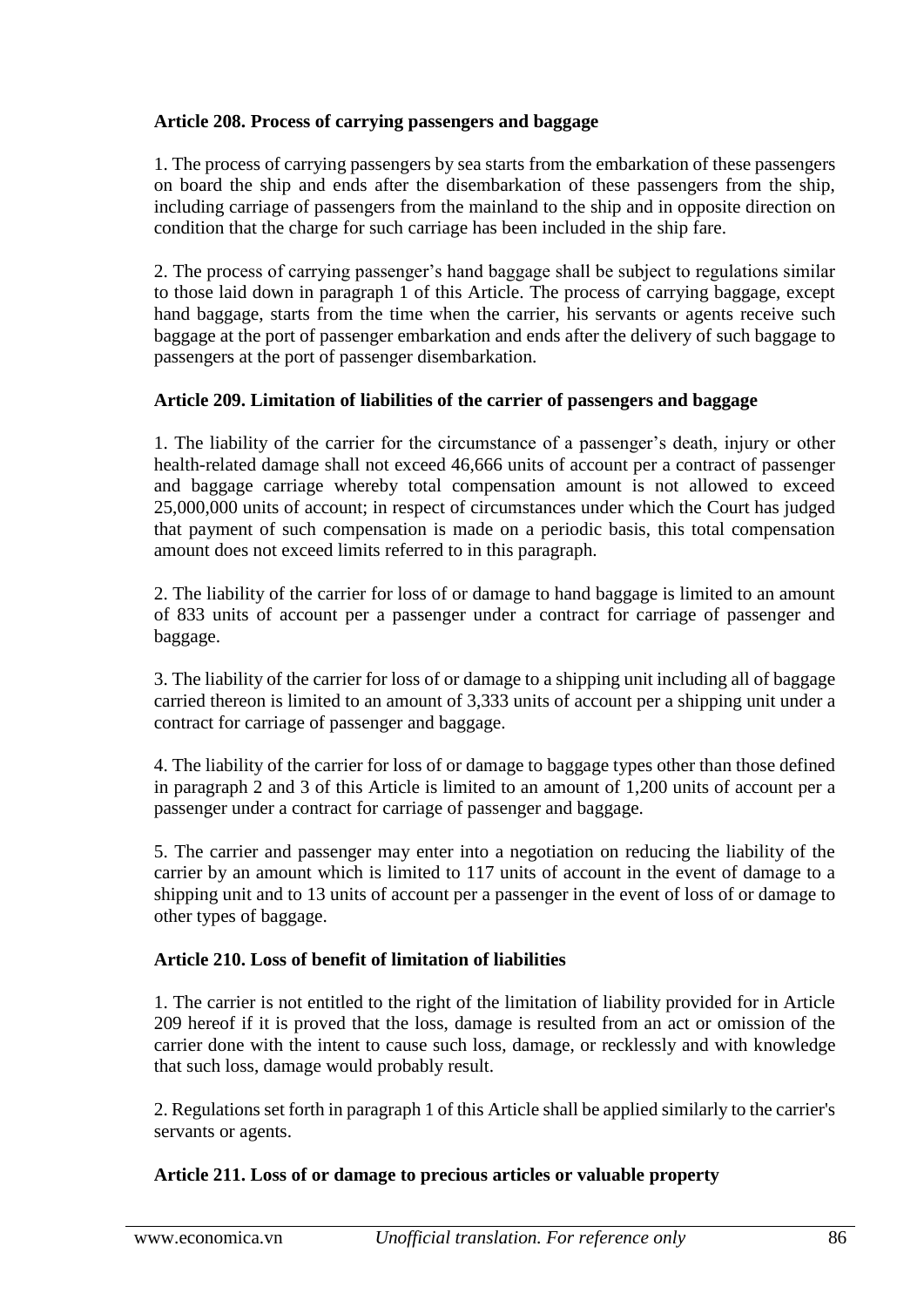The carrier shall be liable for compensating for loss of or damage to precious articles, money, valuable papers, art pieces and other valuable property provided that the passenger has already notified the ship master or officer charged with taking care of baggage of the nature and value thereof for safekeeping purposes.

### **Article 212. Baggage detention**

1. The carrier shall be vested with the right of detention of baggage of a passenger if that passenger has yet to pay a full amount of debts to secure his legitimate benefits until such passenger fulfills his debt obligations or provides sound and sufficient security.

2. The carrier shall be vested with the right to unload unclaimed baggage on to the shore, send them to be kept in the safe and appropriate place and notify the passenger or his authorized person of this. Every cost and fee incurred shall be covered by the passenger.

### **Article 213. Notification of loss of or damage to baggage**

1. Passengers must notify in writing the carrier or his agents of any loss of or damage to their baggage under the following circumstances:

a) Notification of visible damage to hand baggage must be sent before or during the disembarkation of passengers;

b) Notification of visible damage to baggage other than hand baggage must be delivered before or right at the time of delivery of baggage;

c) Notification of invisible loss of or damage to baggage must be sent within the maximum period of 15 days from the date on which passengers disembarked from the ship or baggage should have been delivered to passengers.

2. Where a passenger fails to comply with regulations laid down in paragraph 1 of this Article, delivery and receipt of such baggage that remains intact is deemed complete, unless otherwise proved.

3. Passengers are not obliged to send a written notification if, upon delivery and receipt of such baggage, the carrier and passenger together conduct inspection or examination of such baggage.

#### **Article 214. Statute of limitation for submission of a claim concerning carriage of passengers and baggage**

1. Statute of limitation for submission of a claim for compensation for loss resulted from a passenger's death, injury or suffering from other health-related damage and loss or damage to baggage lasts for 02 years.

2. The statute of limitation for submission of a claim referred to in paragraph 1 of this Article is calculated by the following manner:

a) In respect of a passenger's injury, the statute of limitation for submission of a claim begins on the date of passenger's disembarkation;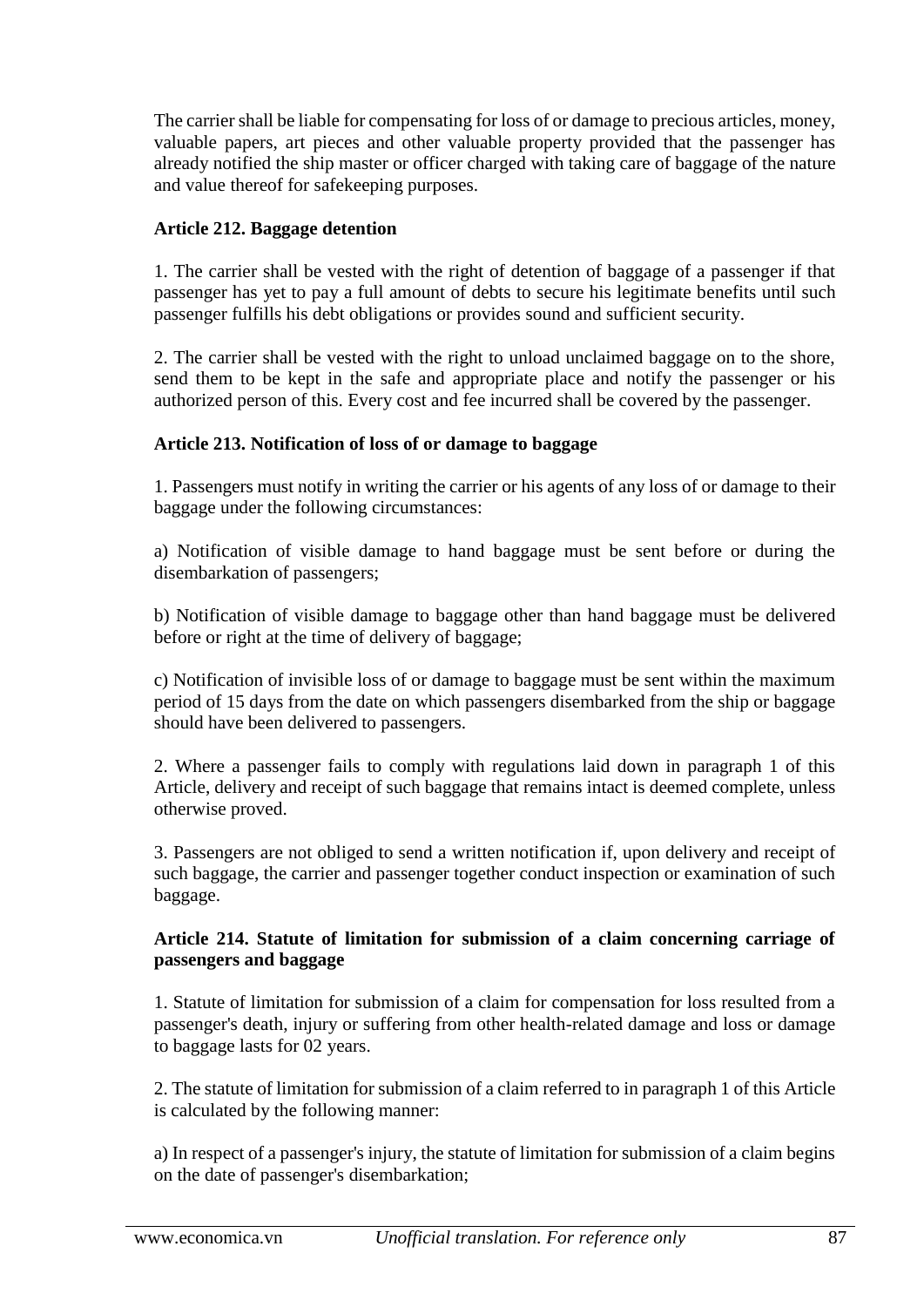b) In respect of a passenger's death occurring during journey, the statute of limitation for submission of a claim begins on the date on which such passenger should have left the ship.

Where a passenger's injury occurring during journey results in the death of this passenger after his disembarkation from the ship, the statute of limitation for submission of a claim begins on the date of this passenger's death and is restricted to 03 years from the date of his disembarkation from the ship;

c) Where loss of or damage to baggage occurs, the statute of limitation for submission of a claim begins on the date on which the passenger disembarks from the ship or should have left the ship, whichever is later.

3. Notwithstanding the provisions of paragraph 1 of this Article on temporary suspension or stop of the statute of limitation for submission of a claim for compensation, the statute of limitation for submission of a claim is not allowed to exceed 03 years from the date on which a passenger has left the ship or should have left the ship, whichever is later.

### **Chapter IX**

### **CHARTER-PARTY**

#### **Section 1. GENERAL PROVISIONS**

### **Article 215. Charter-party**

Charter-party is a contract entered into between the owner and charterer of the ship under which the owner gives the right to use his ship to the charterer within a specified period to fulfill specific agreed objectives and is paid freight by the charterer.

#### **Article 216. Form of a charter-party**

- 1. A charter-party is concluded in the form of either a time charter or demise charter.
- 2. A charter-party must be in writing.

## **Article 217. Re-letting of the ship**

1. If contractually agreed upon, the charterer may re-let the ship out to the other third person but has to remain obligatory to perform the charter-party with the owner.

2. Rights and obligations of the ship owner provided for in this Chapter shall be applied similarly to the re-letting party.

#### **Article 218. Rules for application of laws to the charter-party**

Provisions pertaining to the rights and obligations of the ship owner and charterer set forth in this Chapter shall only be applied unless otherwise agreed upon between the ship owner and charterer.

#### **Article 219. Statute of limitation for submission of a claim as to the charter-party**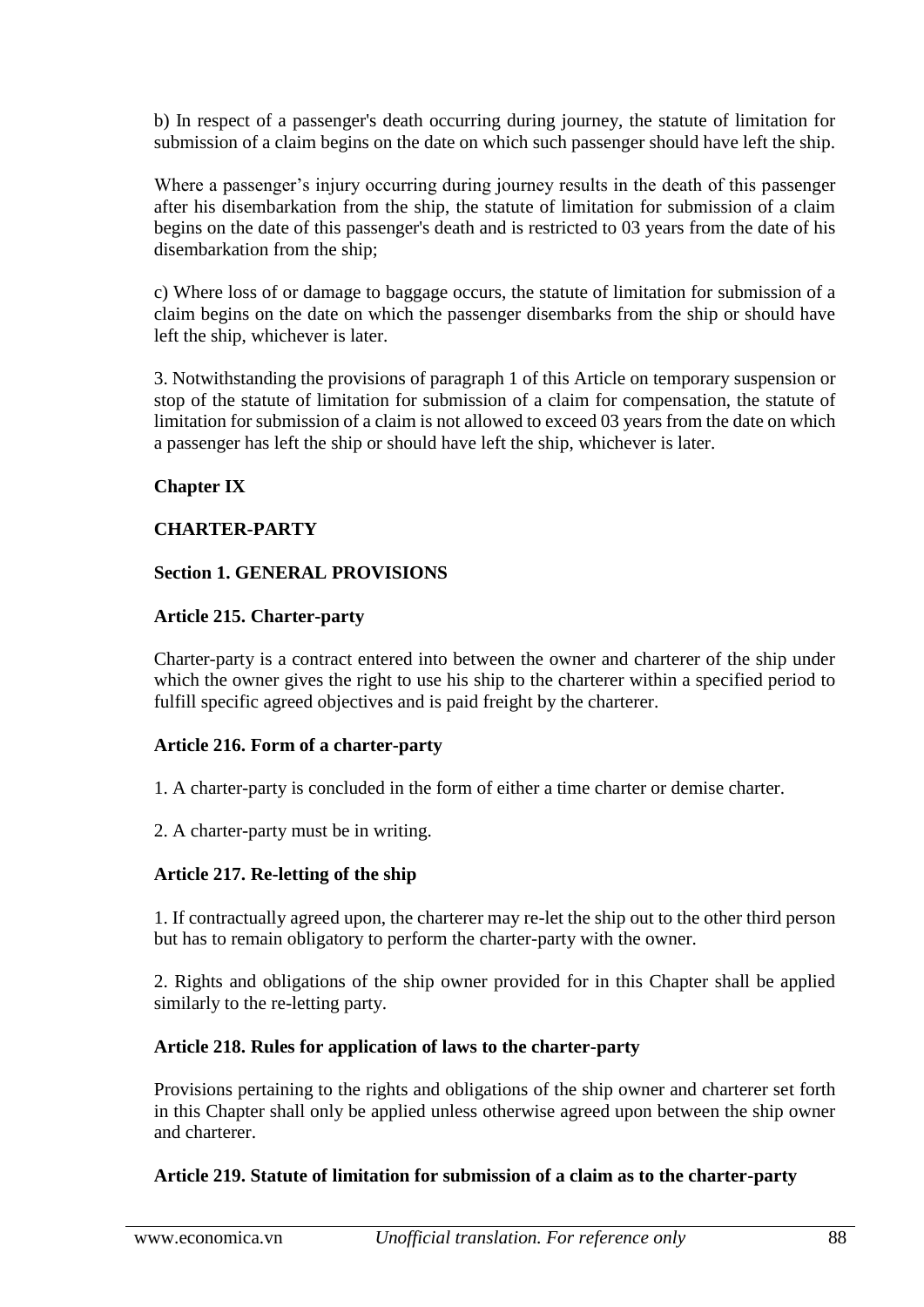The statute of limitation for submission of a claim as to matters arising out of the charterparty lasts for 02 years from the date of termination of this charter-party.

# **Section 2. HIRING OF A SHIP FOR A SPECIFIED PERIOD OF TIME**

### **Article 220. Time charter**

1. A time charter refers to a contract for hiring of a ship whereby the ship owner provides a specific ship along with crew members for the charterer.

2. A time charter is composed of the following elements:

a) Name of the ship owner and charterer;

b) Name, flag, grade of the ship; weight, engine capacity, gross register tonnage, speed and fuel consumption;

c) Operating region, purpose of use of the ship and the term of the charter-party;

d) Time, location of and conditions for handover and return of the ship;

dd) Freight for hiring of the ship and payment method;

e) Other related contents.

### **Article 221. Obligations of the ship owner agreed upon in the time charter**

1. The ship owner shall be obliged to hand over the ship to the charterer at the right place and time, ensure necessary technical safety conditions, and have sufficient supplies relevant to the purpose of use of the ship as agreed upon in the charter-party and keep the aforesaid unchanged during the time of hiring of such ship.

2. The ship owner shall be obliged to properly man the ship with competent crew members which are relevant to the purpose of use of the ship agreed upon in the charter-party, pay salary and ensure other legal benefits of seafarers during the time of hiring of the ship.

#### **Article 222. Rights of the time charterer**

1. The charterer shall be vested with the complete right to use dedicated areas on board the ship to carry goods, passengers and baggage.

2. The charterer shall not be accorded the right to use other areas on board the ship to carry goods, passengers and baggage, unless otherwise approved by the ship owner.

## **Article 223. Obligations of the time charterer**

1. The charterer shall be obliged to use the ship to serve the right purpose agreed upon in the charter-party and must duly pay attention to exercise due care of benefits of the ship owner.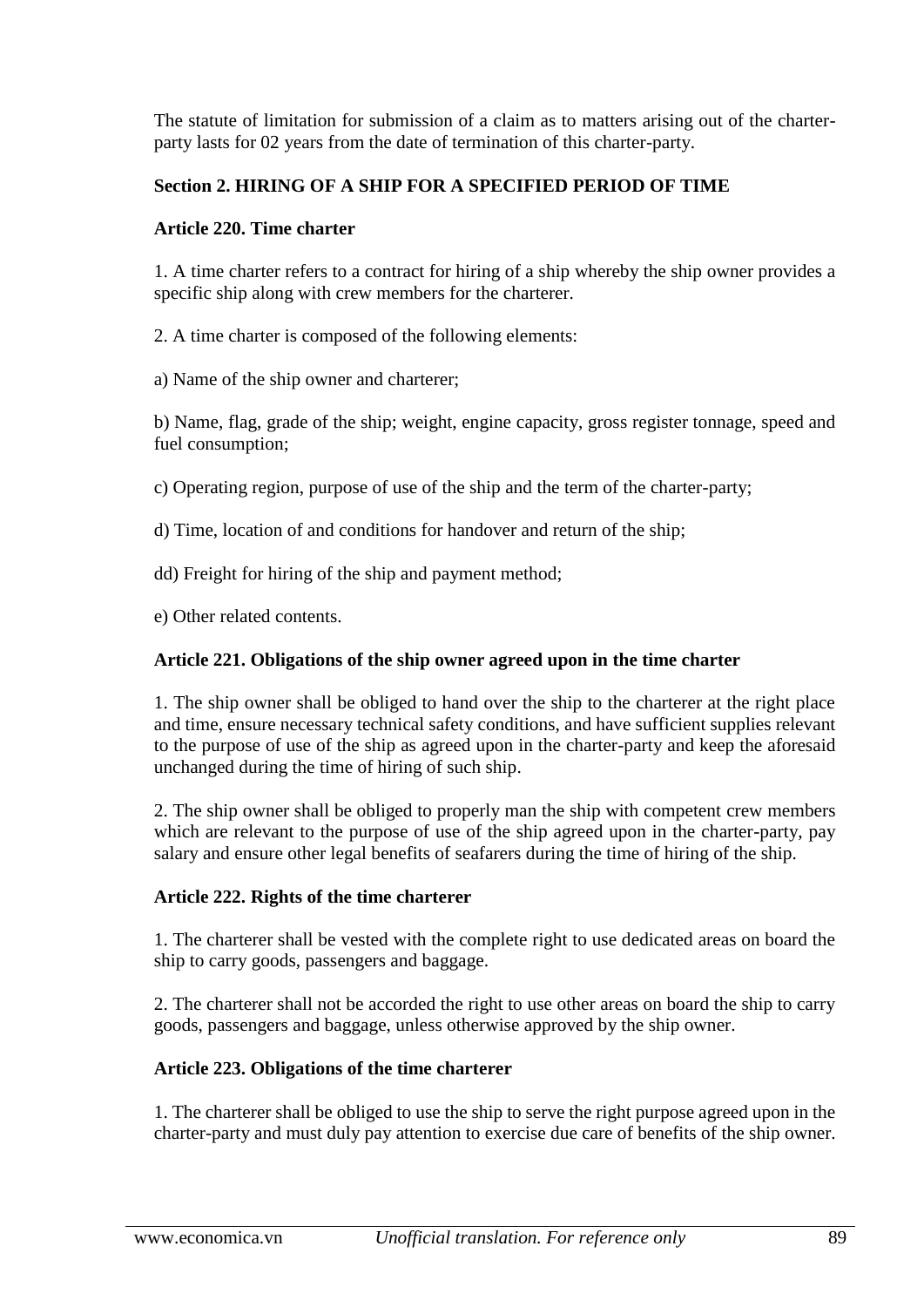2. The charterer shall be obliged to ensure the ship is only used for carrying goods, passengers and baggage in a legitimate manner.

3. After the charter-party expires, the charterer shall be obliged to return the ship to the ship owner at the right place and time and ensure the technical conditions as agreed upon in the charter-party, except for the ship's natural wear and tear.

### **Article 224. Relationship between the ship owner, charterer and crew members in the time charter**

1. During the term in which the ship is hired under the time charter, the ship master and other seafarers that belong to crew members on board the ship remain to be subject to the ship owner's authority to manage employment. The ship owner shall be fully liable for issues relating to crew members.

2. During the ship's operations, the ship master shall act on behalf of the charterer and must carry out the order obtained from the charterer as agreed upon in the time charter.

3. The ship owner shall be held jointly responsible to the charterer for the ship master's exercise of authority referred to in paragraph 2 of this Article, except when the ship master has clearly undertaken that he acts on behalf of the charterer to exercise such authority.

### **Article 225. Distribution of remuneration paid for rescue service in the time charter**

Where the time-chartered ship participates in rescue activities within the term of the time charter, remuneration paid for rescue activities shall be evenly distributed among the ship owner and charterer after costs relating to such rescue activities and rewards to crew members for their rescue efforts have been deducted from such remuneration.

#### **Article 226. Exceeding the term of time charter of the ship**

On the basis of sound calculation, if the ship's last journey exceeds the time when the ship must present itself to the ship owner as agreed upon in the charter-party, the charterer shall be entitled to continue use of the ship to complete that journey; the charterer must pay demurrage for the extra time of use of the ship at the price specified in the charter-party; if the market freight rate imposed on hiring of the ship is higher than the freight agreed upon in the charter-party, the charterer must pay freight for hiring of the ship equal to the current market price of freight.

## **Article 227. Payment of freight for time chartering of the ship**

1. The charterer shall be held liable for freight for ship time chartering calculated from the date of possession of the ship to the date of return of the ship to the ship owner.

2. The ship charterer shall not be held responsible for paying freight for the time when the ship is not brought into operation due to damage, lack of supplies of spare parts or ineligible crew members. In this case, the charterer shall be entitled to a relief from liability for costs incurred from maintenance of the ship.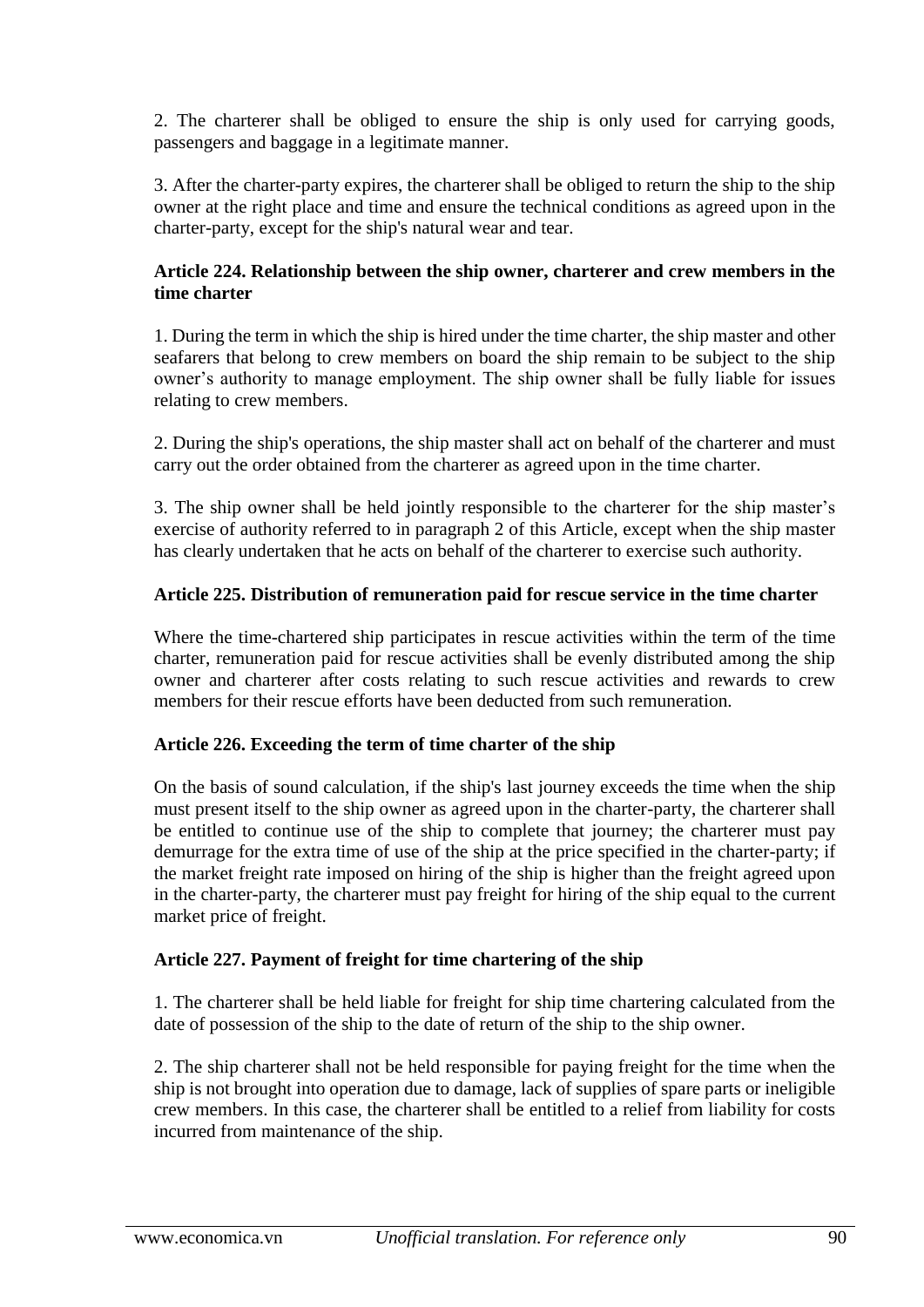3. Where the ship's incapability of being brought into operation is through the charterer's fault, the ship owner remains to be entitled to freight paid for hiring of the ship and compensation for any loss or damage concerned.

4. Where the chartered ship has gone missing, freight paid for hiring of the ship shall be accrued till the date on which the last message about that ship is received.

5. Where the charterer fails to pay freight agreed upon in the charter-party, the ship owner shall be accorded authority to detain goods, property on board the ship if such goods or property are in the charterer's possession.

### **Article 228. Termination of the time charter**

1. The charterer shall be entitled to terminate the charter-party and submit a claim for compensation for any related loss or damage if the ship owner commits fault in performing obligations referred to in Article 221 hereof.

2. Both contracting parties shall be entitled to terminate the charter-party without having to pay any compensation in the event that act of war, riots or application of coercive measures of competent regulatory agencies to hindering execution of the charter-party, which is unlikely to be terminated after a proper waiting time, occur.

3. The charter-party automatically becomes void and null if the ship has gone missing, is wrecked, destroyed or deemed subject to be unrepairably damaged or, if it is likely to be repaired, such repair is uneconomic.

#### **Section 3. BAREBOAT HIRING**

#### **Article 229. Demise charter**

1. A demise charter refers to a contract for hiring of a ship whereby the ship owner provides a specific ship without crew members.

- 2. A demise charter is composed of the following elements:
- a) Name of the ship owner and charterer;
- b) Name, flag and grade of the ship; weight and engine capacity of the ship;
- c) Operating region, purpose of use of the ship and the term of hiring of the ship;
- d) Time, location of and conditions for handover and return of the ship;
- dd) Checking, maintenance and repair of the ship;
- e) Freight for hiring of the ship and payment method;
- g) Ship insurance;
- h) Time of and conditions for termination of the charter-party;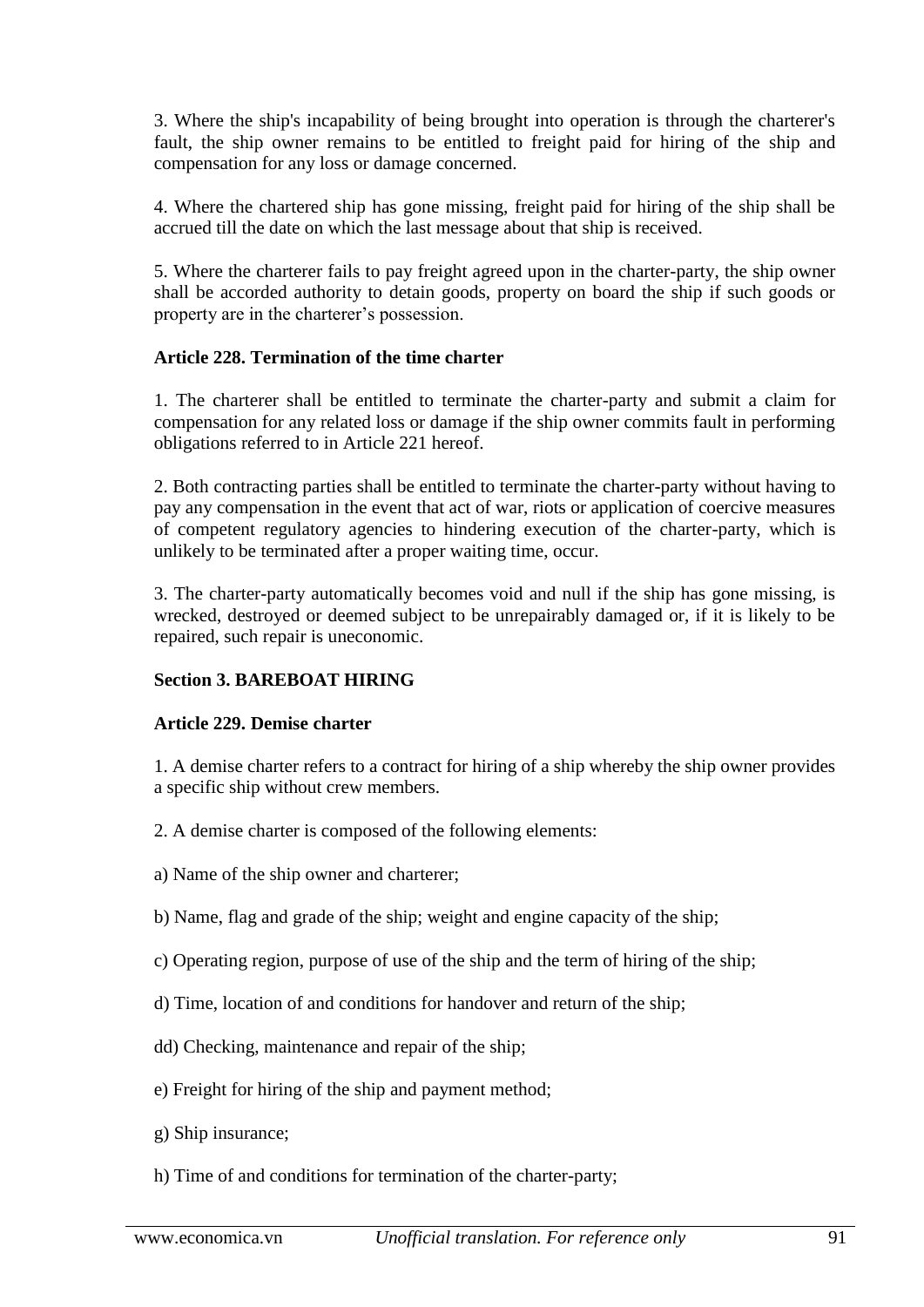i) Other related contents.

### **Article 230. Obligations of the ship owner agreed upon in the demise charter**

1. The ship owner must exercise due diligence in performing his obligations to provide the seaworthy ship and relevant documents for the charterer at the location and time agreed upon in the charter-party.

2. During the term of demise charter, the ship owner shall not be allowed to mortgage the contractual ship without any written consent from the charterer; where the ship owner is in contravention of this regulation, compensation for any loss or damage imposed on the charterer must be awarded.

3. Where the ship is detained due to any dispute involving the ownership or debts of the ship owner, the ship owner must ensure that benefits of the charterer are not affected and compensate for any loss or damage imposed on the charterer.

### **Article 231. Obligations of the demise charterer**

1. The demise charterer shall be obliged to take care of the ship and equipment installed onboard the ship during the term of demise charter.

2. The demise charterer shall be obliged to repair any damage to the ship during the term of demise charter and must notify the ship owner of this. The ship owner shall be liable for charges paid for repair service if damage arises outside the scope of liability of the charterer.

3. During the term of demise charter, the charterer shall be liable for fees for the ship insurance contract of which value and manner have been agreed upon in the charter-party.

4. During the term of demise charter, if any loss imposed on the ship charter results from the charterer's use and operation of the ship, the charterer shall be obliged to provide relief or compensation for such loss.

### **Article 232. Obligations to return the ship, exceeding the term of charter-party and termination of the demise charter**

Obligations to return the ship, exceeding the term of charter-party and termination of the demise charter shall be consistent with provisions laid down in paragraph 3 Article 223, 226 and 228 hereof.

## **Article 233. Payment of freight for demise chartering**

The demise charterer shall be liable for freight for demise chartering as agreed upon in the charter-party. Where the ship is subject to total loss or gone missing, payment of freight for hiring of the ship shall be terminated from the date on which the ship is subject to total loss or on which the last information about the ship is received. An amount of pre-paid freight equivalent to the length of time when the ship has not been used must be refunded.

## **Article 234. Ship hire-purchase**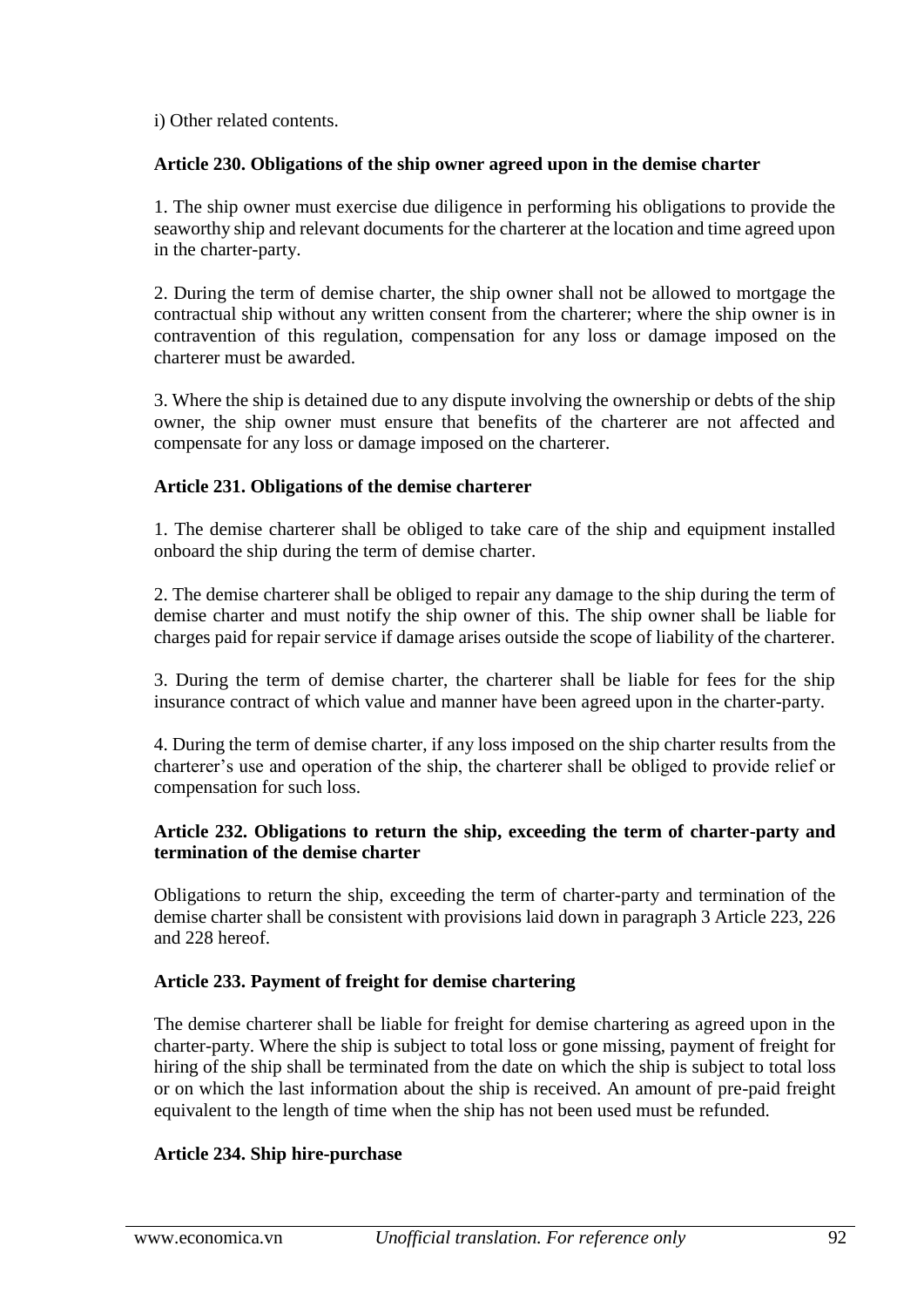1. When the demise charter includes terms and conditions concerning ship hire–purchase, the ownership of the ship agreed upon in the demise charter shall be assigned to the charterer.

2. The lessor who gives the ship under a hire-purchase contract and the lessor who provides the ship under a finance lease contract shall only keep the copy of the Certificate for registration of that ship.

## **Chapter X**

### **SHIP AGENT AND SHIPBROKING**

#### **Section 1. SHIP AGENT**

#### **Article 235. Ship agent**

Ship agent refers to a kind of service related to the ship operating at ports which the person acting on behalf of the ship owner as an agent or the operator of the ship performs, including undertaking procedures for the ship's entering and leaving the port; signing the contract for carriage, marine insurance contract, goods loading or unloading contract, charter-party, contract for employment of seafarers; signing and issuing bills of lading or equivalent transport documents; furnishing the ship with materials, fuel, food supplies, potable water; filing a sea protest; keeping in contact with the ship owner or operator; performing seafarerrelated services; collecting and spending sums relating to ship operating activities; resolving any dispute regarding the contract for carriage or marine accidents as well as rendering other ship-related service.

#### **Article 236. Person acting as a ship agent**

1. The person acting as a ship agent is the person appointed by the entrusting person to act as his representative to perform ship agent services entrusted by the entrusting person at ports.

2. The person acting as a ship agent may render ship agent services to the shipper, charterer or other persons entering into a contract with the ship owner or operator if obtaining consent from the ship owner or operator.

#### **Article 237. Ship agent contract**

A ship agent contract refers to a contract signed in writing between the entrusting party and the ship agent under which the entrusting party allows the ship agent to perform ship agent services for specific voyage or within a specified period of time.

#### **Article 238. Obligations of the ship agent**

1. The ship agent shall be responsible for performing necessary acts to take good care of legitimate rights and benefits of the entrusting party; bound to comply with requirements and instructions of the entrusting party; notify the entrusting party in a timely manner of events relating to entrusted duties; accurately calculate receipts and expenditure associated with entrusted duties.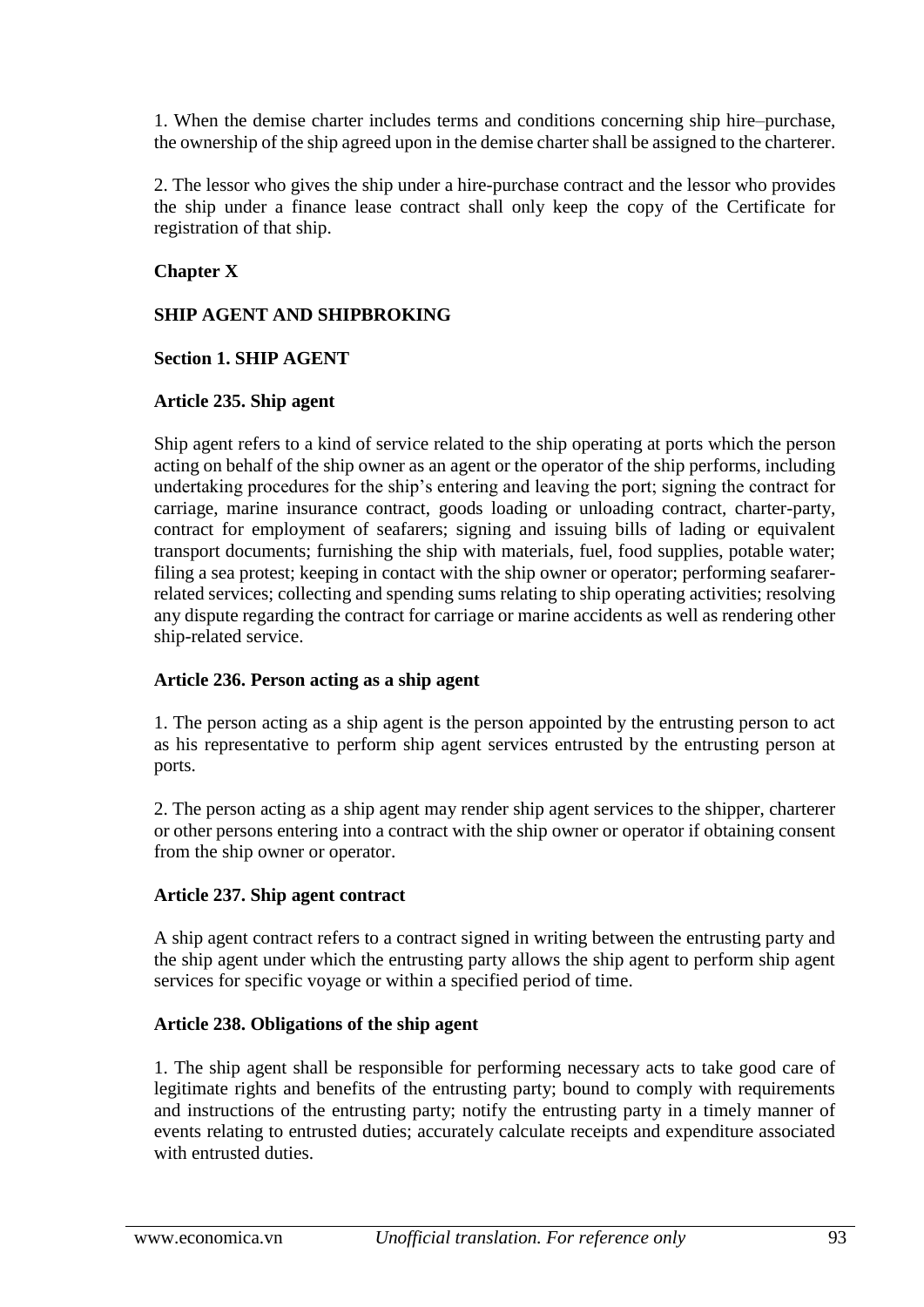2. The ship agent shall be responsible to pay the entrusting party compensation for any loss or damage resulted from his fault.

## **Article 239. Liabilities of the entrusting party**

1. The entrusting party shall be responsible for instructing the ship agent to perform entrusted services whenever necessary and must pay an estimated sum of advance for entrusted services upon the request of the ship agent.

2. Where the ship agent performs acts beyond the scope of fiduciary duties, the entrusting party shall remain responsible for these activities to the extent that the entrusting party with his knowledge of this issue has not notified persons involved of his refusal to recognize these acts of the ship agent.

#### **Article 240. Charge rate imposed on ship agent services**

The charge rate imposed on ship agent services shall be negotiated by contracting parties except to the extent stipulated by laws.

#### **Article 241. Statute of limitation for submission of a claim regarding execution of ship agent contract**

The statute of limitation for submission of a claim regarding execution of ship agent contract lasts for 02 years from the date on which any dispute arises.

#### **Article 242. Conditions for trade in ship agent services**

1. In order to engage in trade in ship agent services in Vietnam, enterprises must be established in accordance with laws; with regard to a foreign-invested enterprise, a capital contribution portion must be assured in accordance with laws.

2. These enterprises must assign full-time personnel to operate ship agent services and fulltime personnel to undertake legislative activities.

3. Staff members of a ship agent must have Vietnamese nationality and hold certificates in ship agent profession.

4. The Government shall provide detailed provisions on this Article.

#### **Article 243. Ship agent in respect of public duty ship, fishing ship, submarine, submersible, floating warehouse, movable platform and hydroplane and foreign military vessel entering into the territory of Vietnam**

Provisions relating to ship agent referred to in this Section shall be applied to public duty ship, fishing ship, submarine, submersible, floating warehouse, movable platform and hydroplane and foreign military vessel entering into the territory of Vietnam.

#### **Section 2. SHIPBROKING**

#### **Article 244. Shipbroking and ship broker**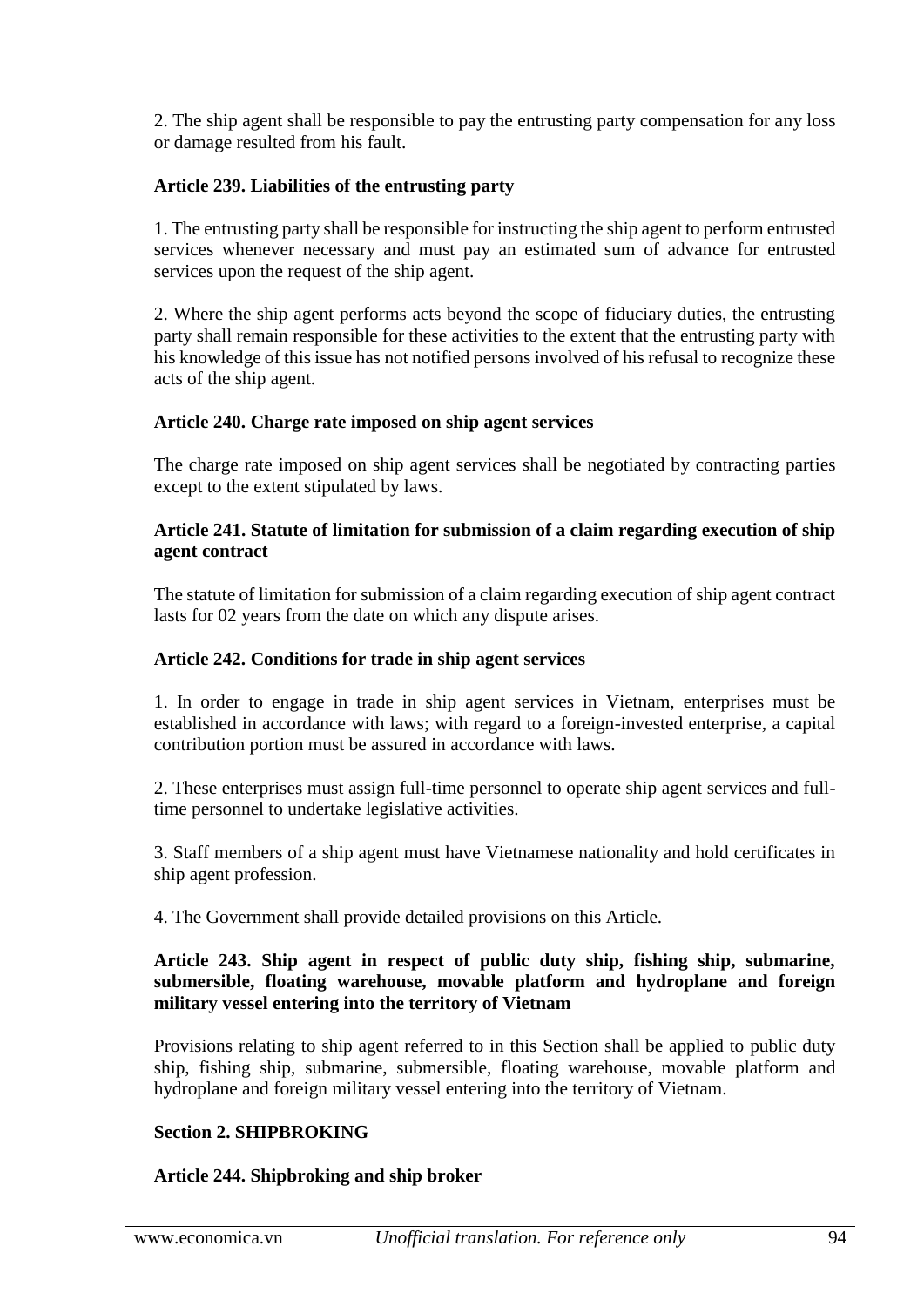1. Shipbroking refers to a kind of service providing an intermediary between parties involved in transaction, negotiation and conclusion of the contract for carriage, marine insurance contract, charter-party, contract for purchase and sale of a ship, contract for towing a ship, contract for hiring of seafarers and other contract pertaining to marine operations under a shipbroking contract.

2. A ship broker refers to a person rendering shipbroking services.

## **Article 245. Rights and obligations of a ship broker**

1. Have the right to provide services to contracting parties on condition that he is required to notify all contracting parties of this and is obliged to exercise due care of legitimate rights and benefits of parties involved.

2. Have the right to be paid agreed-upon commission for his rendering of broking services. The broker and the broker's customer shall enter into a negotiation on brokerage; unless priorly agreed upon, local rules shall prevail in determination of brokerage.

3. Assume obligations to perform a broker's duties in an honest manner.

4. Bear responsibility for the legal status of parties provided with ship broking services during the ship broking duration.

5. Liabilities of a ship broker shall be discharged to the extent that contract between parties provided with ship broking services is concluded, unless otherwise agreed upon.

#### **Article 246. Statute of limitation for submission of a claim regarding execution of a ship broking contract**

The statute of limitation for submission of a claim regarding execution of a ship broking contract lasts for 02 years from the date on which any dispute arises.

#### **Chapter XI**

## **MARINE PILOTAGE**

#### **Article 247. Provisions on use of marine pilotage in Vietnam**

1. Use of marine pilotage in Vietnam is aimed at ensuring the maritime safety and security and environmental pollution prevention; playing a significant role in protecting sovereignty and exercising sovereignty right and jurisdiction of the Socialist Republic of Vietnam.

2. Vietnamese and overseas ships must use Vietnamese maritime pilots for maneuvering these ships and pay charges for pilotage services when operating within a Vietnamese region where marine pilotage is required.

- 3. Cases in which use of marine pilotage is not required include:
- a) The region where marine pilotage is optional;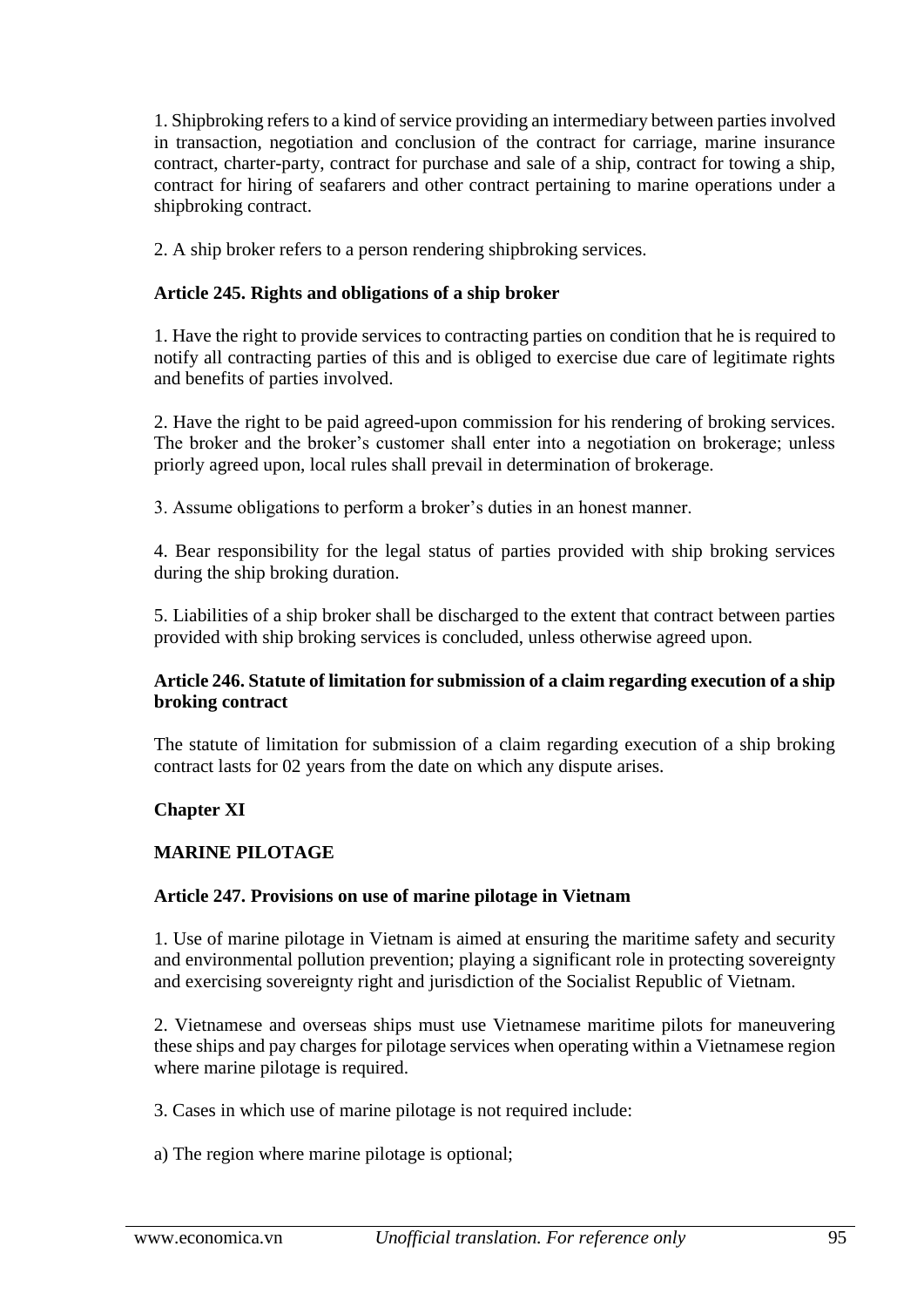b) Vietnamese ships carrying below 1,000 GT of passengers, oil, liquefied gas, chemicals in bulk; other kinds of Vietnamese ship that has less than 2,000 GT in weight;

c) Overseas ship that has less than 10 GT in weight;

d) Any ship of which the master is a Vietnamese national who has achieved the certificate in pilotage service, certificate of marine pilotage operating zone conformable to specific types of ships and regulatory pilotage operating zone in which active ships are permitted to be navigated by itself.

4. The master of any ship referred to in paragraph 3 of this Article may require pilots to navigate such ship whenever necessary.

### **Article 248. Marine pilotage organization**

A marine pilotage organization refers to an enterprise that provides the service of navigating ships to enter or leave ports and operates within the regulatory marine pilotage zone of Vietnam.

### **Article 249. Legal status of marine pilot**

1. Marine pilot is a consultant to the master in navigation of a ship to meet marine conditions that exist at the ship piloting zone where a marine pilot is operating. Use of marine pilotage shall not discharge the master's liability to command the ship.

2. During the duration of navigation of a ship, a marine pilot shall be put under the command of the master of the piloted ship.

3. The master shall be accorded the right to choose any marine pilot or decide to cease operations of any marine pilot and request a replacement pilot.

## **Article 250. Eligibility requirements for Practising of marine pilotage**

- 1. Be a Vietnamese citizen.
- 2. Meet required health standards.
- 3. Hold the certificate in marine pilotage profession.

4. Only allow navigation of a ship within the marine pilotage operating zone which is conformable to the issued certificate of marine pilotage zone.

5. Be put under the management of a marine pilotage organization.

#### **Article 251. Rights and obligations of a marine pilot during the process of ship navigation**

1. A marine pilot shall be vested with the right to refuse to navigate any ship, and simultaneously notify the port authority and marine pilotage organization in a timely manner to the extent that the master intentionally fails to follow his proper instructions or warnings.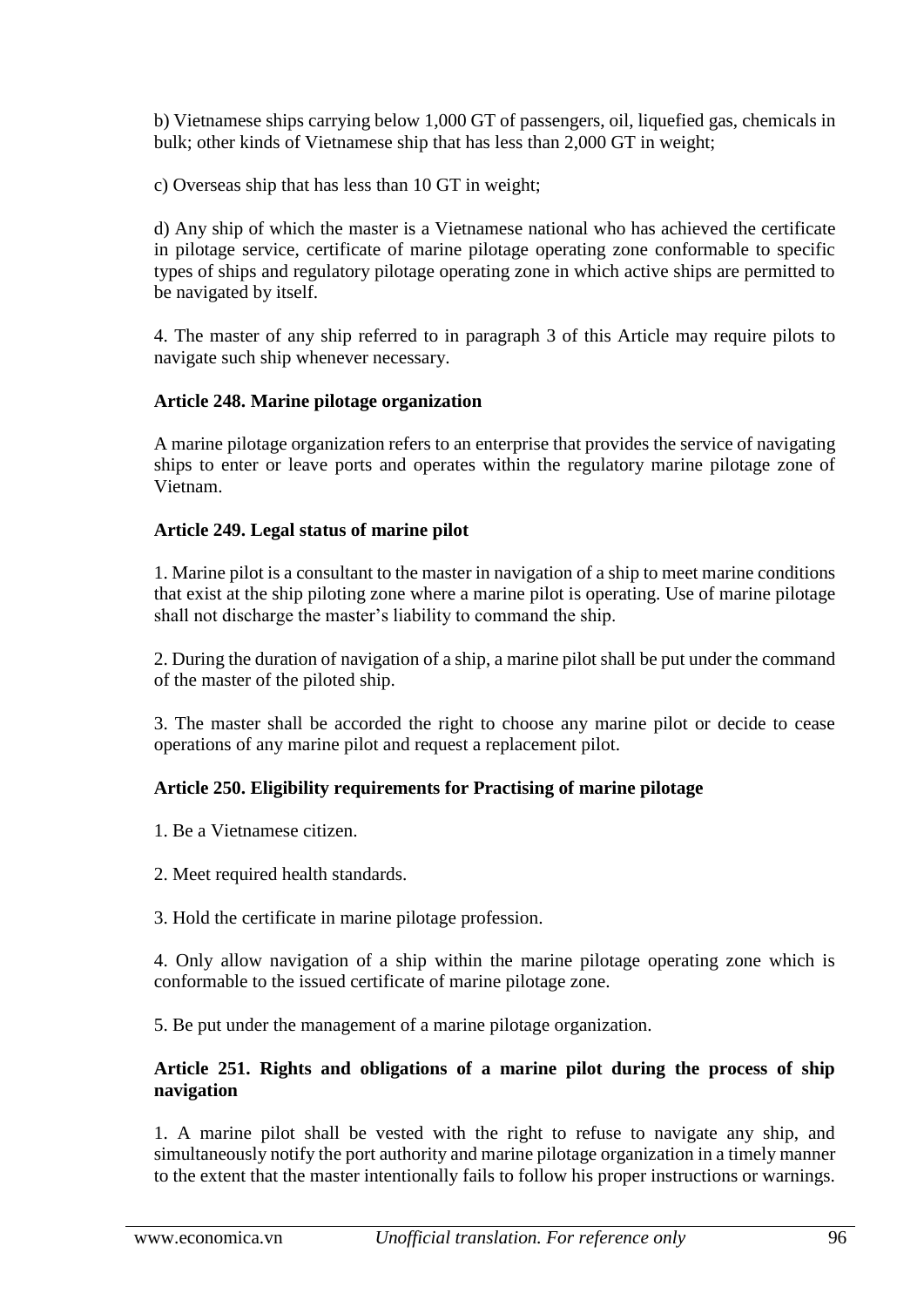2. A marine pilot shall be obliged to regularly provide instructions on marine conditions that exist at the ship navigation zone for the master; warn the master of any act inconsistent with regulations on assurance of maritime safety, other relevant laws and regulations.

3. A marine pilot shall be obliged to notify the port authority of ship navigation performance and any dangerous change to marine operations that he has discovered during the ship navigation process.

4. A marine pilot must exercise due diligence in fulfilling his obligations. A marine pilot's ship navigation shall be terminated after the ship anchors, arrives at the wharf and enters the agreed safe place or in the presence of a replacement pilot. A marine pilot shall not be permitted to leave a ship without the ship master's consent.

## **Article 252. Obligations of the ship master and owner during use of marine pilotage**

1. The ship master shall be obliged to accurately inform a marine pilot of particular functions and characteristics of the ship; ensure safety for a marine pilot when he getting onto and off the ship; provide a marine pilot with equipment used for work and human daily activities during the time when that marine pilot stays on board the ship.

2. In the case of any loss resulted from a marine pilot's fault for navigating a ship, the ship owner shall be held liable for compensation for such loss in the same manner as any loss resulted from a seafarer's fault.

3. Where a marine pilot is prevented from leaving the ship upon completion of his duties for reasons of safety assurance, the ship master must enter into the nearest port for the purpose of marine pilot disembarkation. The ship owner or operator shall be charged with liability to return a marine pilot to the place of pilot embarkation and pay any relevant cost.

### **Article 253. Liabilities of a marine pilot for any loss resulted from the ship navigation fault**

A marine pilot shall be charged with administrative and criminal liabilities in accordance with laws and relieved of civil liabilities only if any loss is resulted from this marine pilot's fault in ship navigation.

## **Article 254. Detailed provisions on marine pilotage**

The Minister of Transport shall adopt regulations on the regulatory marine pilotage zone; training standards for marine pilots; issue and revocation of the certificate in marine pilotage profession and the certificate of marine pilotage operating zone.

### **Article 255. Pilotage for public duty ship, fishing ship, inland watercraft, submarine, submersible, floating warehouse, movable platform and hydroplane and foreign military vessel**

Provisions of this Chapter shall be applied to public duty ship, fishing ship, submarine, submersible, floating warehouse, movable platform and hydroplane and foreign military vessel entering into the territory of Vietnam.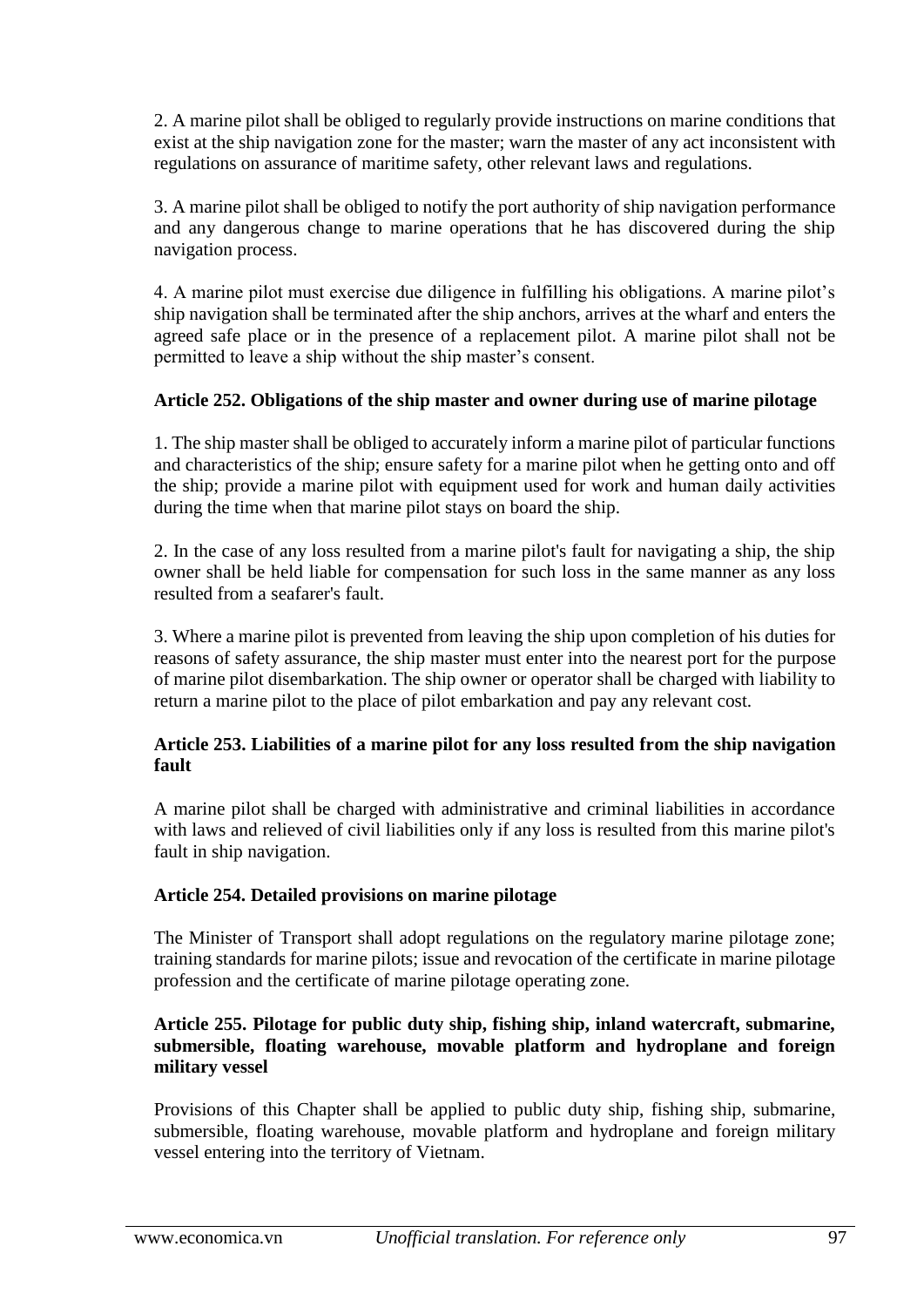## **Chapter XII**

### **SHIP TOWAGE**

#### **Article 256. Ship towage**

1. Ship towage refers to tugging, towing, hauling, pushing or sailing alongside the ship and other floating equipment on the sea and within a port water area by a towboat.

2. Ship towage includes sea and assistance towage within a port water area.

#### **Article 257. Requirements for trade in ship towage services**

1. In order to engage in trade in ship towage services in Vietnam, enterprises must be established in accordance with laws; with regard to a foreign-invested enterprise, a capital contribution portion must be assured in accordance with laws.

2. These enterprises must assign full-time personnel to operate ship towage services and fulltime personnel to undertake legislative affairs.

3. They must have the number of towboats in conformity with regulations. Towboats must be Vietnamese ships.

4. The Government shall provide detailed provisions on this Article and towage carried out in Vietnam is not covered by provisions laid down in paragraph 1 of this Article.

#### **Article 258. Ship towage contract**

1. Ship towage contract refers to the contract signed in writing between the owner and lessee of towboat except to the extent that the assistance towage takes place within a port water area.

2. The charge for ship towage services shall be negotiated by contracting parties except to the extent stipulated by laws.

#### **Article 259. Right to command the ship towage**

1. Towboats and ships or other towed units constitute a towing fleet. The towing fleet is created from the time when a towboat and other members of the towing fleet are ready to perform necessary duties under orders from the commander of such towing fleet, and is dissolved when the last duty has been fulfilled or when members of the towing fleet has kept a safe distance between them.

2. Parties entering into a ship towage contract shall negotiate for appointment of the commander of a towing fleet. If there is no agreement on this, local conventions shall prevail.

3. The right to command an assistance towage taking place within a port water area shall be granted to the master of the towed ship. In the absence of the master or chief officer, such right shall be granted to the person designated by the Director of a port authority.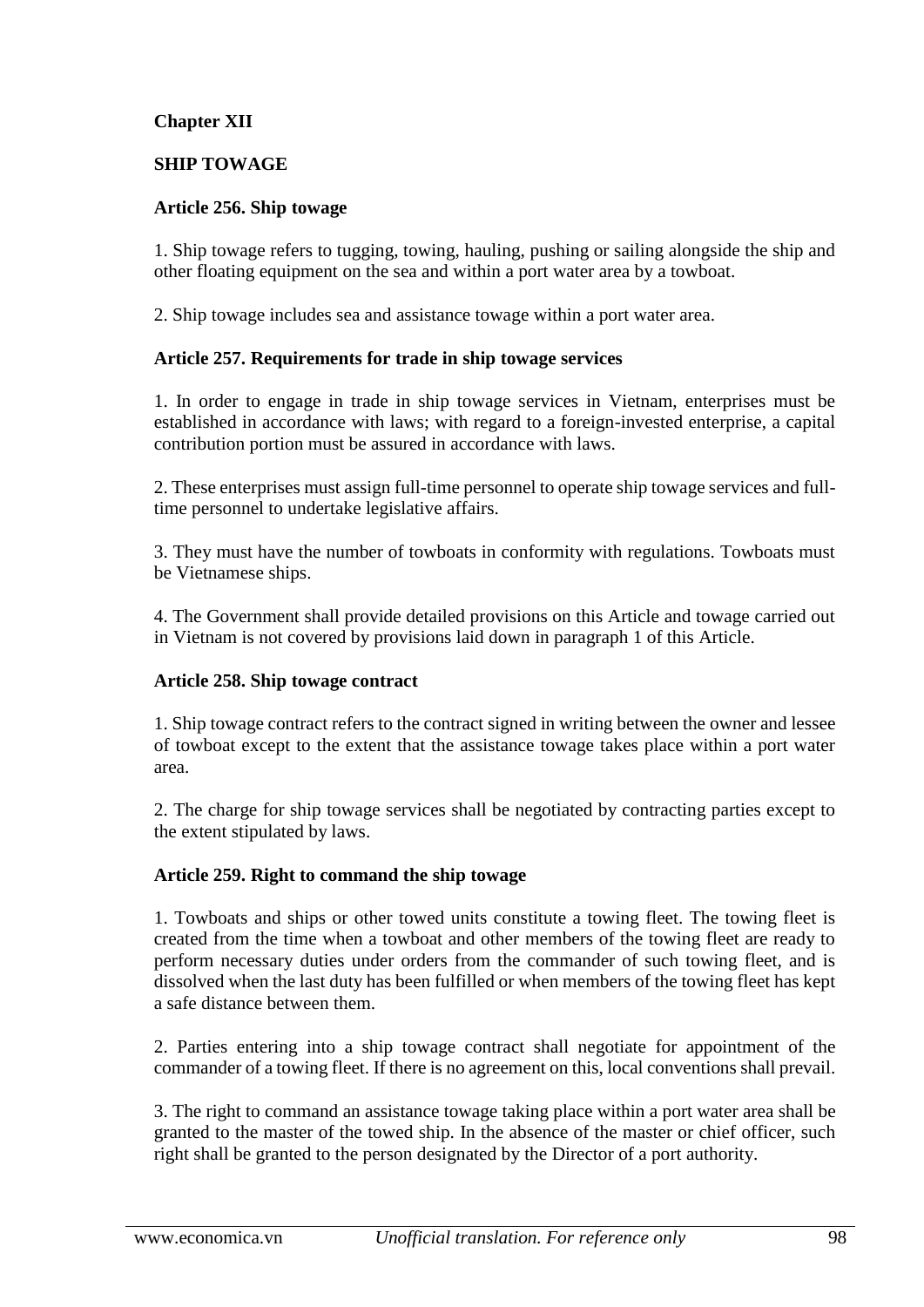### **Article 260. Obligations of parties to a ship towage contract**

1. The owner of a towboat shall be bound to present his towboat at the right place and time and ensure technical conditions agreed upon in the ship towage contract.

2. The towage lessee shall be obliged to allow for sufficient conditions for assurance of safety for his ship as agreed upon in the ship towage contract.

### **Article 261. Liability to compensate for any loss relating to the ship towage**

1. The owner of the ship of which the master is accorded the right to command a towing fleet shall bear liability for any loss or damage imposed on the ship, people and property onboard the ship of other members of the towing fleet unless it is proved that such loss or damage arises outside of their scope of liability.

2. Ships put under the command of the ship master of other ship shall not be relieved or reduced from liabilities to take into consideration the general safety for the towing fleet; the ship owner shall be held liable for any loss or damage imposed on the ship, people and property on board ships of other members to the extent that the fault resulting in such loss or damage is on the part of his ship.

3. In the course of execution of a ship towage contract, if any loss or damage is imposed on a third party, contracting parties shall be liable for any compensation to the extent of each party's fault.

### **Article 262. Statute of limitation for submission of a claim for execution of a ship towage contract**

The statute of limitation for submission of a claim regarding execution of a ship towage contract lasts for 02 years from the date on which any dispute arises.

#### **Article 263. Towage of military vessel, public duty ship, fishing ship, inland watercraft, submarine, submersible, floating warehouse, movable platform, floating dock and hydroplane**

Provisions of this Chapter shall be applied to military vessel, public duty ship, fishing ship, inland watercraft, submarine, submersible, floating warehouse, movable platform, floating dock and hydroplane.

#### **Chapter XIII**

#### **MARINE RESCUE**

#### **Article 264. Marine rescue**

1. Marine rescue refers to any act of saving ships or property of the ship from dangers or any act of providing relief to ships in distress at sea, within a port water area which is performed under a marine rescue contract.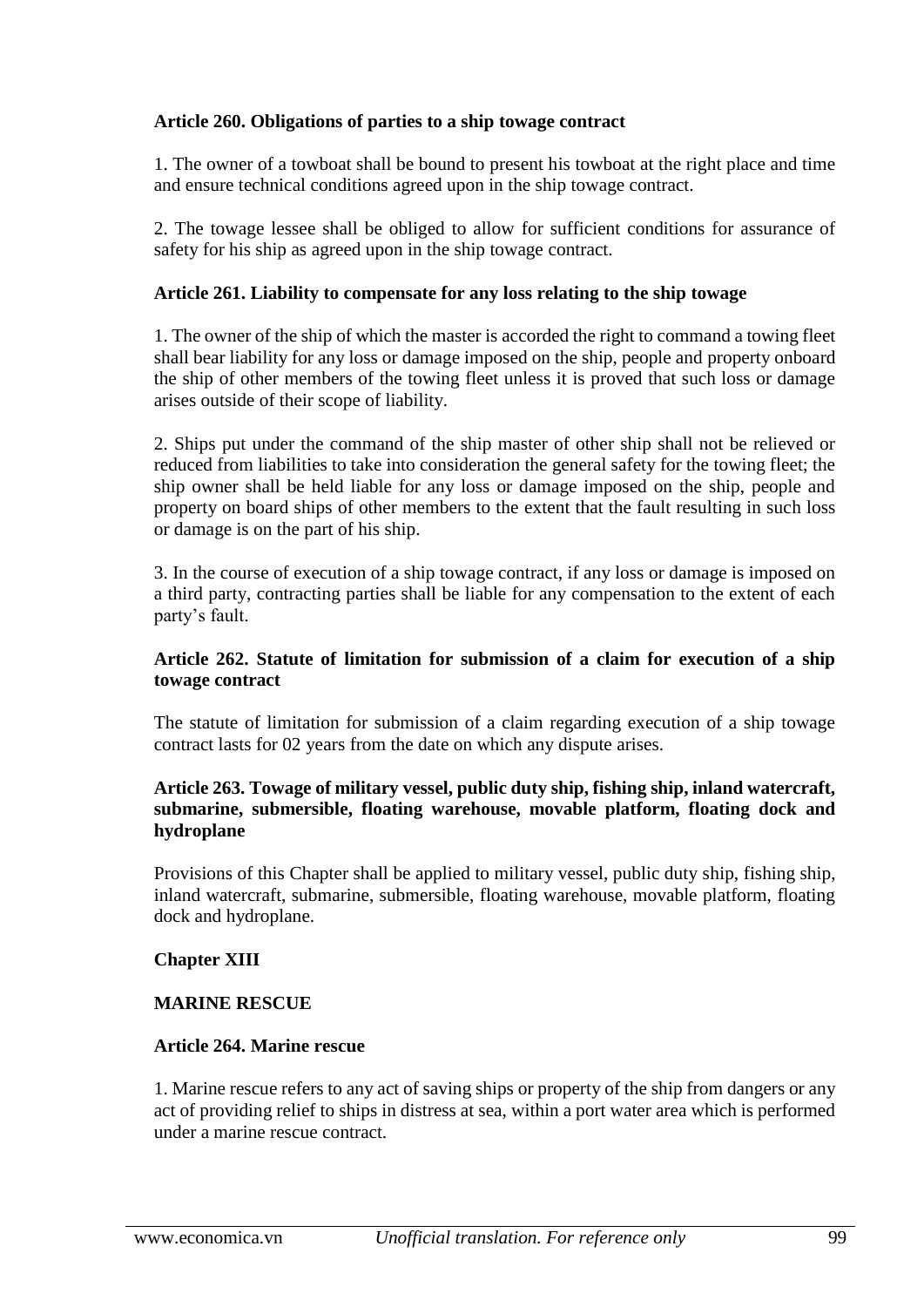2. A marine rescue contract refers to the contract signed between the rescuing and rescued party to perform rescue operations. The master of the ship in distress shall be allowed to act on behalf of the ship owner to enter into a marine rescue contract. The master or owner of the ship in distress shall be permitted to act on behalf of owners of property on board a ship to sign such rescue contract.

3. The marine rescue contract shall be concluded in the form agreed between parties.

4. Parties to a marine rescue contract shall be entitled to request any cancellation or change of unsound contractual agreements to the extent that these agreements are concluded in an emergency state and impacted by such state or it is proved that any fraudulent or abusing act is committed upon effecting thereof or an amount of remuneration paid for rescue activities is either much less or greater than the amount that a party is actually provided.

### **Article 265. Obligations of the salvor, ship owner and master**

1. In the course of rescue activities taking place, the salvor shall take on the following obligations:

a) Perform rescue duties by exercising his due diligence;

b) Apply proper measures to prevent or reduce any environmental harm;

c) Request other salvor's assistance whenever necessary;

d) Agree to rescue operations performed by other salvors upon the reasonable request of the owner, master of the ship or the owner of property in distress. In this circumstance, an amount of remuneration paid for the first salvor shall not be affected if rescue services provided by other salvors are deemed unreasonable.

2. The owner, master of the ship or the owner of property in distress shall assume the following obligations:

a) Cooperate with salvors during the rescue process;

b) Exercise due diligence in taking measures to prevent or reduce any environmental harm during the rescue process;

c) When the rescued ship or other property is carried to a safe place, he is bound to give such ship or property to the salvor upon receipt of a proper request.

## **Article 266. Entitlement to remuneration paid for rescue operations**

1. Every marine rescue that produces beneficial outcomes shall be qualified for a reasonable amount of remuneration.

2. Rescue remuneration includes amount paid for rescue efforts, rescue costs, costs paid for transport and preservation of the rescued ship or property and rewards for rescue efforts.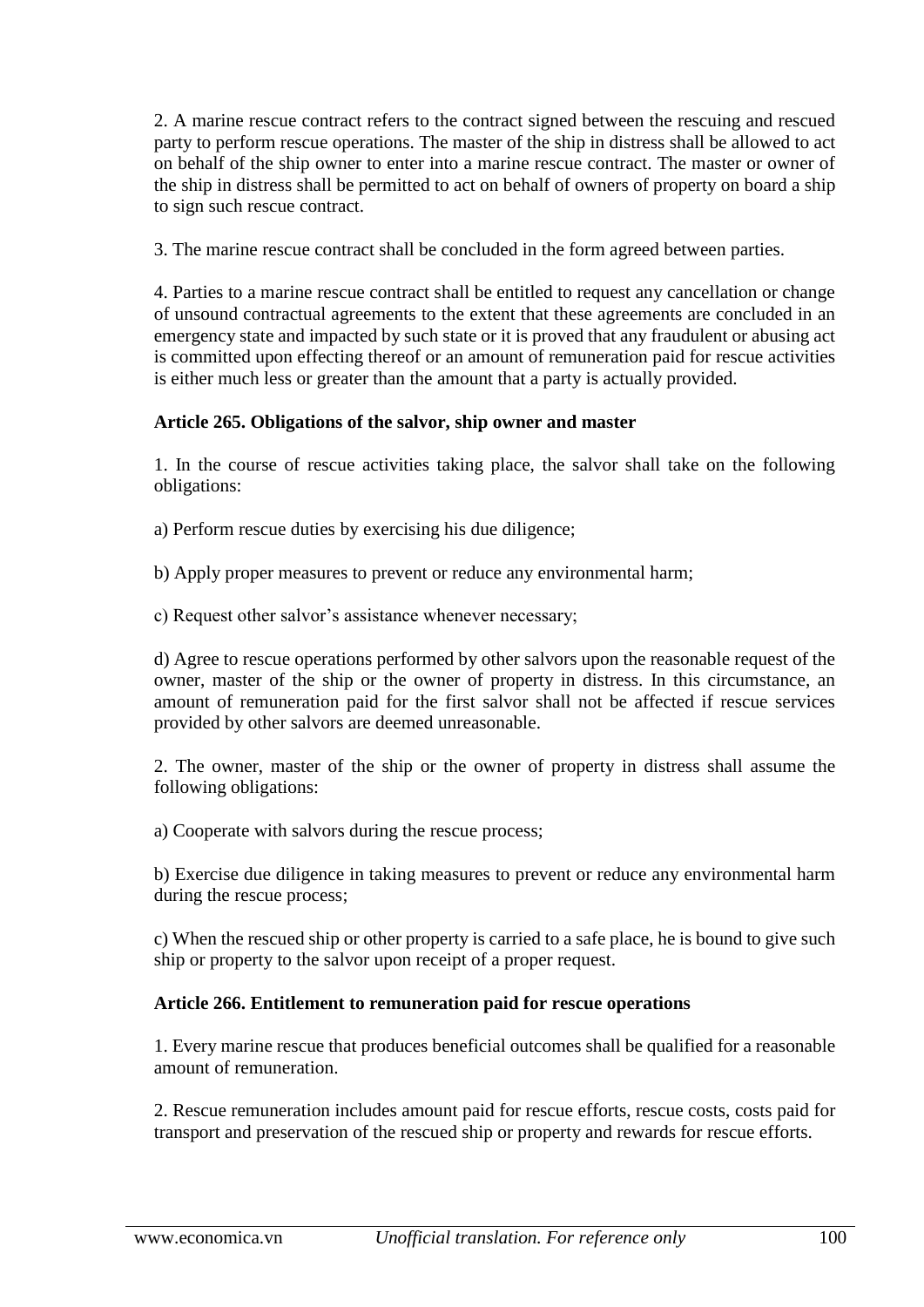3. Rescue remuneration shall be paid for whether the salvor performs direct or indirect acts to protect the rescued party's benefit concerning freight rate imposed on carriage of goods, passengers or baggage; for rescue of ships owned by the same person.

4. Any rescue activity inconsistent with clear and sound designation of the master of the rescued ship shall not be qualified for rescue remuneration.

### **Article 267. Rules of determination of rescue remuneration**

1. Rescue remuneration is agreed upon in the rescue contract on condition that it is reasonable and does not exceed value of the rescued ship or property.

2. In the event that rescue remuneration is not either agreed upon in the contract or reasonable, rescue remuneration shall be determined by the following elements:

a) Value of the rescued ship or property;

b) Skills and efforts of the salvor in prevention or mitigation of loss or damage resulted from environmental pollution;

c) The rescue party's effectiveness of rescue operation;

d) Dangerous nature and level of an accident;

dd) Skills and efforts of the salvor in rescuing ships, people and property on board the ship;

e) The salvor's time, related cost and loss or damage;

- g) Liability-related risks and other risks to the salvor or equipment;
- h) Timeliness of rescue operations performed by the salvor;

i) Readiness and capacity of the ship and other equipment used for rescue purposes;

k) Readiness, effectiveness and value of rescue equipment.

3. Rescue remuneration may be reduced or not recognized to the extent that the emergency situation in which rescue activities are required is created by the salvor, or the salvor commits theft or fraud offences during execution of the rescue contract.

#### **Article 268. Special rescue remuneration**

1. Where the salvor's rescue operations related to the ship or goods carried on board the ship may pose a risk of causing any environmental harm and he has not been paid an amount of remuneration stipulated in paragraph 1 and 2 Article 267 hereof, the salvor shall be entitled to a special amount of remuneration paid by the ship owner.

2. A special amount of remuneration stipulated in paragraph 1 of this Article paid by the ship owner to the salvor is not allowed to exceed 30% of the cost incurred of the salvor. In the event that a claim arises from such amount, and it is proved that such claim is reasonable,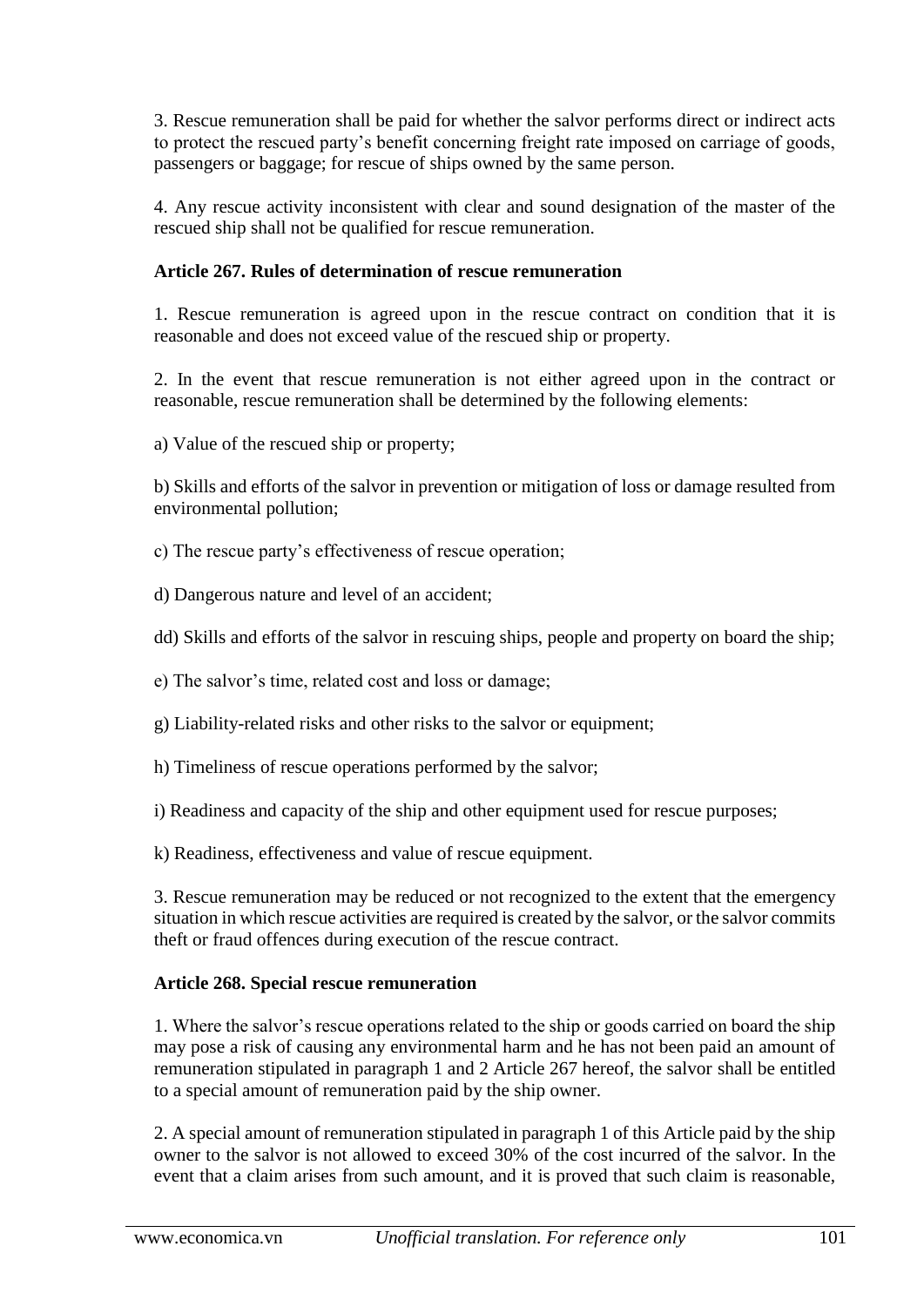and subject to provisions of paragraph 2 of Article 267 hereof, the Court or Arbitration may decide to increase a special amount of remuneration to the extent that it does not exceed 100% of the cost incurred of the salvor.

3. The cost incurred of the salvor referred to in paragraph 1 and 2 of this Article is the reasonable cost that the salvor has to pay and other reasonable costs that may arise from the actual use of his equipment and personnel for rescue duties. Determination of costs incurred of the salvor shall be consistent with provisions set forth in subparagraph h, I and k paragraph 2 Article 267 hereof.

4. In every circumstance, a full amount of special rescue remuneration provided for in this Article is paid only to the extent that that amount is greater than the amount of rescue remuneration to which the salvor may be accorded entitlement in accordance with provisions of Article 267 hereof, and is the differential between the special rescue remuneration and the rescue remuneration.

5. Where any loss resulted from environmental pollution is not prevented or mitigated due to neglect of the salvor, that salvor may lose a part or whole of entitlement to such special rescue remuneration.

6. Provisions laid down in this Article shall not cause any impact on the right of claim made by the ship owner for rescued parties' payment of such amount.

## **Article 269. Rules of determination of value of the rescued ship or property**

Value of the rescued ship or property is the actual value determined at the place where the rescued ship or property is stored, or the sum earned from sale or evaluation of such property from which the cost of delivery, preservation and auctioning of such property and other related costs are deducted.

#### **Article 270. Life-saving rewards included as rescue remuneration**

1. Persons whose lives are saved shall not be bound to pay any sum to persons who have saved their lives.

2. Life-saving persons shall be entitled to a proper sum of reward included as the rescue remuneration or the special rescue remuneration to the extent that such life-saving act relates to the same accident that results in rescue of property.

#### **Article 271. Rescue rewards in other cases**

Persons when on pilotage or towage duty shall be entitled to rescue rewards in the presence of special assistance outside of the scope of liability under the rescue contract given to rescue the ship for which they are performing their duties.

#### **Article 272. Distribution of rescue remuneration**

1. Rescue remuneration shall be evenly distributed between the ship owner and crew members of the rescue ship from which costs or loss imposed on the ship, and costs or loss imposed on crew members in relation to rescue operations are deducted.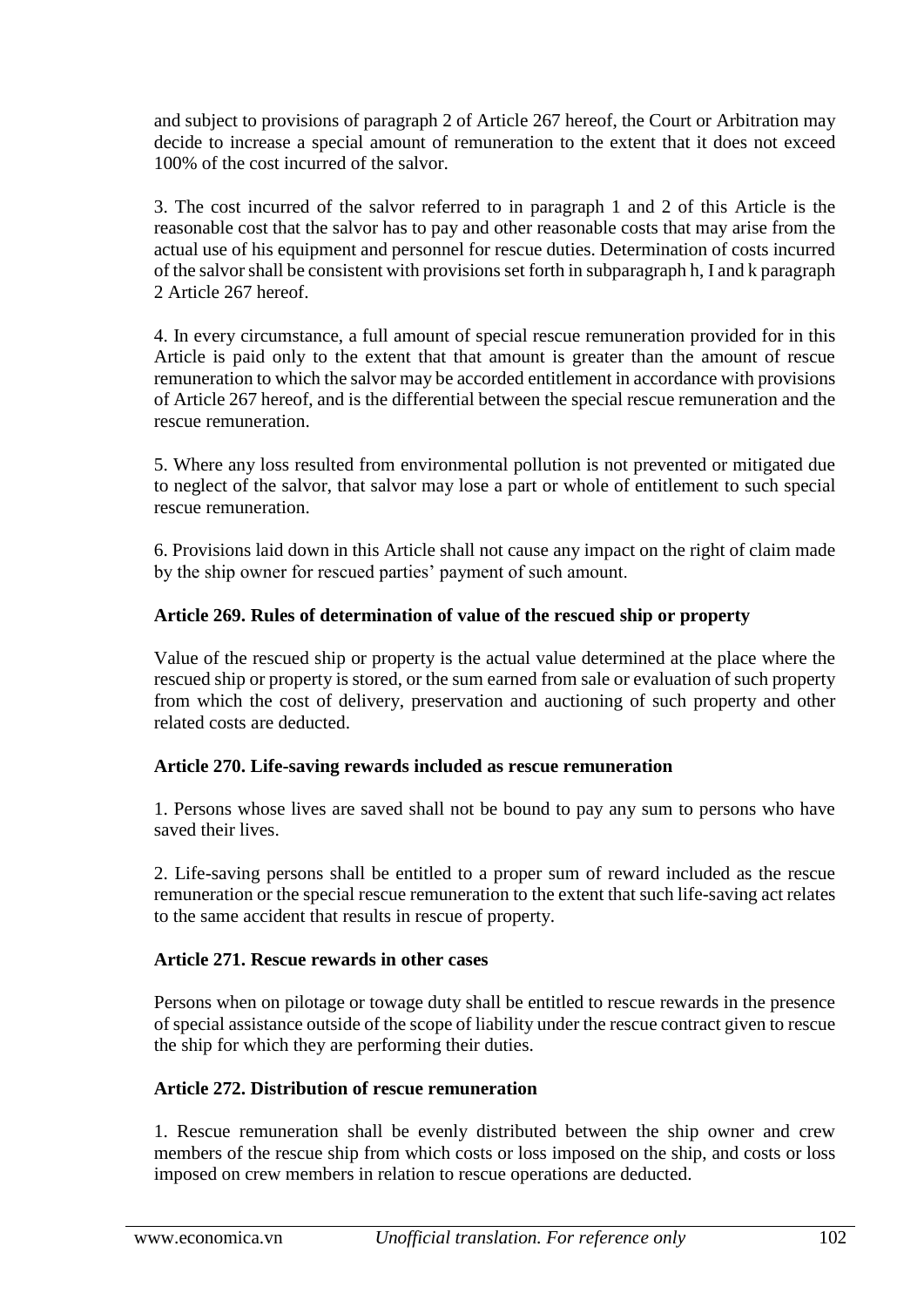This rule shall not apply to dedicated rescue ships.

2. Where multiple ships participate in a rescue operation, distribution of rescue remuneration shall be consistent with provisions set forth in paragraph 2 Article 267 hereof.

3. The Minister of Transport shall provide detailed regulations on the method of distribution of rescue remuneration between Vietnamese crew members.

## **Article 273. Right of detention of the rescued ship or property**

1. The rescued ship or property may be detained to secure payment of rescue remuneration and other costs associated with evaluation and auctioning thereof.

2. The salvor shall not be accorded the right of detention of the rescued ship or property to the extent that he has been provided with sufficient security by the ship owner or owners of such property, including profits and related costs, in consistence with conditions for making a claim for payment of rescue remuneration.

### **Article 274. Statute of limitation for submission of a claim regarding execution of a marine rescue contract**

The statute of limitation for submission of a claim regarding execution of a marine rescue contract lasts for 02 years upon completion of a rescue operation.

### **Article 275. Marine rescue of military vessel, public duty ship, fishing ship, inland watercraft, submarine, submersible, hydroplane, floating dock, floating warehouse and movable platform**

Provisions of this Chapter shall be applied to military vessel, public duty ship, fishing ship, inland watercraft, submarine, submersible, hydroplane, floating dock, floating warehouse and movable platform.

## **Chapter XIV**

# **SALVAGE OF SHIPWRECKED PROPERTY**

## **Article 276. SHIPWRECKED PROPERTY**

1. Shipwrecked property refers to any ship, goods or other objects which are wrecked or adrift within the port water area and sea of Vietnam or run aground on the coast of Vietnam.

2. Shipwrecked dangerous property refers to any shipwrecked property that may hinder or pose dangers to marine operations, or threaten human lives and health, or have impacts on natural resources and cause environmental pollution.

## **Article 277. Obligations of the owner of shipwrecked property**

1. The owner of shipwrecked property shall be obliged to salvage such property and cover all costs relating to salvage activities, except the circumstances provided for by paragraph 2 of this Article. Where the owner of shipwrecked property fails to conduct salvage activities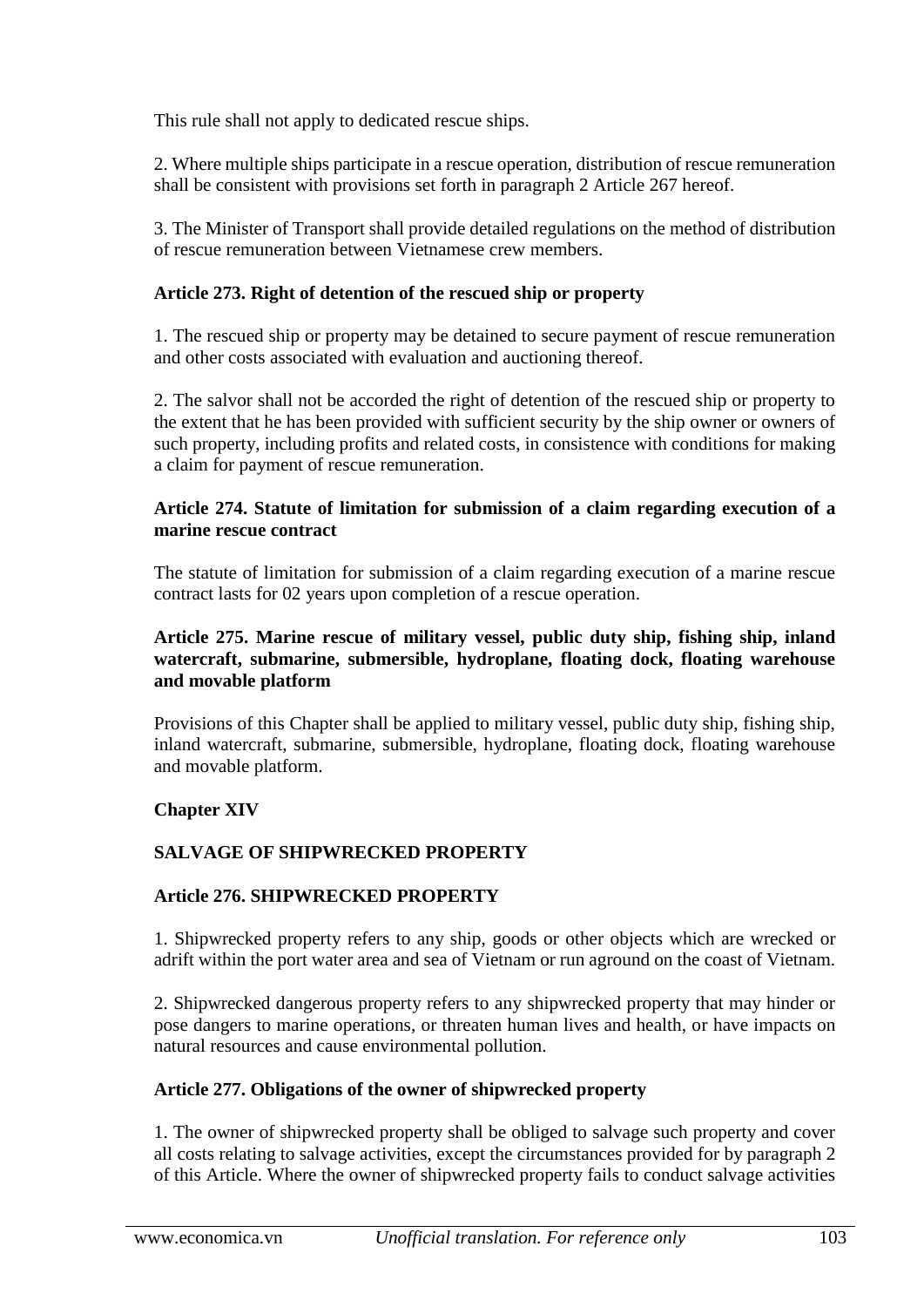or performs any salvage in breach of the required time limit, the competent authority defined in Article 284 hereof shall grant the decision on salvage of such property.

2. Where shipwrecked property is a ship, good or other object carried on board a ship, the ship owner shall be obliged to salvage shipwrecked property and cover any related cost. The manager and operator of the ship shall be jointly liable for salvage of the shipwrecked property and pay any relevant cost relating to such salvage.

3. Where the shipwrecked property causes environmental pollution, the owner of the shipwrecked property is required to apply measures to prevent and limit any loss that may arise and compensate for any loss resulted from environmental pollution in accordance with laws.

## **Article 278. Time limit for notification and salvage of shipwrecked property**

Notwithstanding provisions laid down in Article 279 hereof, the time limit for notification and salvage of shipwrecked property shall be provided for as follows:

1. Within a period of 30 days from the date on which property is shipwrecked, the owner of that shipwrecked property must notify competent authorities referred to in Article 284 hereof of salvage and proposed deadline for completion of such salvage;

2. Within a period of 30 days of receipt of the aforesaid notification, in reliance on actual conditions, the competent authorities referred to in Article 284 hereof shall decide the proposed deadline for completion of such salvage or provide detailed provisions on the deadline in which the owner of that shipwrecked property has to complete his salvage operation.

## **Article 279. Salvage of shipwrecked property**

1. The owner of dangerous shipwrecked property shall be obliged to promptly notify the Director of the nearest port authority of any accident occurring and carry out salvage of such property within the time limit set out by the Government. Where the owner of such property fails to salvage or is incapable of assuring that such salvage meets the time limit, the competent authority shall be charged with carrying out salvage operations and decide the deadline for that owner's payment of related costs.

The owner of that property is bound to compensate for any related loss or damage and shall be subject to any punitive action in accordance with laws even though his title to such shipwrecked property has been lost as prescribed in paragraph 1 Article 281 hereof.

2. For the period of 30 days of receipt of notification of complete salvage of his property, unless the owner of such property claims that property or pays related costs by the stipulated deadline, the competent authority shall make a decision on auctioning of such property. Where dangerous shipwrecked property are perishable types of property or costs of preservation of such property is greater than value of such property, the competent authority shall make a decision on auctioning of such property immediately after completion of salvage. Conduct of auctioning of that shipwrecked property shall be consistent with laws and regulations.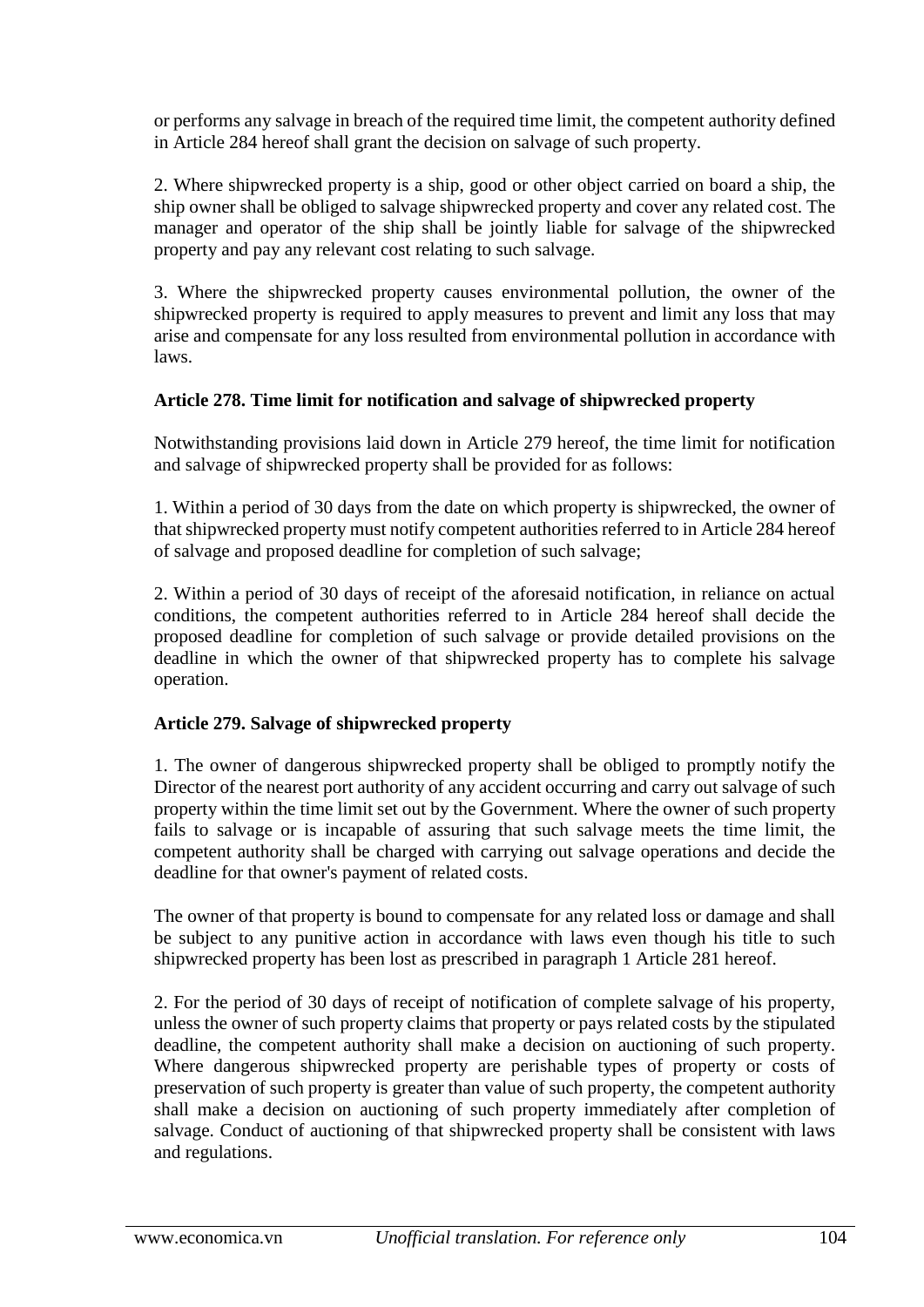3. After costs of salvage, preservation and auctioning of shipwrecked property and other reasonable costs associated with such property, as prescribed by paragraph 2 of this Article, have been completely paid and if revenue earned from such auction is not used up, such sum of revenue shall be deposited in a bank and notify the owner of such property of this; for the period of 180 days of receipt of this notification, if such sum has not been collected by that owner, it shall be subject to the state budget's expropriation, except to the extent that the owner has lost his right to shipwrecked property referred to in Article 281 hereof.

4. Where the sum generated from auctioning of the shipwrecked property under the provisions of paragraph 3 of this Article is not adequate to make up for costs, the owner of that property is bound to pay the sum owed within the deadline defined by the authority making a decision on salvage of such property; in the event that the owner is not able to make such payment or the owner of such property is unidentifiable, that sum owed shall be covered by the state budget.

## **Article 280. Privilege for salvage of shipwrecked property**

Vietnamese organizations or individuals shall be accorded privilege over effecting of the contract for salvage of shipwrecked property within internal waters and territorial waters of Vietnam.

### **Article 281. Loss of ownership of shipwrecked property**

1. The owner of shipwrecked property shall be deprived from ownership of such property if notification of salvage is not issued or salvage of such property fails to meet the deadline defined in Article 278 and 279 hereof. In this case, such shipwrecked property shall automatically become the state-owned property.

2. In the circumstances referred to in paragraph 1 of this Article, the competent authority provided for in Article 284 hereof shall make a decision to deal with the shipwrecked property.

3. The owner of dangerous shipwrecked property who is deprived from the ownership of such property in accordance with paragraph 1 of this Article shall remain liable for compensation for any loss and sanctioned in accordance with laws and regulations.

## **Article 282. Treatment of randomly salvaged property**

1. Where randomly salvaging shipwrecked property within the internal waters and territorial waters of Vietnam, or when moving such randomly salvaged property to the internal waters and territorial waters of Vietnam, the salvor must promptly notify the competent authority referred to in Article 284 hereof of the time, location and other related events; protect such property until it is delivered to the owner or the competent authority and then notify the competent authority of this whenever possible.

2. Where the salvaged perishable property referred to in paragraph 1 of this Article entails the great cost of preservation of such property, the salvor shall be vested with the right to treat such property under the provisions of paragraph 2 and 3 Article 279 hereof.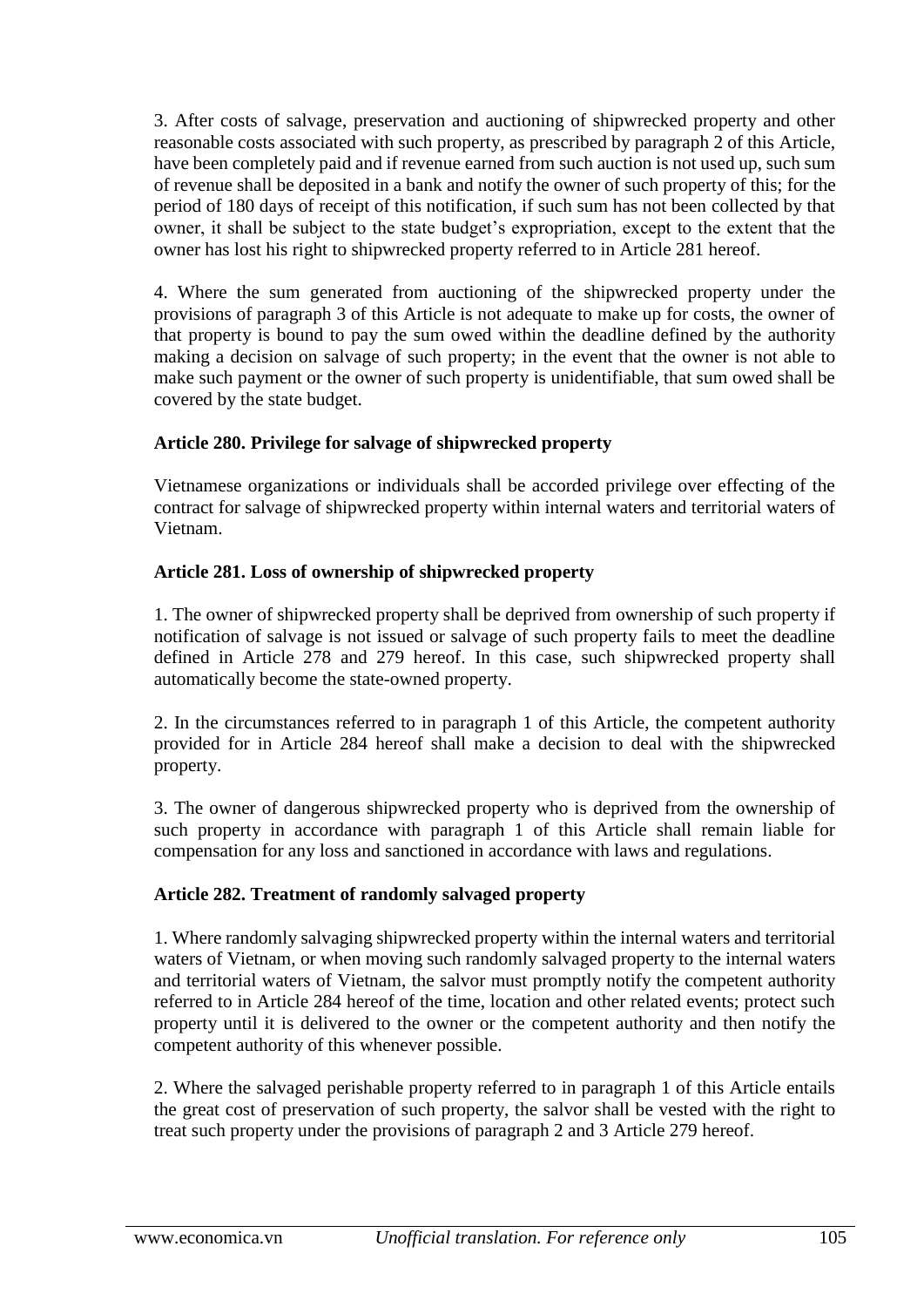3. For the period of 15 days of receipt of notification, unless the owner of such property claims that property or fails to pay debts, the salvor shall be obliged to give such property to the competent authority provided for by Article 284 hereof.

4. For the period of 60 days after the date of notification, unless the owner of such property referred to in paragraph 3 of this Article take any action to protect his interests, competent authorities referred to in Article 284 hereof shall be accorded the right to deal with such property provided for by paragraph 2 and 3 Article 279 hereof.

5. To the extent of the circumstance stipulated in paragraph 1 of this Article, the salvor shall be entitled to the remuneration for raising the ship and reimbursed for other relevant costs according to the similar rules applied to marine rescue remuneration.

6. Where it is unlikely to determine the owner of shipwrecked property, prevailing laws shall be applied to treatment of such property.

### **Article 283. Treatment of property which is adrift at sea or runs aground on the coast**

1. Treatment of property which is adrift at sea and runs aground on the coast shall be consistent with provisions laid down in paragraph 1, 2, 3, 4 and 6 Article 282 hereof.

2. The person who has found out, salvaged or participated in salvage of other person's property which is adrift at sea shall be entitled to remuneration according to the similar rules applied to marine rescue remuneration after notifying the owner of such property of his request at the time which is not later than the date of delivery of such property.

3. The person who has found out and preserved property running aground on the coast shall be entitled to a sum of reward and reimbursement for his preservation efforts which is limited to 30% of market price of such property after notifying the owner of such property of his request at the time which is not later than the date of delivery of such property.

#### **Article 284. Authority to treat shipwrecked property**

1. The Ministry of Transport shall take charge of conducting treatment of dangerous shipwrecked property.

2. The Ministry of Culture, Sports and Tourism Transport shall take charge of conducting treatment of shipwrecked property considered as cultural relics.

3. The Ministry of National Defense shall take charge of treating shipwrecked property relating to national defence and those that have been discovered in military zones.

4. The Ministry of Public Security shall take charge of treating shipwrecked property relating to national security.

5. The People's Committees of provinces shall take charge of treating shipwrecked property other than those referred to in paragraph 1, 2, 3 and 4 of this Article.

6. The Government shall provide detailed regulations on treatment of shipwrecked property.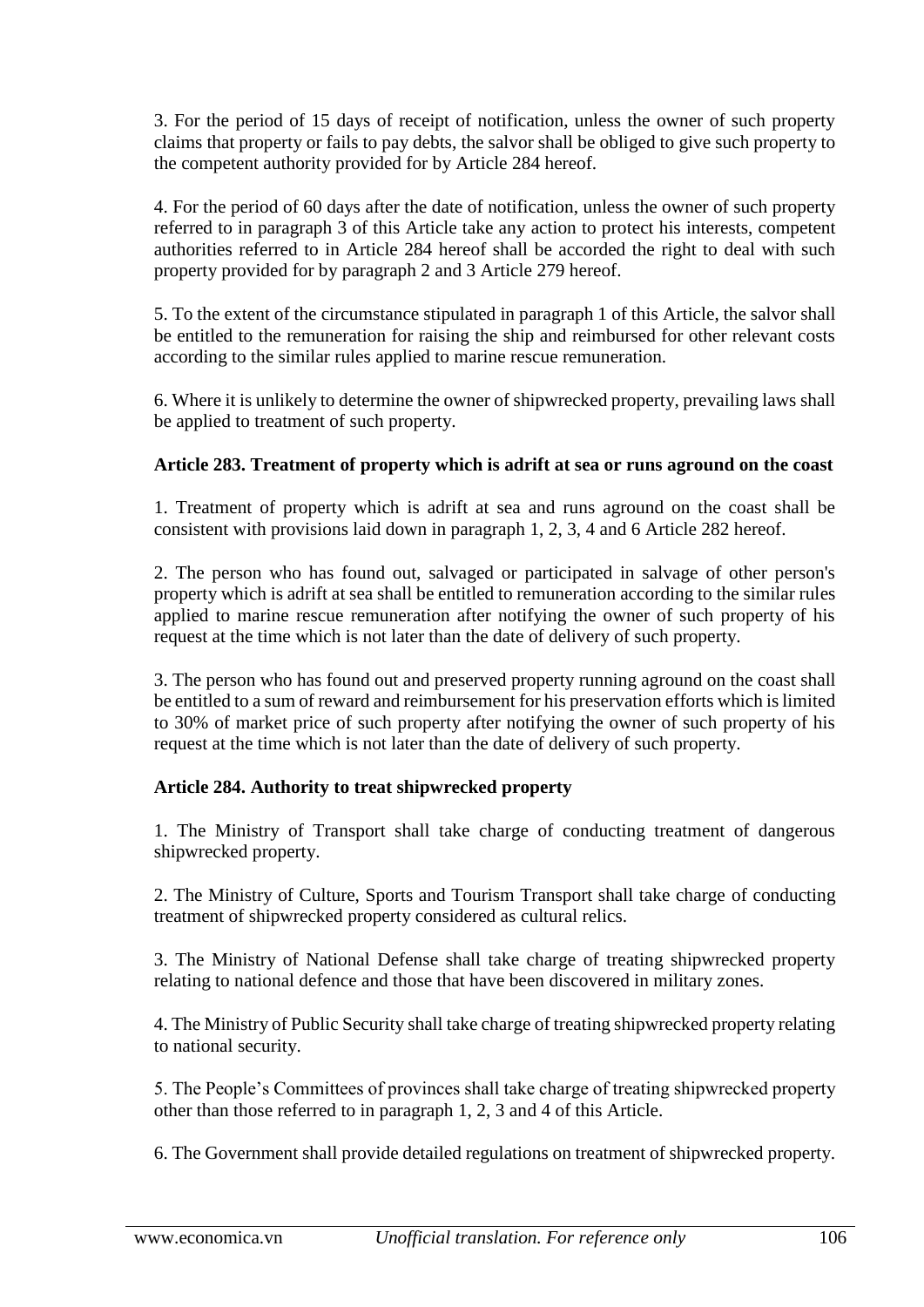## **Chapter XV**

### **SHIP COLLISION**

### **Article 285. Ship collision**

Ship collision refers to an accident that occurs when two ships, a ship and inland watercraft, a ship and hydroplane or other units collide with each other at sea or within a port water area.

#### **Article 286. Liabilities of the ship master associated with a collision**

1. In the case of a collision, the master of the ship involved in such collision shall be obliged to arrange rescue of people, ship and property of the other ship to the extent that such rescue activities do not pose any serious danger to people, ship and property on board his ship.

2. Promptly after a collision takes place, masters of the ship involved in that collision shall be obliged to exchange information about ship name, call sign, place of registration and last port of departure and intended port of arrival.

3. The ship owner shall be exempted from liability for the ship master's failure to fulfill obligations referred to in paragraph 1 and 2 of this Article.

### **Article 287. Rules for determination of fault and compensation for any loss arising out of a collision**

1. The ship at fault in a collision refers to the ship that causes a collision due to an act or omission in equipment, navigation and management of the ship; in compliance with regulations for preventing collisions at sea and maritime safety regulations; to the neglect of necessary professional practices.

2. The ship at fault in a collision must compensate for any loss regarding the ship, people and property involved in such collision. Where the fault in a collision is on the part of two or more ships, burdens of compensation shall be distributed to the extent of each party's fault; if the extent of fault is even or the extent of fault on the part of each party is not determined, burdens of compensation shall be evenly distributed to all of parties.

3. Where fault has yet to be determined in a definite manner, ships involved shall not be deemed at fault for such collision.

4. In the case of compensation for any loss of human lives, injury or other health-related damage, ships at fault shall be jointly liable. The ship that has provided compensation beyond her liability shall be allowed to request other ships involved in such collision to reimburse her for that excessive amount of reimbursement.

5. A military vessel shall be relieved from liability for compensation if it is proved that a collision is caused by its fault when on duty within the announced zone where military practice takes place and maritime operations are prohibited. Notwithstanding this provision, the ship master shall remain to fulfill obligations referred to in paragraph 1 and 2 Article 286 hereof whenever acceptable conditions are present.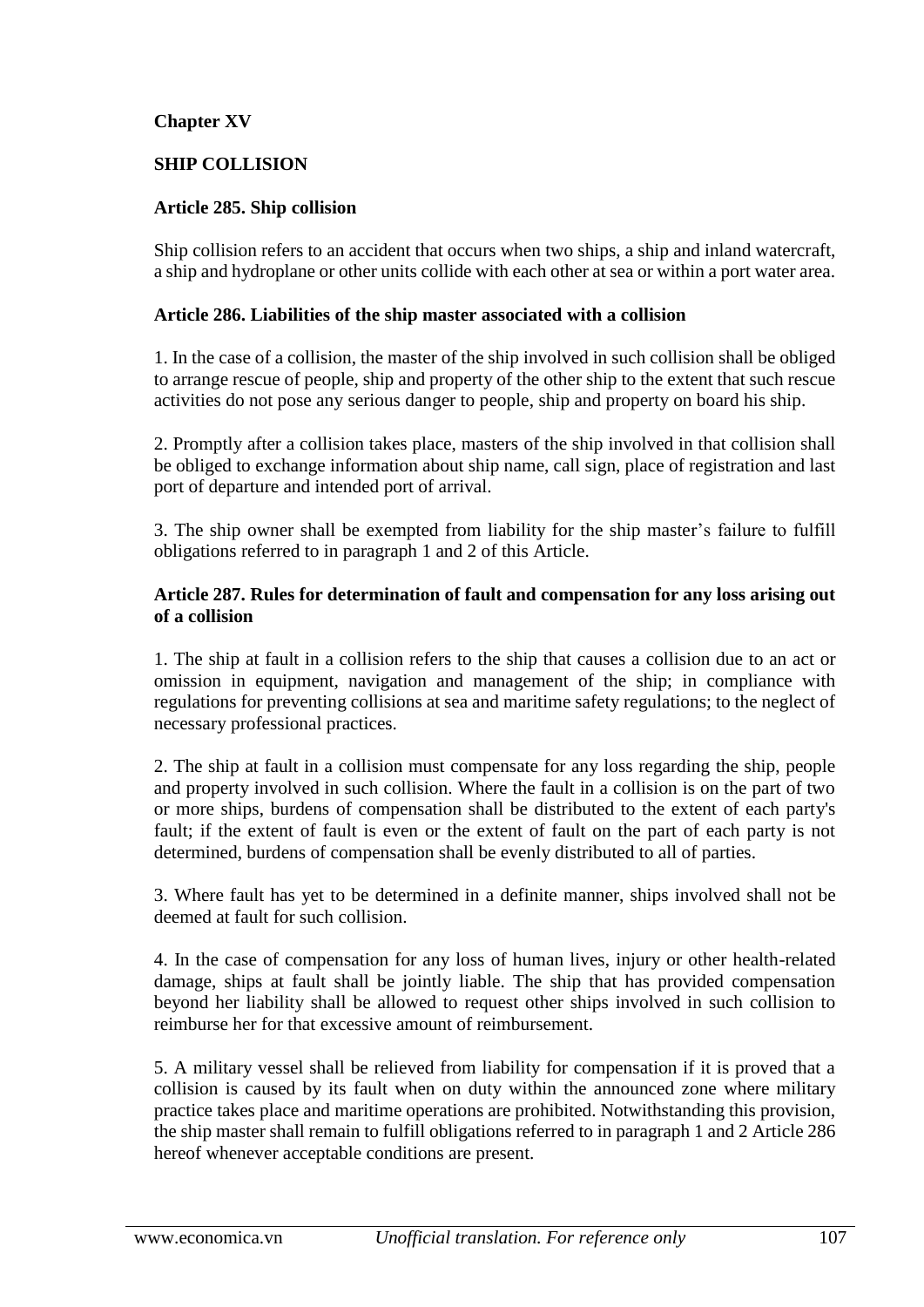6. In the light of provisions laid down in paragraph 1, 2, 3, 4 and 5 of this Article, parties involved in a collision shall be accorded the right to enter into an agreement on their own to determine the extent of fault and liability for compensation for any loss or damage arising from such collision; in the event that an agreement is not reached, a claim may be submitted to the competent Arbitration or Court.

### **Article 288. Ship collision caused by acts of God, fortuitous events and unidentifiable fault**

Where a collision is caused by acts of god, fortuitous events or when it is impossible to define which ship is at fault for such collision, each ship shall be liable for its own loss, irrespective of the circumstance under which a collision takes place while the ship is being anchored, fastened or is coming to touch the side of another ship.

### **Article 289. Indirect ship collision**

Provisions of this Chapter shall be applied to the circumstance under which a ship commits the fault for any loss or damage imposed on another ship, people and property on board arising from an indirect collision.

### **Article 290. Statute of limitation for submission of a claim regarding ship collision**

1. The statute of limitation for submission of a claim regarding ship collision lasts for 02 years from the date on which such collision takes place.

2. The statute of limitation for submission of a claim on reimbursement for an excessive sum referred to in paragraph 4 Article 287 hereof lasts for 01 year from the date of payment of compensation.

### **Article 291. Collision in respect of military vessel, public duty ship, fishing ship, inland watercraft, submarine, submersible, hydroplane, floating dock, floating warehouse and movable platform**

Provisions of this Chapter shall be applied to military vessel, public duty ship, fishing ship, inland watercraft, submarine, submersible, hydroplane, floating dock, floating warehouse and movable platform.

## **Chapter XVI**

## **GENERAL AVERAGE**

#### **Article 292. General average**

1. General average refers to any extraordinary sacrifice or expenditure which is intentionally and reasonably made or incurred for the common safety for the purpose of preserving from peril the ship, goods, luggage, freight rate and passengers.

2. Only loss or damage and expenditure directly consequential on a general average act shall be included in a general average loss.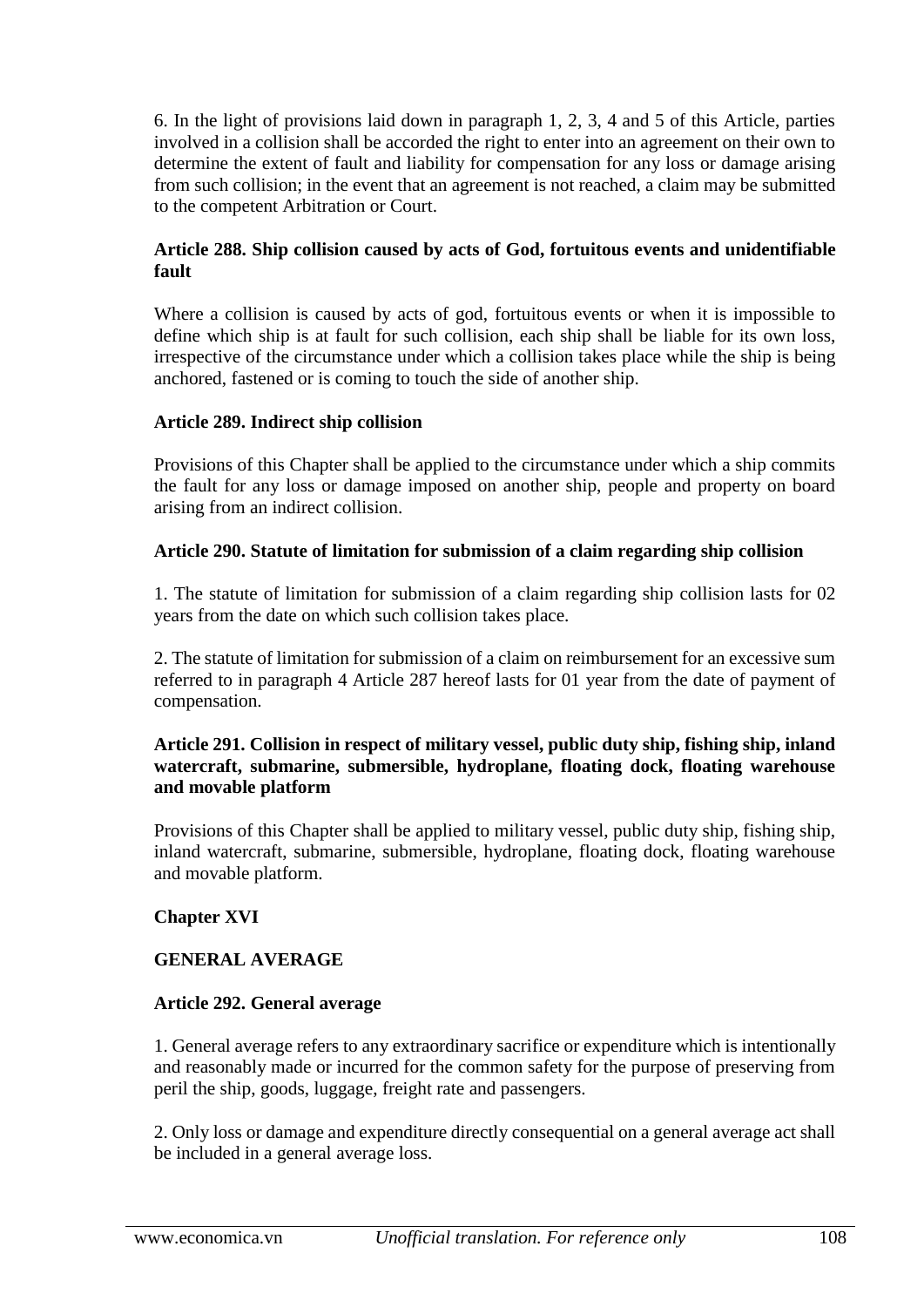3. Every loss, damage and expenditure incurred with respect to damage to the environment or consequential to escape or release of pollutant substances from the property on board the ship in the common adventure at sea shall be excluded from a general average loss in any case.

4. Demurrage charged for late delivery of goods and any loss or damage or expenses payable on delay incurred whether in or after a sea adventure and any other indirect loss shall be excluded from a general average loss.

5. Special expenditure in excess of the acceptable amount shall be included in a general average loss within a proper limit applied to specific circumstances.

# **Article 293. Distribution of general average losses**

1. General average is proportionally distributed based upon the value of a portion of loss in a general average act and the saved value at the time and place of the ship's end of adventure immediately after such general average occurs.

2. Provisions laid down in paragraph 1 of this Article shall also be applied to the circumstance whereby a peril arises through the fault of persons who share general average interests or of a third person.

3. Distribution of general average losses shall not exclude the right of persons involved to claim for compensation of the person at fault.

4. Rules for determination of specific loss value and value of distributed general average losses shall be contractually agreed upon between parties. In the absence of such agreement, the person who distributes general average losses shall be subject to provisions of this Chapter and international practices to handle this issue.

## **Article 294. Distribution of general average losses in respect of undeclared goods loaded onto the ship**

Loss of an undeclared good loaded onto the ship or a good of which the nature and value is wrongfully declared shall be excluded from a general average loss; where such good is saved from a common peril, it shall be subject to a pro-rata distribution value.

# **Article 295. Particular average**

Any loss imposed on the ship, goods, luggage, freight rate and passengers which is excluded from a general average according to the rules provided for in Article 292 hereof shall be called particular average. The person who suffers a loss shall not be entitled to compensation unless he proves that such loss arises through the fault of other persons.

## **Article 296. Declaration of a general average loss and appointment of a person in charge of distributing general average losses**

1. Determination of a general average loss, loss value and distribution of a general average loss shall be assigned to the person in charge of distribution of general average losses by the ship owner.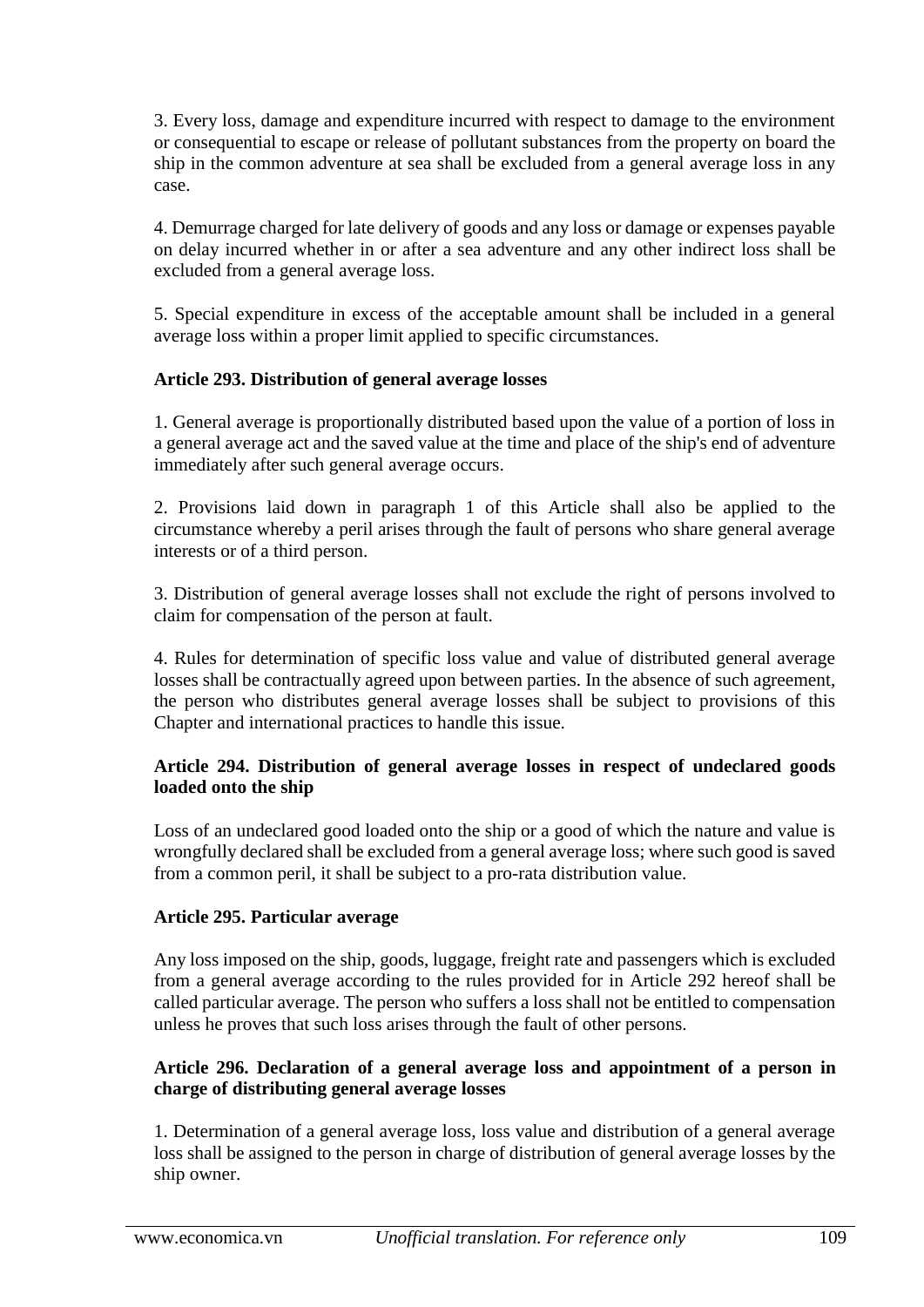2. The ship owner shall be the only person vested with the right to declare a general average loss and assign his person to take charge of distributing general average losses within a maximum period of 30 days from the date of declaration of such general average loss.

## **Article 297. Statute of limitation for submission of a claim regarding general average**

The statute of limitation for submission of a claim regarding general average lasts for 02 years from the date on which a general average arises. The time of distribution of general average losses shall be excluded from the statute of limitation for submission of a claim regarding general average.

## **Chapter XVII**

## **LIMITATION OF LIABILITY FOR MARITIME CLAIMS**

### **Article 298. Person accorded the benefit of limitation of civil liability**

1. Ship owners shall be entitled to limit their civil liability for maritime claims set out in Article 299 hereof.

2. Rules applied to the benefit of limitation of civil liability accorded salvors, ship operators, charterers or managers shall so apply to ship owners to the extent that these ship owners or persons assume responsibility for their acts, neglect or defaults.

3. Where the assured is accorded the benefit of limitation of liability for maritime claims, the insurer charged with liability for these maritime claims shall also be entitled to the benefit to the same extent as the assured himself.

4. The act of invoking limitation of liability performed by the person entitled to limit liability shall not constitute his admission of liability.

5. The person entitled to limit liability in accordance with this Chapter shall lose the benefit of limitation of liability to the extent that it is proved that a loss is sequential on that person's fault resulting in such loss.

### **Article 299. Claims subject to limitation of liability**

1. Claims in respect of loss of life or personal injury or other health-related damage; loss of or damage to property, including damage to harbour works, basins and waterways and aids to navigation, occurring on board or in direct connexion with the operation of the ship or with salvage operations, and consequential loss resulting therefrom.

2. Claims in respect of loss resulting from delay in the carriage by sea of cargo, passengers or their luggage.

3. Claims in respect of other loss resulting from infringement of rights other than contractual rights, occurring in direct connexion with the operation of the ship or salvage operations;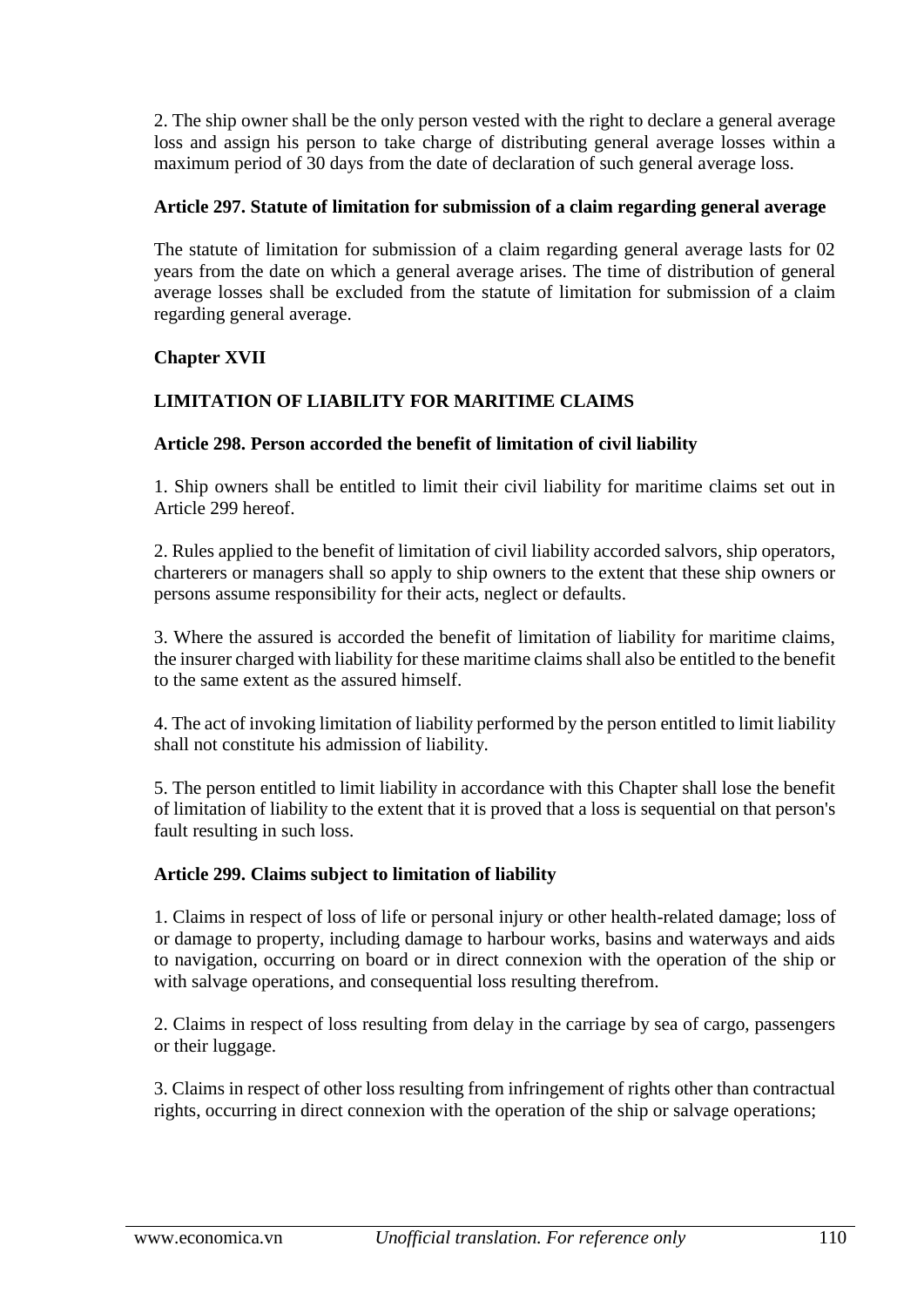4. Claims in respect of the raising, removal, destruction or the rendering harmless of a ship which is sunk, wrecked or abandoned, including anything that is or has been on board such ship.

5. Claims in respect of the removal, destruction or the rendering harmless of the cargo carried by the ship.

6. Claims of a person other than the person liable in respect of measures taken in order to avert or minimize loss for which the person liable may limit his liability, and further loss caused by such measures.

# **Article 300. Claims excepted from limitation of liability**

- 1. Claims for salvage or contribution in general average.
- 2. Claims for oil pollution damage.
- 3. Claims for nuclear and radiation pollution damage.

4. Claims by servants of the shipowner or salvor whose duties are connected with the ship or the salvage operations; claims of their heirs, dependants or other persons entitled to make such claims, if under the law governing the contract of service between the shipowner or salvor and such servants the shipowner or salvor is not entitled to limit his liability in respect of such claims, or if he is by such law only permitted to limit his liability to an amount greater than that provided for in Article 301 hereof.

# **Article 301. Limits of liability**

1. Limits of liability for claims in respect of loss of life or personal injury or other healthrelated damage to passengers on board the ship; loss of or damage to property carried by sea shall be consistent with provisions of Article 209 hereof.

2. Limits of liability for other claims in respect of loss of life or personal injury or other health-related damage to persons other than passengers shall be provided for as follows:

a) 167,000 units of account for a ship with a tonnage of 300 tons;

b) 333,000 units of account for a ship with a tonnage ranging from 300 tons to 500 tons;

c) In respect of a ship with a tonnage in excess thereof, the following amount in addition to that mentioned in subparagraph b of this paragraph: for each ton from 501 to 3,000 tons, 500 Units of Account; for each ton from 3,001 to 30,000 tons, 333 Units of Account; for each ton from 30,001 to 70,000 tons, 250 Units of Account; for each ton in excess of 70,000 tons, 167 Units of Account.

3. Limits of liability for other claims in respect of other claims shall be provided for as follows:

a) 83,000 units of account for a ship with a maximum tonnage of 300 tons;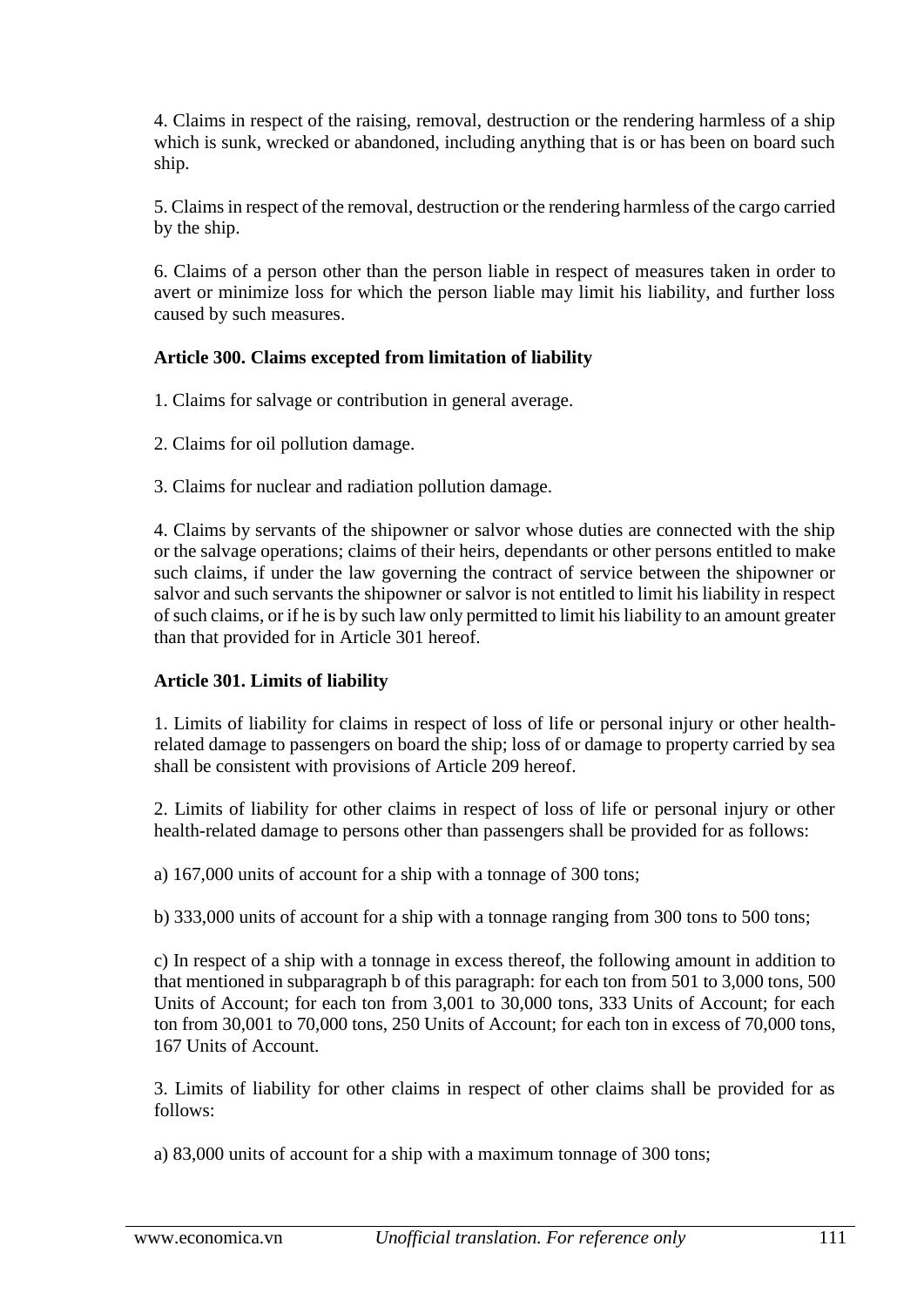b) 167,000 units of account for a ship with a tonnage ranging from 300 GT to 500 GT;

c) In respect of a ship with a tonnage in excess thereof, the following amount in addition to that mentioned in subparagraph b of this paragraph: for each ton from 501 to 30,000 tons, 167 Units of Account; for each ton from 30,001 to 70,000 tons, 125 Units of Account; for each ton in excess of 70,001 tons, 83 Units of Account.

4. Where the amount calculated in accordance with paragraph 2 is insufficient to pay the claims mentioned therein in full, the amount calculated in accordance with paragraph 3 of this Article shall be available for payment of the unpaid balance of claims under paragraph 2 of this Article and such unpaid balance shall rank ratably with claims mentioned under paragraph 2 of this Article.

5. Claims referred to in paragraph 3 of this Article in respect of damage to harbour works, basins and navigational channels and aids to navigation shall have such priority over other claims.

6. The limits of liability for any salvor not operating from any ship or for any salvor operating solely on the ship to, or in respect of which he is rendering salvage services, shall be calculated according to a tonnage of 1,500 GT.

7. Limits of liability defined in this Article shall be applied to total value of claims arising on a distinct occasion.

8. Limits of liability referred to in this Article shall be converted into Vietnamese dong according to the exchange rate announced by the State Bank on the payment date.

# **Article 302. Limitation fund**

1. Any person entitled to limit liability in accordance with this Code may constitute a limitation fund to claims subject to limitation. The fund shall be constituted in the sum of such of the amounts set out in Article 301 hereof together with interest thereon from the date of the occurrence giving rise to the liability until the date of the constitution of the fund.

2. Any fund thus constituted shall be shall be distributed among the claimants in proportion to their established claims against the fund's total value.

3. A fund may be constituted, either by depositing the sum or by providing other forms of security by the ship owner acceptable by the Court.

4. After a limitation fund has been constituted, any person shall be barred from infringement of any other rights and assets of a person liable. Any property of a person liable which has been arrested or any security given by such person may be released by order of the Court.

5. If, before the fund is distributed, the person liable, or any person entitled to limitation of liability, has settled a claim against the fund such person shall, up to the amount he has paid, acquire the rights by subrogation which the person so compensated would have enjoyed under this Code.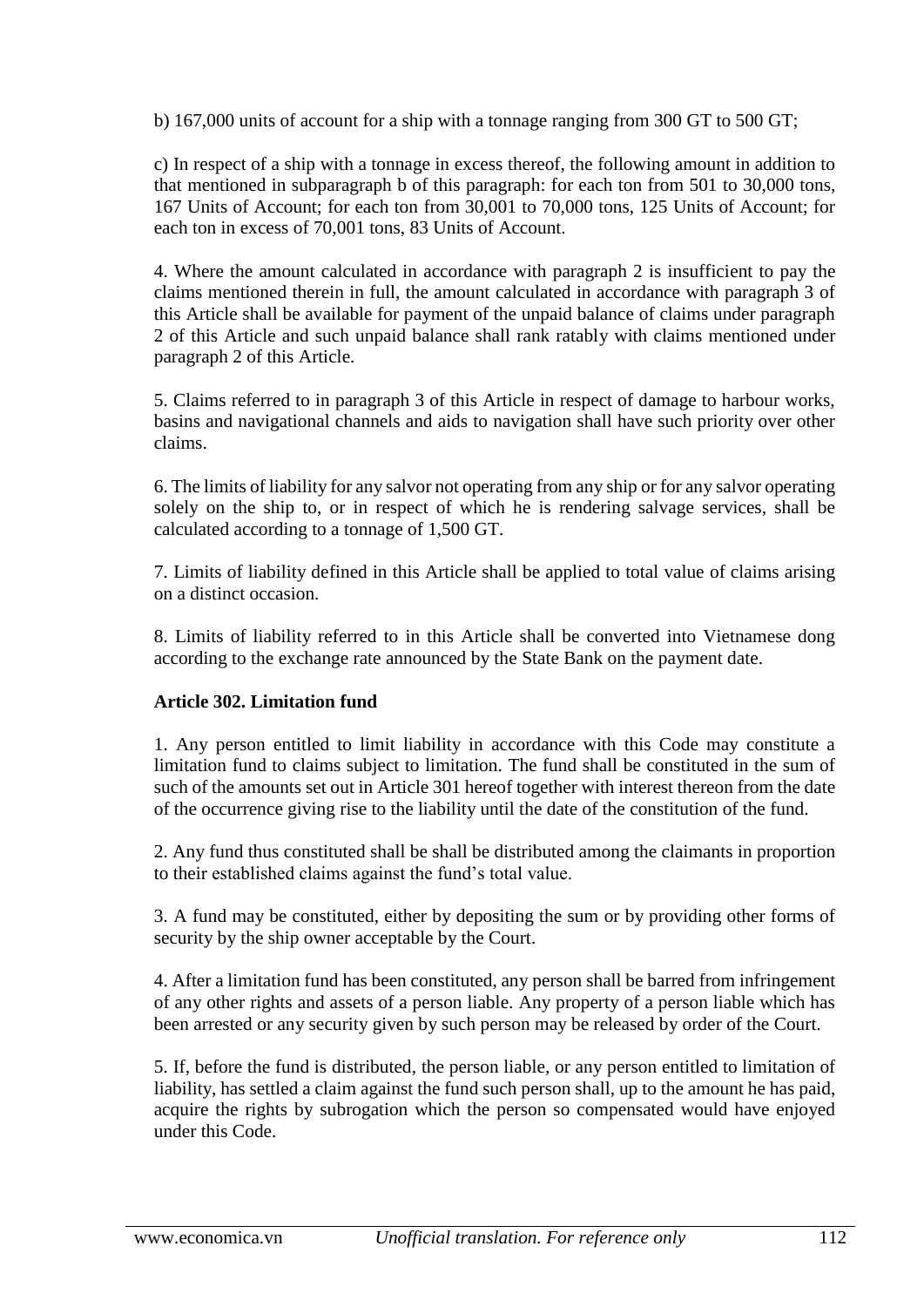6. The shipowner's act of establishing a limitation fund shall not constitute his admission of liability.

# **Chapter XVIII**

## **MARINE INSURANCE CONTRACT**

## **Section 1. GENERAL PROVISIONS**

#### **Article 303. Marine insurance contract**

1. A contract of marine insurance refers to a contract of insurance against marine risks whereby the assured is bound to pay agreed premiums and the insurer undertakes to indemnify the assured against marine losses that fall under the insurance coverage in manner and to the extent thereby agreed.

Maritime perils refer to the perils consequent on, or incidental to, the navigation of the sea, including perils of the seas, fire, explosion, war perils, pirates, thieves, seizures, captures, restraints, detainments, jettisons, procurements, requisitions, acquisitions by the Government, illegal acts and any other perils, either of the like kind or which may be designated by the insurance contract.

2. A marine insurance contract may be extended in accordance with specific conditions or trade practices so as to protect the assured against losses on inland waters or on any road, rail and aviation risk which may be incidental to any sea voyage

3. The marine insurance contract must be effected in writing.

### **Article 304. Subject of a marine insurance contract**

1. The subject of a marine insurance contract refers to any pecuniary benefit relating to marine operations.

2. The subject of a marine insurance contract includes:

a) Sea-going ships, ships in course of building, goods or any property are exposed to maritime perils;

b) Freight for carriage of goods, charges for hiring or hiring and purchase of a ship, estimated interest on goods, commissions, loans or security for any advance, expenses endangered by the exposure of sea-going ships, ships in course of building, goods or any other property to maritime perils;

c) Any liability may be incurred by reason of maritime perils.

#### **Article 305. Determination of insurable interest**

1. The person who has insurable interest refers to the person who is interested in the subject of insurance in a marine adventure.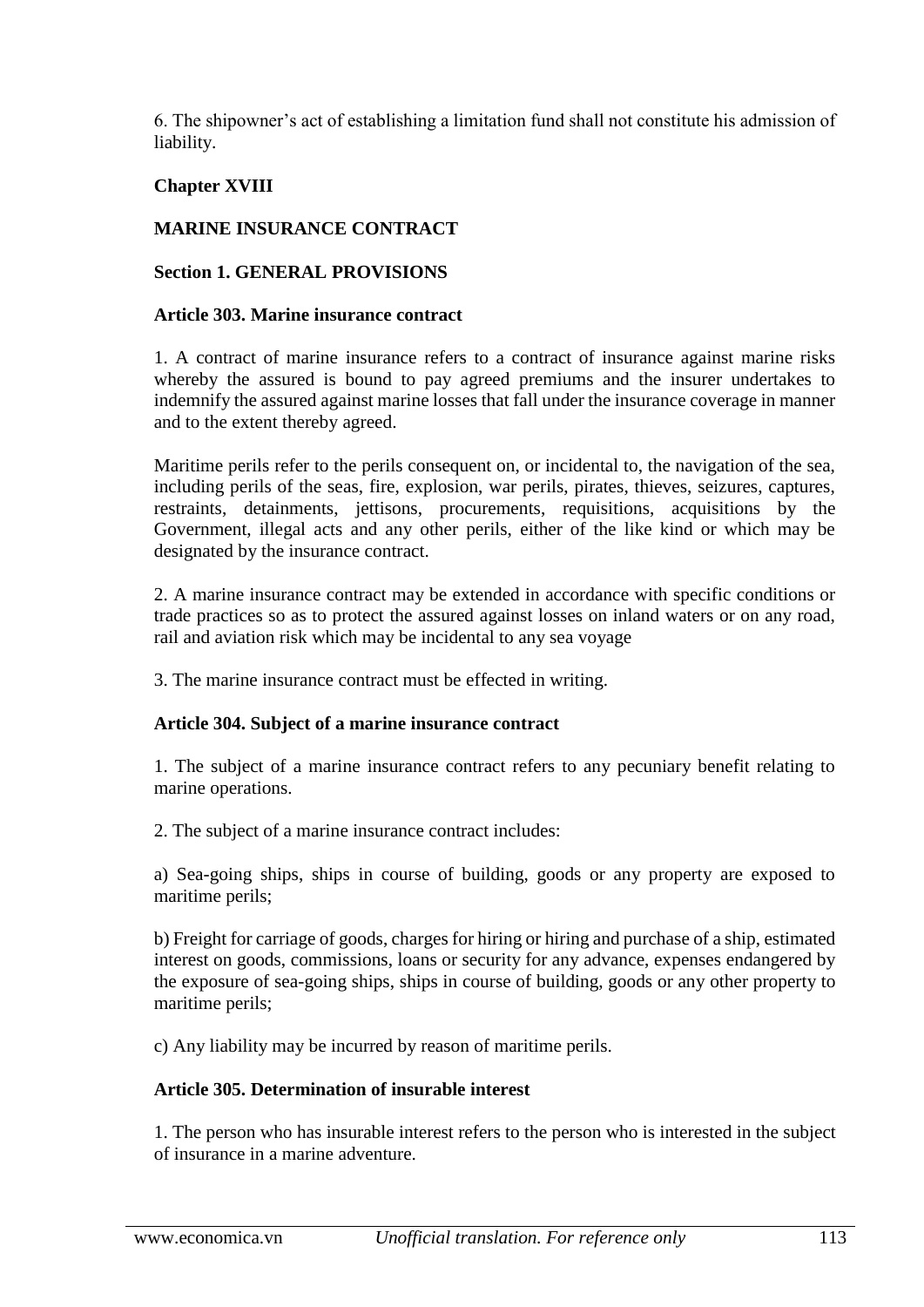2. A person is interested in a marine adventure where he stands in any legal or equitable relation to the adventure or to any insurable property at risk therein, in consequence of which he may benefit by the safety or due arrival of insurable property, or may be prejudiced by its loss, or by damage thereto, or by the detention thereof, or may incur liability in respect thereof.

3. The assured must be interested in the subject-matter insured at the time of the loss though he need not be interested therein when the insurance is effected. Provided that where the subject-matter is insured "lost or not lost," the assured may recover although he may not have acquired his interest until after the loss, unless at the time of effecting the contract of insurance the assured was aware of the loss, and the insurer was not.

Where the assured has no interest in the subject of insurance at the time of the loss, he cannot acquire interest by any act or election after he is aware of the loss.

4. where the buyer of goods has insured them, he has an insurable interest, notwithstanding that he might, at his election, have rejected the goods, or have treated them as at the seller's risk, by reason of the latter's delay in making delivery or otherwise.

5. A partial interest of a ship, ship in course of building, goods or any other property is insurable.

### **Article 306. Re-insurance**

1. The insurer may re-insure the subject matter which he has agreed to insure for other person.

2. The reinsurance contract is independent of the original insurance contract whereby the original insurer remains responsible to the assured.

### **Article 307. Insurance policy or certificate**

1. Subject to the request of the assured, the insurer is obliged to issue the insurance policy or certificate to the assured. The insurance policy or certificate is the evidence that a marine insurance contract is effected.

2. A policy may be issued in one of the following forms:

a) A voyage policy refers to an insurance policy issued to the subject matter from one place to another or other;

b) A time policy refers to an insurance policy issued to the subject matter for a definite period of time;

c) A valued policy refers to a policy under which the insurer agrees in advance to the value of the subject-matter specified in the insurance policy that matches the insured value, and which prevails in payment of indemnity for total or partial losses.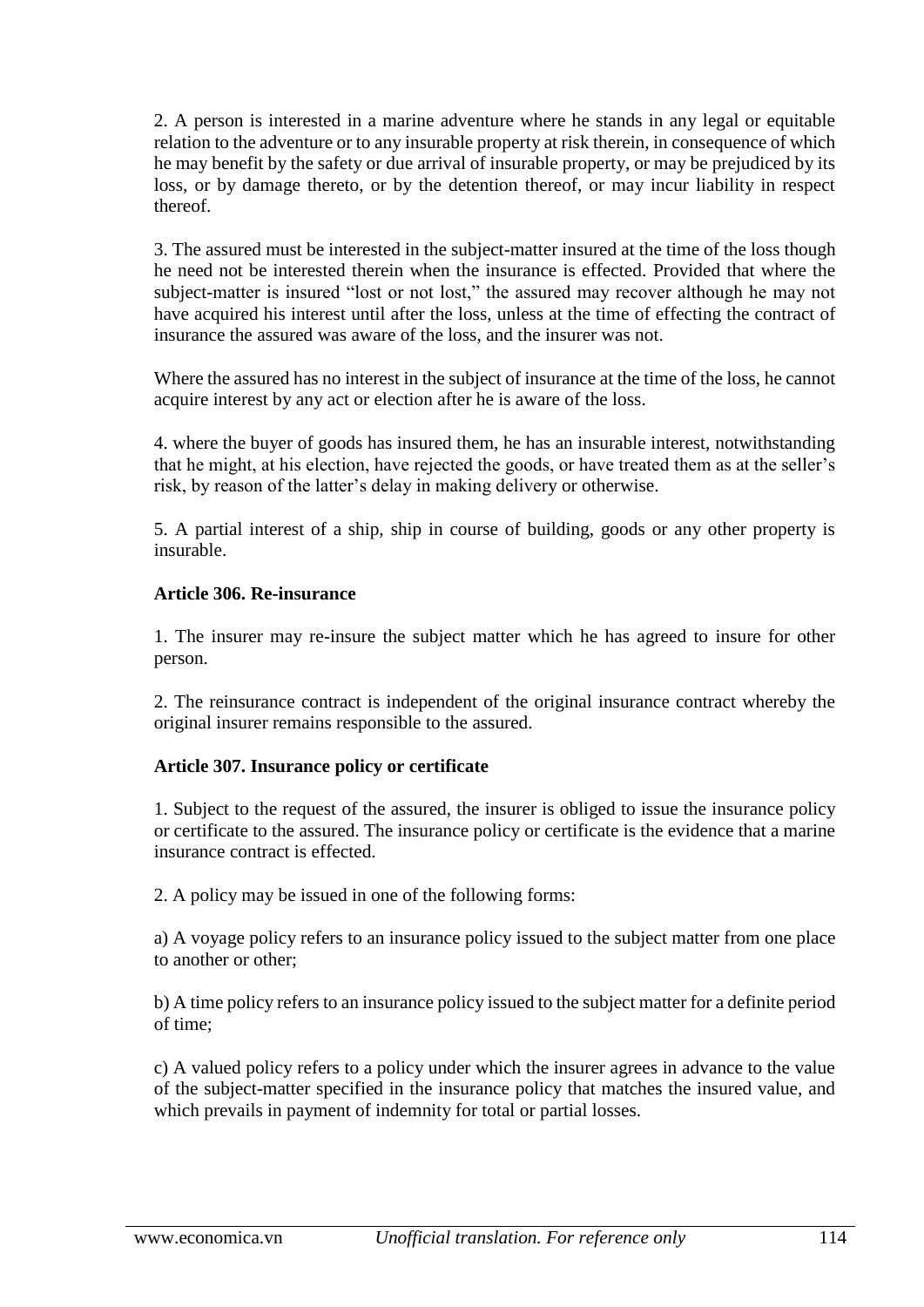Determination of estimated total loss must be subject to the value of the value specified in an insurance contract and provisions laid down in paragraph 1 Article 333 hereof, unless otherwise agreed upon in the insurance policy;

d) An unvalued policy refers to a policy which does not specify the value of the subjectmatter insured, but specify the sum insured therein.

- 3. A policy must specify the following basic elements:
- a) The name of the assured, or of some person who effects the insurance on his behalf;
- b) The subject matter insured;
- c) The insurance condition;
- d) The period covered;
- dd) The sum insured;
- e) Place, day and month and time of issuance of the policy;
- g) Signature of the insurer.
- 4. Form and content of a policy shall be applied to an insurance certificate.

### **Article 308. Obligations of the assured**

1. The assured is bound to provide the insurer with all of information which he has known or must be known relating to effecting of the insurance contract which may have effect on determination of likelihood of any loss or decision of the insurer on his consent to an insurance contract and insurance conditions, exclusive of information that everybody knows or the insurer has known or must know.

2. Obligations of the assured referred to in paragraph 1 of this Article shall be applied to a person acting on his behalf.

### **Article 309. Automatic termination of a marine insurance contract**

A marine insurance contract shall be automatically terminated in the event that, on the date of effecting thereof, any insurable loss has occurred or is not likely to occur in reality; in this case, the insurer is not liable for indemnity but remains entitled to collect insurance premiums specified in the insurance contract, except to the extent that the insurer was aware of such event before the insurance contract is effected.

### **Article 310. Right of termination of an insurance contract**

1. Where the assured intentionally breaches obligations referred to in Article 308 hereof, the insurer shall be entitled to terminate the insurance contract. Where the assured is not at fault for inaccurate declaration or declaration failure in accordance with Article 308 hereof, the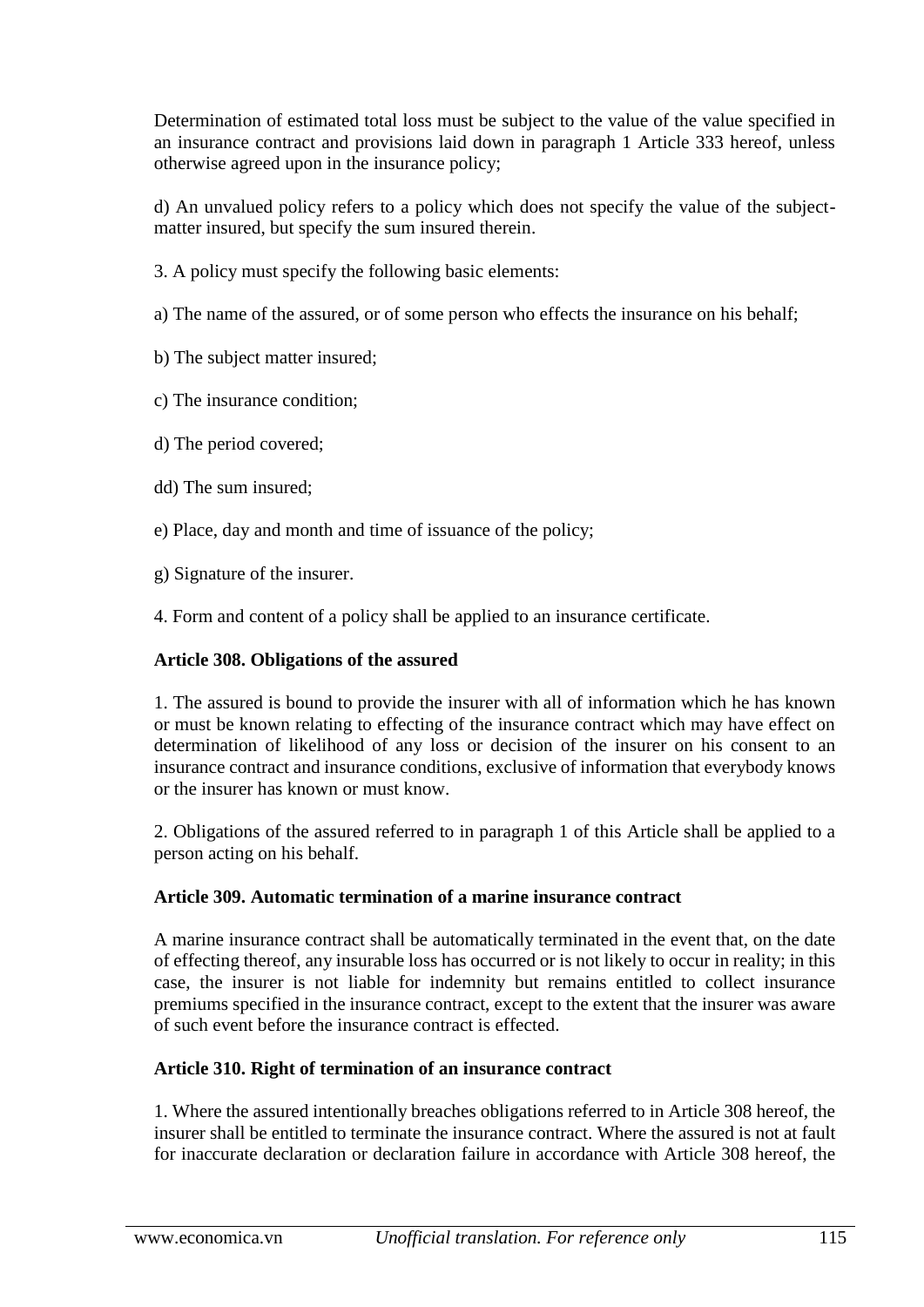insurer shall not be entitled to terminate the insurance contract, but shall be entitled to collect additional insurance premiums at a reasonable rate.

2. Before any insurance coverage commences, the assured may request termination of the marine insurance contract but is bound to pay the insurer administrative costs and the insurer is bound to reimburse insurance premiums to the assured.

3. The insurer and assured shall not be allowed to terminate the insurance contract after any insurance coverage has been effected, unless otherwise agreed upon in the contract.

Where the insurance contract specifies that it may be terminated after any insurance coverage commences and the assured requests such termination, the insurer shall be entitled to collect insurance premiums from the date of commencement of such insurance coverage to the date of termination of such contract and the reimbursement shall be calculated in proportion to the remaining time. Where the insurer requests termination of the insurance contract, insurance premiums paid for the remaining period of time shall be reimbursed to the assured from the date of making the request for termination to the date of contract expiration.

4. Provisions of paragraph 2 of this Article shall not be applied to the case in which the assured requests termination of the contract of insurance for goods and contract of voyage insurance for ships after commencement of insurance coverage.

# **Section 2. INSURED VALUE AND SUM INSURED**

## **Article 311. Insured value**

The insured value refers to the actual value of the subject matter insured and is determined as follows:

1. The insured value of a ship refers to the total value of such ship at the date of commencement of insurance contract. This value includes value of machinery, equipment, spare parts of the ship together with all of insurance premiums. Value of the ship additionally includes advance wages paid to crew members and costs of making preparations for a sea voyage as agreed upon in the contract;

2. The insured value of a good refers to the value of a good specified in the invoice issued at the place of loading or the market price prevailing at the place and time of loading goods together with insurance premiums, freight rate imposed on carriage service and estimated interest (if applicable);

3. The insured value in respect of this freight rate is the total monetary amount constituted by the freight rate plus insurance premiums. Where the shipper buys insurance for the freight rate, it is included in the insured value of goods;

4. The insured value of other subject matter insured, except for civil liability, is the value of the subject matter insured at the place and time of commencement of an insurance contract plus insurance premiums.

### **Article 312. Sum insured**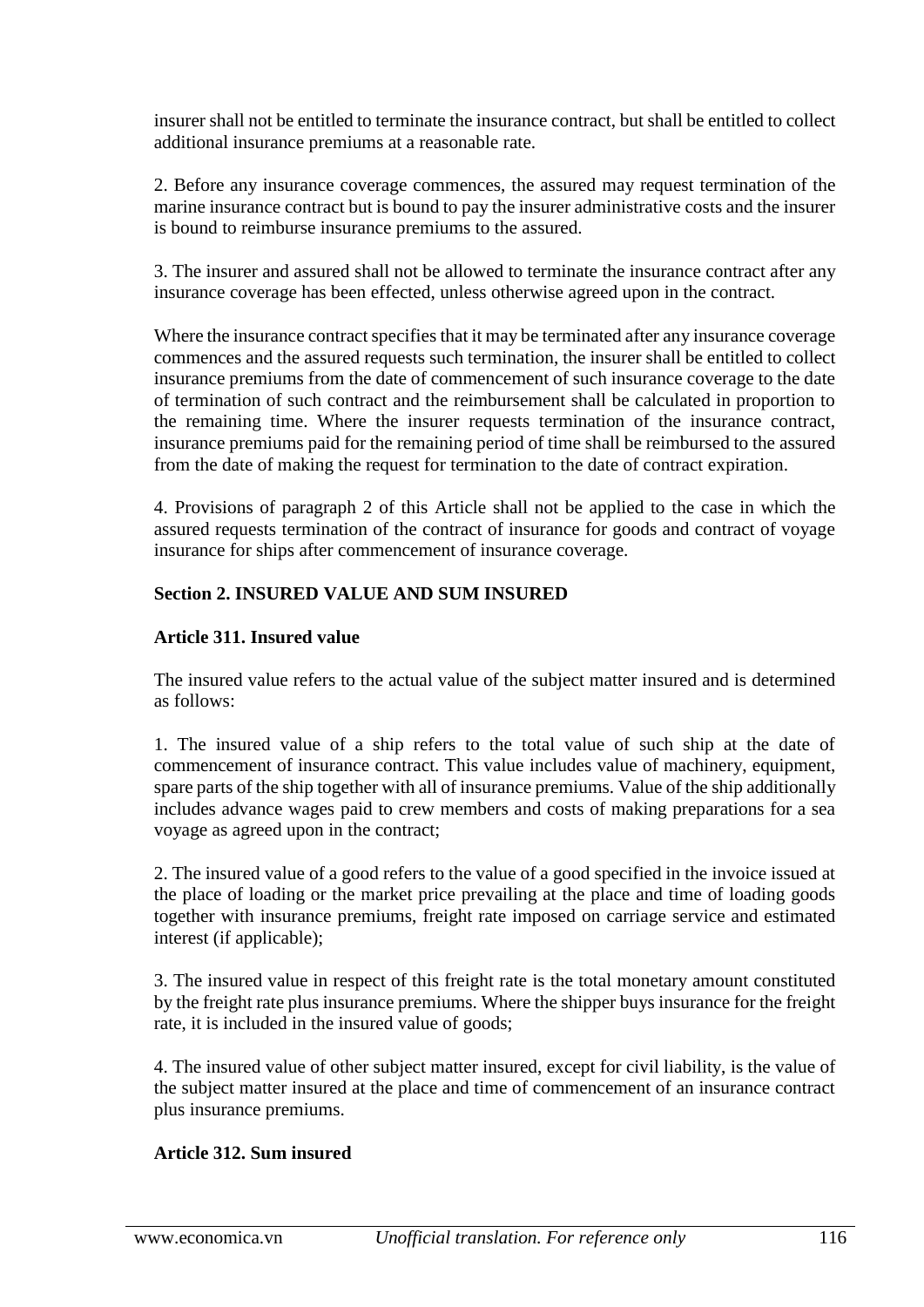1. Upon effecting an insurance contract, the assured must declare the sum insured for the subject matter insured.

The sum insured is the sum that the insurer must pay the assured when an occurrence took place.

2. Where the sum insured as agreed upon in the insurance contract is less than the insured value, the insurer shall be liable for indemnity against any loss in the ratio between the sum insured and the insured value, including other costs covered.

3. Where the sum insured specified in the insurance contract is greater than the insured value, the sum in excess of the insured value shall not be admissible.

#### **Article 313. Double insurance**

1. Where two or more policies are effected by or on behalf of the assured on the same subject matter insured and maritime peril, and the sums insured exceed the insured value, the assured shall be deemed to be over-insured by double insurance.

2. In the case of the double insurance referred to in paragraph 1 of this Article, all of the insurers shall only be liable for indemnity within the extent of the insured value and each of them shall only assume liability which is ratable with the sum insured by himself.

## **Section 3. ASSIGNMENT UNDER THE MARINE INSURANCE CONTRACT**

#### **Article 314. Assignment of policy**

1. A marine policy is assignable unless it contains terms expressly prohibiting assignment. It may be assigned either before or after loss.

2. The person who has no interest in the subject matter insured cannot assign any marine policy.

#### **Article 315. Assignment of policy**

A marine policy may be assigned by the assured's bearing his signature on the policy or in accordance with trade practices.

#### **Section 4. OPEN COVER INSURANCE**

#### **Article 316. Open cover insurance**

1. Open cover insurance is a line of package insurance for the subject matter insured which is a single good or several goods that the assured sends or receives during a specified period of time.

2. The open-policy insurer is obliged to issue the open cover policy or certificate to each shipment or good upon the request of the assured.

### **Article 317. Performance of open cover contract**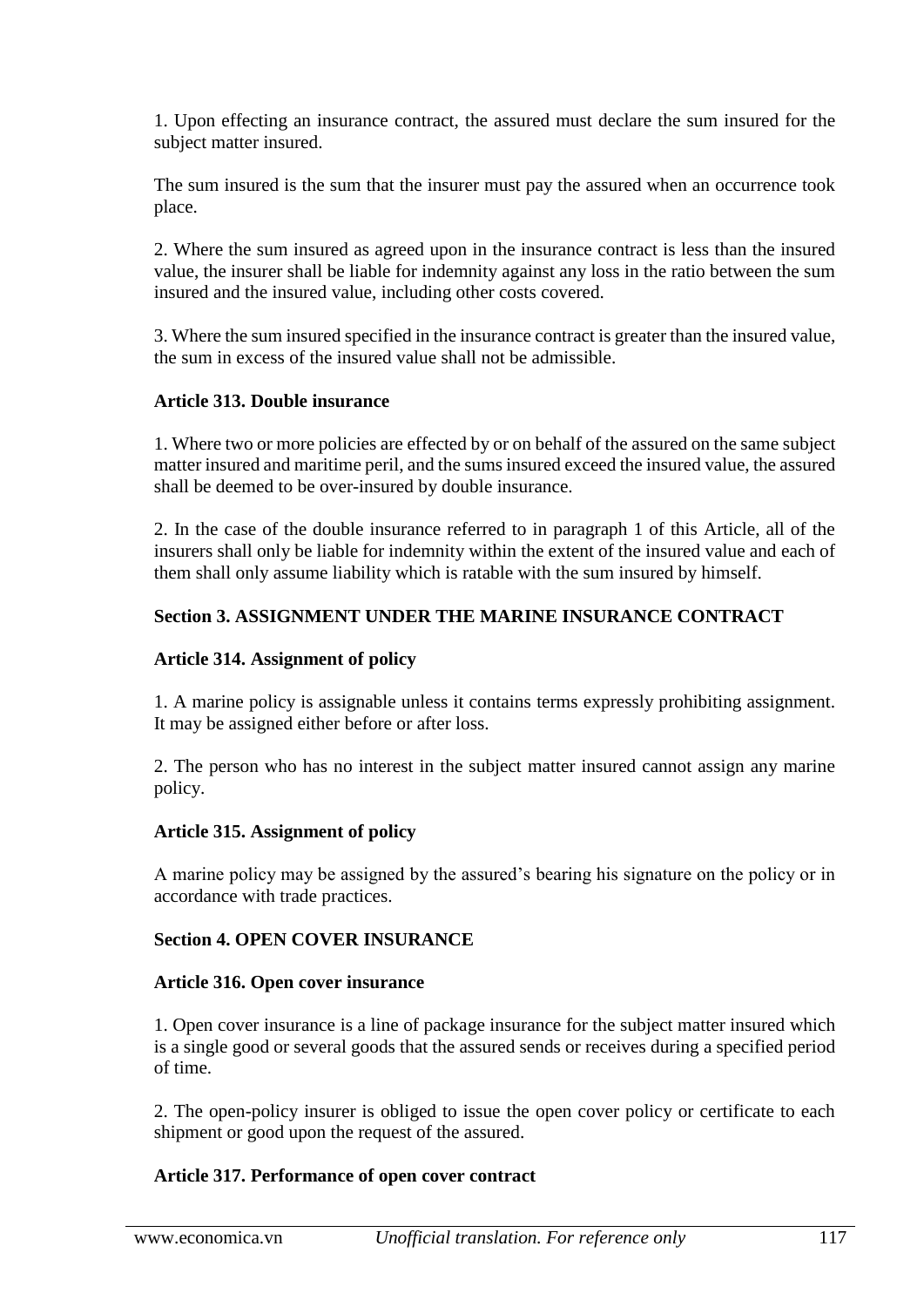1. The assured in an open cover contract shall be obliged to promptly notify the insurer after receiving information relating to delivery or receipt of goods and each notification must include name of the ship, voyage route, goods and sum insured, even to the extent that goods have already been delivered or arrived at the port of discharge before the insurer receives this notification.

2. Where the assured intentionally or negligently fail to fulfill his obligations referred to in paragraph 1 of this Article, the insurer shall be entitled to terminate the open cover contract and remain entitled to insurance premiums to the same extent that such contract is performed.

## **Article 318. Termination of an open cover contract**

Parties shall be vested with the right to terminate an open cover contract provided that they must notify each other of such termination before a period of 90 days.

# **Section 5. PERFORMANCE OF MARINE INSURANCE CONTRACT**

## **Article 319. Payment of insurance premiums**

The assured is bound to pay the insurer insurance premiums immediately after the contract is effected or an insurance policy or certificate is issued, unless otherwise agreed upon by parties.

## **Article 320. Notice of increased risk**

1. After the contract is effected and there is any change to insurable risks which leads to increases in risk levels, the assured shall be liable to notify the insurer of such change promptly after his knowledge of that increase.

2. Where the assured breaches regulations laid down in paragraph 1 of this Article, the insurer shall be entitled to refuse to indemnify a part of whole of the sum insured.

### **Article 321. Obligations of the assured in a loss**

1. Where any loss relating to maritime perils insured arises, the assured shall be obliged to take any necessary measure to prevent and control such loss and ensure that the insurer's right of submission of claims against the person at fault for such loss is exercised. Upon fulfilling this obligation, the assured must follow sound instructions of the insurer.

2. The insurer shall not be liable for any loss arising out of the assured's neglect or willful failure to fulfill his obligations referred to in paragraph 1 of this Article.

# **Article 322. Insurer's liabilities for reimbursement**

The insurer shall be responsible for reimbursing the assured for reasonable and necessary costs spent by the assured on prevention or control of loss covered; costs spent on implementation of instructions of the insurer provided for in Article 321 hereof or costs spent on defining causes and levels of such losses covered by the insurer as well as contributions to general average losses. Such costs must be reimbursed in the proportion of the sum insured and the insured value.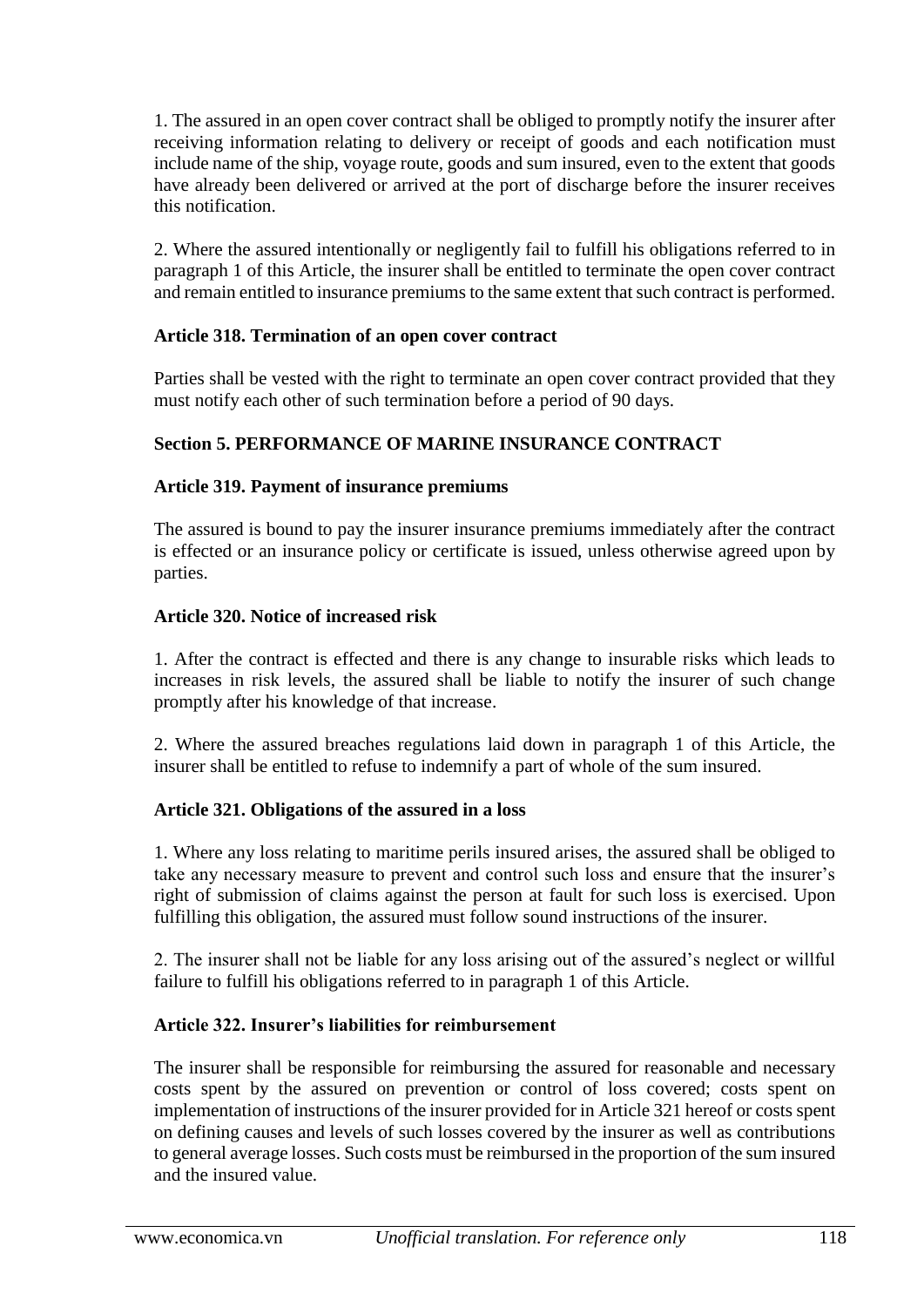## **Article 323. Insurer's liabilities for indemnification**

1. The insurer shall be liable for indemnity against losses directly resulting from insurable risks covered by the sum insured and reimbursement for costs referred to in Article 322 hereof, even though the total sum payable to the assured may exceed the sum insured.

2. The insurer shall not be liable for losses arising from willful acts or negligence of the assured but remain responsible for indemnity against losses resulting from omission or fault on the part of the master who is also the assured during his navigation, management of the ship and losses arising through the fault of crew members or pilots.

3. Under an insurance contract for ship body extended so as to provide an additional indemnity against losses relating to liabilities in a collision, apart from liabilities to provide indemnity for losses that fall upon any subject matter insured, the insurer shall be further responsible for indemnifying third parties for their losses to the extent of the assured's liabilities for such losses resulting therefrom, even though the total sum of indemnity may exceed the sum insured.

4. Where any maritime peril covered by an insurance contract occurs, the insurer may pay the entire sum insured to be discharged from all of other liabilities under contractual terms and conditions. In this case, the insurer is bound to send his notice of intent to the assured within a period of 07 days from the date on which the notice of maritime peril already occurring and its consequence delivered by the assured is received; the insurer shall not be allowed to claim his right of ownership of the subject matter insured to the extent that the total sum insured is less than the insured value.

In addition to providing indemnity for the total sum insured, the insurer shall be responsible for reimbursing costs in order to prevent and minimize losses or repair or recovery of the subject matter insured that paid by the assured prior to receipt of the notice from the insurer.

### **Article 324. Cover against successive losses**

1. The insurer is liable for successive losses, even though the total amount of such losses may exceed the sum insured, unless the policy otherwise provides.

2. Where a partial loss, which has not been repaired or otherwise covered, is followed by a total loss, the assured can only recover in respect of the total loss.

3. Provisions set forth in paragraph 1 and 2 of this Article shall not exclude the insurer from liabilities for indemnification against costs incurred from his performance of policy liabilities referred to in Article 323 hereof.

### **Article 325. Relief of insurer's liabilities**

1. Unless otherwise agreed upon in an insurance contract, when insuring a ship and freight, the insurer shall be discharged from liability for losses arising out of the following circumstances: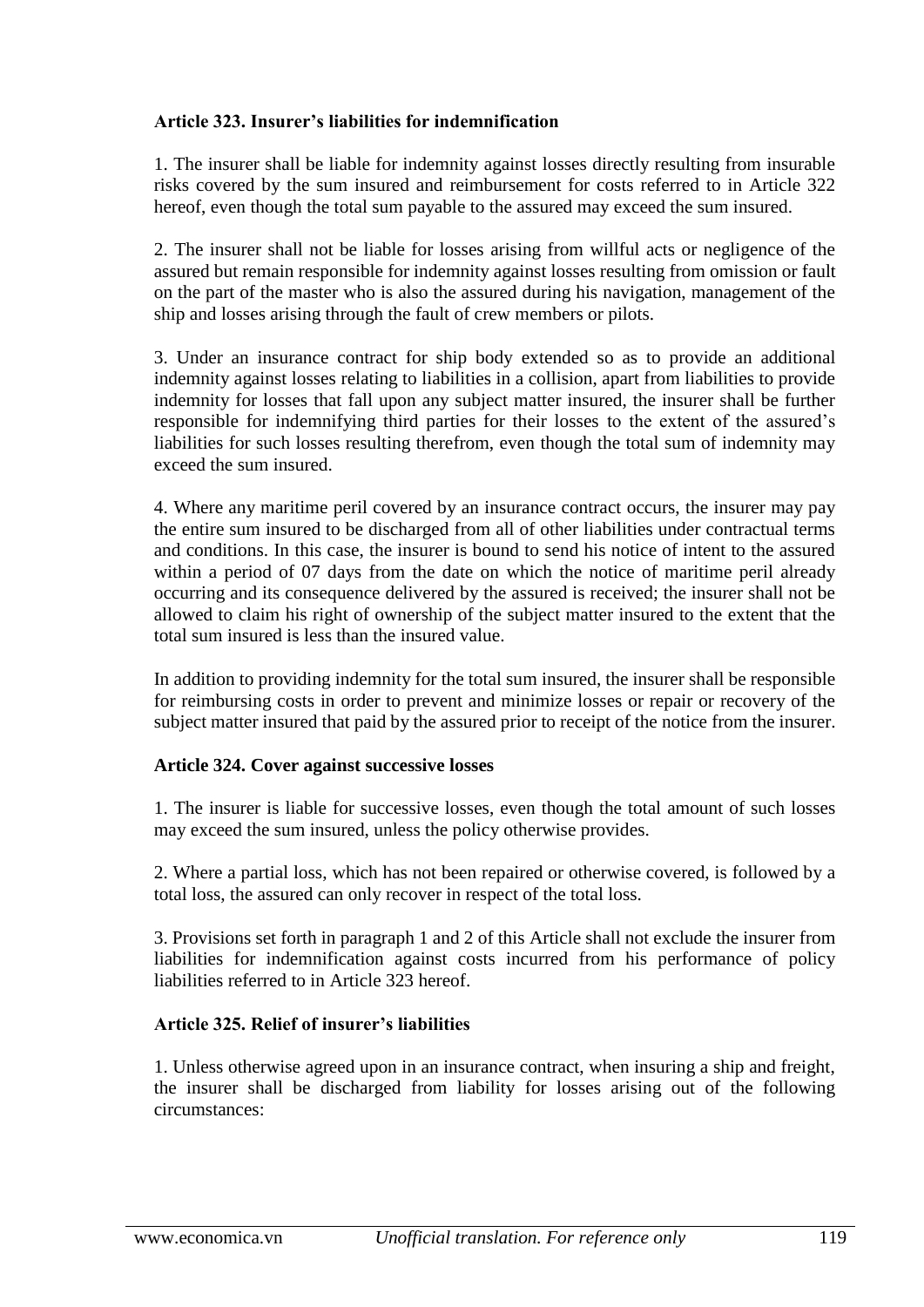a) The ship is not seaworthy at the time of departure, except to the extent that the ship contains latent defects or unavoidable events take place even though the assured has exercised his due care of this;

b) Substances or materials of explosive and inflammable nature or other dangerous goods are loaded onto the ship which is inconsistent with regulations on carriage of such goods if the assured knows but the insurer does not know this.

2. Unless otherwise agreed upon in an insurance contract, in insurance on goods, the insurer shall be discharged from liability for losses arising out of the following circumstances:

a) Nature of goods;

b) Escape, discharge, wastage or natural wear and tear of goods;

c) Insufficiency or defective conditions of packing;

d) Delay in supply of goods.

3. Unless otherwise agreed upon in an insurance contract, the insurer shall not be liable for losses of subject matters insured resulting from wars or military acts to whatever extent and consequences arising therefrom; extortions; commotions; strikes or losses resulting from procurements, requisitions, acquisitions, arrests, destructions of the ship or goods under any military orders or decisions of competent authorities.

## **Section 6. ASSIGNMENT OF RIGHT OF CLAIM FOR INDEMNITY**

### **Article 326. Assignment of right of claim for indemnity**

When paying indemnity to the assured, the insurer shall be vested with the right to claim back the sum which he has been paid as indemnity against the person at fault for such losses (hereinafter referred to as third party). The insurer shall enforce this right in accordance with regulations on the assured.

# **Article 327. Obligations of the assured in submission of a claim against third parties**

1. The assured shall be obliged to provide the insurer with every news, materials and evidence that he possesses and apply necessary measures to ensure that the insurer may enforce his right of claim against third parties.

2. Where the assured fails to secure his obligations referred to in paragraph 1 of this Article or commits any fault leading to the insurer's failure to exercise his right, the insurer shall be entitled to discharge from obligations to pay indemnity or reduction in such indemnity at a reasonable rate.

3. Where the assured has received payment of indemnity against losses from the third party, the insurer shall be bound to pay only differential between an amount of indemnity payable agreed upon in the insurance contract and an amount of indemnity that the assured received from the third party.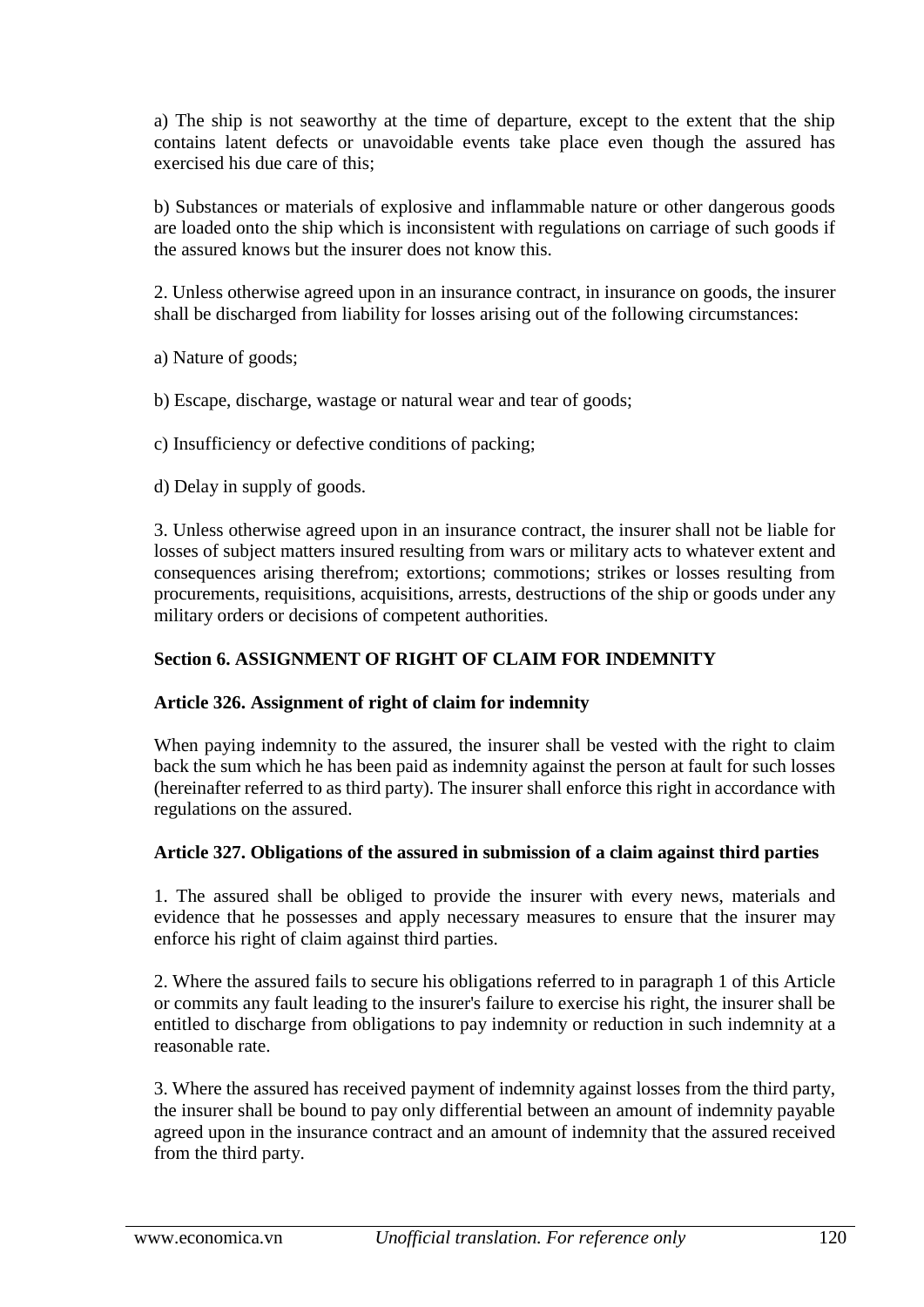## **Article 328. Guarantee of general average contribution**

1. The insurer must sign a guarantee of general average contribution that is restricted to an amount falling within the sum insured by a commitment on general average contribution made by the assured, unless otherwise agreed upon in the insurance contract.

2. When distributing general average losses, the assured is obliged to exercise due care of the insurer's interests.

# **Section 7. ABANDONMENT OF SUBJECT MATTERS INSURED**

### **Article 329. Right of abandonment of subject matters insured**

1. The assured shall be entitled to abandon any subject matter insured and assign the insurer his rights and obligations related to such subject matter in order to receive any indemnity against a total loss to the extent that total loss of such subject matter insured is unavoidable or prevention of such loss may incur costs which are much greater than the value thereof.

2. Right of abandonment of a subject matter insured may be applicable in the event that a ship is wrecked, extorted, damaged due to marine accidents to the extent that it can not be repaired, or it has proved uneconomical to repair, recover or pay a ransom to get the ship back.

3. Right of abandonment of subject matter insured as referred to in paragraph 2 of this Article shall be enforced on goods, even if charges for repair or carriage of goods to the port of discharge is much greater than the market price of such goods determined at the port of discharge.

### **Article 330.Method of and duration for exercise of right of abandonment of subject matters insured**

1. Exercise of the right of abandonment of a subject matter insured must be declared in writing whereby bases for enforcement of right of abandonment thereof are clearly stated.

2. Declaration of abandonment of the subject matter insured must be sent to the insurer within a reasonable duration which does not exceed 180 days from the date on which the assured was aware of events as bases for enforcement of right of abandonment, or within 60 days from the date of expiration of the insurance term to the extent that the ship or any good is extorted or ownership thereof is lost due to other causes; after the duration stipulated herein, the assured shall be deprived of the right thereof but remain entitled to claim any indemnity against losses.

3. Any condition is not attached to abandonment of the subject matter insured; if the abandonment is accepted, neither the insurer nor the assured is entitled to change his decision.

### **Article 331. Obligations of the assured in declaration of abandonment of the subject matter insured**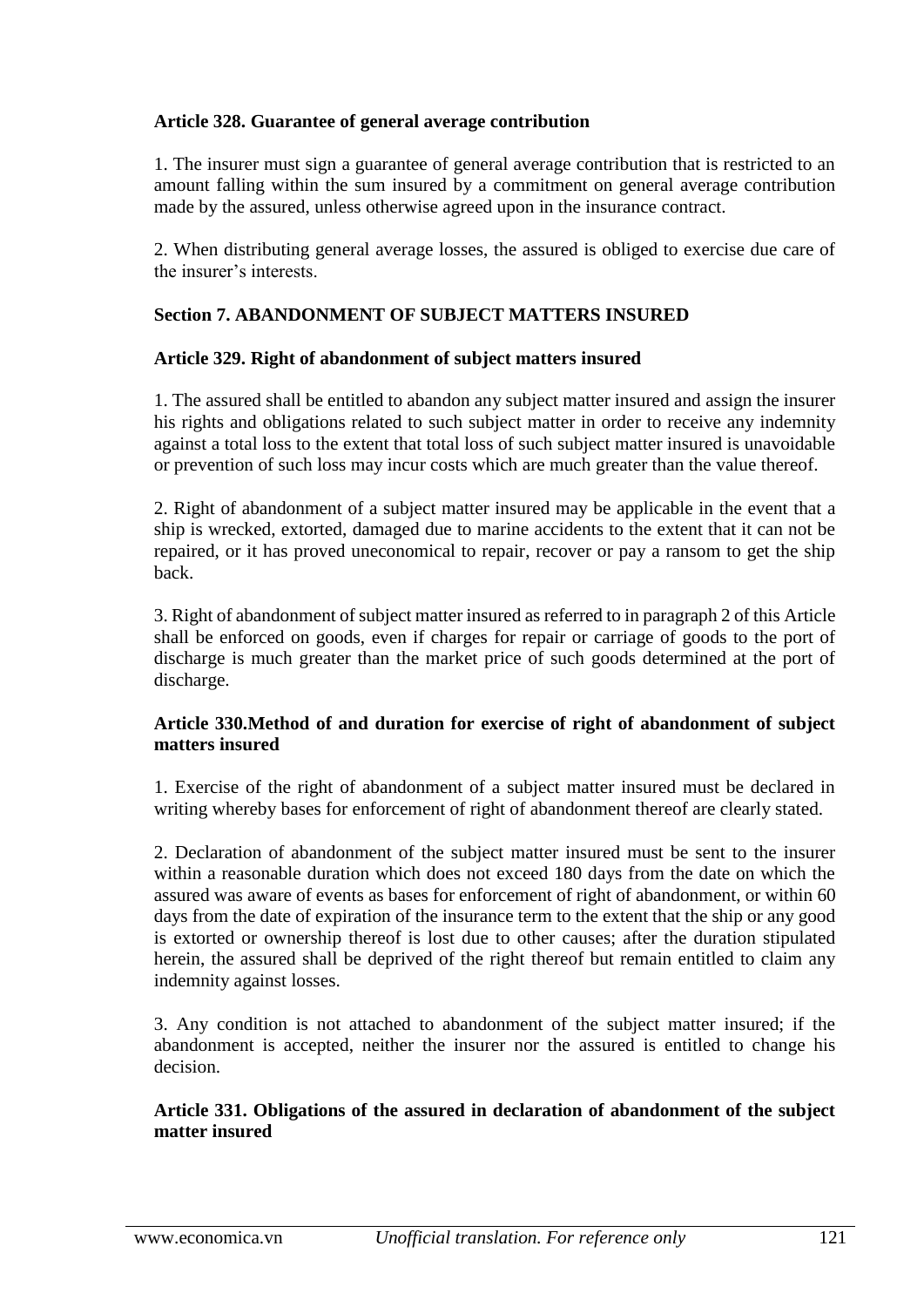In declaration of abandonment of the subject matter, the assured is bound to provide the insurer with information about the property ownership in respect of the subject matter insured, other sums insured of which limits that the assured was aware.

### **Article 332. Duration for the insurer's acceptance or waiver of abandonment of the subject matter insured**

1. Within a duration of 30 days of receipt of a declaration of abandonment of the subject matter insured, the insurer is bound to notify the assured of whether such abandonment is accepted or waived; after this duration, the insurer shall be subject to loss of his right of waiver thereof.

2. Rights and obligations related to the subject matter insured shall be assigned to the insurer immediately after the insurer sends a notice of acceptance of abandonment; the insurer may not claim such right.

3. Where declaration of abandonment of the subject matter insured is consistent with regulations but the insurer rejects such abandonment, the assured shall remain entitled to claim for any indemnity.

## **Article 333. Indemnity against a total loss**

1. An estimated total loss refers to an loss arising out of damage to a ship or any good whereas such damage causing the total loss is unavoidable or costs of repair or recovery thereof exceed value of the repaired ship or the market price of such good determined at the port of discharge; in this case, the assured must send a declaration of abandonment of the subject matter insured to the insurer prior to claiming for payment of the sum insured.

2. An actual total loss refers to a loss resulting from total destruction of or damage to a ship or any good which is unrecoverable, or missing ship along with goods on board; in this case, the assured may claim coverage from the insurer for the sum insured without having to declare abandonment of the subject matter insured.

3. Where a missing ship is the insured ship under a fixed-term insurance contract, the insurer shall only be liable for any indemnity if he receives the last information about that ship prior to its expiration of coverage term. The insurer shall not be liable for any indemnity if it is proved that the ship has gone missing after the coverage term expires.

### **Article 334. Reimbursement for the sum insured**

Where the insurer has paid indemnity and the ship then escape from any maritime peril, the insurer shall be entitled to request the assured to continue his ownership of such ship and reimburse such given indemnity after indemnity against the partial loss of such ship is deducted therefrom on condition that such partial loss is directly consequential on maritime perils insured.

# **Section 8. CLAIM PAYMENT**

# **Article 335. Liability to pay claims**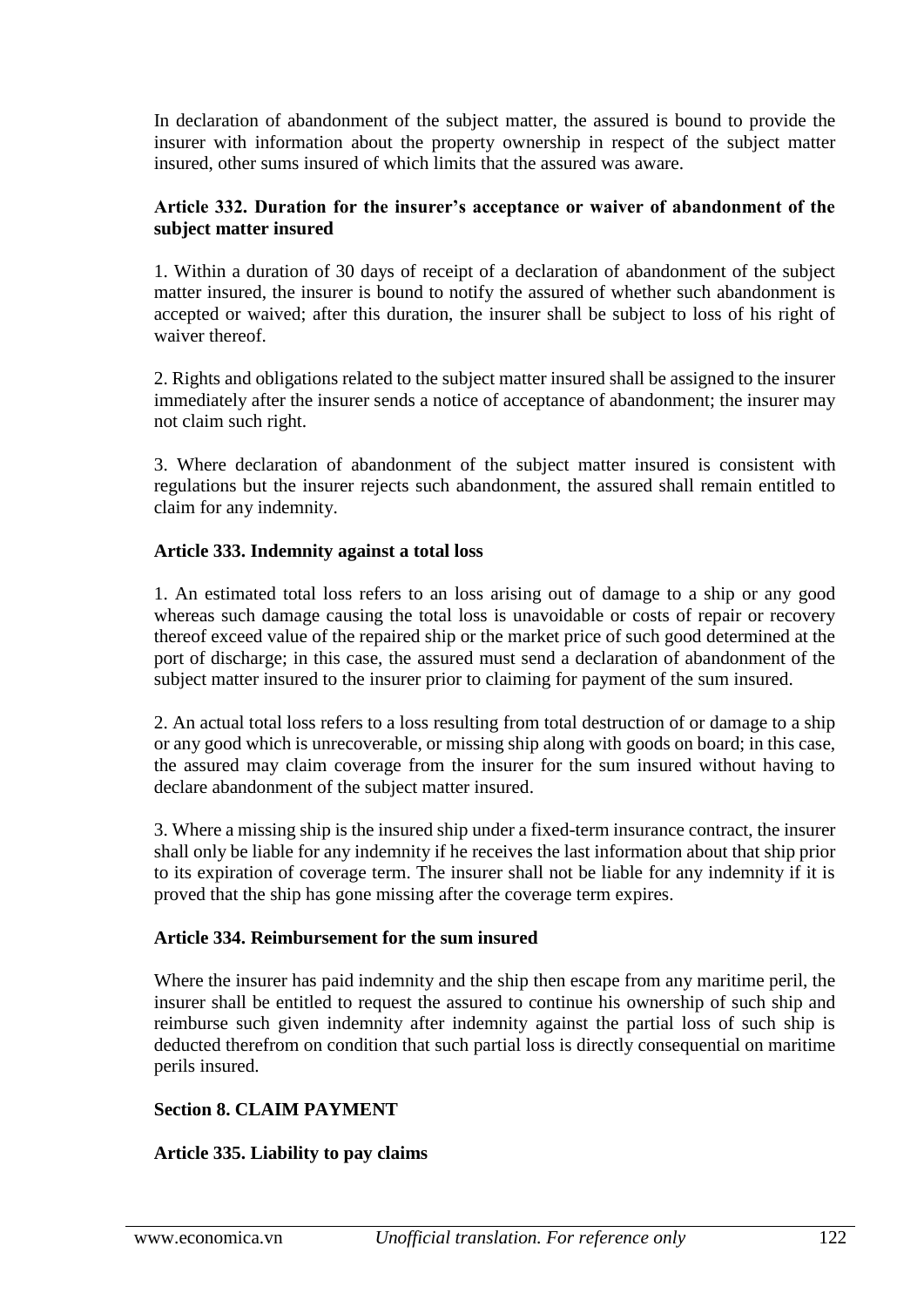When paying indemnity against losses of the subject matter insured, the insurer shall be entitled to request the assured to explain related events, provision of materials or necessary evidence for assessment of such events and loss levels.

### **Article 336. Statute of limitation for submission of claims regarding a marine insurance contract**

The statute of limitation for submission of a claim regarding marine insurance contract lasts for 02 years from the date on which any dispute arises.

# **Chapter XIX**

## **RESOLUTION OF MARITIME DISPUTES**

### **Article 337. Maritime dispute**

Maritime dispute refers to any dispute relating to marine operations.

### **Article 338. Rules for settlement of maritime disputes**

1. Disputing parties may settle maritime disputes by entering into negotiations, agreements or submitting claims to the competent Arbitration or Court.

2. Maritime disputes shall be resolved by the Arbitration or Court in accordance with jurisdiction or procedures provided for by laws and regulations.

#### **Article 339. Resolution of a maritime dispute in which at least one disputing party who is the foreign organization or individual is involved**

1. Where a marine contract includes at least one party who is the foreign organization or individual, parties to such contract may negotiate about settlement of a dispute by an overseas Arbitration or Court.

2. Where all parties involved in any maritime dispute are foreign organizations or individuals and enter into a written agreement on settlement of such dispute by a Vietnamese Court, that Court shall be vested with authority to settle such dispute even when the disputing place is located outside of the territory of Vietnam.

3. Any maritime dispute referred to in paragraph 2 of this Article may also be settled by the Vietnamese Court if bases for establishment, change or termination of relationship between disputing parties are consistent with the Vietnamese laws or property relating to such relationship is located within the territory of Vietnam.

### **Chapter XX**

### **IMPLEMENTARY PROVISIONS**

### **Article 340. Effect**

1. This Code shall enter into force from January 7, 2017.